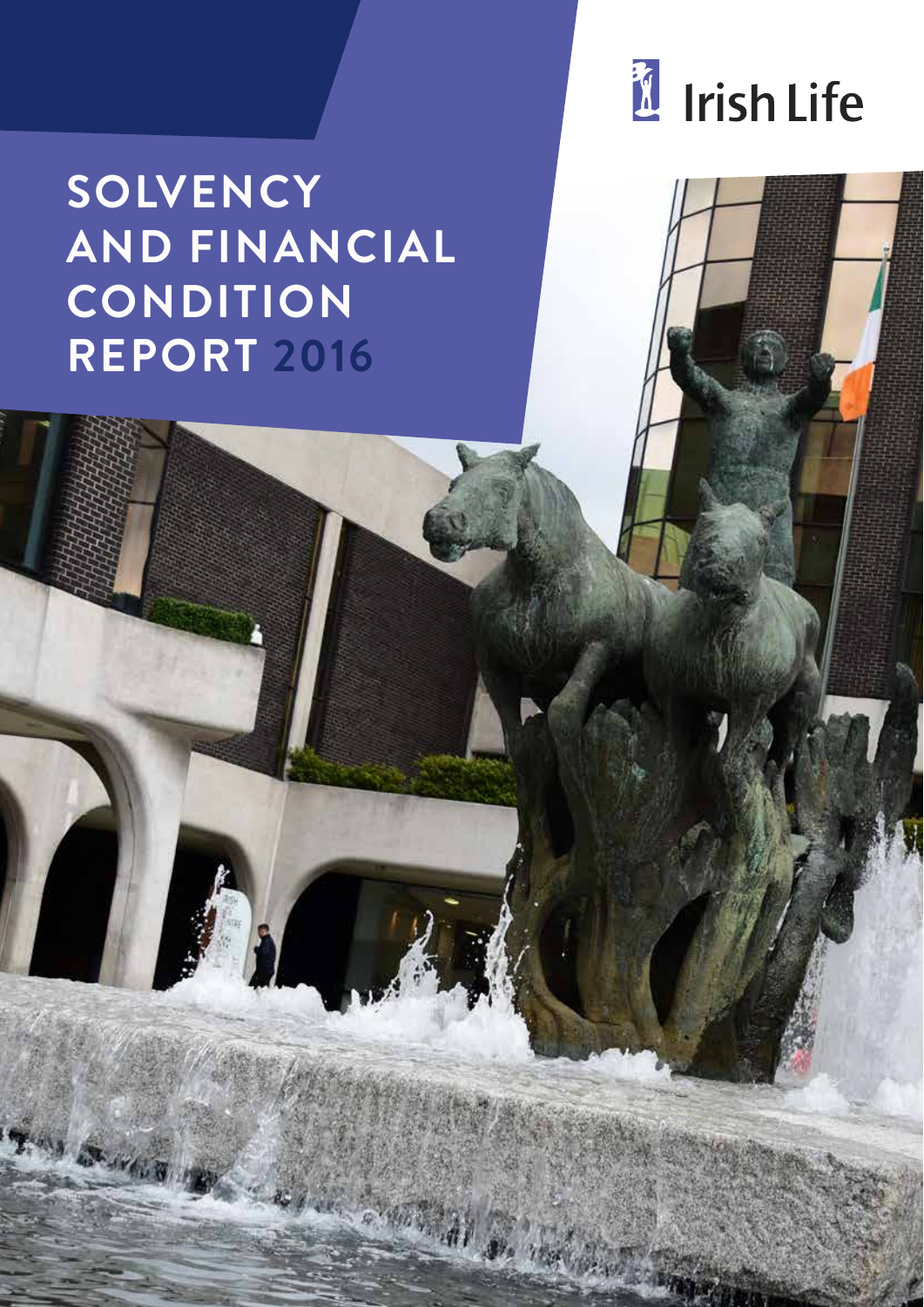# **CONTENTS**

## Summary 2012 and 2014 and 2014 and 2014 and 2014 and 2014 and 2014 and 2014 and 2014 and 2014 and 2014 and 201

| $A_{\cdot}$ |                               | <b>Business and Performance</b>                                                                   | 6      |  |  |
|-------------|-------------------------------|---------------------------------------------------------------------------------------------------|--------|--|--|
|             | A.1 Business                  |                                                                                                   | 6<br>8 |  |  |
|             | A.2 Underwriting Performance  |                                                                                                   |        |  |  |
| A.3         | <b>Investment Performance</b> |                                                                                                   |        |  |  |
|             |                               | A.3.1 Non Linked Investments                                                                      | 9      |  |  |
|             |                               | A.3.2 Unit Linked Investments                                                                     | 10     |  |  |
|             |                               | A.3.3 Other information                                                                           | 10     |  |  |
|             |                               | A.4 Performance of other activities                                                               | 11     |  |  |
|             |                               | A.5 Any other information                                                                         | 11     |  |  |
|             |                               | A.5.1 ILA Ownership Restructure                                                                   | 11     |  |  |
|             |                               | A.5.2 ILA Recapitalisation                                                                        | 11     |  |  |
|             |                               | A.5.3 ILA Subordinated Debt Repayment                                                             | 11     |  |  |
|             |                               | A.5.4 Reinsurance Arrangements                                                                    | 11     |  |  |
| В.          |                               | <b>Systems of Governance</b>                                                                      | 12     |  |  |
|             | B.1.1                         | Governance Structure                                                                              | 12     |  |  |
|             | B.1.2                         | <b>Key Function Holders</b>                                                                       | 14     |  |  |
|             | B.1.3                         | Adequacy of and Review<br>of Systems of Governance                                                | 15     |  |  |
|             | <b>B.1.4</b>                  | <b>Remuneration Practices</b>                                                                     | 15     |  |  |
|             |                               | B.1.4.1 Share options, shares or variable<br>components of remuneration                           | 16     |  |  |
|             |                               | B.1.4.2 Supplementary pension or early<br>retirement schemes for the<br>members of the management | 17     |  |  |
|             |                               | body and other key functions                                                                      |        |  |  |
|             |                               | B.1.4.3 Material transactions during the<br>reporting period                                      | 17     |  |  |
|             | B.1.5                         | Key functions                                                                                     | 17     |  |  |
| B.2         |                               | Fit and proper requirements                                                                       | 19     |  |  |
|             |                               | B.2.1 Policies and processes in place to<br>meet fit and proper requirements                      | 19     |  |  |
| B.3         |                               | Risk management system including<br>the own risk and solvency assessment                          | 20     |  |  |
|             | B.3.1                         | Enterprise Risk Management<br>framework                                                           | 20     |  |  |

|                 | B.3.2 Risk management model -                                                   |    |
|-----------------|---------------------------------------------------------------------------------|----|
|                 | three lines of defence                                                          | 20 |
|                 | B.3.3 Risk appetite and strategy                                                | 21 |
|                 | B.3.4 Risk management processes:<br>identification, assessment and<br>treatment | 22 |
|                 | B.3.5 Risk management processes:<br>monitoring, measurement and<br>reporting    | 23 |
|                 | B.3.6 Prudent Person Principle                                                  | 24 |
|                 | <b>B.3.7</b> Credit assessments                                                 | 24 |
|                 | B.3.8 ORSA                                                                      | 24 |
|                 | B.4 Internal control system                                                     | 26 |
|                 | B.4.1 Internal control system                                                   | 26 |
|                 | <b>B.4.2 Compliance Function</b>                                                | 26 |
|                 | <b>B.5</b> Internal Audit Function                                              | 26 |
|                 | <b>B.6</b> Actuarial Function                                                   | 27 |
|                 | <b>B.7 Outsourcing</b>                                                          | 27 |
|                 | B.8 Any other information                                                       | 27 |
| C. Risk Profile |                                                                                 | 28 |
|                 | C.1 Underwriting risk                                                           | 29 |
| C.2 Market risk |                                                                                 | 31 |
| C.3 Credit risk |                                                                                 | 32 |
|                 | C.4 Liquidity risk                                                              | 33 |
|                 | C.4.1 Expected profit included in future<br>premiums                            | 33 |
|                 | C.5 Operational risk                                                            | 34 |
|                 | C.6 Other material risks                                                        | 34 |
|                 | C.7 Any other information                                                       | 35 |
|                 | C.7.1 Risk Sensitivities                                                        | 35 |
|                 | C.7.2 Use of Special Purpose Vehicles                                           | 35 |
|                 | D. Valuation for Solvency Purposes                                              | 36 |
| D.1 Assets      |                                                                                 | 36 |
|                 | D.2 Technical provisions                                                        | 43 |
| D.2.1           | Solvency II Technical Provisions<br>and Reinsurance Recoverables:<br>Overview   | 43 |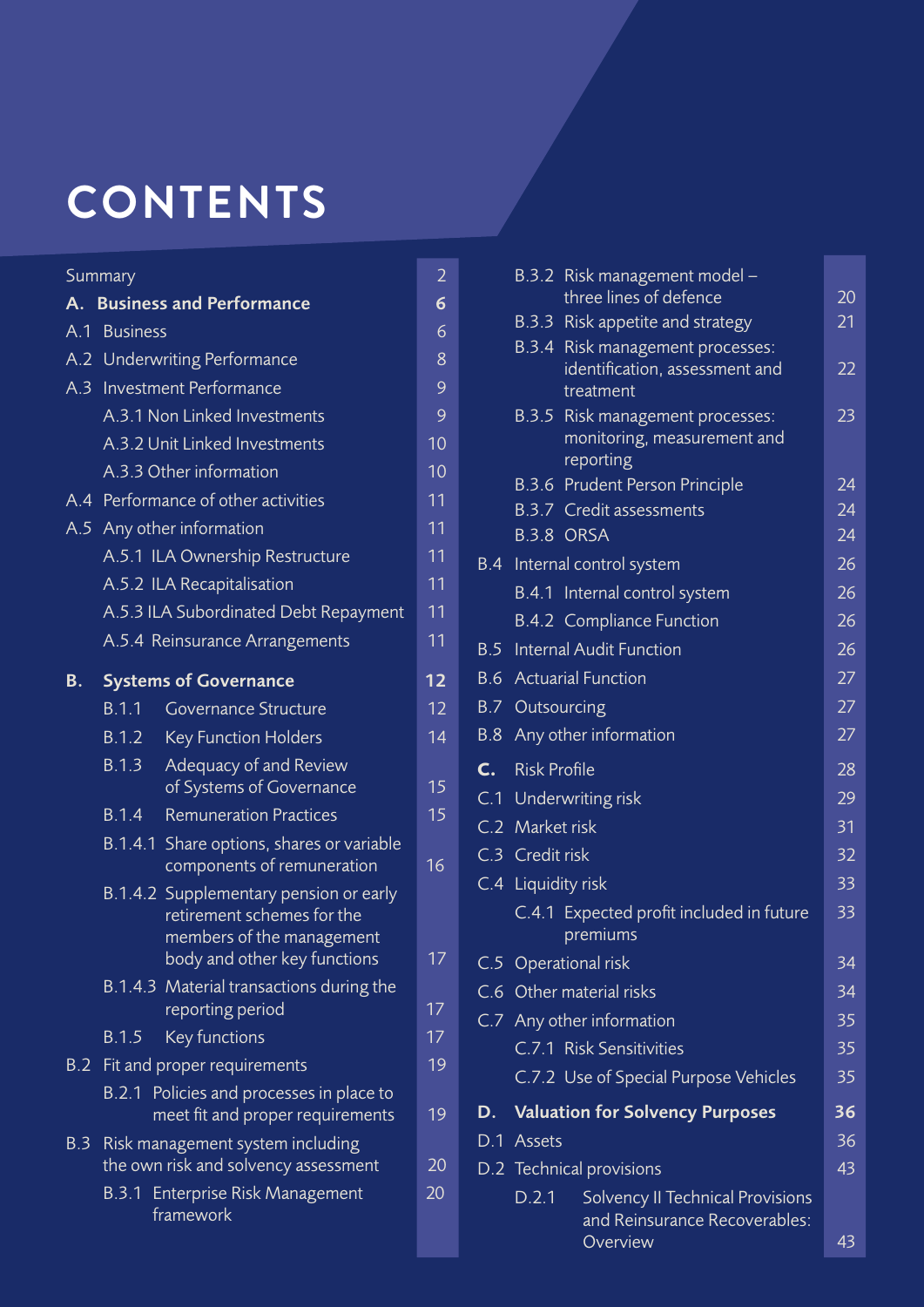|     | D.2.1.1   | Technical provisions calculated                                                                                                                                                 |    |
|-----|-----------|---------------------------------------------------------------------------------------------------------------------------------------------------------------------------------|----|
|     |           | as a whole                                                                                                                                                                      | 43 |
|     |           | D.2.1.2 Best estimate                                                                                                                                                           |    |
|     |           | technical provisions                                                                                                                                                            | 44 |
|     | D.2.1.3   | Reinsurance recoverables                                                                                                                                                        | 44 |
|     | D.2.1.4   | Risk margin                                                                                                                                                                     | 44 |
|     | D.2.2     | Solvency II<br><b>Technical Provisions and</b><br>Reinsurance Recoverables: bases,<br>methodology and assumptions                                                               | 44 |
|     | D.2.2.1   | Demographic assumptions:<br>Contracts with profit<br>participation                                                                                                              | 45 |
|     | D.2.2.2   | Demographic assumptions:<br>Other Life Insurance                                                                                                                                | 45 |
|     | D.2.2.3   | Demographic assumptions:<br><b>Health</b>                                                                                                                                       | 45 |
|     | D.2.2.4   | Demographic assumptions: Unit-<br>Linked                                                                                                                                        | 45 |
|     |           | D.2.2.5 Significant simplifications used<br>in the calculation of technical<br>provisions                                                                                       | 45 |
|     | D.2.3     | Level of uncertainty associated<br>with the value of technical<br>provisions                                                                                                    | 45 |
|     | D.2.4     | Differences between Solvency II<br>technical provisions and<br>insurance contract liabilities and<br>investment contract liabilities<br>included in the financial<br>statements | 46 |
|     | D.2.5     | Long Term Guarantee Measures                                                                                                                                                    | 47 |
|     | D.2.6     | <b>Transitional Measures</b>                                                                                                                                                    | 48 |
|     | D.2.7     | Changes to assumptions<br>compared to previous reporting<br>period                                                                                                              | 48 |
|     |           | D.3 Other liabilities                                                                                                                                                           | 48 |
|     |           | D.4 Alternative methods for valuation                                                                                                                                           | 52 |
|     |           | D.5 Any other information                                                                                                                                                       | 53 |
| Ē.  |           | <b>Capital Management</b>                                                                                                                                                       | 54 |
| E.1 | Own Funds |                                                                                                                                                                                 | 54 |
|     | E.1.1     | Management of Own Funds                                                                                                                                                         | 54 |
|     |           | E.1.2 Components of Own Funds                                                                                                                                                   | 55 |
|     |           |                                                                                                                                                                                 |    |

| E.1.3             | Eligible Own Funds to cover<br><b>Solvency Capital Requirement</b><br>(SCR) and Minimum Capital<br>Requirement (MCR)   | 57 |
|-------------------|------------------------------------------------------------------------------------------------------------------------|----|
|                   | E.1.4 Equity in financial statements<br>compared to Solvency II<br><b>Own Funds</b>                                    | 57 |
|                   | E.1.5 Transitional arrangements                                                                                        | 58 |
|                   | E.1.6 Ancillary own funds                                                                                              | 58 |
| risk module       | E.2 Solvency Capital Requirement split by                                                                              | 58 |
|                   | E.2.1 Use of simplified methods                                                                                        | 59 |
|                   | E.2.2 Undertaking specific parameters<br>and capital add-ons                                                           | 59 |
|                   | <b>E.2.3</b> Calculation of the Minimum<br><b>Capital Requirement</b>                                                  | 59 |
|                   | E.2.4 Changes since the previous<br>reporting period                                                                   | 59 |
| Requirement       | E.3 Use of duration based sub-module in<br>the calculation of the Solvency Capital                                     | 60 |
|                   | E.4 Differences between standard formula<br>and any internal model used                                                | 60 |
|                   | E.5 Non-compliance with the Minimum<br>Capital Requirement and non-compliance<br>with the Solvency Capital Requirement | 60 |
|                   | E.6 Any other information                                                                                              | 60 |
| Glossary          |                                                                                                                        | 61 |
| <b>Appendices</b> |                                                                                                                        | 63 |
| Appendix 1        | <b>Balance Sheet</b>                                                                                                   | 64 |
| Appendix 2        | Premiums, claims, expenses<br>by line of business (life)                                                               | 66 |
| Appendix 3        | Life and health SLT technical<br>provisions                                                                            | 67 |
| Appendix 4        | Impact of long term guarantees<br>measures and transitionals                                                           | 68 |
|                   | Appendix 5 Own funds                                                                                                   | 69 |
| Appendix 6        | <b>Solvency Capital Requirement</b><br>- for undertakings on Standard<br>Formula                                       | 70 |
| Appendix 7        | Minimum Capital Requirement<br>- Only life or only non-life<br>insurance or reinsurance activity                       | 71 |
|                   |                                                                                                                        |    |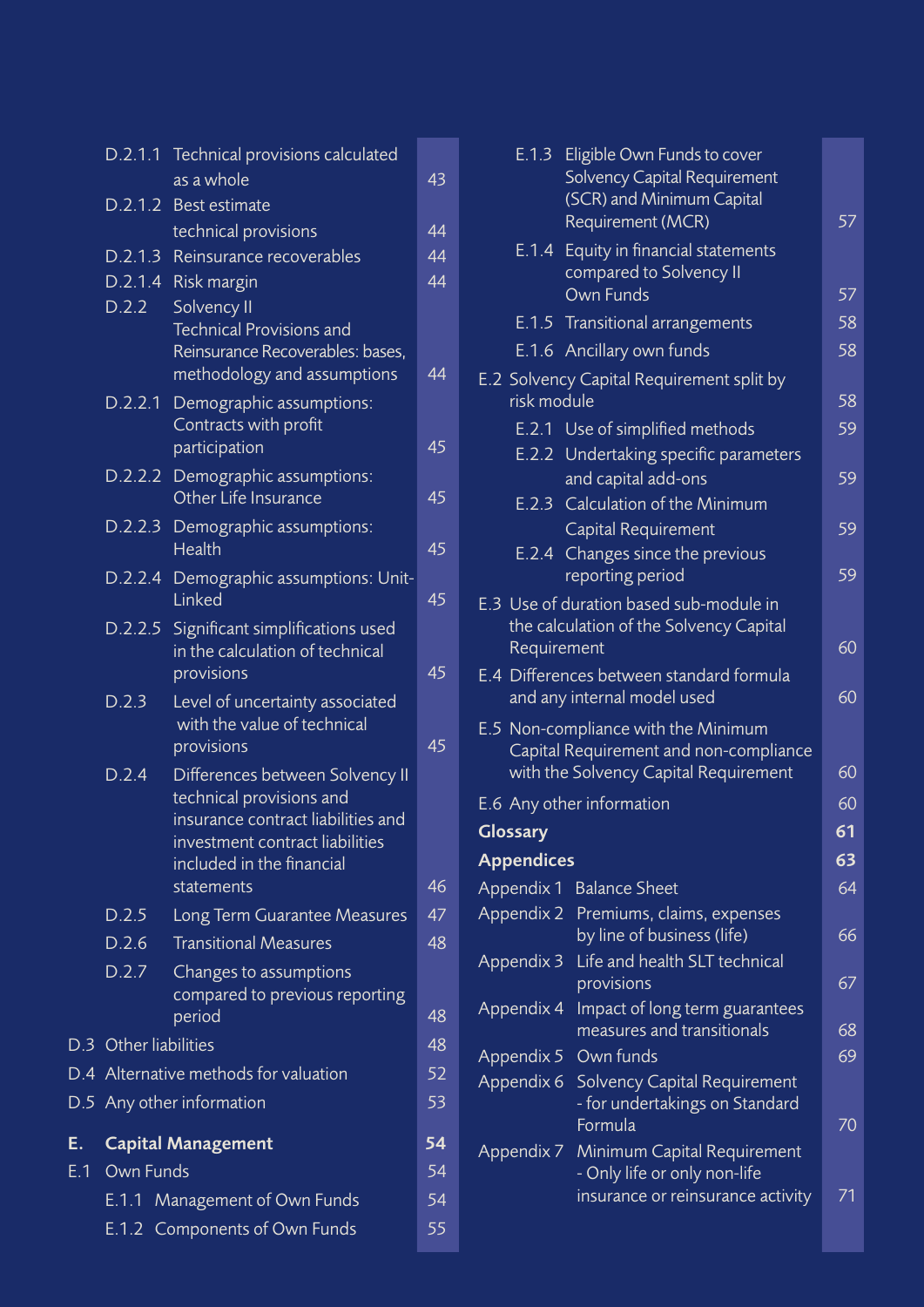# **SUMMARY**

## OUR PARENT GROUP

Irish Life Assurance plc is part of the Irish Life Group. The Irish Life Group has been helping people in Ireland look after their life insurance, pension and investment needs for over 75 years. As one of Ireland's leading financial services companies, with more than one million customers, the Group empowers people to look to the future with greater certainty and confidence.

In July 2013, Irish Life Group became part of the Great-West Lifeco group of companies, one of the world's leading and most secure life assurance organisations. Great-West Lifeco and its subsidiaries – including the Great-West Life Assurance Company which was founded in Winnipeg, Canada more than a century ago – have around \$1.2 trillion in consolidated assets under administration. They are members of the Power Financial Corporation group of companies.

In 2016 the Irish Life Group also started offering a range of health insurance products and services through Irish Life Health, a sister company of Irish Life Assurance plc. In addition, it harnesses the strength of its sister companies – Irish Life Investment Managers Limited, Canada Life Asset Management Limited and Setanta Asset Management Limited – to provide Irish Life Assurance plc with investment management services and expertise.

## OUR STRUCTURE AND ACHIEVEMENTS

We operate through two main divisions: Irish Life Retail (Retail Life) and Irish Life Corporate Business (Corporate Life). Each division has a strategic plan for the next three to five years that includes a significant cash investment during 2015 to 2019. This investment will help us continually develop our businesses to meet the demands of an ever-changing market. We constantly review and enhance our strategic plans, always making sure they're in line with evolving customer expectations.



We are passionate about helping people build better futures. Every day, all over the country, our Financial Advisers and Distribution partners give sound financial advice to individuals, SMEs and corporates. And we are there for people when they need us most. We pay out more claims for serious illness or death, and pay more pensions, than any other company in Ireland.

We have spent many years supporting our policyholders and listening to their feedback. So we know and understand our customers, their interests and concerns, and their ambitions for themselves and their families. Our customers depend on us. That's why looking after these relationships is our number one priority.

Our passion for innovation and customer service strengthens our ability to anticipate challenges and find fresh ways to overcome them. Our goal is to give our customers greater security and certainty. So we develop pioneering products and support them with the highest standards of customer service. As part of Great-West Lifeco, we have access to experience and expertise on a global scale, boosting our ability to continuously enhance our offer.

We are a leader in our industry, our community and wider society. And we are working hard to build on that. Our strategy centres on three pillars: customers, staff and financials. Maintaining and further developing a collaborative, innovative culture that equips us to meet our customers' changing needs throughout their lives remains a key driver within our business.

We use an external company to help us measure our customer satisfaction every month. At the end of 2016 we achieved our highest ever score of 85%. This put us in the top 25% of companies measured on The Leadership Factor's Customer Satisfaction Index. In our annual Broker Survey, conducted by an external company, Corporate Life has been voted number one provider for 13 years in a row.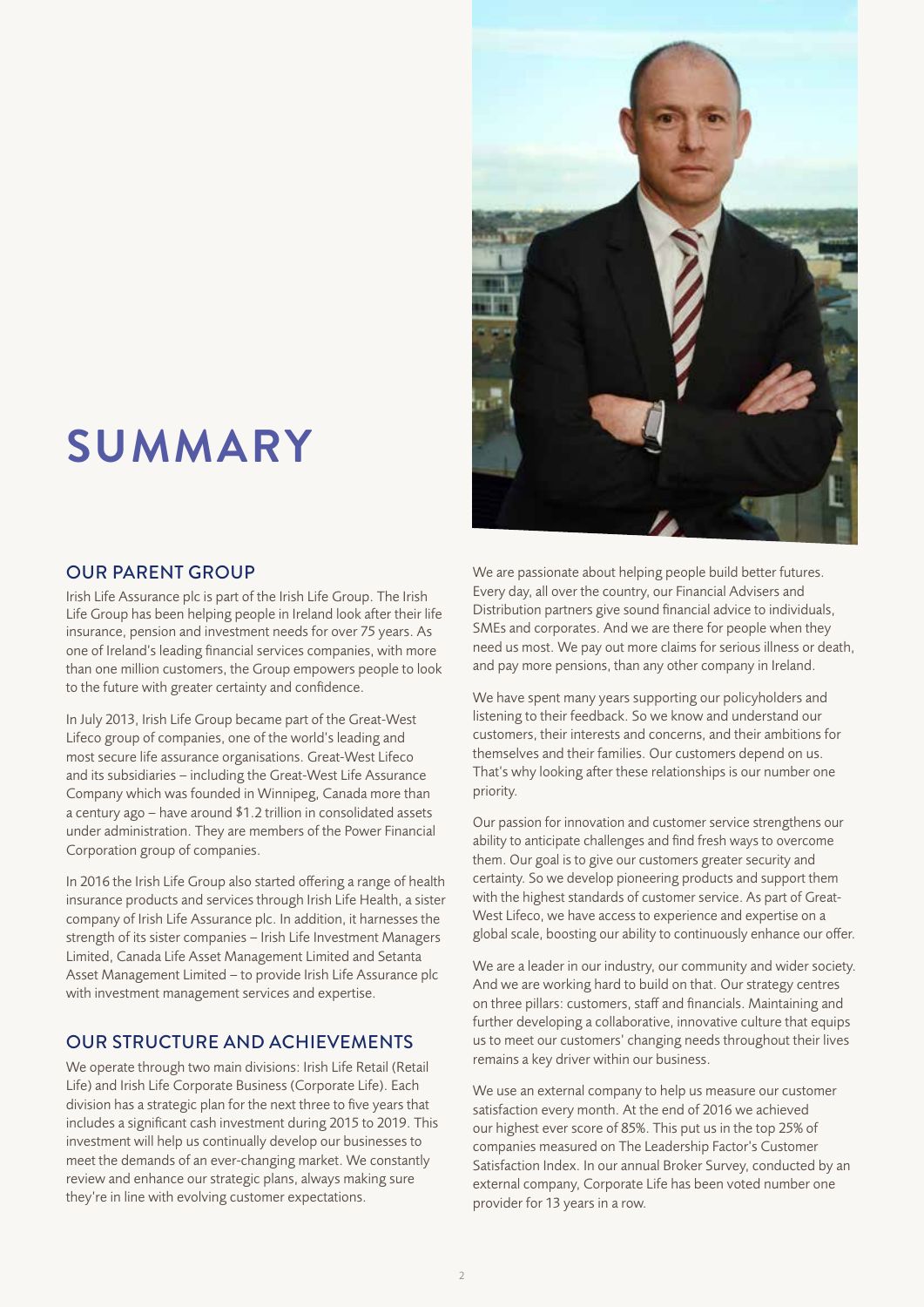Delivering top-class service to our customers and partners is one of our key business goals. Testimony to our success is the fact that Retail Life has been the Overall Winner at the annual Irish Broker Association (IBA) awards for seven years in a row.

We are always working hard not only to attract and retain the most talented people, but to support and develop them. We look for creative, original thinkers who will challenge us to be the best we can be. As a result, we have built a skilled and enthusiastic workforce with exceptional knowledge and expertise.

## OUR VISION AND VALUES

In early 2016, following 18 months of collaboration and consultation with employees across the Group, we launched our new Vision and Values below.



## **CUSTOMER FIRST** We keep our promises to our

customers and always keep their interest in mind.



**INTEGRITY**

#### **PROFESSIONAL PEOPLE**

We deliver on Customer expectations through continuous development and improvement to maintain the highest standards throughout our organisation.

**RESPECT & REWARD** People feel respected, supported and rewarded for

We are committed to the highest standards of good governance and business ethics.

positively contributing to our

shared success.

These are our core principles, and they will guide the organisation and all of us working in it for years to come. By living our values, each of our employees delivers great products and great service daily.

We believe institutions that operate responsibly, take care of their customers and successfully manage risk, stand out in the longterm and build a reputation that clients, customers and decisionmakers can trust. Our approach is founded on operating ethically, influencing better outcomes and shaping the wider industry. It is an approach that improves results for our customers and society.

## PURPOSE OF THE SOLVENCY AND FINANCIAL CONDITION REPORT

This report will help you better understand our regulatory capital and financial position following the new European-wide Solvency II regulations introduced on 1 January 2016. To facilitate your understanding, the Appendix to this report also details specific quantitative reporting templates (QRTs) for the company in the predefined format required under the regulations. The detail in these templates are discussed in more detail across various

sections of this report including Sections A2 (Underwriting Performance), A3 (Investment Performance), D (Valuation for Solvency Purposes) and E (Capital Management).

This report also covers how we are run, as well as our business performance, governance systems, risk profile and Solvency II balance sheet valuation.

## SUMMARY HIGHLIGHTS

Like the European-wide insurance industry, we have been planning how to put Solvency II's capital, control and reporting regime into practice for several years. We have already applied the protocols of the Corporate Governance Code which helped ease the transition. But we also used several new structures and routines to support the changeover to the new regime. We've outlined these in section B, the System of Governance.

We have detailed our financial performance – which was influenced by market conditions, premium inflow and claims outflows – in section A, Business Performance.

At the end of 2016, as a result of the new regime, we reported solvency capital that was €620m above the €1,152m Solvency Capital Requirement (SCR). This excess subtracts our €200m temporary increase in solvency capital at the 2016 year end. We eliminated this temporary increase on 8 February 2017 when we redeemed our outstanding subordinated debt.

After tax, our financial performance generated a profit for the financial year (excluding profits from the participating funds) of €157m (2015: restated\*: €129m).

\*During 2016, we changed the way we value the liabilities on our insurance contracts. Details of this change are included in Section A.2. As a result, we classify certain 2015 comparisons in this document as 'restated'.

Certain one-off items influenced the results. For example:

- the impact of changes in the assumptions we use to calculate our insurance and investment contract liabilities was +€55m (2015: restated +€20m)
- interest rate changes had an impact of -€17m in 2016 (2015: restated +€5m)
- integration costs were €0m in 2016 (2015: restated -€11m).

The impacts above are shown net of tax.

We calculate our SCR using the standard formula set by the European Insurance and Occupational Pension Authority (EIOPA). We control and report solvency capital in line with the capital management and metrics detailed in section E. The table below summarises our position at the end of 2016.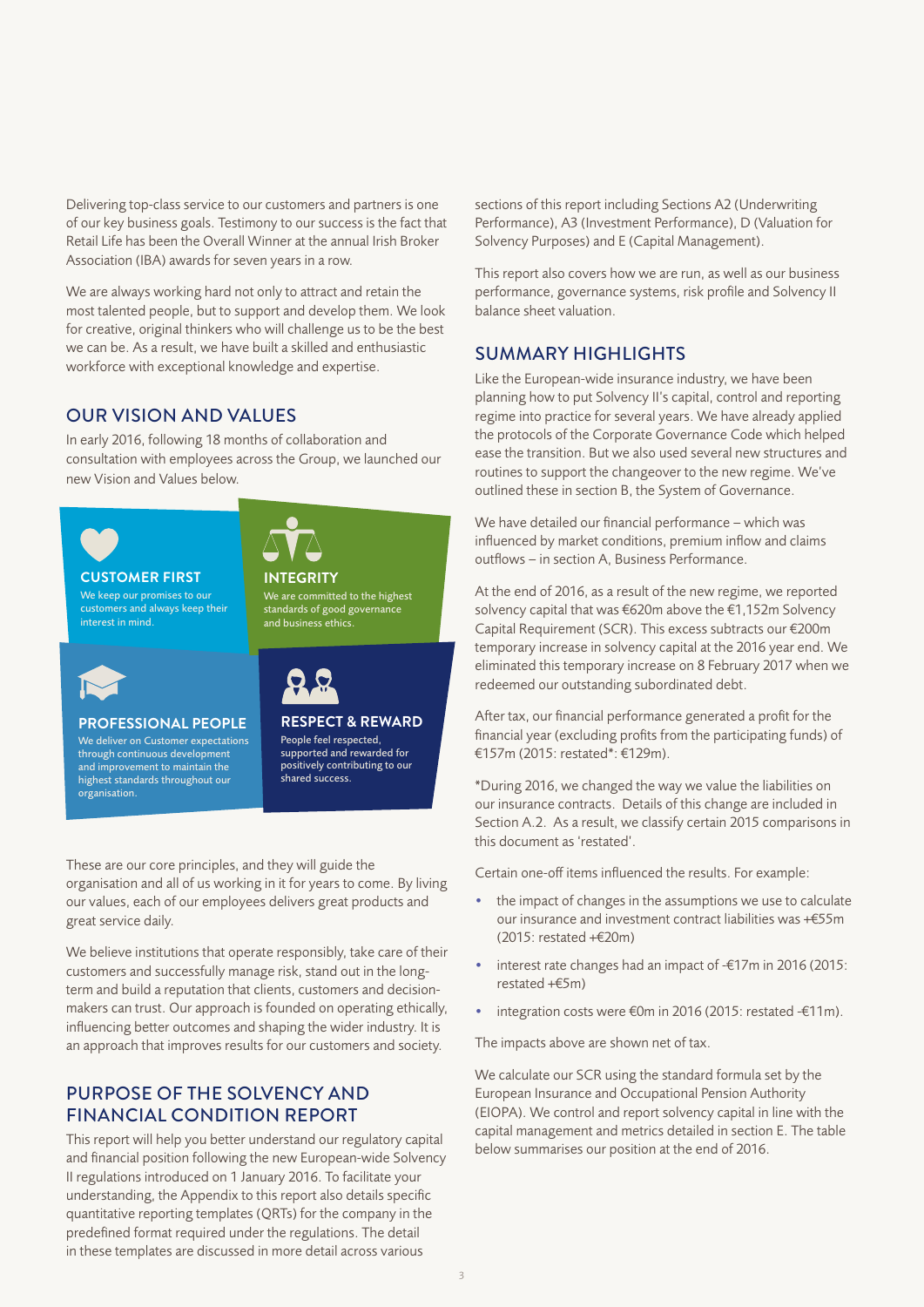|                                                                       | €m       |
|-----------------------------------------------------------------------|----------|
| Tier 1 - unrestricted                                                 |          |
| Issued share capital                                                  | 1        |
| Share premium account                                                 | 340      |
| Surplus funds                                                         | $\Omega$ |
| Reconciliation reserve                                                | 1,485    |
| Tier 1 - restricted                                                   |          |
| Subordinated liabilities                                              | 201      |
| Available Own Funds (before foreseeable<br>dividends and adjustments) | 2,027    |
| Foreseeable dividends, distributions and<br>charges                   | $-55$    |
| Adjustments for matching portfolios/ring<br>fenced funds              |          |
| Ring fenced funds adjustment (Participating<br>Funds)                 | $\Omega$ |
| Total available Own Funds to meet the<br><b>SCR</b>                   | 1,972    |
| Less subordinated debt repaid February<br>2017                        | $-200$   |
| Total after allowing for February 2017<br>subordinated debt repayment | 1,772    |

|                                                                                                     | €m     |
|-----------------------------------------------------------------------------------------------------|--------|
| Tier 1 - unrestricted                                                                               | 1,771  |
| Tier 1 – restricted                                                                                 | 201    |
| Tier 1 – restricted (impact of subordinated debt<br>repaid February 2017)                           | $-200$ |
| Eligible Own Funds to meet SCR (after<br>allowing for February 2017 subordinated<br>debt repayment) | 1,772  |
| Solvency Capital Requirement                                                                        | 1,152  |
| Solvency ratio                                                                                      | 154%   |
|                                                                                                     |        |
| Minimum Capital Requirement (MCR)                                                                   | 460    |
| Eligible Own Funds as a percentage of MCR                                                           | 385%   |

### *Note: all tables in this document use units of millions and thousands. Because we have rounded the figures, the totals in the tables may not equal the sum of the components exactly.*

## GOVERNANCE PROCESS

We created a specific Solvency II governance process to help the Board verify the accuracy of our quantitative and qualitative returns to the Central Bank. The process drew on:

- our own subject matter experts
- our wider group (particularly group companies that fall under these regulations, including the regulated group company in the UK, Canada Life Group (UK) Limited)
- external companies.

The now established process was also:

- overseen by our senior executive and management teams
- reviewed and challenged by both internal audit and external accounting firms during its initial development and while we were putting it into action.

## GOVERNANCE STRUCTURE

You can find out more about our governance process in section B. We have summarised the structure of our Board below. There are more details in section B.1.1.

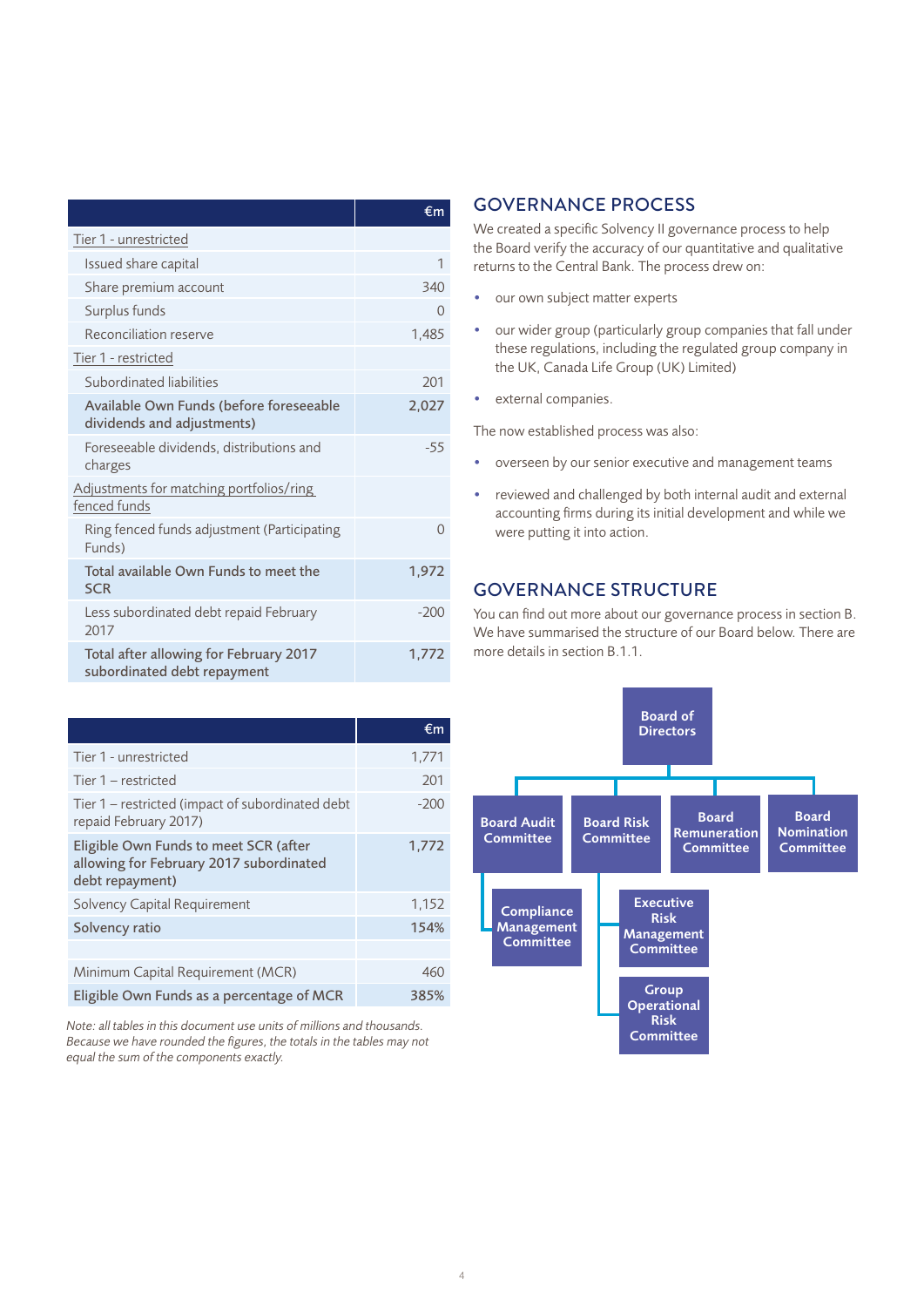## RISK MANAGEMENT MODEL

We manage risk using a three lines of defence model.

#### • The first line of defence

This is the business divisions and they are the ultimate owners of the risk. Primarily responsible for day-to-day ERM operations within the established ERM Framework, they identify, measure, manage, monitor and report risk.

#### • The second line of defence

This is the oversight functions – including the Risk, Compliance, Actuarial and Finance Functions. The Risk Function oversees the ERM framework, using it to challenge the compliance of the first line of defence.

### The third line of defence

This is Internal Audit. This team carries out independent risk assessments of the internal risk control framework and the oversight provided by the second line of defence.

You can find out more in section B.3.2.

## RISK PROFILE

Section C outlines our risk profile. It also explains how we operate within a Board-approved risk appetite.

The SCR is split by risk category in the following table.

| €m                                 | <b>End 2016</b> |       |  |
|------------------------------------|-----------------|-------|--|
| Market risk                        | 733             |       |  |
| Life Underwriting risk             | 665             |       |  |
| Health Underwriting risk           | 207             |       |  |
| Counterparty risk                  | 40              |       |  |
| Requirement before diversification |                 | 1,644 |  |
| Post diversification               |                 | 1,259 |  |
| Operational risk                   |                 | 57    |  |
| Deferred tax adjustment            |                 | (164) |  |
| <b>Total SCR</b>                   |                 | 1.152 |  |

*Note: In the table above, we have shown the SCR for each risk category after allowing for the impact of the loss absorbing capacity of technical provisions. This mainly impacts the market risk category. In Appendix 6, the SCR for each risk category is shown before allowing for the loss absorbing capacity of technical provisions, and the loss absorbing capacity of technical provisions is shown separately.* 

## VALUATION

In section D, we analyse how we have valued our assets and liabilities using the Solvency II balance sheet. We prepare our annual audited financial statements under International Financial Reporting Standards (IFRS). In sections D.1 and D.3 we set out the reasons for any significant differences in valuation between IFRS and Solvency II assets and liabilities.

Section D.2 outlines the way we have calculated the amount we need so we can meet our contractual obligations under the policies we have written, using the Solvency II regulations. This amount has had an external peer review which the Board has assessed and approved.

The Board reviewed and approved this report on 16 May 2017.

David Harney, Chief Executive Officer, Irish Life Assurance plc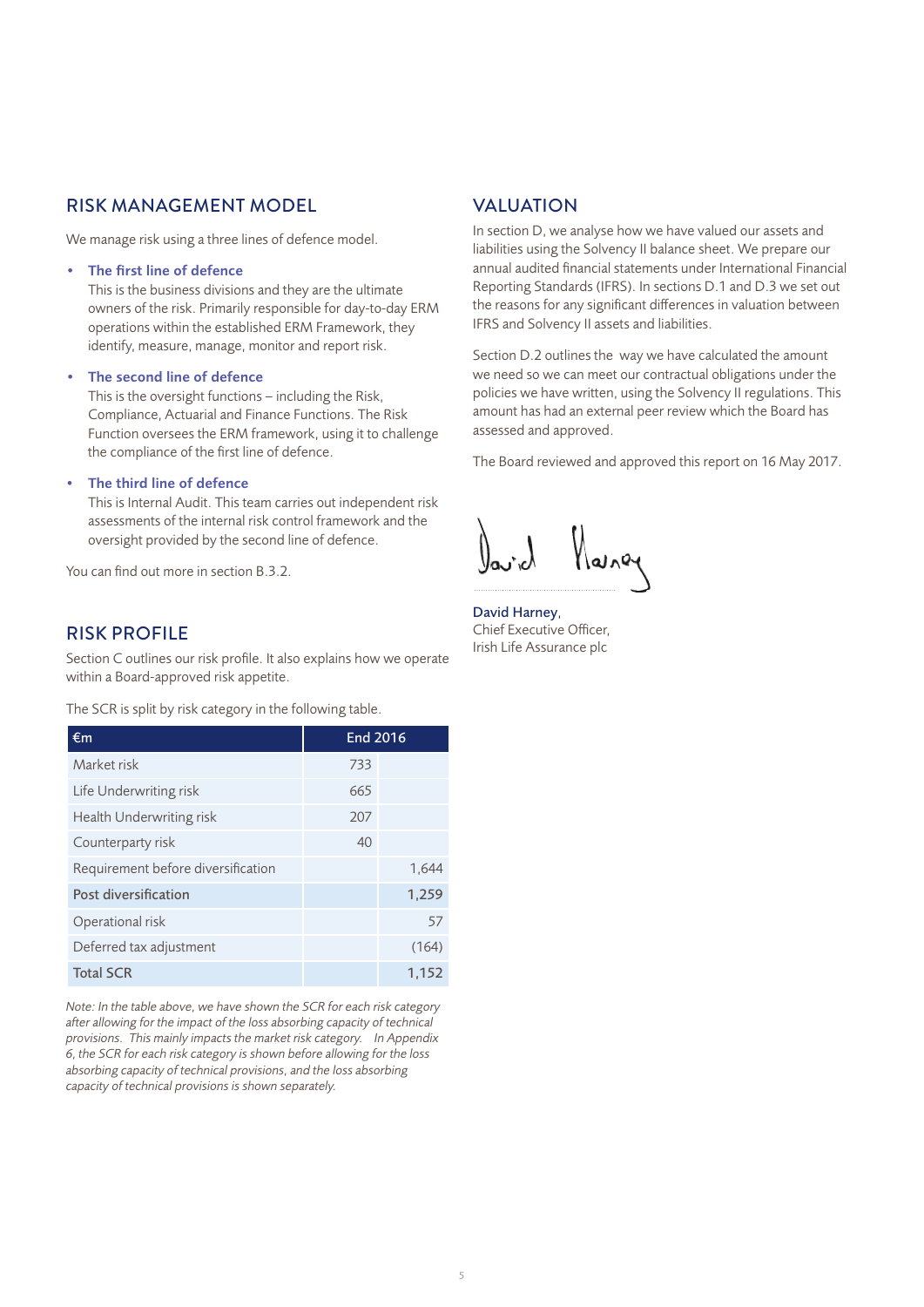# **A. BUSINESS AND PERFORM**

This section describes our organisational structure and financial performance over the last financial year.

# A.1 BUSINESS

## COMPANY NAME:

Irish Life Assurance plc

Name and contact details of the supervisory authority who is responsible for financial supervision of the company:

Central Bank of Ireland New Wapping Street North Wall Quay Dublin 1.

We are a wholly owned subsidiary of The Canada Life (U.K.) Limited, via our immediate parent Irish Life Group Limited. The supervisory authority of The Canada Life (U.K.) Limited is the Prudential Regulation Authority (PRA).

The contact details for the PRA are: 20 Moorgate, London EC2R 6DA.

## The name and contact details of the external auditor of the company is:

Deloitte Chartered Accountants and Statutory Audit Firm Hardwicke House Hatch Street Dublin 2.

Irish Life Assurance plc (ILA) is a member of the Great-West Lifeco Inc group of companies (Lifeco), one of the world's leading life assurance organisations.

Great-West Lifeco Inc. and its subsidiaries, including The Great-West Life Assurance Company (GWL), have approximately \$1.2 trillion Canadian Dollars in consolidated assets under administration and are members of the Power Financial Corporation Group of companies. GWL is a wholly owned subsidiary of Lifeco which is incorporated in Canada and listed on the Toronto Stock Exchange.

Lifeco is the indirect parent company of The Canada Life Group (U.K.) Limited (CLG). CLG was established as the EU insurance holding company for GWL's European regulated insurance, reinsurance and asset management companies. CLG is the parent company of Canada Life Limited (CLL) which is a UK based insurance company.

CLL acquired the Irish Life Group in 2013. Irish Life Group has a number of subsidiaries, and ILA is the most significant of these subsidiaries.

Irish Life Investment Managers Limited, Canada Life Asset Management Limited, and Setanta Asset Management are sister companies within CLG. They provide ILA with asset management services and expertise.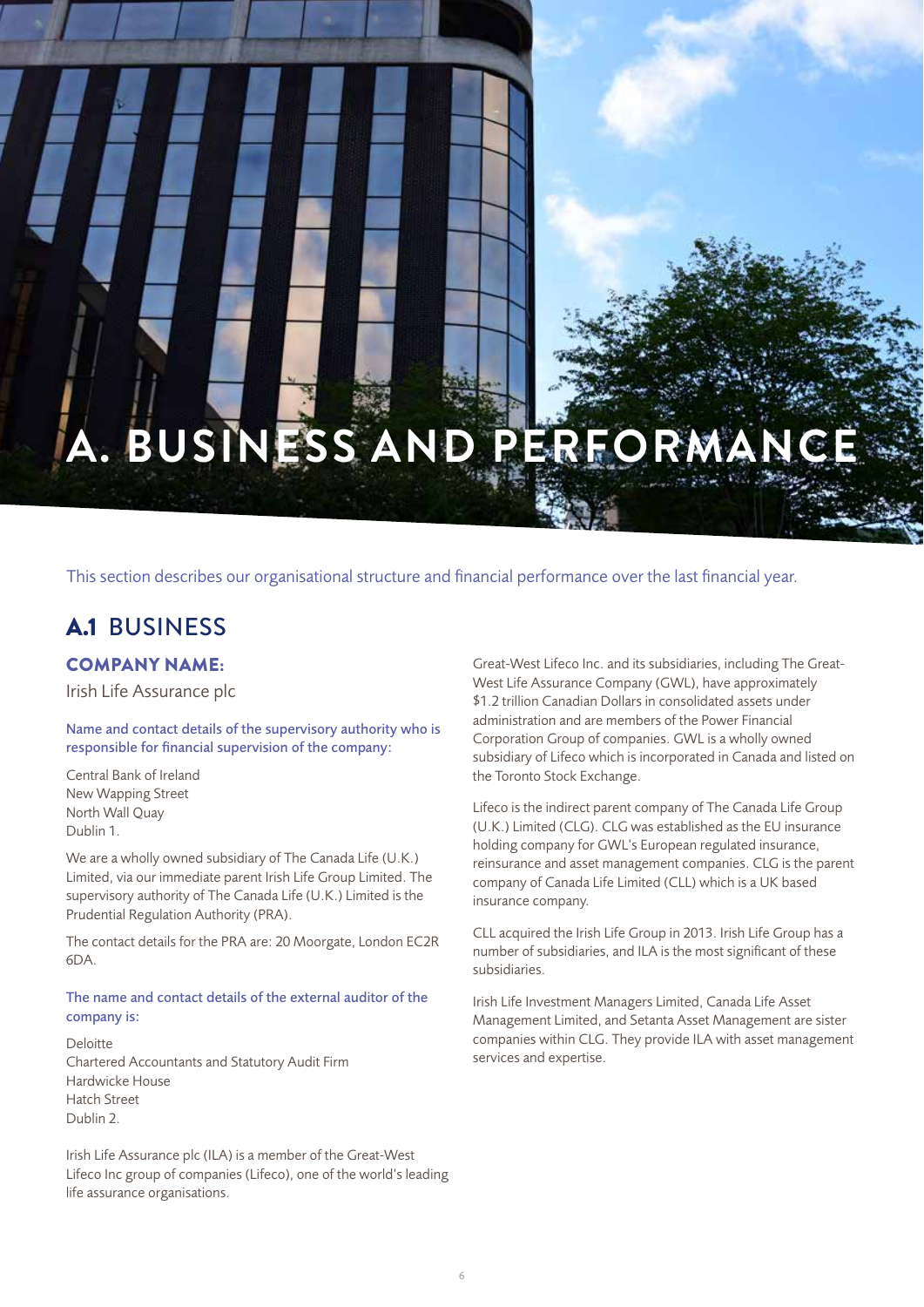Below is a simplified diagram of how our parent company is organised.



We are the largest life and pensions group in Ireland, serving around one million customers. The Irish Life brand is one of the most established and recognised financial brands in Ireland. Our strong brand is thanks to our large distribution network, product innovation, flexibility, and strong investment performance.

We operate through two main divisions, Irish Life Retail (Retail Life) and Irish Life Corporate Business (Corporate Life). We increased our market share in 2016 to around 41%, compared to 36% in 2015.

Retail Life provides pensions, life and investment products to personal and small business customers in Ireland. It leads the market with a comprehensive product range spanning protection, pensions, investment and regular savings products. It has the largest and most diverse distribution network of any life assurance company in Ireland, and has the largest direct sales force.

Retail Life has a multi-channel distribution strategy. This means that sales are split between:

- (i) independent brokers and independently regulated tied agents
- (ii) tied agents in bank branches
- (iii) its employed and self-employed sales force.

Retail Life has well established bancassurance arrangements with five of Ireland's leading bank networks (AIB, Ulster Bank, EBS, Permanent TSB and KBC). This gives Retail Life access to over 400 bank branches.

Retail Life's total sales in 2016 of €1,401m were marginally behind the same period in 2015 (€1,408m). In 2016, pension sales grew across all distribution channels, but sales of recurring and single premium investment products were down.

Retail Life measures customer service using a customer service satisfaction index based on a survey of a sample of customers. The customer service index score for the last financial year was 85.0%. This is 0.9% ahead of the same period in the previous financial year (84.1%).

Corporate Life sells pensions and risk products to employers and affinity groups in Ireland, mainly through pension consultants and brokers.

The key drivers of sales growth for Corporate Life are:

- employment and salary growth in the Irish economy
- the move towards defined-contribution pensions, away from defined-benefit pensions.

Corporate Life sales increased by 3% to €950m, compared to €923m in 2015. This is mostly due to a number of new large defined-contribution schemes, and transfer values. However, Corporate Life sales were partly reduced by bulk annuity sales being considerably lower than the previous financial year.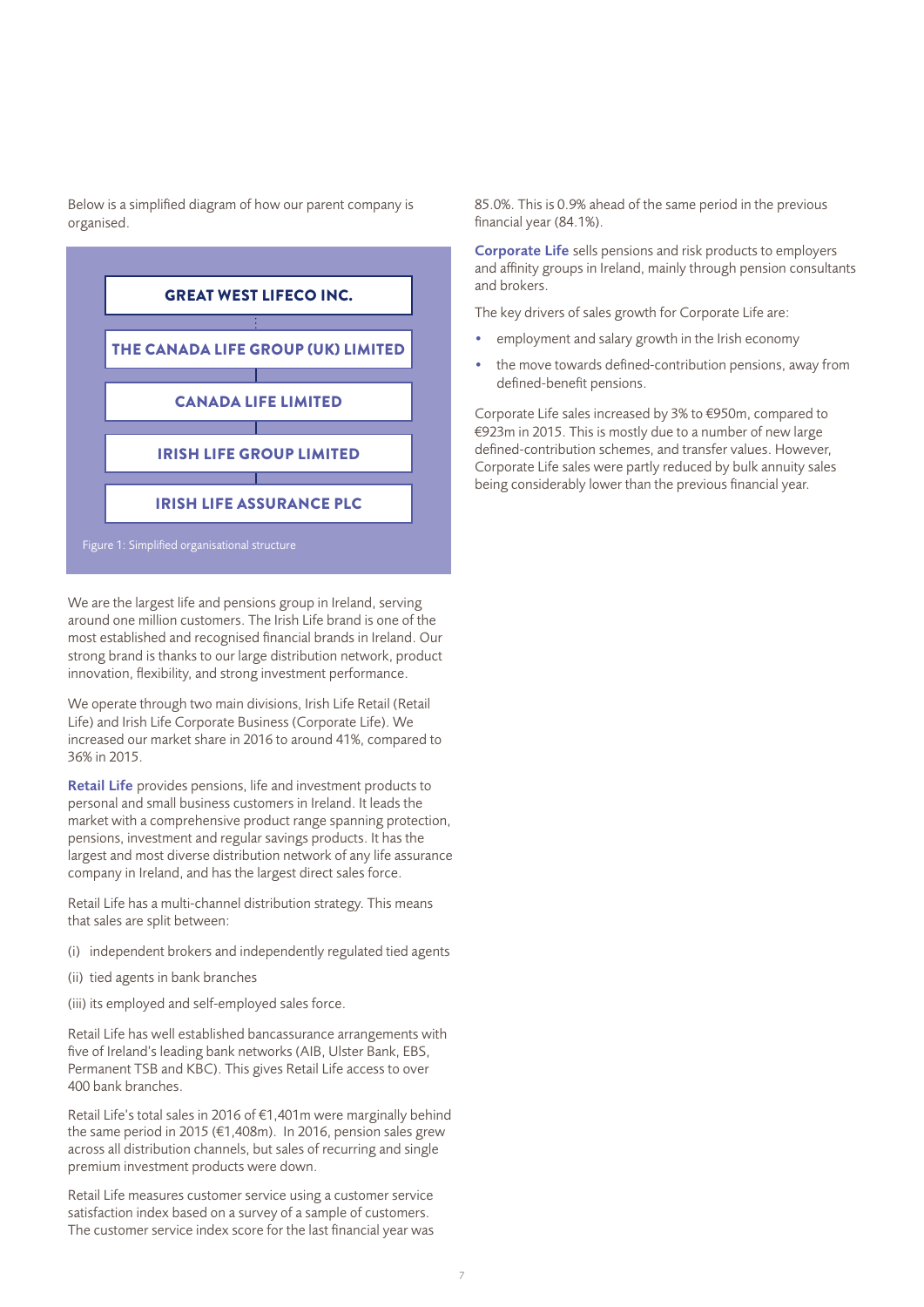# A.2 UNDERWRITING PERFORMANCE

We prepare our financial statements under International Financial Reporting Standards (IFRS), as adopted by the European Union. The information in this section about underwriting performance is provided on an IFRS basis.

## UNDERWRITING PERFORMANCE

The table below shows the premiums, claims, expenses, and change in technical provisions, combined with the investment return for each of the Solvency II lines of business. We refer to the total of these items as the "underwriting result" in this report.

|                                                        | Health insurance | Insurance with profit<br>participation | Index-linked<br>and unit-linked<br>insurance | Other life<br>insurance | <b>Total</b> |
|--------------------------------------------------------|------------------|----------------------------------------|----------------------------------------------|-------------------------|--------------|
| Premiums earned (net of<br>reinsurance)                | 87               | 3                                      | 4.524                                        | 327                     | 4,941        |
| Claims (net of reinsurance)                            | $-47$            | $-21$                                  | $-3,937$                                     | $-131$                  | $-4,137$     |
| Change in technical provisions<br>(net of reinsurance) | $-20$            | 8                                      | $-2.849$                                     | $-167$                  | $-3,029$     |
| Expenses                                               | $-26$            | $-1$                                   | $-269$                                       | $-164$                  | $-460$       |
| Investment return                                      | 12               | 15                                     | 2,576                                        | 246                     | 2,850        |
| <b>Underwriting result</b>                             | 5                | 4                                      | 45                                           | 111                     | 165          |

The different lines of business shown in the table, and the factors which influence their underwriting performance, are explained as follows:

- (1) Health insurance: this line of business includes group and individual income protection business and group stand-alone serious illness business The underwriting performance is influenced by:
	- changes in our morbidity experience
	- new business being written in the period
- (2) Insurance with profit participation: this line of business includes products that offer policyholders bonuses which reflect the fund's experience on investment returns, mortality rates and expenses. The underwriting performance is influenced by:
	- changes in investment markets
	- mortality rates
	- lapse experience
	- payouts to policyholders

Almost all the profits for this line of business are paid out to policyholders, so the profits are offset by an increase in the value of the non-controlling interest in the financial statements.

- (3) Index-linked and unit-linked insurance: this line of business includes unit-linked products, where the unit-linked policyholders bear all the financial risks associated with the related assets. Examples of these products are definedcontribution pensions and savings and investment plans. For a small proportion of these unit-linked products, we offer guarantees that protect policyholders from market falls in the underlying investments. The underwriting performance is mainly influenced by:
	- management charges
	- other fee income from the unit-linked business
	- mortality, morbidity and lapse experience for unit-linked protection contracts.
- (4) Other life insurance: this line of business includes our life assurance products such as term assurance products and annuities. The underwriting performance is influenced by:
	- changes in mortality, morbidity and lapse experience
	- new business being written in the period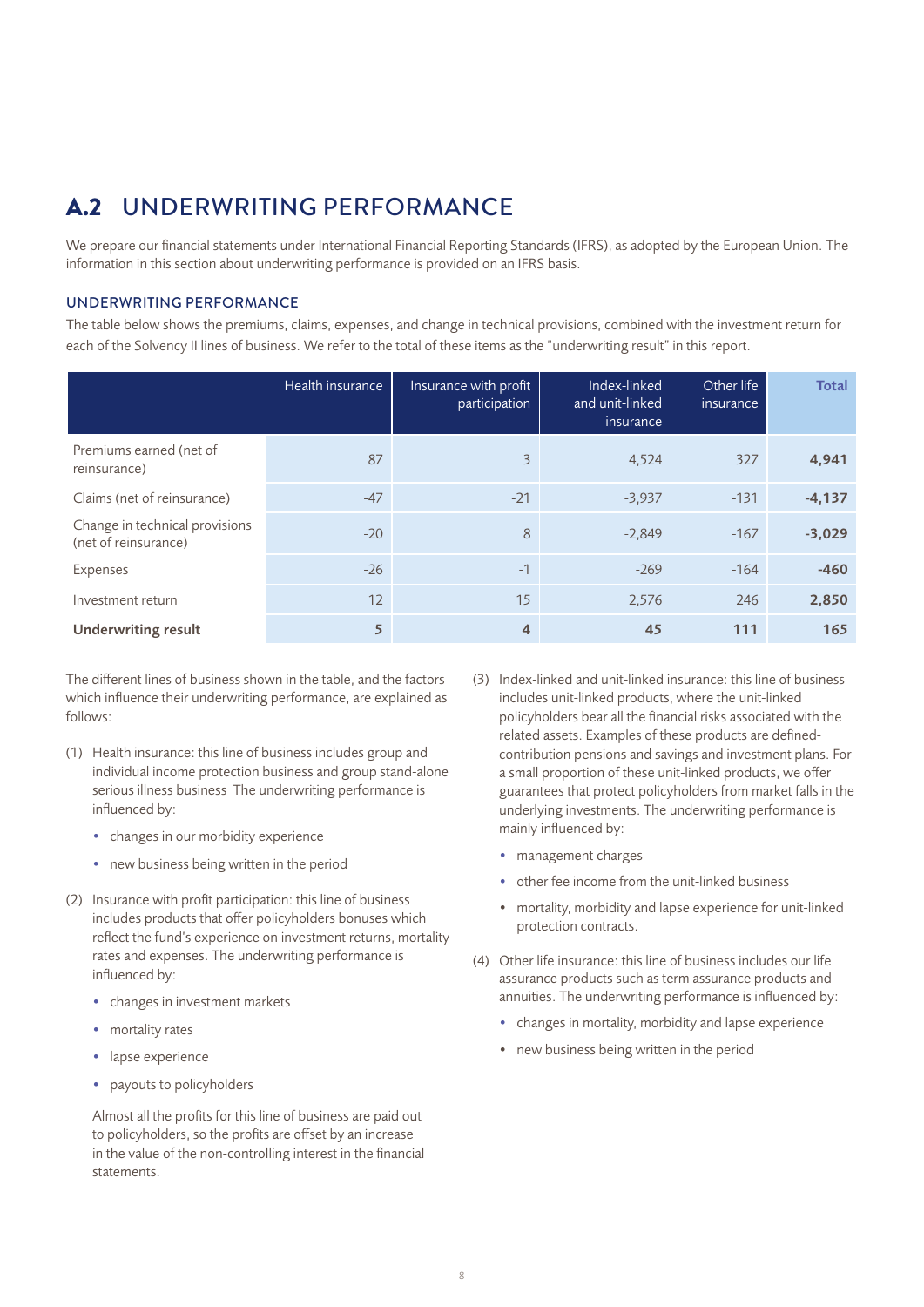The table below shows the reconciliation between the underwriting result and IFRS profits.

| €m                                                        | Total |
|-----------------------------------------------------------|-------|
| Underwriting result                                       | 165   |
| Other income <sup>1</sup>                                 | 16    |
| Tax                                                       | (21)  |
| Profit as per IFRS financial statements                   | 160   |
| Attributable to the non-controlling interest <sup>2</sup> | 3     |
| Attributable to the Shareholder                           |       |

<sup>1</sup> Other income includes deferred front-end fees, return on shareholder *assets, and other items.*

*2 Profit attributable to the non-controlling interest includes the underwriting result of €4m and a tax impact of -€1m.* 

We made a profit of €157m after tax for the financial year (2015 Restated: €129m). This excludes profits of €3m (2015 Restated\*: €6m), which is attributed to the participating funds.

Some one-off items (net of tax) affected the profit:

- the impact of changes in the assumptions we use to calculate our insurance and investment contract liabilities was +€55m (2015: restated +€20m)
- interest rate changes had an impact of -€17m in 2016 (2015: restated +€5m)
- integration costs were €0m in 2016 (2015: restated -€11m).

The impacts above are shown net of tax.

*\* Restatement: During 2016, we changed our accounting policy relating to how we value insurance contract liabilities. In previous periods, we calculated our insurance contract liabilities on a modified statutory basis, where the statutory basis was as defined in the life assurance regulations.*  We adjusted this so it excluded certain reserves such as resilience and other contingency reserves. The 2016 financial statements measure insurance *contract liabilities based on best estimate assumptions, with margins for prudence and the liability for any policy which is allowed to surrender is subject*  to a floor of zero. We expense acquisition costs for insurance contracts as incurred and we value material investment guarantees based on a market *consistent methodology with margins for prudence.* 

# A.3 INVESTMENT PERFORMANCE

## A.3.1 Non Linked Investments

Net investment income was €95m in 2016. 98% of this came from bonds. The makeup of the asset classes in the portfolio hardly changed throughout the year. The amount of income each class generated is shown in the table below:

## INCOME SPLIT BY ASSET CLASS

| Asset Class €'m            | 2016           | %    |
|----------------------------|----------------|------|
| <b>Bond</b>                | 93             | 98%  |
| Equity                     | 2              | 2%   |
| Property                   | $\overline{4}$ | 5%   |
| Mortgage                   | $\mathbf 1$    | 1%   |
| <b>Investment Expenses</b> | (4)            | (5%) |
| Other                      | (1)            | (1%) |
| <b>Total</b>               | 95             | 100% |

#### In 2016:

- our income from bond products was €93m, which generated 98% of total investment income (overall, bonds achieved a rate of return of 5%)
- dividend income, rental returns and mortgage income generated €7m
- investment expenses and other items generated a €5m charge, which was netted off against the total net investment income for the period.

This table shows investment expenses split by asset class:

| Asset Class €'m | 2016  | %    |
|-----------------|-------|------|
| <b>Bond</b>     | (3.7) | 92%  |
| Equity          | (0.3) | 6%   |
| Property        | (0.1) | 2%   |
| Mortgage        | (0.0) | 1%   |
| Other           | 0.0   | (1%) |
| <b>Total</b>    | (4.1) | 100% |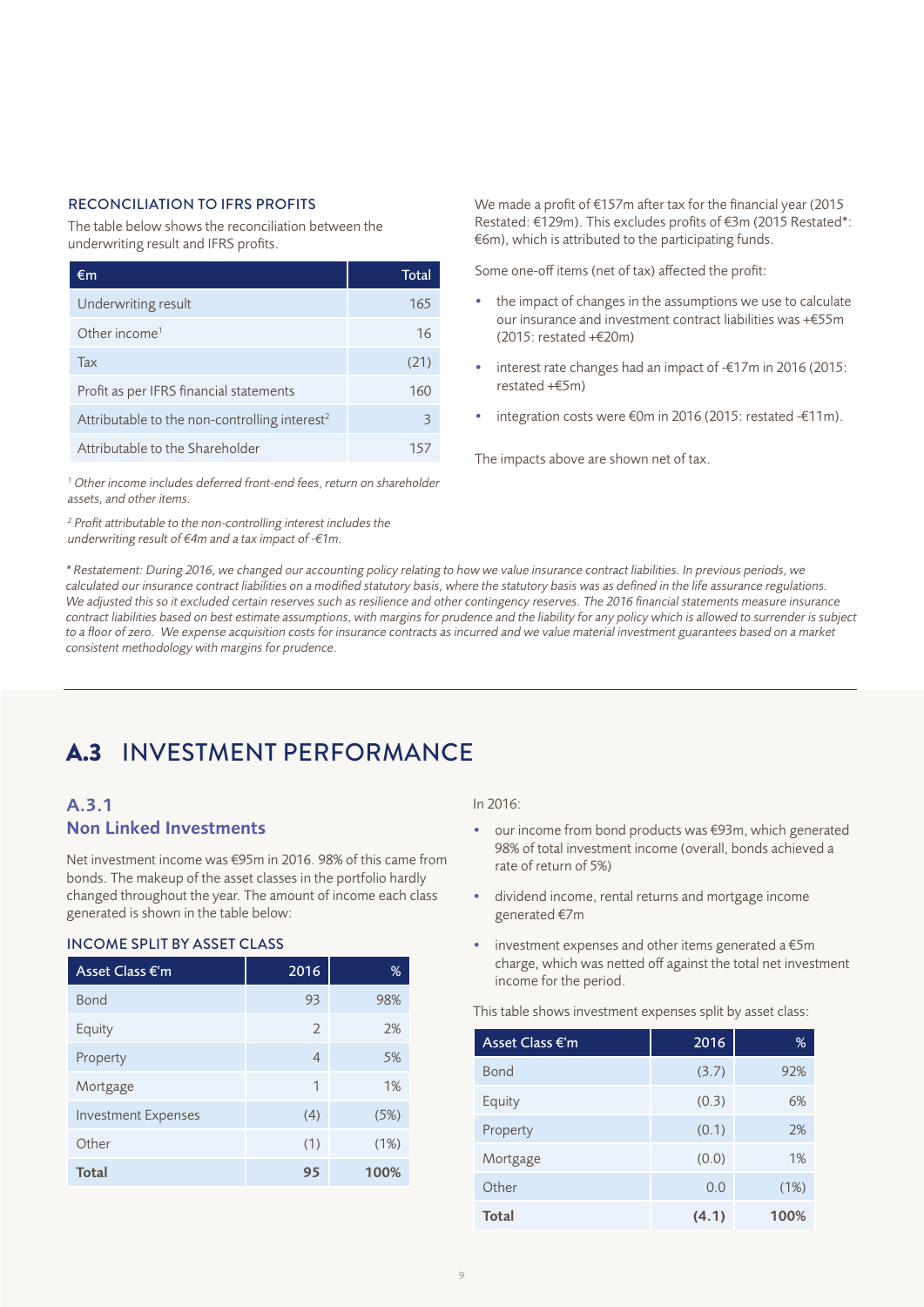## A.3.2 Unit Linked Investments

The makeup of the asset classes in the portfolio remained largely unchanged throughout the year. The table below shows our investment income and investment performance during the year for each class:

| Asset Class €m         | Dividends         | Interest                 | Rent                     | Total Income | Gains and Losses |
|------------------------|-------------------|--------------------------|--------------------------|--------------|------------------|
| Equity and unit Trusts | 361.4             | 0.0                      | $\overline{\phantom{a}}$ | 361.4        | 1358.4           |
| Fixed Income           |                   | 193.3                    | $\overline{\phantom{a}}$ | 193.3        | 343.6            |
| Derivatives            |                   | 0.0                      | $\qquad \qquad =$        | 0.0          | 64.8             |
| Property               | $\qquad \qquad =$ | $\overline{\phantom{a}}$ | 125.9                    | 125.9        | 132.9            |
| Cash and Deposits      |                   | 6.5                      | $\qquad \qquad =$        | 6.5          | (0.7)            |
| <b>Grand Total</b>     | 361.4             | 199.8                    | 125.9                    | 687.1        | 1899.0           |

## INVESTMENT INCOME

Our net investment income from unit-linked funds was €687m in 2016. This was divided as follows:

- income from bond products ( $€193m$ ) generated more than 28% of our overall investment income
- rental returns from properties ( $£126m$ ) generated more than 18% of our overall investment income. This was achieved with a portfolio of properties held both in Ireland and the United Kingdom.
- dividend income (€362m) generated 52% of our overall investment income
- cash and other assets (€6m) makes up 1% of our overall investment income.

During the year, the unit-linked funds paid us a management fee income of €215m.

## INVESTMENT EXPENSES

Our unit-linked investment managers are Irish Life Investment Managers Limited and Setanta Asset Managers Limited. It charges an arm's length fee based on assets under management.

## INVESTMENT PERFORMANCE

The table above also shows the net unrealised and realised gains and losses during the year.

Both equities and bonds generated positive returns over 2016. Sovereign bonds showed more consistent and steady gains over the period, whereas returns in equities were more volatile.

Global and Eurozone bond yields declined year on year. This is because:

- inflation and inflation expectations continued to be low
- central banks (notably the European Central Bank (ECB) and Bank of Japan), continued to buy sovereign bonds
- ECB made more monthly asset purchases.

The Irish commercial property investment market continued to gain solid investor interest during 2016 (approx. €1bn in transactions), on the back of a very strong 2015.

## A.3.3 Other information

At the end of 2016 we did not hold investments in off balance sheet securitisation vehicles. We recognised a €3m pre-tax gain when we revalued owner occupied property in the Statement of Comprehensive Income in 2016. We also recognised a €7m pretax actuarial gain on our defined-benefit pension scheme. This was primarily due to investment markets.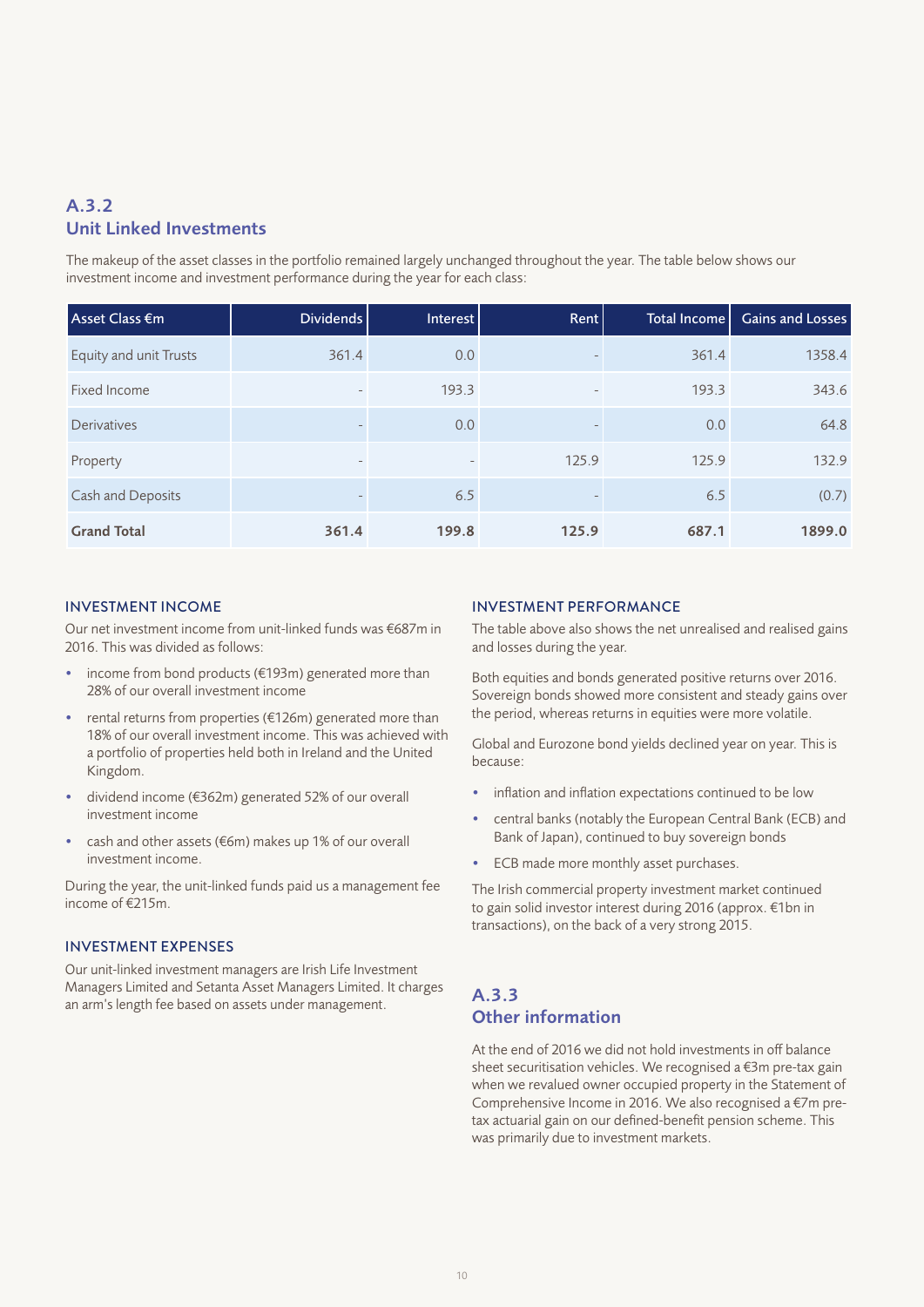# A.4 PERFORMANCE OF OTHER ACTIVITIES

There are no items to note.

# A.5 ANY OTHER INFORMATION

## A.5.1 ILA Ownership Restructure

During 2016, ILGL acquired a 100% shareholding in Canada Life Ireland Limited (CLI). CLI distributed its 11.29% shareholding in ILA to ILGL. This means that ILGL now retain 100% of the equity of ILA.

## A.5.2 ILA Recapitalisation

On 8 December 2016, we issued €200m of equity to our parent, ILGL to facilitate our elected subordinated debt redemption on 8 February 2017.

## A.5.3 ILA Subordinated Debt Repayment

On 9 January 2017, we notified the noteholders of the €200m 5.25% step-up perpetual capital notes (these perpetual capital notes are discussed in the financial statements, Note 19, Subordinated Liabilities) that we elected to redeem all of the notes at their principal amount (€200m) on 8 February 2017, the first reset date. The terms and conditions of the subordinated debt allow us to redeem all (not some) of the notes on the first reset date.

On 31 December 2016, we held €200m of additional Tier 1 regulatory capital. This is because, as explained in A.5.2, we had issued €200m of equity to our parent, ILGL, on 8 December 2016. This was settled on the same date. We used these funds to redeem the debt on 8 February 2017.

Our solvency capital was temporarily higher at the end of 2016. This was because the equity issue occurred in 2016, before we redeemed the debt in February 2017. Adjusting for this temporary increase, our solvency ratio outlined in our annual report and financial statements would have been 154% (see Section E).

## A.5.4 Reinsurance Arrangements

We ceased a number of reinsurance arrangements in early 2016, after the Solvency II regulatory capital regime was introduced. The reinsurance arrangements had helped us optimise our capital position under the previous regulatory capital regime.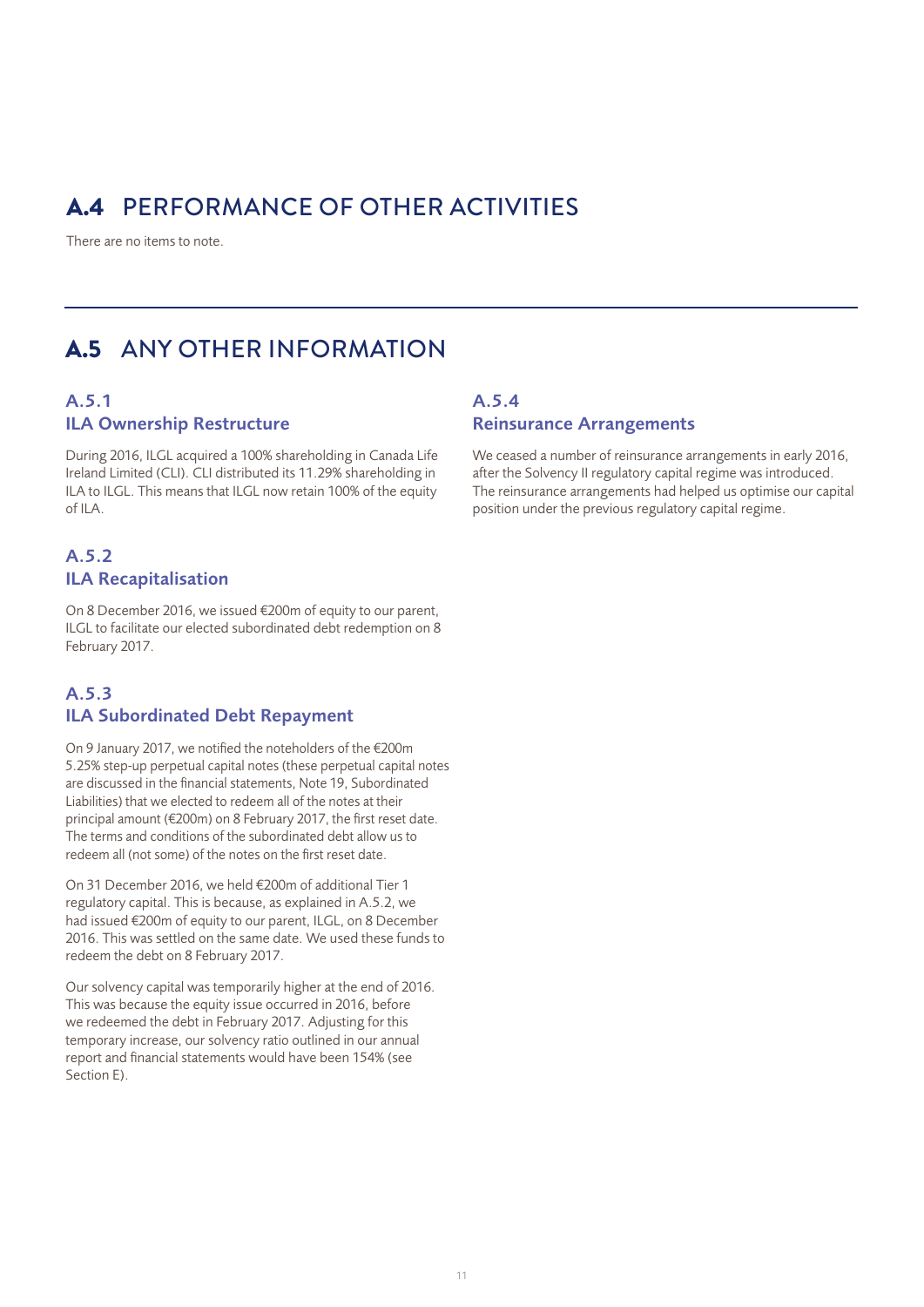# **BELLEVEL MARKETING B. SYSTEMS OF GOVERNANCE**

This section describes the structures, systems and processes we have put in place to direct and control our operations and risks so we can balance the interests of our many stakeholders.

## B.1.1 Governance structure

The Board of Directors of ILA is responsible for the governance and oversight of all of ILA's operations and risks.

As described in section A.1, the company has two operating divisions: Retail Life and Corporate Life. Retail Life serves individual customers and some small group business. Corporate Life serves larger group business, including corporate customers and affinity groups with a large number of members. You can find more detail in section A.

Each division has an executive management team, led by a managing director, in charge of day-to-day activities. Each division develops business plans, strategies and annual budgets, which consolidate into a total position for ILA. The divisional managing directors and their executive management teams are responsible for meeting the targets set for each division.

Control functions work at an ILA level. They oversee the primary operating divisions and all other business activities. IT and HR services are also provided at an ILA level.

Business and risk issues can be reported and escalated from the bottom up. Communication and guidance on policy and decisions happens from the top down.

The committees<sup>1</sup> critical to the governance structure are set out below. A number of the committees are Board level committees, and their members are Directors of ILA. The other committees are executive level, and are made up of senior managers. The executive committees help the Board committees meet their objectives. Control functions support the executive committees and the Board Risk and Audit Committees. These are discussed in section B.1.5.



*1 The Board Committees sit at the Irish Life Group level, ILA's parent company. As allowed by the Corporate Governance Code, the Board of ILA relies on these committees. The Board is satisfied that this is appropriate to the company's circumstances.* 

*The executive committees shown in the chart are responsible for ILA and other companies within the Irish Life Group.*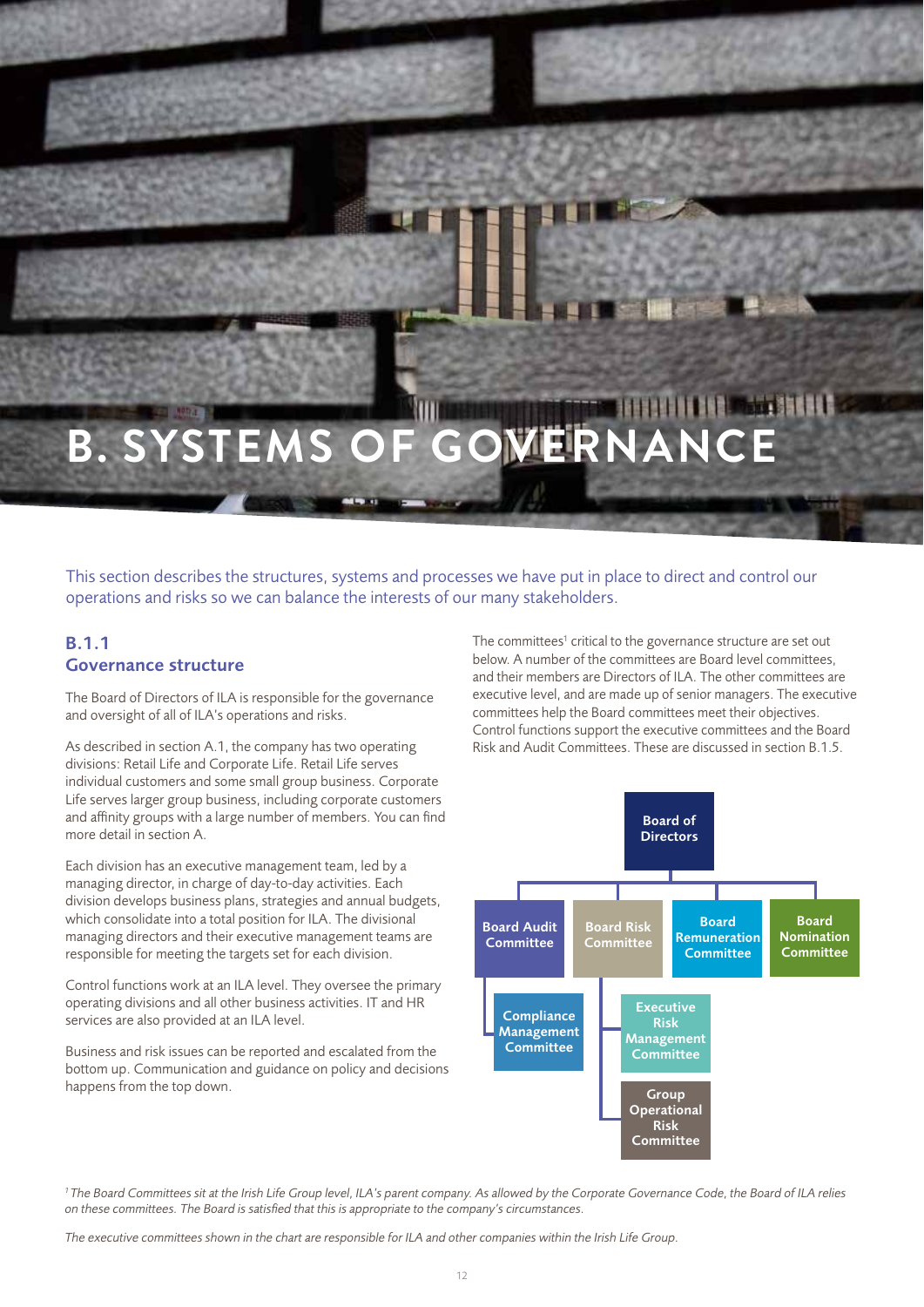|                                                               | <b>Main function</b>                                                                                       | Main responsibilities                                                                                                                                                                                                                                                                                                                                                                                                                                                                                                                                                                                                                                                                                               |
|---------------------------------------------------------------|------------------------------------------------------------------------------------------------------------|---------------------------------------------------------------------------------------------------------------------------------------------------------------------------------------------------------------------------------------------------------------------------------------------------------------------------------------------------------------------------------------------------------------------------------------------------------------------------------------------------------------------------------------------------------------------------------------------------------------------------------------------------------------------------------------------------------------------|
| <b>Board of Directors</b>                                     | Lead and control ILA                                                                                       | • Makes all material strategic decisions.<br>Establishes an organisational structure with clearly defined authority levels<br>$\bullet$<br>and reporting responsibilities.<br>• Agrees the rules on management authority levels and what the Board should<br>be notified of.                                                                                                                                                                                                                                                                                                                                                                                                                                        |
| <b>Board Risk</b><br><b>Committee</b>                         | Responsible for our risk<br>governance, current<br>risk exposures and risk<br>strategy.                    | Reviews compliance within the Enterprise Risk Management (ERM)<br>framework and advises the Board on risk oversight.<br>Reviews the company's Risk Appetite Framework and Risk Strategy.<br>Approves the operation of the Irish Life Risk Function, making sure it has the<br>resources, authority and independence to meet its responsibilities.<br>Recommends changes to the risk framework.<br>Develops a company culture that supports risk management.<br>Develops and approves responses when a risk exposure exceeds appetite.                                                                                                                                                                               |
| <b>Board Audit</b><br><b>Committee</b>                        | Act as an independent<br>link between the Board<br>and ILA's external<br>auditors.                         | • Recommends and monitors the choice of external auditors.<br>Reviews the scope of the external audit.<br>$\bullet$<br>Reviews the company's annual report and financial statements, other public<br>reports and reports we send to the regulatory authorities.<br>Reviews the effectiveness of internal control systems.<br>٠<br>Manages the risks of financial reporting by reviewing significant financial<br>$\bullet$<br>reports.<br>Reviews financial statements for ILA and Solvency II Pillar I and Pillar III<br>requirements.<br>Reports to the Board on financial statements it needs to approve.<br>$\bullet$<br>Monitors the Actuarial, Compliance, Internal Audit and Finance Functions.<br>$\bullet$ |
| <b>Board</b><br><b>Remuneration</b><br><b>Committee</b>       | Develop ILA's<br>remuneration policy.                                                                      | Decides, implements and operates our remuneration policies.<br>$\bullet$                                                                                                                                                                                                                                                                                                                                                                                                                                                                                                                                                                                                                                            |
| <b>Board Nomination</b><br><b>Committee</b>                   | <b>Recommend Board</b><br>and Board Committee<br>appointments to ILA's<br>Board.                           | • Succession plans for the Board.<br>• Makes sure the Board and sub-committees have the right skills and resources.<br>• Arranges training for new directors and ongoing training for all directors.                                                                                                                                                                                                                                                                                                                                                                                                                                                                                                                |
| <b>Executive Risk</b><br>Management<br><b>Committee (ERC)</b> | Manage all ILA's<br>material risks, apart<br>from operational<br>and legal/regulatory<br>compliance risks. | • Oversees risk exposures and recommends suitable risk policy (including<br>insurance risks, market risk, credit risks and liquidity risk).<br>Monitors capital and how assets and liabilities are matched.<br>$\bullet$<br>Reviews new product developments.<br>Approves significant transactions.<br>$\bullet$<br>Monitors and reviews risk experience.                                                                                                                                                                                                                                                                                                                                                           |
| <b>Group Operational</b><br><b>Risk Committee</b><br>(GORC)   | Oversee and monitor<br>ILA's operational risk<br>including conduct risk.                                   | • Acts as a forum for prioritising and reviewing existing and emerging material<br>operational risks.<br>Designs and monitors key risk indicators attached to these risks.<br>$\bullet$<br>Is supported by two Operational Risk Committees - one for each of ILA's<br>$\bullet$<br>operating divisions.                                                                                                                                                                                                                                                                                                                                                                                                             |
| Compliance<br><b>Management</b><br><b>Committee (CMC)</b>     | Monitor compliance<br>within the company.                                                                  | Recommends appropriate regulatory and compliance standards.<br>$\bullet$<br>Monitors compliance across the company.<br>$\bullet$                                                                                                                                                                                                                                                                                                                                                                                                                                                                                                                                                                                    |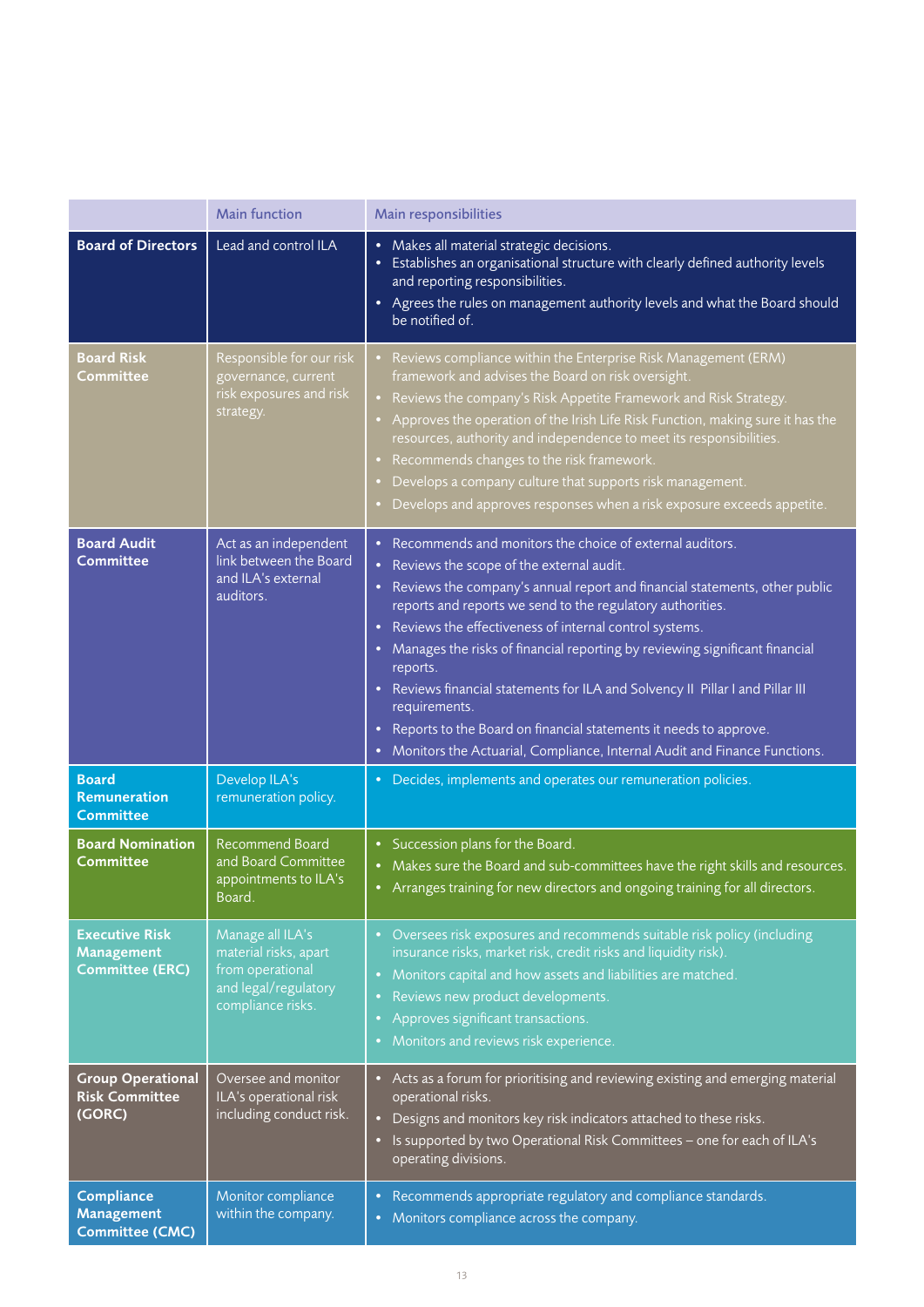| <b>Members</b>        | <b>Position</b>                                                                                  | <b>Board</b> | <b>Board Audit</b><br>Committee | <b>Board Risk</b><br>Committee | Remuneration<br>Committee | Nomination<br>Committee |
|-----------------------|--------------------------------------------------------------------------------------------------|--------------|---------------------------------|--------------------------------|---------------------------|-------------------------|
| Mr Arshil Jamal       | Chairman of the Board,<br>chairman of the nomination<br>committee and non-<br>executive director | Y            | $\mathsf{N}$                    | $\mathsf{N}$                   | $\mathsf{N}$              | Y                       |
| Ms Mary Finan         | Non-executive director                                                                           | Y            | Y                               | Y                              | $\mathsf{N}$              | N                       |
| Mr Brian Forrester    | Independent non-executive<br>director and chairman of the<br>risk committee                      | Y            | Y                               | Y                              | Y                         | Y                       |
| Mr Derek<br>Netherton | Independent non-executive<br>director                                                            | Y            | $Y^*$                           | Y                              | Y                         | Y                       |
| Mr Bill Kyle          | Non-executive director                                                                           | Y            | N                               | Y                              | N                         | N                       |
| Mr Allen Loney        | Non-executive director                                                                           | Y            | $\mathsf{N}$                    | Y                              | $\mathsf{N}$              | N                       |
| Mr Cecil Hayes        | Independent non-executive<br>director and chairman of the<br>audit committee                     | Y            | Y                               | Y                              | Y                         | Y                       |
| Mr Tim Ryan           | Non-executive director                                                                           | Y            | $\mathsf{N}$                    | Y                              | $\mathsf{N}$              | N                       |
| Ms Rose McHugh        | Independent non-executive<br>director                                                            | Y            | Y                               | Y                              | Y                         | Y                       |
| Mr Brendan<br>Murphy  | Independent non-executive<br>director and chairman of the<br>remuneration committee              | Y            | Y                               | Y                              | Y                         | Y                       |
| Mr David Harney       | Chief Executive Officer and<br><b>Executive Director</b>                                         | Y            | N                               | N                              | N                         | N                       |

## The following table shows the members of our Board Committees:

\*Resigned from the Board Audit Committee on 1 January 2017

## B.1.2 Key function holders

The organisational chart below sets out ILA's key management and key function holders. It shows our operational and day-to-day management reporting lines. However, in line with the control function mandates, the heads of the control functions have a direct reporting line and responsibility to the Board Committees for oversight matters.

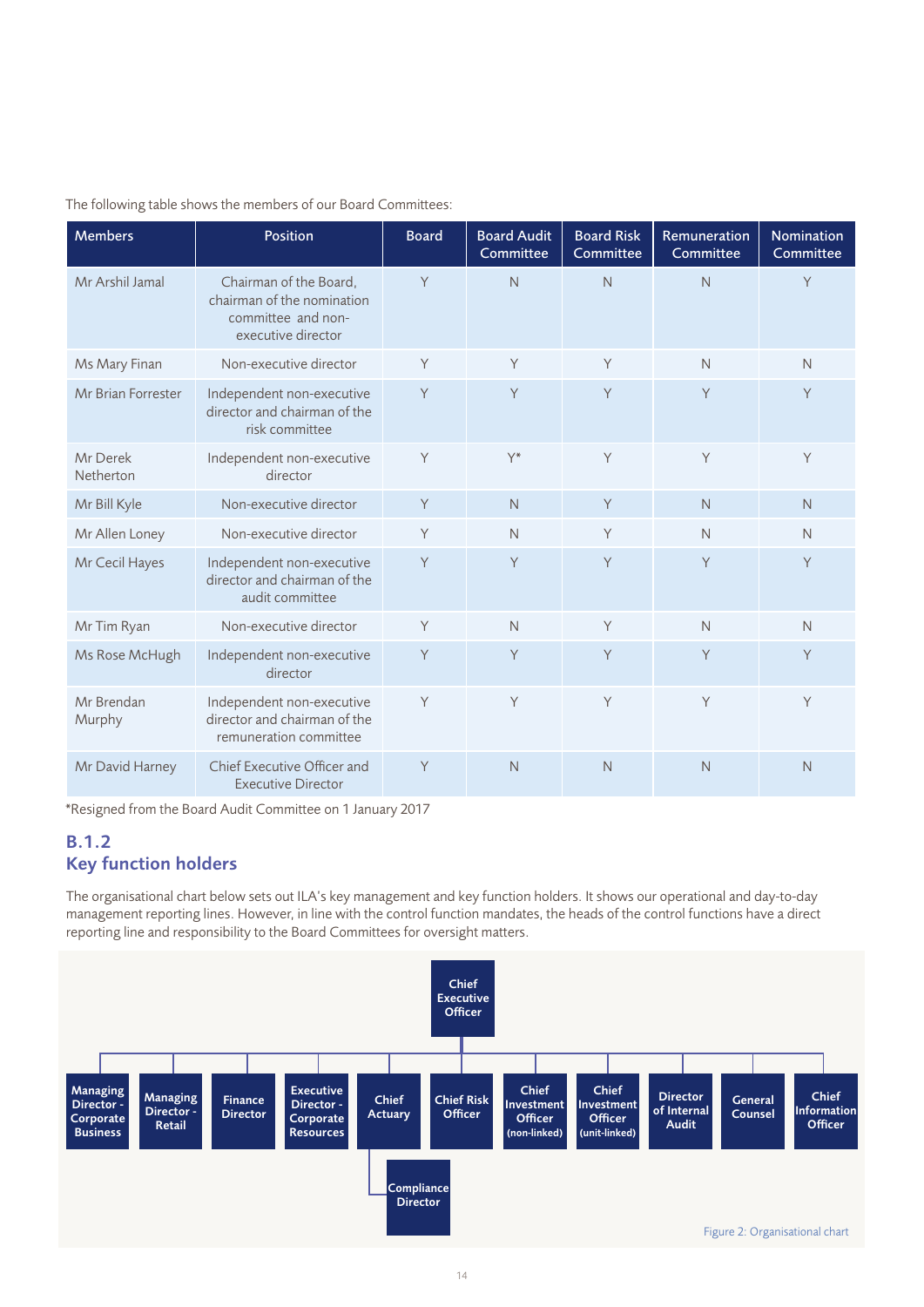## B.1.3 Adequacy of and review of systems of governance

We are committed to best practice corporate governance. We're a high-impact rated entity under the Central Bank of Ireland's risk-based framework for the supervision of regulated firms. This is known as PRISM or Probability Risk and Impact SysteM.

We must comply with the Central Bank's Corporate Governance Requirements for Insurance Undertakings, 2015 (the Requirements). These include requirements in relation to the composition of the Board and its Committees. We also submit a compliance statement to the Central Bank each year.

We review our systems of governance each year. We also annually review the performance of the governance committees listed in section B.1.1. This includes assessing their responsibilities and updating charters if appropriate. We commission independent reviews of governance periodically, and there is an independent evaluation of the overall performance of the Board and individual directors every three years.

In line with best practice, we have a strong governance process as shown by the structure outlined above. We support this process by following the Corporate Governance Code and by introducing these changes during 2016:

- separating our Board meetings from those of our parent company, ILGL, to increase focus, clarity and depth of discussion on ILA matters
- reducing the number of members on the BRC committee (the BRC previously consisted of the full Board; best practice suggests a smaller committee is more appropriate)
- establishing Board Remuneration and Nomination Committees to help the Board meet its governance and oversight responsibilities.

At its February 2017 meeting, the Board approved the recommendation that the role of the Nomination Committee be extended to include that of a Governance Committee. This allows the Board to focus more keenly on making sure ILA's compliance with corporate governance regulations matches Central Bank expectations.

## B.1.4 Remuneration practices

Our remuneration policy is designed to attract, retain and reward qualified and experienced employees who will contribute to our success. We use our remuneration policy to:

- help generate long-term value for shareholders and customers
- motivate employees to meet annual corporate, divisional and individual performance goals
- encourage employees to achieve goals in line with our Code of Business Conduct and Ethics, and
- align with sound risk management practices and regulatory requirements.

We support the remuneration policy with our performance management process. This helps to develop a risk-aware performance culture that reflects our vision and values. The process is based on three core principles:

- quality feedback and open conversations
- shared responsibility for the process
- treating staff fairly and recognising their positive contribution.

The umbrella policy for operational risk and the Great-West Life 'Code of Business Conduct and Ethics' sets out the principles behind our approach to managing the risks associated with our remuneration policy.

The principles state that remuneration programmes should:

- promote sound and effective risk management and align with the risk strategy and preferences approved by the Board
- be consistent with business and risk strategy and shareholders' long-term interests
- be communicated to all staff
- be competitive and fair
- attract, reward and motivate staff to deliver on objectives and achieve success
- be underpinned by clear, effective and transparent remuneration governance.

The remuneration policy is also designed to meet our regulatory requirements. We identified and assessed the applicable Solvency II principles around remuneration. Then we set up and documented the following compliance arrangements:

• establishing a Board Remuneration Committee to help the Board carry out its remuneration-related roles and responsibilities; the Remuneration Committee, based on data provided, makes sure we comply with the Remuneration Policy each year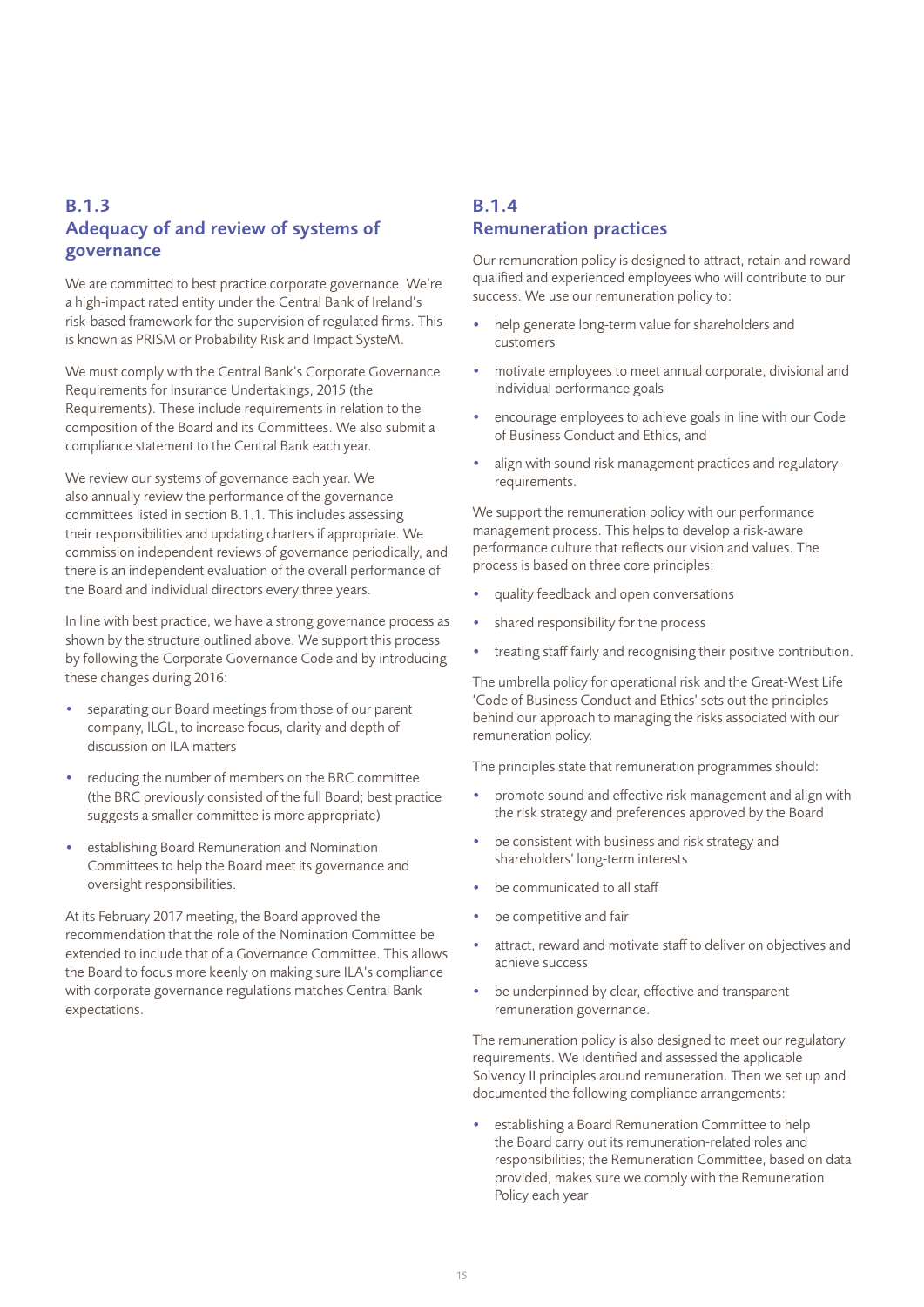- making sure there are specific remuneration arrangements (programmes) for the Board, senior leaders and the key control functions
- benchmarking base salaries against market rate for the role as defined in independent salary surveys
- assessing all bonus schemes against both personal and financial targets (the financial targets for senior oversight roles are not significantly linked to company performance)
- auditing and risk assessing the remuneration policy
- publishing our remuneration policy on our employee intranet site.

## B.1.4.1 Share options, shares or variable components of remuneration

All remuneration packages consist of:

- a base salary
- annual incentive bonus
- retirement benefits
- benefits during employment.

Senior positions may also include a long-term incentive.

The proportion of each element in the overall package will vary based on the role.

The base salary reflects the skills, competencies, experience and performance level of the individual. Base salaries are based on market rate for the role as defined by independent salary surveys.

We also have an annual incentive bonus scheme that links an individual's overall remuneration to the performance of the company and the performance of the individual. The bonus depends on key business units meeting objectives that are high impact and closely aligned to our critical priorities. However, this does not apply to those in senior oversight roles. Their bonuses are not significantly linked to company performance.

In addition, we have a number of incentive schemes linked to the level of the role (each level attracts different payments for hitting specific targets, and has its own maximum bonus) and, where appropriate, the type of role (for example sales and investment roles). Each staff member has a number of operational and bonus objectives for the year, including an accountability heading of Risk and Management Control. We make our base salaries high enough to prevent employees being overly dependent on their bonuses.

Long-Term Incentives are made up of stock options, issued by our parent company, and performance share units.

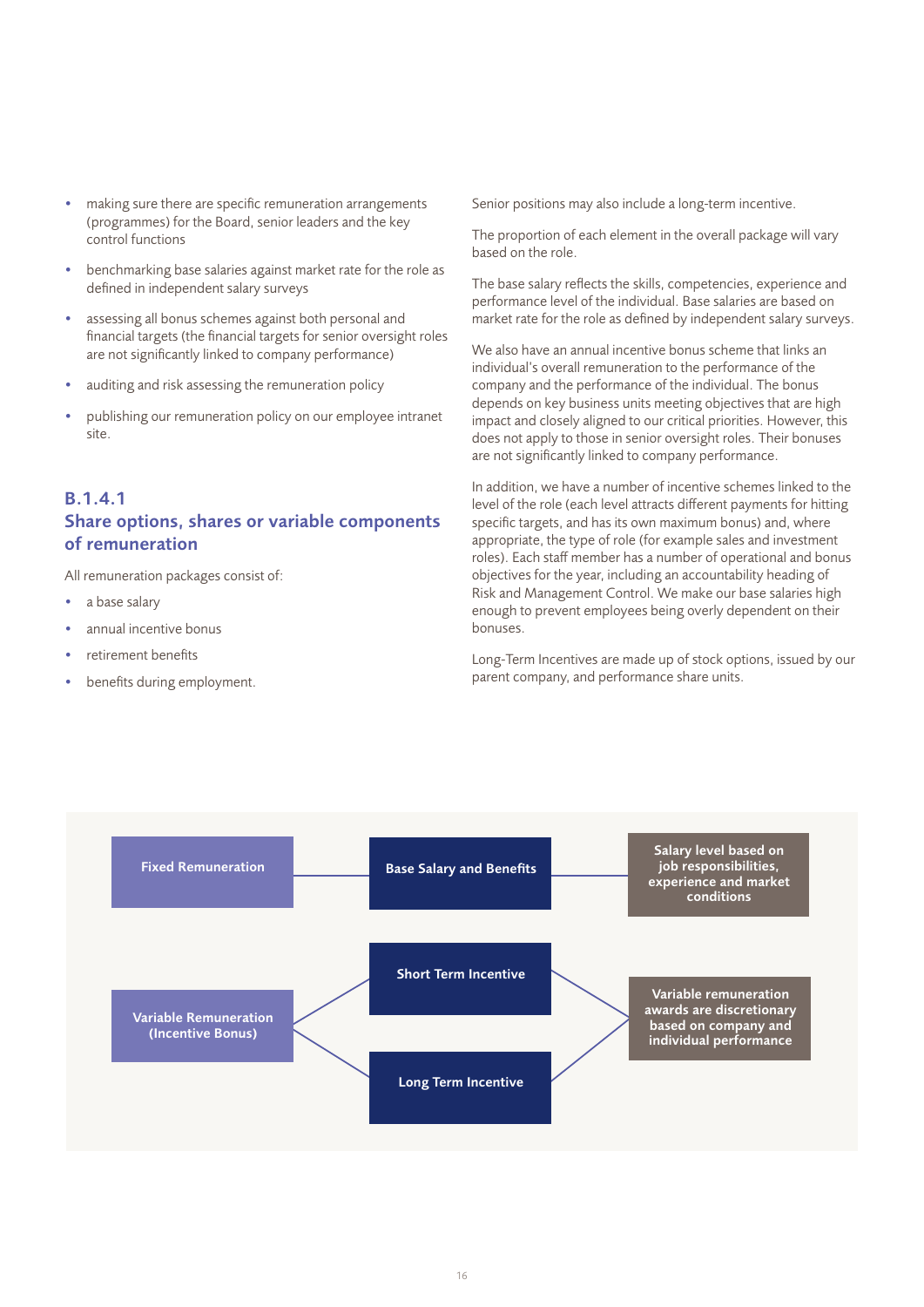## B.1.4.2 Supplementary pension or early retirement schemes for the members of the management body and other key functions

Our remuneration policy does not include any supplementary pension or early retirement schemes for Board members or other key function holders. We offer enhanced early retirement pensions to all members of our Irish Life Group Defined Benefit scheme who are aged over 60 and have completed 40 years' service.

## B.1.4.3 Material transactions during the reporting period

There were no material transactions with senior ILA managers in the period, apart from transactions linked to their remuneration and transactions relating to insurance policies conducted on normal commercial terms. You can find out more about dividends paid to ILA's shareholder in section E.1.2.

## B.1.5 Key functions

In line with the European Regulator's Guidelines on System of Governance, (EIOPA-BoS-14/253), we consider key functions to be Risk Management, Compliance, Actuarial and Internal Audit. We also view Finance as a key function. Collectively, we refer to these five functions as 'control functions'.

Control functions help the Board to manage ILA effectively. Each one reports to either the Board Audit or Risk Committee.

The Board Committee approves the mandate, resources and plans for the control functions annually.

The control functions report to each meeting of the Board Committees. The head of each control function has a direct line of communication with the relevant committee Chair.

Each control function is staffed by professionals with appropriate skills and experience, plus a deep knowledge of our business.

## RISK FUNCTION

#### **Overview**

This independent second-line function is separate from business operations and looks at them objectively. It has authority across all operating divisions, and access to all ILA records, information and personnel needed to carry out its responsibilities and follow up on issues. In addition, the CRO has the right to access, and to attend meetings of, the Board Risk Committee.

The CRO reports to the Board Risk Committee and the Canada Life Group CRO on oversight matters and to the CEO on operational matters and day-to-day management.

The Risk Function/CRO update each meeting of the Board Risk Committee, including producing a quarterly CRO Report.

#### Main responsibilities

These are outlined in the Risk Function Mandate, which is set by the Board Risk Committee. Encompassing independent oversight of all forms of risk across all our business divisions, the responsibilities include:

- the Risk Appetite Framework
- Risk culture
- Risk principles
- Risk policies
- Risk governance
- Risk processes
	- risk identification, assessment and prioritisation
	- risk measurement and limit setting
	- risk management, responses and mitigation strategies
	- risk monitoring
	- risk reporting
- Risk infrastructure
- Own Risk and Solvency Assessment (ORSA)
- taking part in management committees.

#### Governance

The Board Risk Committee reviews the Risk Function Mandate annually, and makes sure the Risk Function complies with it. The Committee also assesses the Risk Function's performance each year.

## **ACTUARIAL**

## Overview

This independent second-line function is led by the Chief Actuary, who reports directly to the Audit Committee of the Board and to the Great West Lifeco Chief Actuary for oversight matters. The Chief Actuary is responsible to the Chief Executive Officer for operational and day-to-day management.

The Actuarial Function is made up of:

- the actuarial reporting teams in each of our two business divisions; these teams carry out most of the actuarial calculations
- the Group Valuation & Reporting team which reviews, oversees and consolidates the results
- the Actuarial Development team which develops the actuarial models, processes and mechanisms behind the actuarial calculations.

#### Main responsibilities

These are outlined in the Chief Actuary Mandate, which is set by the Board Audit Committee. They include:

- calculating the value of our liabilities in relation to our insurance policies and reporting on this to the Board in line with regulatory requirements
- contributing to the effective implementation of our risk management system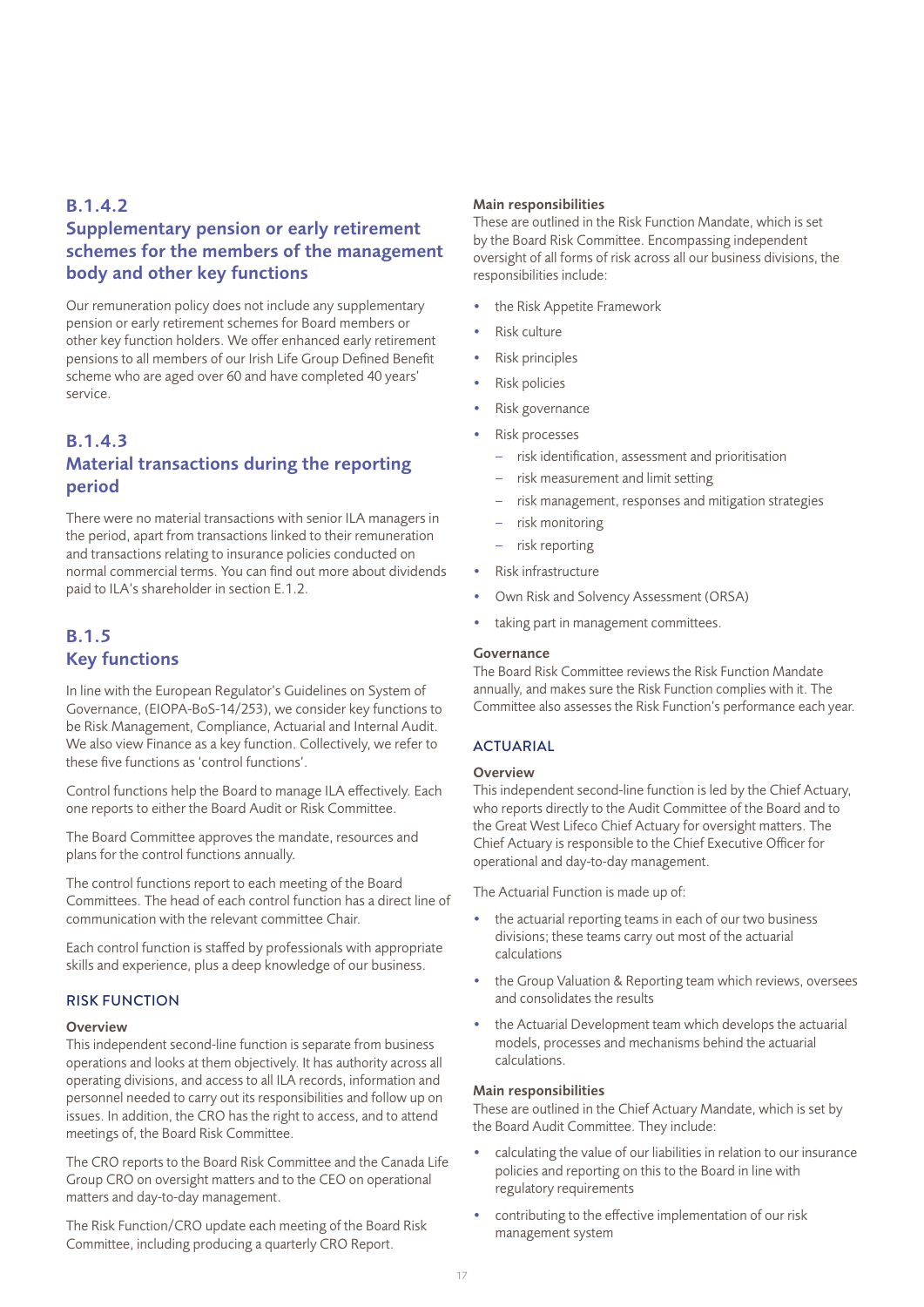- providing oversight of product development, pricing and reinsurance activities
- reviewing Policyholders' Reasonable Expectations (PRE) on an ongoing basis and reporting to the Board on the Head of Actuarial Function's interpretation of PRE
- calculating the value of our liabilities in relation to our life insurance business for inclusion in our financial statements
- providing an opinion to the Board on our underwriting and reinsurance arrangements.

### Governance

The Board Audit Committee reviews the Chief Actuary Mandate annually, and makes sure the Actuarial Function complies with it. The Committee also assesses the Actuarial Function's performance each year.

### **COMPLIANCE**

#### **Overview**

This independent second-line function is separate from business operations and looks at them objectively. It makes sure we comply with regulations by assessing, monitoring and testing the effectiveness of our regulatory compliance management controls across the company. It is made up of compliance units embedded in Retail Life and Corporate Life plus a group compliance unit.

It is led by the Chief Compliance Officer (CCO), Ireland, who is the statutory compliance officer for the company. The CCO, Ireland reports directly to the Board Audit Committee and to the Great West Lifeco Chief Compliance Officer on the oversight of compliance; and to the Chief Actuary on operational and day-today management.

## Main responsibilities

These are outlined in the Compliance Function Mandate which is approved by the Board Audit Committee. They include:

- creating and maintaining a sound compliance framework for the independent oversight and management of our regulatory compliance risks
- giving independent advice and guidance to the business units on regulatory developments and other compliance matters, including advice and oversight on new and changing regulatory requirements
- carrying out risk-based monitoring to assess our compliance requirements and procedures and how well we follow them
- making sure all directors, officers and employees acknowledge our Code of Conduct each year
- preparing the compliance budget and compliance plan and putting them into action
- co-ordinating our relationships with prudential and conduct regulators
- reporting each quarter to the Board Audit Committee and each month to senior management on key regulatory matters
- training our staff and directors on relevant compliance matters.

The Board Audit Committee reviews the Compliance Function Mandate annually, and makes sure the Compliance Function complies with it. The Committee also assesses the Compliance Function's performance each year.

## FINANCE

## **Overview**

This function is led by the Chief Financial Officer (CFO) who reports directly to the Board Audit Committee and the Great West Lifeco European CFO on oversight matters. The CFO is responsible to the Chief Executive Officer for operational and day-to-day management.

It is made up of a central Group Financial Control (GF) team and finance teams in each of our two business divisions.

The divisional finance teams are our first line of defence in the Finance Function. They manage the financial control and reporting needs of their business lines, giving the GF team defined data through a centrally controlled general ledger and reporting platform.

The GF team are our second line of defence in the Finance Function. They review and oversee this data before adopting it for financial and regulatory reporting and performance management. The GF team, through the CFO, give the Board and Board Audit Committee periodic financial and performance updates along with detail that helps the Board assess and approve the annual statutory financial statements and regulatory returns.

#### Main responsibilities

These include:

- financial control and governance
- reporting statutory and regulatory financial information, including preparing the financial statements
- budgetary, cost and financial management.

## INTERNAL AUDIT

## **Overview**

This function is independent of our business management activities. That makes businesses fully accountable for their work. It's not involved directly in revenue generation, nor in the management and financial performance of any business line. Internal auditors have neither direct responsibility for, nor authority over, any of the activities they review. Nor does their review and appraisal relieve others of their responsibilities. In addition, internal auditors do not contribute to the annual performance appraisal of individuals who work in the areas being audited.

The Head of Internal Audit (HIA) reports directly to the Chief Internal Auditor for Europe within the GWL group, and to the Board Audit Committee for oversight matters. The HIA is responsible to the Chief Executive Officer, Irish Life, for operational and day-to-day management.

## Main responsibilities

These include:

execution of a risk-based audit plan approved annually by the Board Audit Committee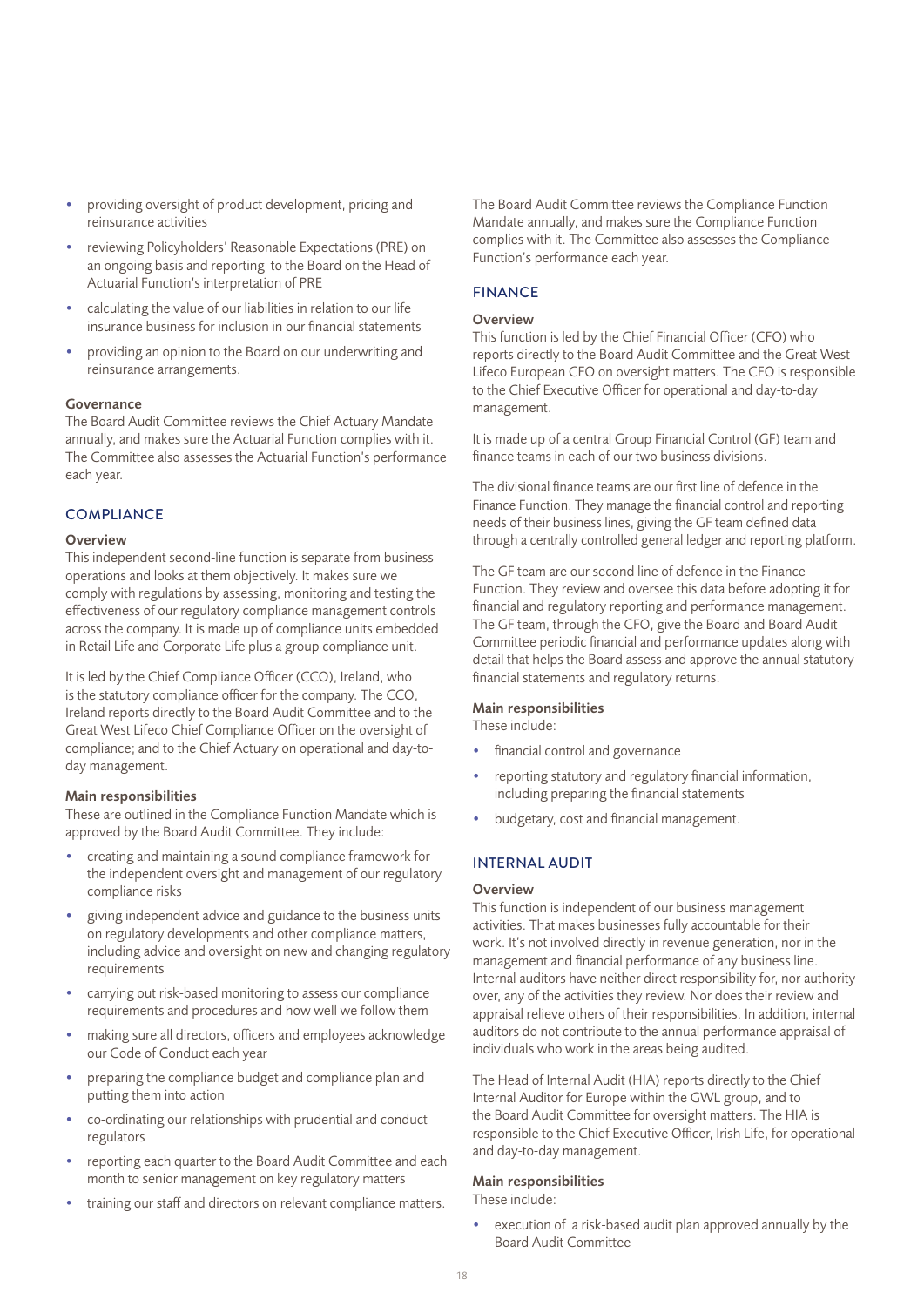- distributing audit reports to those in the company who are required to take corrective action
- working independently and objectively to assess whether our risk management, governance and internal control processes are appropriately designed and operate effectively
- preparing quarterly reports for the Audit Committee summarising audit activity, in the quarter, identifying material weaknesses in the internal controls environments, recommendations to remedy material weaknesses and updates on previous recommendations

## **GOVERNANCE**

#### Overview

Each year the Audit Committee:

• reviews and approves the mandate of the HIA

- reviews and recommends the appointment/removal of the HIA to the Boards
- assesses the performance of the HIA and the effectiveness of the Internal Audit function
- reviews and approves the organisational and reporting structure, the Irish Life Internal Audit department budget and resources

The HIA maintains direct and unrestricted access to the Audit Committee, and meets regularly with the Chair of the Audit Committee, without other managers present.

The Audit Committee has the authority to promote independence, and make sure audit coverage is broad and audit reports are properly considered.

# B.2 FIT AND PROPER REQUIREMENTS

## B.2.1

## Policies and processes in place to meet fit and proper requirements

We are committed to meeting all our fit and proper requirements. So, we make sure that everyone involved in this has the necessary qualifications, knowledge, skills and experience to carry out their role (fitness assessment); and is honest, ethical, financially sound and acts with integrity (probity assessment).

There is a job profile for all such roles. Typically, the job profile sets out the accountabilities for the job, the level of knowledge skills and experience needed to do it, and the essential behavioural competencies.

We have documented HR processes for recruiting into roles that must meet Fitness and Probity requirements.

We also have a Fit and Proper Policy which the ILA Board reviews and approves annually.

The Fit and Proper Policy sets out the process for the fit and proper assessments that determine a person's fitness, probity and financial soundness.

Before we appoint anyone who effectively runs ILA or has another key function, we carry out due diligence to make sure that person is fit and proper for the role. The due diligence checks for assessing whether a person is fit and proper and is financially sound are set out in the Policy. These checks align to the Central Bank of Ireland's Guidance on Fitness and Probity Standards 2015 as follows:

evidence of compliance with Minimum Competency Code (where relevant)

- evidence of professional qualifications where relevant
- evidence of Continued Professional Development (CPD) where relevant
- record of interview and application
- reference checks
- record of previous experience
- record of experience gained outside of Ireland
- confirmation of directorships held, and
- record of other employments.

The due diligence around probity and financial soundness checks takes the form of self-certification. We ask potential employees to complete a questionnaire on their probity and financial soundness. We then carry out independent directorship and judgements searches.

Most of the applicable roles are pre-approval controlled functions (PCFs) as defined in the Central Bank Reform Act 2010 (sections 20 and 22) Regulations. In addition to our internal due diligence before making appointments into these functions, they are preapproved by the Central Bank.

All those in a fit and proper role must reconfirm their adherence to the Fit and Proper standards and requirements every year. If we become aware of any concerns about the fitness and probity of someone in a role subject to the Fit and Proper Policy, we will investigate and take swift, appropriate action. We will also notify the Central Bank of any negative results of the actions we take.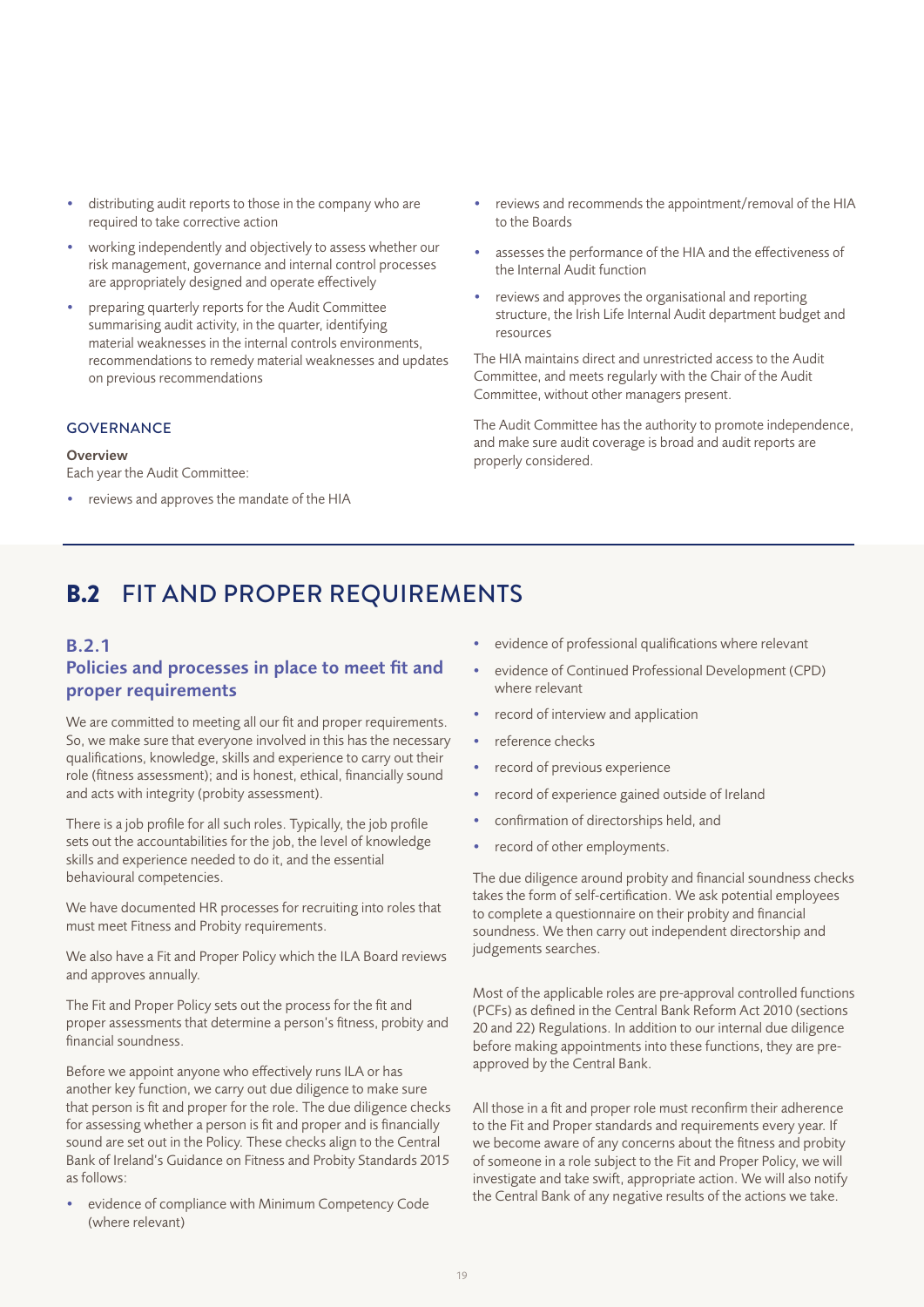# B.3 RISK MANAGEMENT SYSTEM INCLUDING THE OWN RISK AND SOLVENCY ASSESSMENT

The ILA Board manages all risks across the organisation, and has put in place a comprehensive risk management framework.

The framework includes a documented Enterprise Risk Management Policy. This establishes responsibilities for all key components of the risk management system, including the Board and executive risk committees (see section B.1.1). It also details the three lines of defence model we use, and establishes responsibilities and requirements for the first, second and third lines of defence.

The Board has also generated a Risk Appetite Statement and Risk Strategy document, which outline our appetite for each type of risk and our strategy for accepting, managing and mitigating risks. A further suite of risk policies details the management strategies, objectives, processes, and reporting procedures and requirements for all of the risks we accept.

The Chief Risk Officer (CRO) has primary responsibility for implementing the risk management system. The Risk Function, under the leadership of the CRO, has created processes to make sure we comply with risk policies. It confirms this compliance each year to the Board Risk Committee as part of the annual review of all risk policies. The Risk Function also monitors and reports all risks. This includes reporting risk exposures and compliance with risk limits to the Board and executive risk committees every quarter.

There are more details of the key components of the risk management framework below. You can find greater detail on our risk profile and risk management strategies, objectives, processes and reporting procedures in section C.

## B.3.1 Enterprise Risk Management framework

Our Enterprise Risk Management (ERM) framework makes sure we can identify and manage all our material risks, and that we can implement business strategy across the company while fully understanding the risks involved.

There are three broad ways in which each risk type can be treated: capitalisation (hold capital in respect of the risk), management and mitigation. We review the characteristics of each risk so we can identify the appropriate treatment. These reviews weigh up the:

- current and prospective size and complexity of each risk
- potential impact of the risk
- transferability of the risk
- market standard treatment of the risk.

The Irish Life Risk Appetite Framework and Risk Strategy documents set out our overall strategy for each type and level of risk we will assume. Our risk appetite may change as our resources and strategic objectives evolve.

We embed the risk appetite and tolerance for specific risks in the business through risk policies. These set out operational procedures, controls and limit structures that establish a risk management framework for each risk type. Together, our risk policies comprise our Risk Policy Framework.

## B.3.2 Risk management model – three lines of defence

Risk taking is fundamental to a financial institution's business profile. Prudent risk management, limitation and mitigation are therefore integral to our governance structure.

We operate the 'three lines of defence' risk model shown in the diagram below.

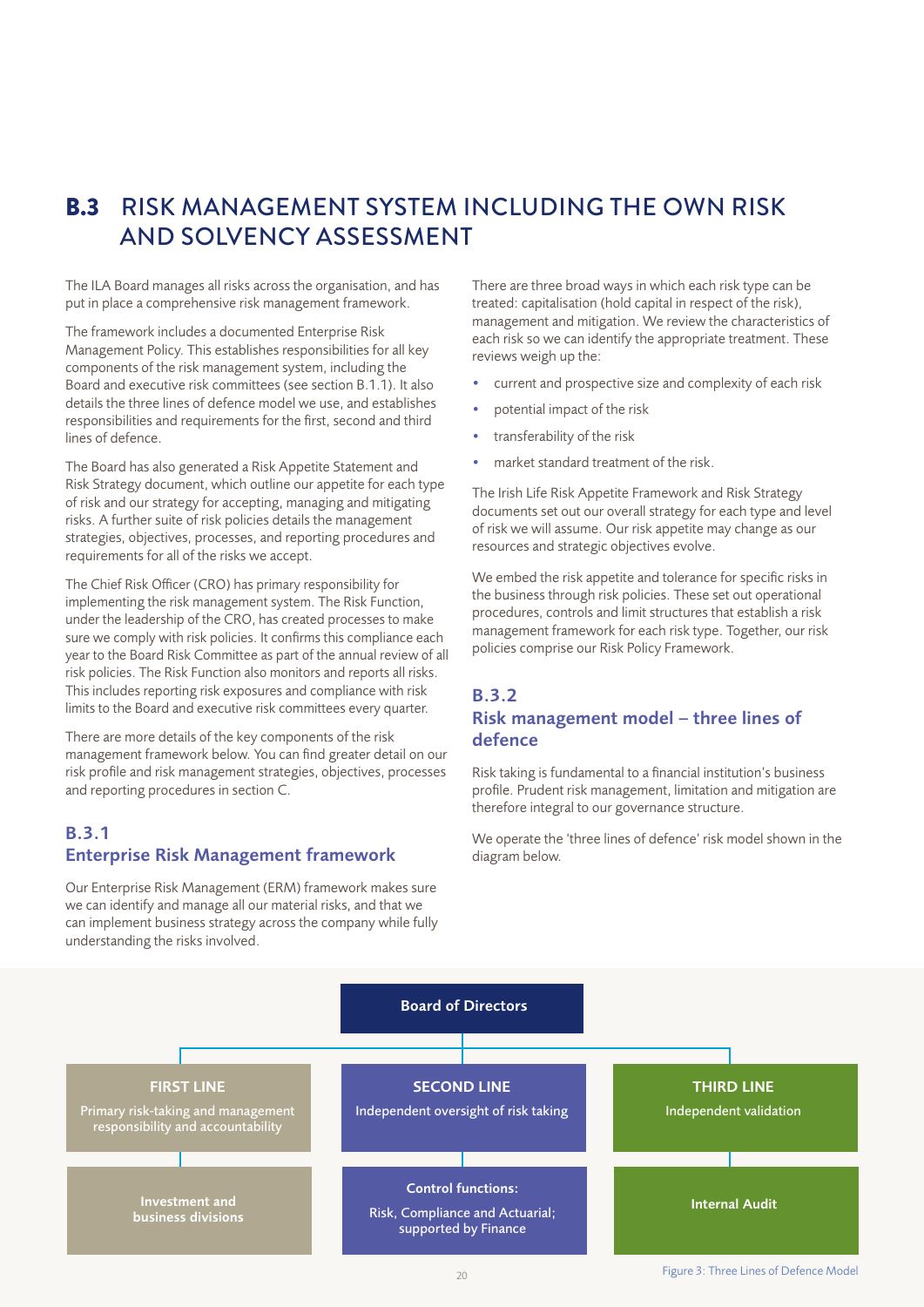## THE FIRST LINE OF DEFENCE

This is the business divisions and our investment managers. The ultimate owners of the risk, they are primarily responsible for dayto-day ERM operations within the established ERM Framework. They identify, measure, manage, monitor and report risk.

Business divisions are accountable for the risks they assume in their operations from inception throughout the risk lifecycle. They must make sure their business strategies align with the ERM Policy including the Risk Appetite Framework.

First-line responsibilities include:

- diversifying products and services, customers and distribution channels
- developing prudent investment underwriting processes and diversifying by asset type, issuer, sector and geography
- following a disciplined application of pricing standards and underwriting, and conducting extensive testing of the risks involved in new products and offerings
- thoroughly managing the business by regularly reviewing, assessing and implementing relevant changes.

## THE SECOND LINE OF DEFENCE

This is the oversight functions – including the Risk, Compliance, Actuarial and Finance Functions.

The Risk Function oversees the ERM framework, using it to challenge the compliance of the first line of defence. The Function's specific responsibilities and accountabilities include independently reviewing risk identification, measurement, management, monitoring and reporting.

The Risk Function looks at the work of the Actuarial, Compliance and Finance Functions when assessing compliance with the ERM Framework. It makes sure there are no conflicts of interest and reinforces independence and objectivity. For example, the Risk Function may consider introducing internal peer reviews by another oversight function.

## THE THIRD LINE OF DEFENCE

This is Internal Audit. It carries out independent risk-based assessments of the internal risk control framework and the oversight provided by the second line of defence.

Internal Audit independently assures and validates the operational effectiveness and design of the ERM Framework. This includes periodic audits of first- and second-line control processes to help promote effective and efficient operations, integrity of financial reporting, appropriate information technology processes and compliance with law, regulations and internal policies.

## B.3.3 Risk appetite and strategy

The Board approved Risk Appetite Statement and Risk Strategy documents set out our appetite for each type of risk, our rationale for accepting risks, and our strategy for the type and level of risk we will assume. Our risk appetite will change as our resources and strategic objectives evolve.

The key objectives in the Risk Appetite Statement are below.

- Customers: meeting customer needs and expectations is core to the way we design, distribute and administer our insurance products.
- **Strong capital position:** we maintain a strong balance sheet and do not take risks that would jeopardise our solvency.
- **Strong liquidity:** we maintain a high quality, diversified investment portfolio with enough liquidity to meet our policyholder and financing obligations under normal and stressed conditions.
- Mitigated earnings volatility: we aim to avoid substantial earnings volatility. We manage risk concentration, limit exposure to more volatile lines of business and diversify our exposure to risk.
- Maintaining reputation: we consider the potential impact on our reputation in all our business activities.

These objectives support both shareholder and policyholder interests since both are best served if we continue to be financially strong and profitable. Equally, we can only remain profitable if customers, financial advisors and other interested parties are satisfied that we are a secure company.

Risk appetite statements establish core risk strategy across the business. We develop these statements through an iterative reviewing, monitoring and updating process that involves our key functions. The Board then approves these statements. Our strategic and business plans are aligned with the risk parameters within the risk appetite statement.

We achieve our Risk Strategy goals by embedding a risk awareness culture across all our business activities, and being prudent when taking and managing risks. We focus on:

- diversifying products and services, customers and distribution channels
- prudent investment management and diversifying by asset type, issuer, sector and geography
- disciplined application of pricing standards and underwriting, and extensively testing the risks involved in new products and offerings
- thoroughly managing the business through regular reviews
- safeguarding our reputation by operating a highly ethical business, based on the employee Code of Business Conduct and Ethics, and sound sales and marketing practices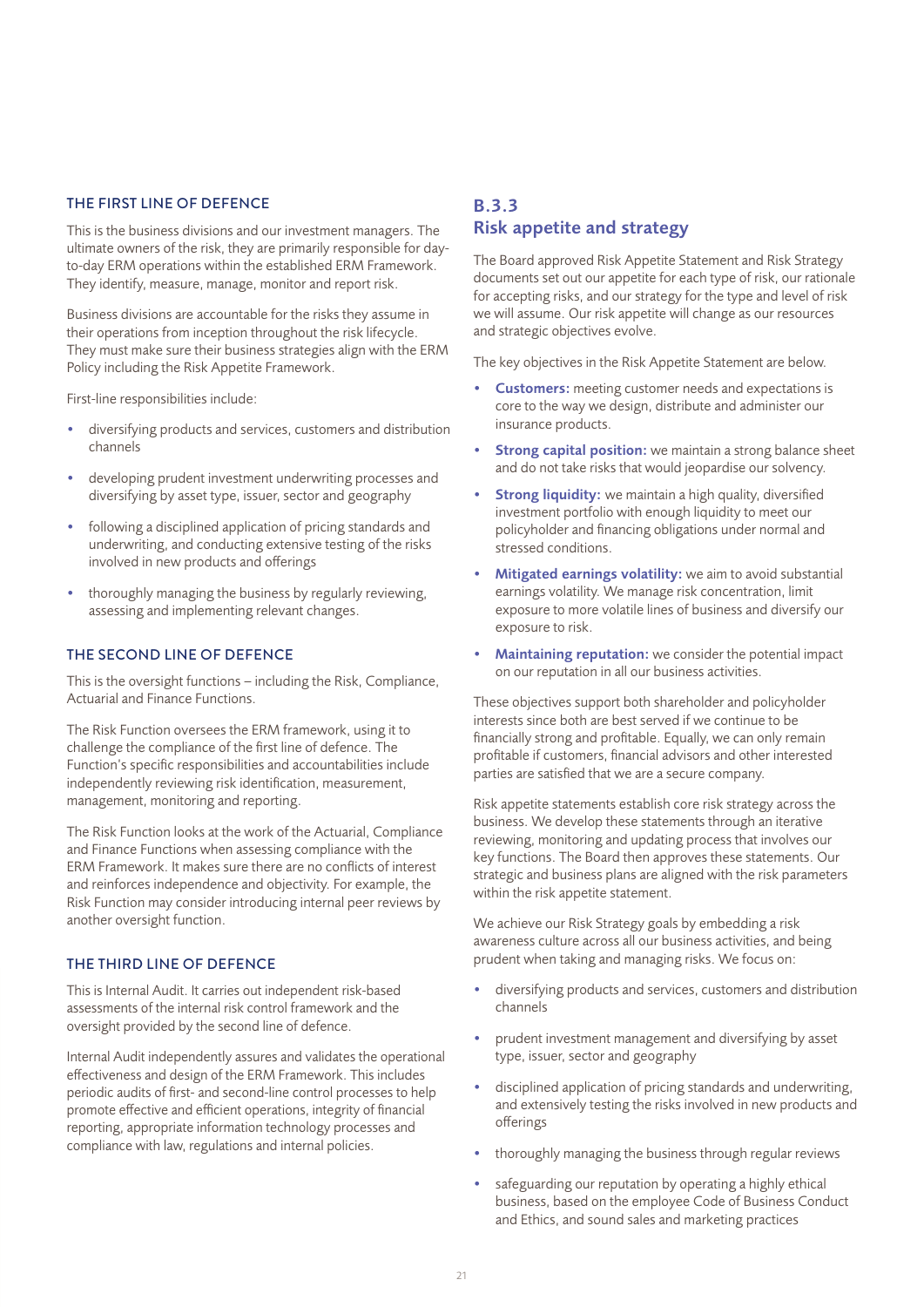• increasing returns to shareholders through profitable and growing operations while maintaining a strong balance sheet.

The Irish Life Risk Appetite Framework sets out limits and thresholds for risks. The Risk Function then monitors these risks and reports on them each quarter to the executive and Board Risk Committee.

The Board sets or adopts risk policies that stipulate the type and level of risk the company is allowed to take on, along with the related risk management and reporting procedures. We then cascade this risk appetite and strategy into the business processes and controls. We establish risk processes and controls for each business division to enforce the specific risk policies approved by the Board.

## B.3.4 Risk management processes: identification, assessment and treatment

The Risk Function oversees the identification of both existing and emerging risks within the company. Risks are identified from the bottom up as well as the top down. Our business divisions, senior managers, risk specialists and specific risk committees all have significant input. We also use our stress-testing framework, which draws on scenario analysis to spot emerging and previously unidentified risks.

We use individual risk assessment frameworks at the divisional level, overlaid with our risk materiality framework, to assess identified risks. Senior managers across the company ratify any risks considered material and the Board Risk Committee then monitors these regularly.

Our risk materiality framework follows the iterative approach in the chart below.

We have three different treatments for the risks we identify, and combine these treatments as appropriate. These treatments are the basis of our risk policies.

- 1. We may hold capital so we remain solvent if the risk becomes severe.
- 2. We may manage the risk through controls.
- 3. We may mitigate the risk by choosing not to take it on or transferring it to a third party.

Every year we evaluate the way we categorise risk as part of our Risk Appetite Framework review.

We also run an emerging-risk identification process. This involves the risk teams in the operating divisions, divisional Operational Risk Steering Committees, central risk teams and the Senior Leadership Team

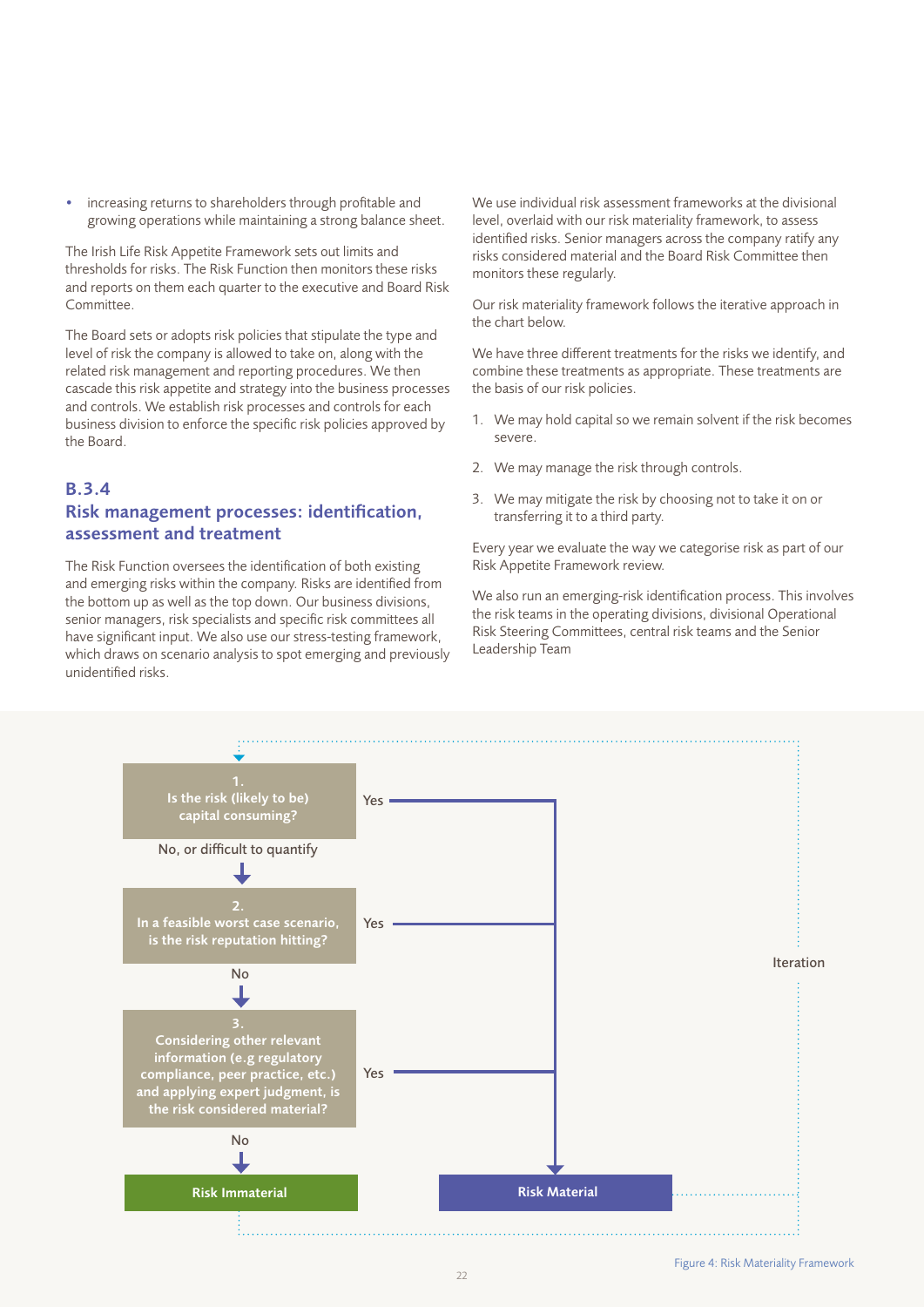## B.3.5 Risk management processes: monitoring, measurement and reporting

We monitor risk appetite limits and risk policy limits against selected measures of risk. We measure our exposure to risk in a variety of different ways, including monitoring sums assured, nominal or market value of exposures, the level of actual deviation from expected outcomes and the range of potential deviations from expected outcomes.

Our risk limits framework is multi-layered to make monitoring, evaluating and limiting risk-taking more effective. We monitor and review exposures regularly, and report to Board and executive risk committees each quarter or more often if required.

The risk limits framework includes:

- limits linked to individual risks
- aggregate risk exposures for different risk categories, measured by how much they contribute to the capital we need.

The table below summarises how we measure different risks. In addition, we use our annual ORSA process to analyse the impact of different risks on company solvency under stress scenarios.

| <b>Risk category</b>                        | The main ways we measure risk                                                                                                                                                                                                                                   |
|---------------------------------------------|-----------------------------------------------------------------------------------------------------------------------------------------------------------------------------------------------------------------------------------------------------------------|
| Mortality risk                              | We measure mortality risk using the sum assured, both gross and net of reinsurance.                                                                                                                                                                             |
| Longevity risk                              | We measure longevity risk by assessing the value of those liabilities that are exposed to it. We consider<br>our exposure both gross and net of reinsurance.                                                                                                    |
| Morbidity risk                              | We measure morbidity risk using the sum assured, both gross and net of reinsurance.                                                                                                                                                                             |
| Expense risk                                | We measure expense risk using actual, budgeted and projected expense levels.                                                                                                                                                                                    |
| Lapse risk                                  | We measure and monitor lapse risk by referring to the number of policyholders who surrender their<br>policies early compared to the number we expected to do so.                                                                                                |
| Credit risk - fixed<br>interest/cash assets | We measure credit risk by referring to the value of the assets we have invested with different<br>counterparties. Our risk policy limits depend on the financial strength of counterparties.                                                                    |
| Credit risk - reinsurance<br>counterparties | We measure our exposure to reinsurance counterparties both gross and net of mitigations such as any<br>collateral we hold. We set a minimum rating for the financial strength of counterparties, depending on<br>the type of reinsurance we're looking for.     |
| Equity/property risk                        | We measure market risks, such as equity/property risk, by referring to the most recent market/fund<br>value of investments, and the value of the management charges we collect from unit-linked funds that<br>invest in equity and property assets.             |
| Interest rate risk                          | We measure interest rate risk by analysing how the value of our assets and liabilities change when<br>interest rates move.                                                                                                                                      |
| Liquidity risk                              | We measure liquidity risk by comparing the quantity of assets we can readily convert into cash to the<br>potential demand we might face for cash.                                                                                                               |
| Currency risk                               | We measure currency risk by analysing how the value of our assets and liabilities change when<br>exchange rates move.                                                                                                                                           |
| Operational risk                            | We measure operational risk retrospectively by analysing operational risk losses and near misses. We<br>measure potential risk by monitoring relevant Key Risk Indicators.                                                                                      |
| Strategic risk                              | We do not measure strategic risk directly. Instead, we evaluate the existing and proposed key strategic<br>initiatives that have been approved by the Board.                                                                                                    |
| Legal and regulatory risk                   | We analyse legal and regulatory risks as part of our compliance framework, and mainly measure them<br>qualitatively through risk reporting.                                                                                                                     |
| Customer advice risk                        | Customer advice is a core process that contributes to operational risk. We monitor and measure it in<br>the same way we do for all other aspects of operational risk.<br>We also report on consumer protection and conduct risk using our compliance framework. |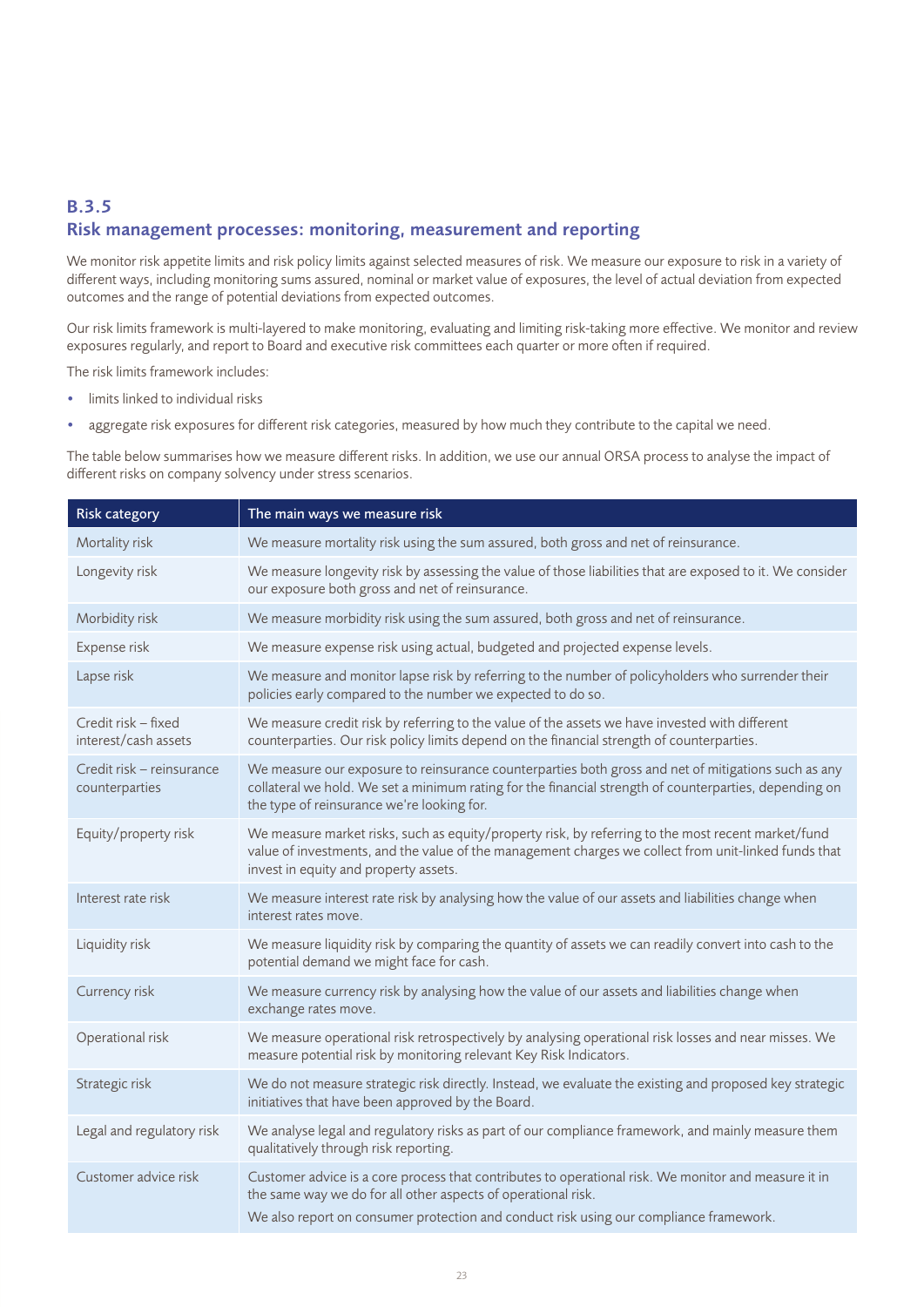## B.3.6 Prudent Person Principle

Our Board approved Investment Policy sets out the criteria we use when we invest our assets.

The Policy makes sure that our approach to investment management follows the Prudent Person Principle defined in Solvency II regulations. The Policy covers the investment of all our assets including unit-linked assets.

The controls and processes set out in the policy make sure we invest in assets and instruments only when we can properly identify, measure, monitor, manage, control and report on their associated risks; and only when we can take these risks into account when we assess our solvency needs. The investment restrictions and requirements in the policy ensure the security, quality, liquidity and profitability of the investment portfolio, and that the assets are available when we need them.

The values of our liabilities change due to changing market conditions – for example when interest rates change or equity prices move. We invest in assets whose values move in a similar way to the liabilities.

Our Investment Policy also establishes principles and controls to manage potential conflicts of interest.

Other controls in the Policy include:

- using derivative instruments only if they help reduce risks or improve portfolio management
- limiting the amount of assets we can hold which are not publicly traded – apart from property assets, we have minimal exposure to these
- diversifying our assets through strategic asset allocation limits, specified by asset type and individual counterparty exposure limits
- placing strict rules around who we can lend assets to, and what security we need them to provide, whenever we lend assets to other investors in order to increase returns
- how we report and monitor investment positions, and our oversight responsibilities
- the approval process for investment operations.

## B.3.7 Credit assessments

We do not rely solely on external credit assessments when we assess the credit quality of counterparties.

We decide on the credit ratings for all fixed interest we take on – including bonds, cash and commercial mortgages, and investments – through an internal credit review by the appointed investment manager. We supplement this with any ratings available from external credit rating agencies. We make sure the internal rating is not higher than the highest published rating from a major external credit rating agency. We refer to the regulatory guidelines for performing credit assessments and our Risk Function oversees the whole process.

The processes reflect the significance of the counterparty. We complete the rating process in advance of any investment with a new counterparty, and review it at least once each year.

Our Risk Function monitors the credit quality of the investment portfolio, along with our compliance with our investment limits, and reports these to the Executive Risk Management Committee and the Board Risk Committee each quarter.

The Risk Function also monitors and reports the credit quality of reinsurance counterparties to these committees each quarter.

## B.3.8 **ORSA**

We see the Own Risk and Solvency Assessment (ORSA) process as key to our risk management system.

The ILA Board has put in place an ORSA Policy that sets out the roles and responsibilities for completing the ORSA. The Board, with significant support from the Board Risk Committee, owns and directs the ORSA, and reviews and approves the Policy annually. The CRO conducts the ORSA process, producing the ORSA report and maintaining the ORSA record. The Board reviews and approves the ORSA report.

The Actuarial Function helps the Risk Function to produce various aspects of the ORSA – capital projections and stress testing in particular. The Head of Actuarial Function also gives an Opinion on the ORSA to the Board.

The ORSA evaluates our risk profile and solvency position in relation to business operations, strategy and plan:

- **Own:** Reflects our business model and corporate structure; is integrated with business plan and strategy.
- Risk: Evaluates risks, including emerging risks, relative to appetite and outlines our risk management techniques and risk governance structures.
- Solvency: Reviews potential solvency needs under normal and stress conditions; evaluates capital available compared to requirements.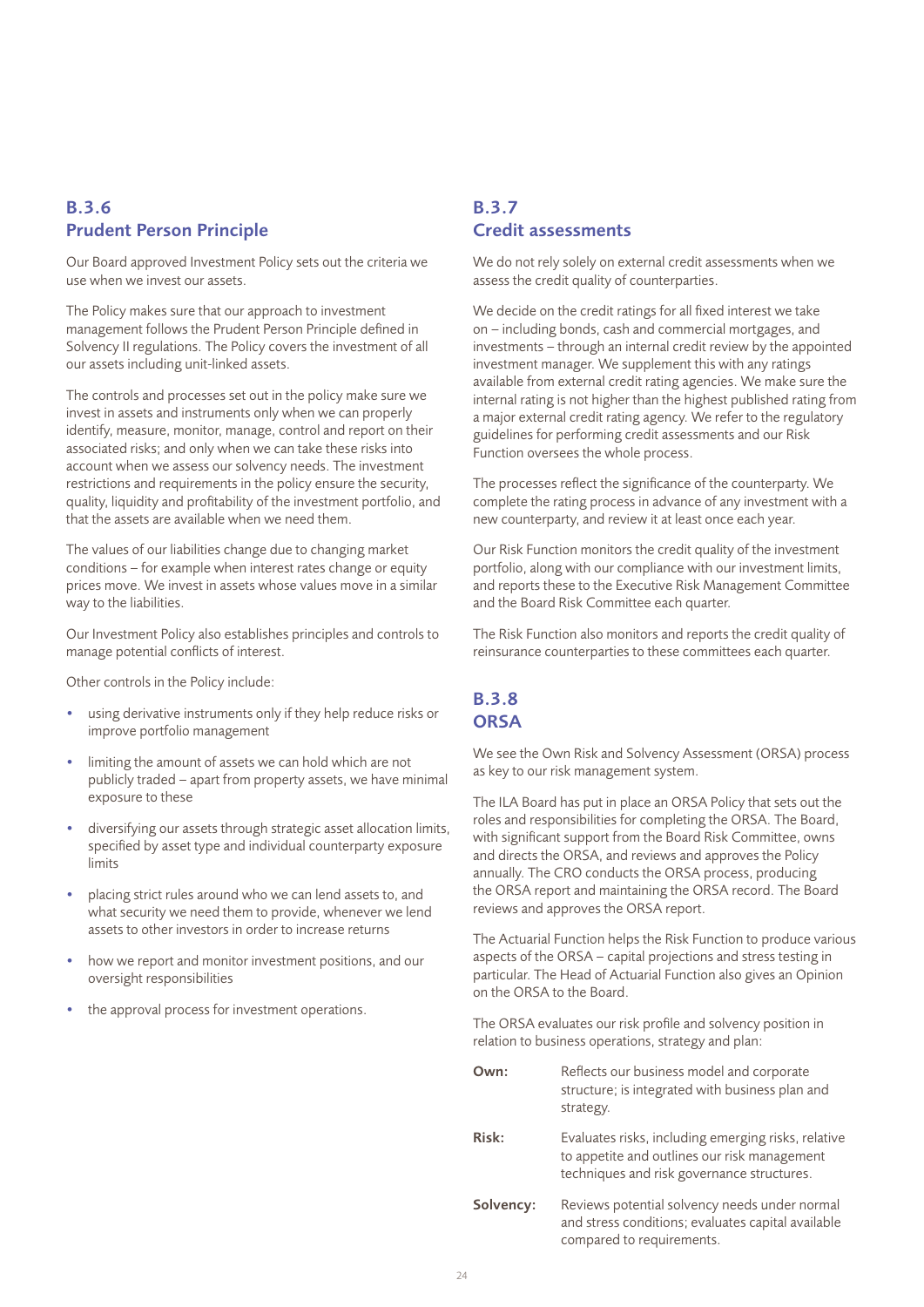Assessment: Assesses current and projected risk position and solvency needs.

The ORSA is a year-round collection of processes, integrating our Enterprise Risk Management (ERM) Framework with capital management and business planning.

The ORSA is the main link between our risk management system and capital management activities. We have listed the key steps in the ORSA process below. They include an assessment of our solvency capital requirements in light of our risk exposures. We carry out this assessment using the Standard Formula to evaluate our capital requirements, and by developing our own view of the appropriate level of capital. As part of this exercise we consider all the risks we're exposed to over the life-time of the insurance obligations, whether or not these risks are included in the Standard Formula calculation of capital requirements. A key output from the ORSA is an assessment of the level of capital we need to hold, which stems from our current and prospective risk profile.

We evaluate planned business strategies and proposed capital management activities as part of the ORSA process, capturing and reporting on their impact on the ORSA. The annual ORSA report projects our solvency resources for the following five years, under a base case and range of stress scenarios. The base case scenario reflects the approved business strategy and plans, but with certain adjustments where appropriate for the purpose of the ORSA.

We also look at how material developments to the strategy or to the capital position outside of the annual cycle would affect the ORSA.

## KEY STEPS IN THE ORSA PROCESS

- Consider the business strategy The first-line business divisions present the business strategy to the Board to be challenged and approved. This presentation includes a review of the key assumptions underlying the plan, including projected sales, expenses and new business margins. The Board considers the risks associated with the business strategy.
- Assess the appropriateness of the Standard Formula We use the Standard Formula to calculate how much capital we must hold under the regulations. As part of the annual ORSA process the Board evaluates the risk profile of the business based on the assumptions underlying the Standard Formula. This tests whether the use of the Standard Formula is appropriate for our business.
- Complete an Own Solvency Needs Assessment (OSNA):
	- Calculate an Own View of the Capital for the business: the ORSA will include our assessment of our Own View of the Capital required for the business, as distinct from the capital which the regulations say we must hold.
	- Buffer against volatility: the ORSA will include the assessment of an appropriate additional layer of capital to hold to make sure we will still meet the capital requirements under the regulations even after adverse events.

#### • Select stress tests

The Board, supported by the Risk Function, sets the stress and scenario tests we consider as part of the ORSA. The stress tests will be forward looking while also taking experience into account. We weigh up the impact of the stress tests on our business strategy.

## • Produce the ORSA report

The Risk Function produces an ORSA report and the CRO presents it to the Board. The report includes a solvency projection under the base assumptions as well as the result of the stress tests and an analysis of the results. The Board reviews and challenges the report. We submit the final report approved by the Board to the Central Bank of Ireland.

#### • Review the level of capital held

After considering the insights on our risk profile gained from each of the key steps above, along with other relevant matters, the Board reviews what level of capital we should hold.

### • Addressing the ORSA findings

The ORSA may generate recommendations such as risk mitigation initiatives or adjustments to business plans. We assign these actions as appropriate, and the Risk Function reports to the Board regularly on our progress in addressing them.

#### • Communicating the ORSA results

The Risk Function communicates the results from the ORSA to the business divisions as appropriate.

## • Embedding the ORSA within decision making

Throughout the year we bring significant new initiatives, such as product development and acquisitions, to the Board for approval. Managers must analyse the impact of these on the ORSA and present their findings to the Board for consideration.

#### **Reviewing risk policies**

The Board reviews and approves all risk policies each year. We update our risk policies to reflect the outcome from the ORSA process.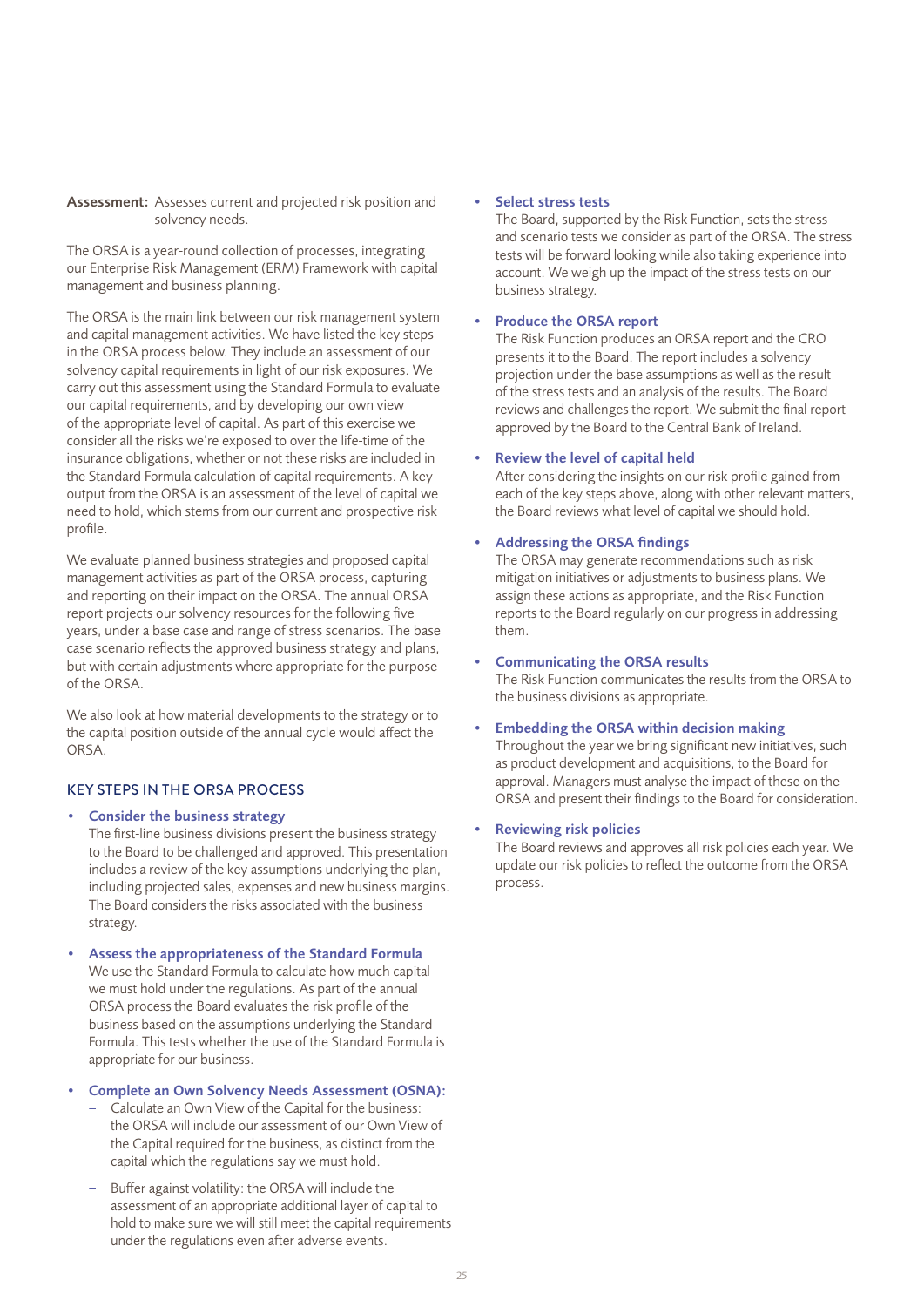# B.4 INTERNAL CONTROL SYSTEM

## B.4.1 Internal control system

We maintain an internal control framework – a set of processes created by the company's board of directors, management and other personnel which gives reasonable assurance that the following objectives will be achieved:

- effective and efficient operations
- reliable financial reporting
- compliance with applicable laws and regulations.

Our internal controls are key to managing significant risks to fulfilling our business objectives.

The Board determines our internal controls policy, and each year approves the policy following recommendation from the Board Audit Committee (BAC).

Five components of internal control underpin our internal control system.



#### 1. Control environment

This set of standards, processes and structures is the foundation for all other components of internal control, providing discipline and structure.

## 2. Risk assessment

This is the process for identifying and assessing relevant risks to achieving our objectives, and the basis for deciding how to manage those risks.

## 3. Control activities

We establish these actions through policies and procedures that help make sure we all carry out management's objectives.

#### 4. Information and communications

This helps us identify, capture and exchange internal and external information in a form and timeframe that enables us all to fulfil our responsibilities.

#### 5. Monitoring activities

Ongoing evaluation enables us to find out whether all components of the internal control system are present and functioning.

Our internal control system demands we have a combination of preventive, detective, directive and corrective control processes in place.

The Canadian Securities Administrators (CSA) requires the CEO and CFO of a company whose securities are publicly traded to verify that they evaluate the design of their Internal Controls Over Financial Reporting (ICOFR) every quarter and that they review the effectiveness of their ICOFR every year. We must comply with this regulation because we are a subsidiary of a Canadian company.

Internal Audit, on behalf of management, tests the design and effectiveness of the key ICOFR controls to make sure we meet the requirements. Each year we review the relevance of these key controls and edit them accordingly so they continue to reflect the existing control environment.

The CFO must review and approve the internal controls policy before it goes forward for Board approval. Each year our Board assesses whether any new internal controls are required and validates the effectiveness of these new (if any) and all existing controls.

## B.4.2 Compliance Function

You can find out more about the Compliance Function in section B.1.5 above.

## B.5 INTERNAL AUDIT FUNCTION

You can find out more about the Internal Audit Function in section B.1.5 above.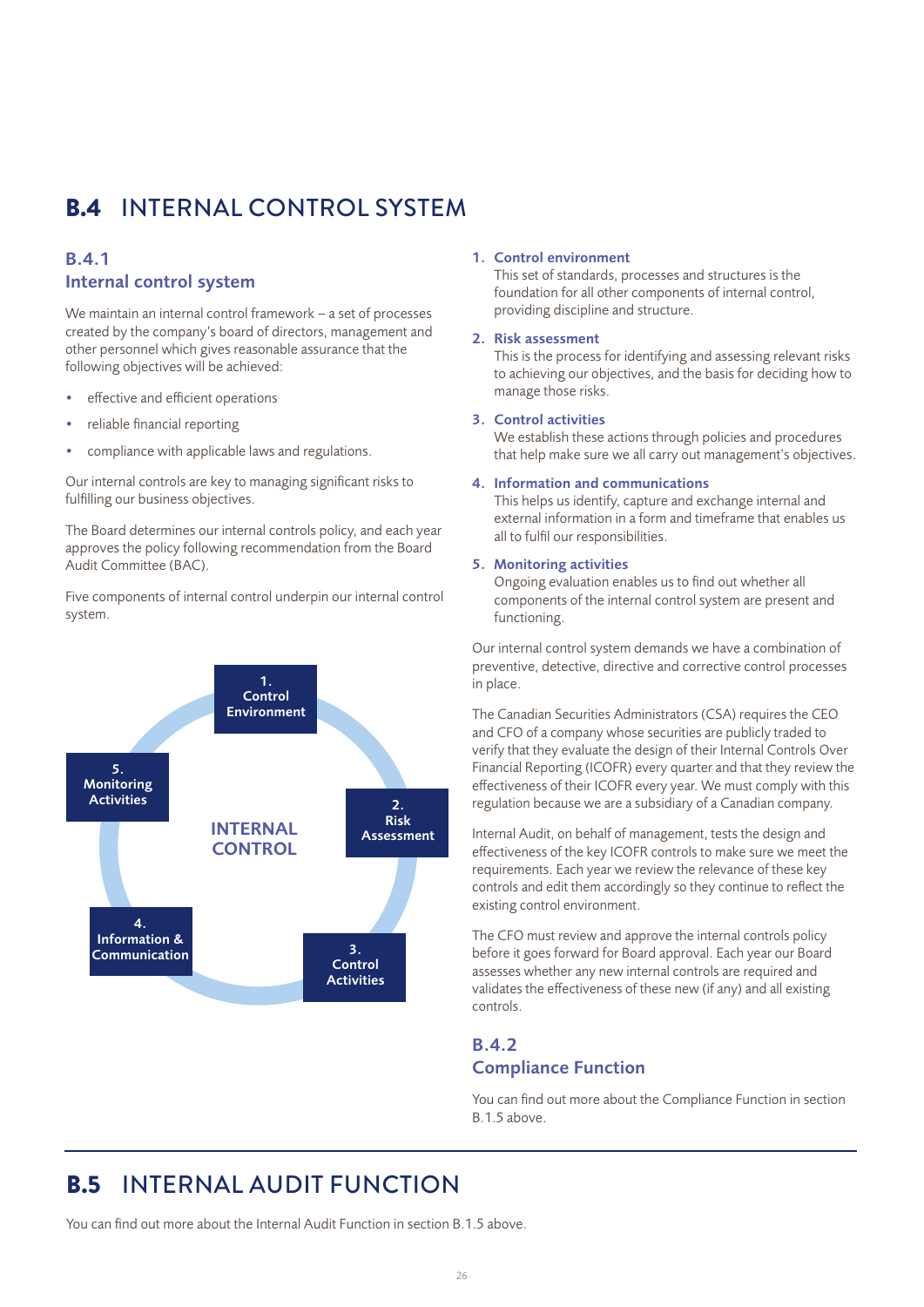# B.6 ACTUARIAL FUNCTION

You can find out more about the Actuarial Function in section B.1.5 above.

# B.7 OUTSOURCING

## DESCRIPTION OF OUR OUTSOURCING POLICY

When appropriate, we can outsource specific business functions to reduce or control costs, to free internal resources and capital, and to harness skills, expertise and resources not otherwise available to us. However, outsourcing specific business functions may also expose the company to additional risks – risks that we must identify and manage. Our Outsourcing Policy is a Board-approved policy that sets out the principles and requirements for managing outsourcing arrangements.

The Board and its senior management retain ultimate responsibility for any functions and activities we outsource. They have the necessary expertise to manage outsourcing risks and oversee outsourcing arrangements.

Our Outsourcing Policy sets out the following general principles for identifying and managing outsourcing risks:

- outsourcing arrangements must be identified and assessed based on their materiality
- outsourcing arrangements must be appropriately approved
- the capability of proposed service providers for material outsourcing must be thoroughly evaluated
- outsourcing contracts for material outsourcing must contain certain mandatory terms and conditions
- material outsourcing arrangements must be effectively monitored and controlled by senior management and the executive Group Operational Risk Committee, with oversight from the Board Risk Committee.

We take a prudent and conservative approach to outsourcing.

## DETAILS OF OUTSOURCED CRITICAL OR IMPORTANT OPERATIONAL FUNCTIONS AND ACTIVITIES

| <b>Internal Provider</b>                        | Services provided                                                    | <b>Jurisdiction</b> |
|-------------------------------------------------|----------------------------------------------------------------------|---------------------|
| Irish Life Financial Services (ILFS)            | Administration and distribution services for Retail Life within ILA. | Ireland             |
| Irish Progressive Services International (IPSI) | Administration of Self Invested Funds for policy holders.            | Ireland             |
| Irish Life Investment Managers Ltd (ILIM)       | <b>Investment Management Services</b>                                | Ireland             |
| Setanta Asset Managers Ltd                      | <b>Investment Management Services</b>                                | Ireland             |
| Canada Life Asset Managers Ltd (CLAM)           | <b>Investment Management Services</b>                                | UK.                 |
| <b>External Provider</b>                        | Services provided                                                    | <b>Jurisdiction</b> |
| Investment manager (2 firms)                    | Investment management services for a small portfolio of assets       | Ireland             |
| External consultancy firm                       | Certain Actuarial services                                           | Ireland             |
| External firm                                   | Administration of a small portfolio of policies                      | <b>UK</b>           |
| External printing firm                          | Certain printing and document management services                    | Ireland             |

## OUTSOURCED KEY FUNCTIONS

We have not outsourced any of the key functions discussed in section B.1.5.

## B.8 ANY OTHER INFORMATION

No other items to note.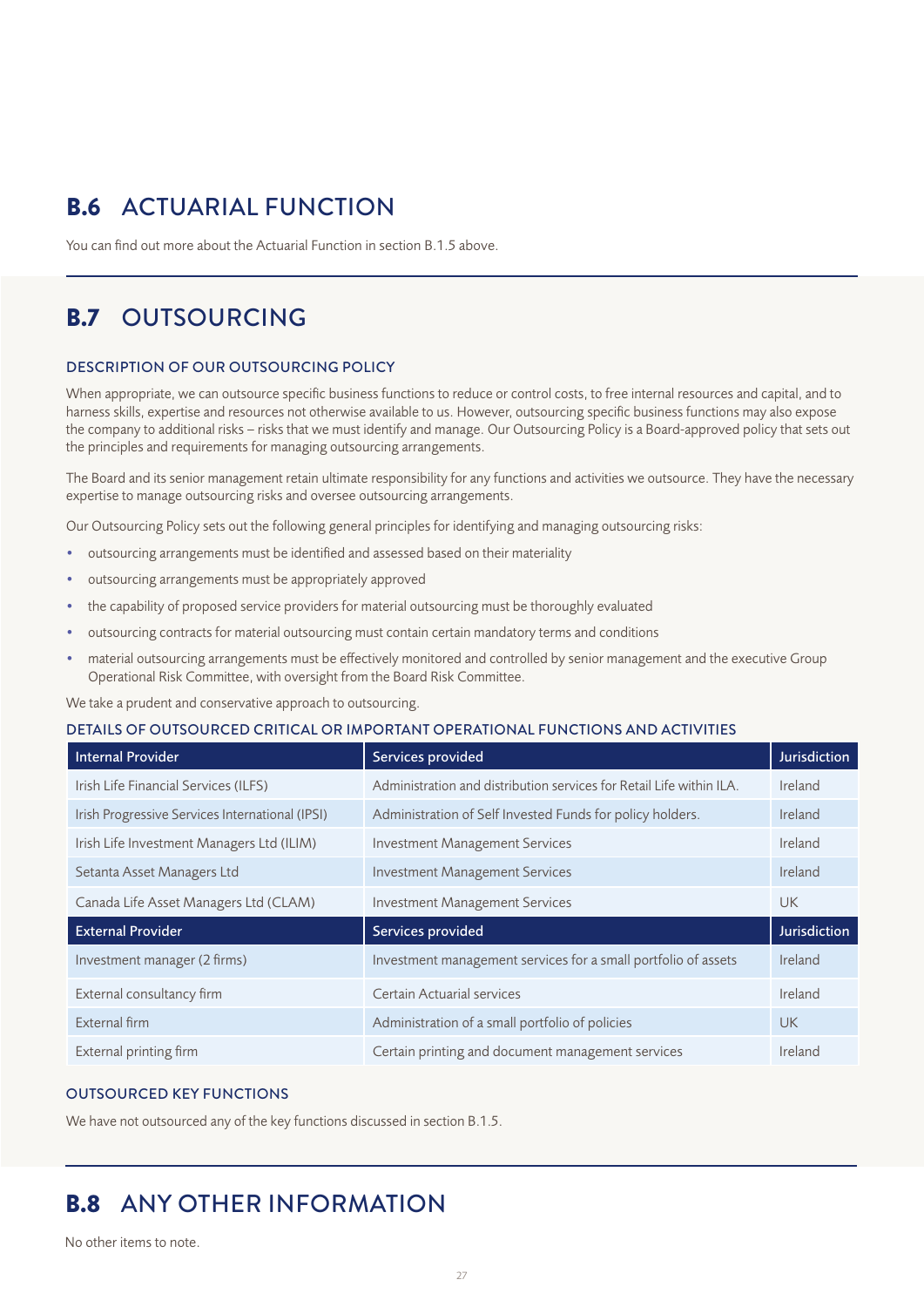

This section categorises our risk exposures under major risk headings, and explains them in sections C.1 to C.7.

Our risk profile reflects our main business activities – particularly those activities that are to do with creating and selling life insurance products, and unit-linked investment and saving products.

We control the way we accept risks, using our expertise to manage them and create shareholder value from them. The ILA Board approves our risk appetite at least once a year.

We outline the main points about our risk profile and management strategy below

## RISK APPETITE

The ILA Board sets our risk appetite, defining a risk preference level for all significant risks. The risk preferences range from 'no appetite' to 'readily accepts'. We have the highest appetite for risks related to core business activities, particularly those related to insurance products and unit-linked investment management services.

## RISK STRATEGY: SOLVENCY AND CAPITAL

The main objective of our risk strategy is to keep our commitments while growing shareholder value. This risk strategy involves generating returns to sustainably grow shareholder value through profitable and growing operations, while maintaining a strong balance sheet and taking a conservative approach to risk management.

## RISK STRATEGY: CAPITAL USAGE AND GROWTH

We aim to maximise how efficiently we use capital and how well we control the risk to this capital. We achieve this through product design and setting target returns on the capital we invest.

We believe that controlled organic growth is essential to our continued profitability.

## RISK STRATEGY: FUNDING

We will self-finance our sales plan and the payment of equity dividends. We do not currently plan to raise any new sources of capital.

In section A.5.3 you can find details about subordinate debt capital which we repaid in February 2017.

## RISK EXPOSURES

In sections C.1 to C.7 we describe our main risk exposures and how we assess and mitigate them.

The table below shows our Solvency Capital Requirement (SCR) at year-end 2016, split by risk type. This is the capital needed to cover the '1 in 200 year' adverse outcome, as set out in the Solvency II regulations. This capital can therefore be viewed as a measure of the total risk exposure to each risk type, net of risk mitigations.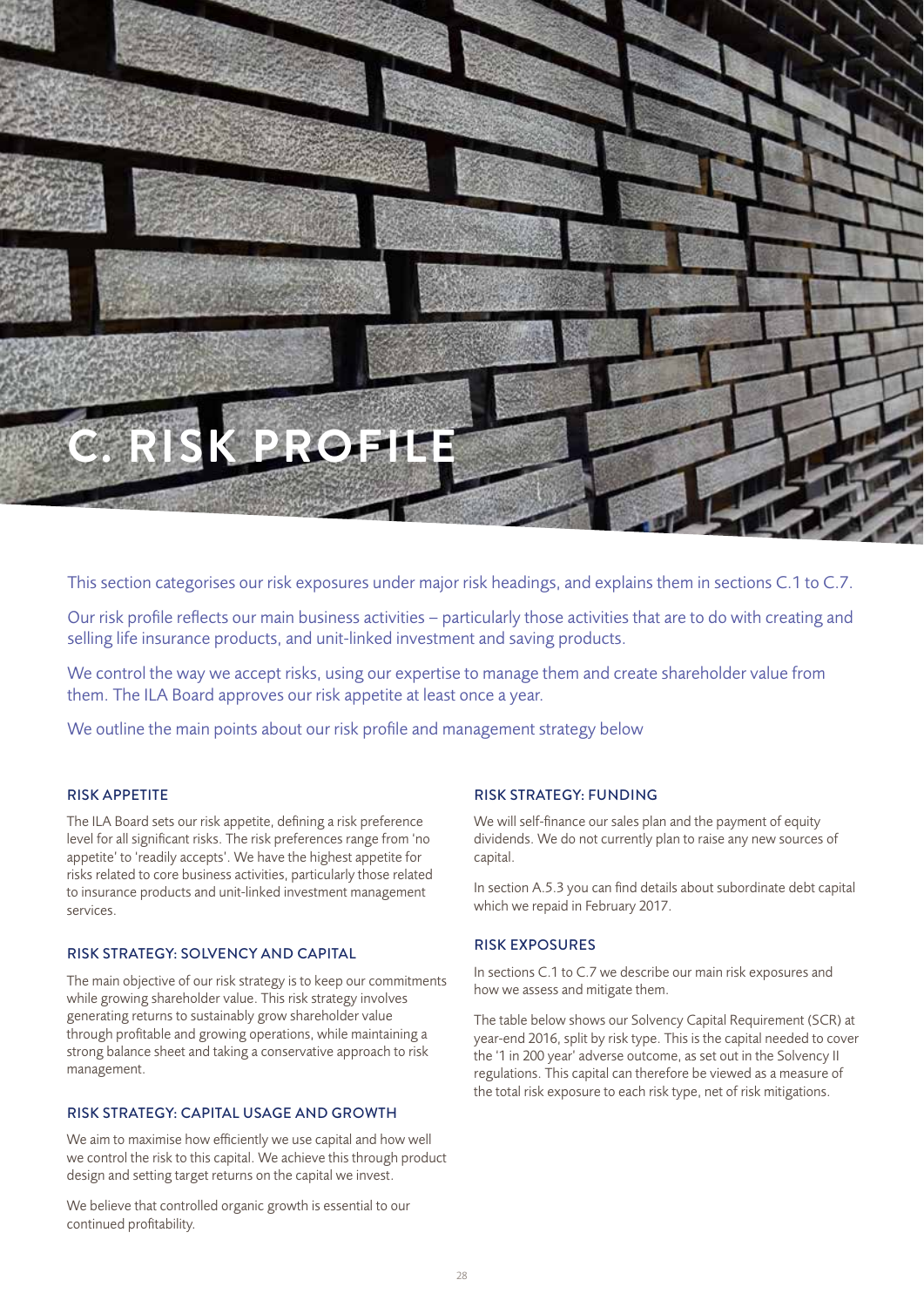| €m                                 | End 2016 |       |
|------------------------------------|----------|-------|
| Market risk                        | 733      |       |
| Life underwriting risk             | 665      |       |
| Health underwriting risk           | 207      |       |
| Counterparty risk                  | 40       |       |
| Requirement before diversification |          | 1,644 |
| <b>Post diversification</b>        |          | 1,259 |
| Operational risk                   |          | 57    |
| Deferred tax adjustment            |          | (164) |
| <b>Total SCR</b>                   |          | 1,152 |

*Note: In the table above, we have shown the SCR for each risk category after allowing for the impact of the loss absorbing capacity of technical provisions.*  This mainly impacts the market risk category. In Appendix 6, the SCR for each risk category is shown before allowing for the loss absorbing capacity of *technical provisions, and the loss absorbing capacity of technical provisions is shown separately.*

The market risk SCR mainly relates to interest, equity, currency and property risks (see section C.2 for more details) and credit risk (see section C.3 for more details). The life and health underwriting risk SCR relates to lapse, expense, mortality, morbidity and longevity risks (see section C.1 for more details).

# C.1 UNDERWRITING RISK

Insurance (underwriting) risk is linked to contractual promises and obligations made under insurance contracts. Exposure to this risk results from adverse events that occur under specified perils and conditions covered by the terms of an insurance policy.

Insurance risk includes uncertainties around:

- the ultimate amount of net cash-flows (premiums, commissions, claims, pay-outs and related settlement expenses)
- when these cash-flows are paid in and paid out
- how the policyholder will behave (e.g. if and when policyholders decide to stop paying into their policies).

## RISK DESCRIPTION

Insurance risks comprise mortality, longevity, morbidity, expenses, lapse and concentration risks. They include the risk that they could be made worse by the changing level, trend or volatility of claims as well as by a single catastrophic event.

## Mortality risk

This relates to the risk of loss from higher than expected mortality rates. We are exposed to mortality risks through individual and group insurance policies which pay benefits to insured policyholders upon death.

## Longevity risk

This relates to the risk of loss from lower than expected mortality rates. We are exposed to longevity risk through annuity contracts, where regular payments are made to policyholders while the policyholder is alive.

## Morbidity risk

This relates to the risk of loss from higher than expected levels of illness or injury, or lower than expected rates of recovery from illness or injury. We are exposed to morbidity risk when we sell income-replacement contracts (which pay a replacement income to policyholders who are unable to work due to illness or injury) and through specified-illness cover policies (which pay a lump sum on diagnosis of one of a number of specified illnesses).

#### Lapse risk

This is the risk of losses due to policy-holders ending their contracts early.

## Expense risk

This is the risk of losses due to higher than expected expenses that we incur when administering our business. This includes the impact of inflation rates.

#### Catastrophe risk

This relates to losses caused by catastrophic events, for example a pandemic affecting the population or an industrial accident at a single location. We are exposed to catastrophe risk on our insured business, particularly where we provide group insurance coverage for the lives of many people who routinely work at the same location.

Throughout 2016 we were exposed to each of these insurance risks.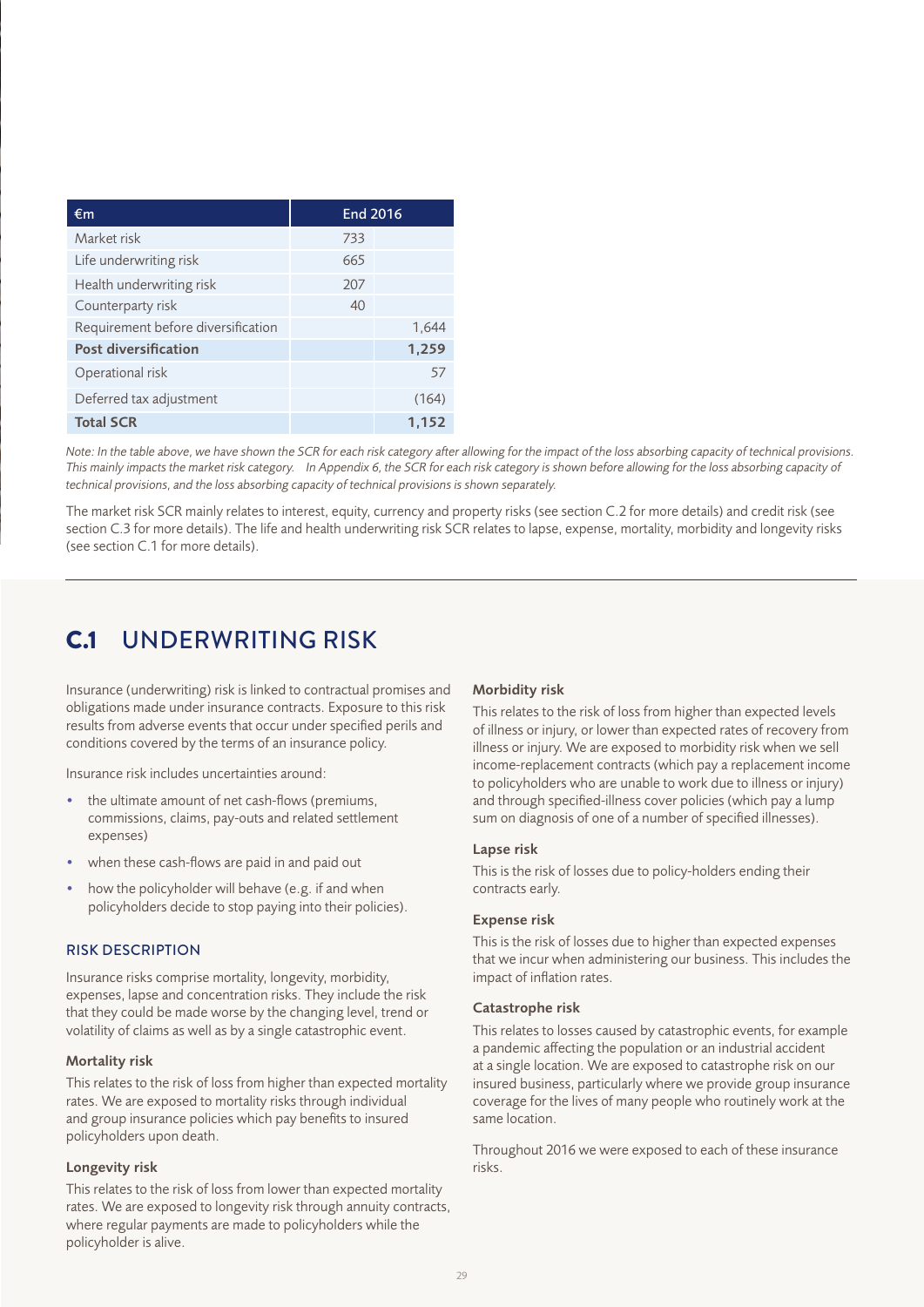### RISK ASSESSMENT AND MITIGATION

We use a series of techniques to assess, manage and mitigate underwriting risks.

#### Own Risk and Solvency Assessment (ORSA)

We assesse all material risks, both qualitatively and quantitatively, as part of the annual ORSA process.

### Risk limits

We have a series of risk limits that measure risk exposure from different sources. Our Risk Function monitors these limits and reports on them each quarter to the Executive Risk Management Committee and the Board Risk Committee. By monitoring exposures we can see trends in the risk profile over time and identify material deviations from business plans or from our appetite for each risk. During 2016 we expanded the range of risk limits we use.

### Stress testing

We use stress testing as part of the ORSA process to assess risk exposures. Stress testing can also be useful in helping us to decide how to mitigate our exposure to risk.

#### Reinsurance

We set retention limits to restrict the insurance risks we retain that relate to an individual policy or a group of exposures. We reinsure amounts that are more than the limits.

## Assumption/experience monitoring

When writing an insurance policy, we make a series of assumptions around the insurance risks that will define the way the policy will perform over the term of the contract. If the actual experience is worse than we assumed, the result will be lower profits or even losses.

Our Actuarial Function investigates insurance risk experience for our main exposures every year. This allows the Chief Actuary and the Board to assess the suitability of the assumptions made when pricing business, setting reserves and calculating the value of our liabilities for inclusion in our financial statements. Each year, after considering recommendations from the Chief Actuary, the Board approves the assumptions used to determine the value of our liabilities in relation to our insurance policies. The Executive Risk Management Committee and the Board Risk Committee also review the insurance risk experience and the results of experience investigations each year.

We monitor risk experience against assumed/expected experience regularly through monthly business division management information, budget tracking and quarterly profit reporting. If this regular monitoring identifies a potential deviation in experience, the Actuarial Function investigates and feeds back into the pricing and reserving processes, as appropriate.

#### Underwriting

Our underwriting process includes an assessment of insurance risks before we issue policies. This assessment includes a medical underwriting assessment and a financial assessment for certain product lines. We also carry out underwriting assessments when a claim is made.

### Risk pricing

We control the development of new products and the pricing of new and existing products to minimise the risk of underwriting risks at a loss. The profitability of new and existing products depends on the applicable experience assumptions used to price the product (e.g. expense, claim and investment experience assumptions).

We monitor the profitability of new business against targets set through our annual budget process. Our operating divisions regularly monitor and report on sales volumes and profitability levels. We report results to the Executive Risk Management Committee and the Board Risk Committee each quarter.

## RISK CONCENTRATION

Our insurance concentration risks take a number of forms:

- We operate mainly within Ireland, and a significant portion of the Irish population lives in the greater Dublin area. So our insurance risk exposure is relatively concentrated to a specific place. This is an on-strategy risk for us and we do not seek to reduce it.
- Individual policyholders with large sums assured can lead to some concentration risk. We actively manage this risk by using reinsurance. We reinsure large policies so that the retained sum assured is limited to the maximum specified in our Reinsurance & Risk Mitigation Policy.
- We also actively write group business and so can face site concentration risk for certain corporate schemes. We use reinsurance to manage this risk.
- The sale of bulk annuities can lead to longevity risk exposures concentrated in certain industries. Our portfolio is large relative to the size of individual bulk annuity arrangements, which reduces this concentration risk. We further reduce this risk with tailored pricing for each bulk arrangement and by using reinsurance.

## STRESS TESTING

You can find out more about the stress testing we carry out in section C.7.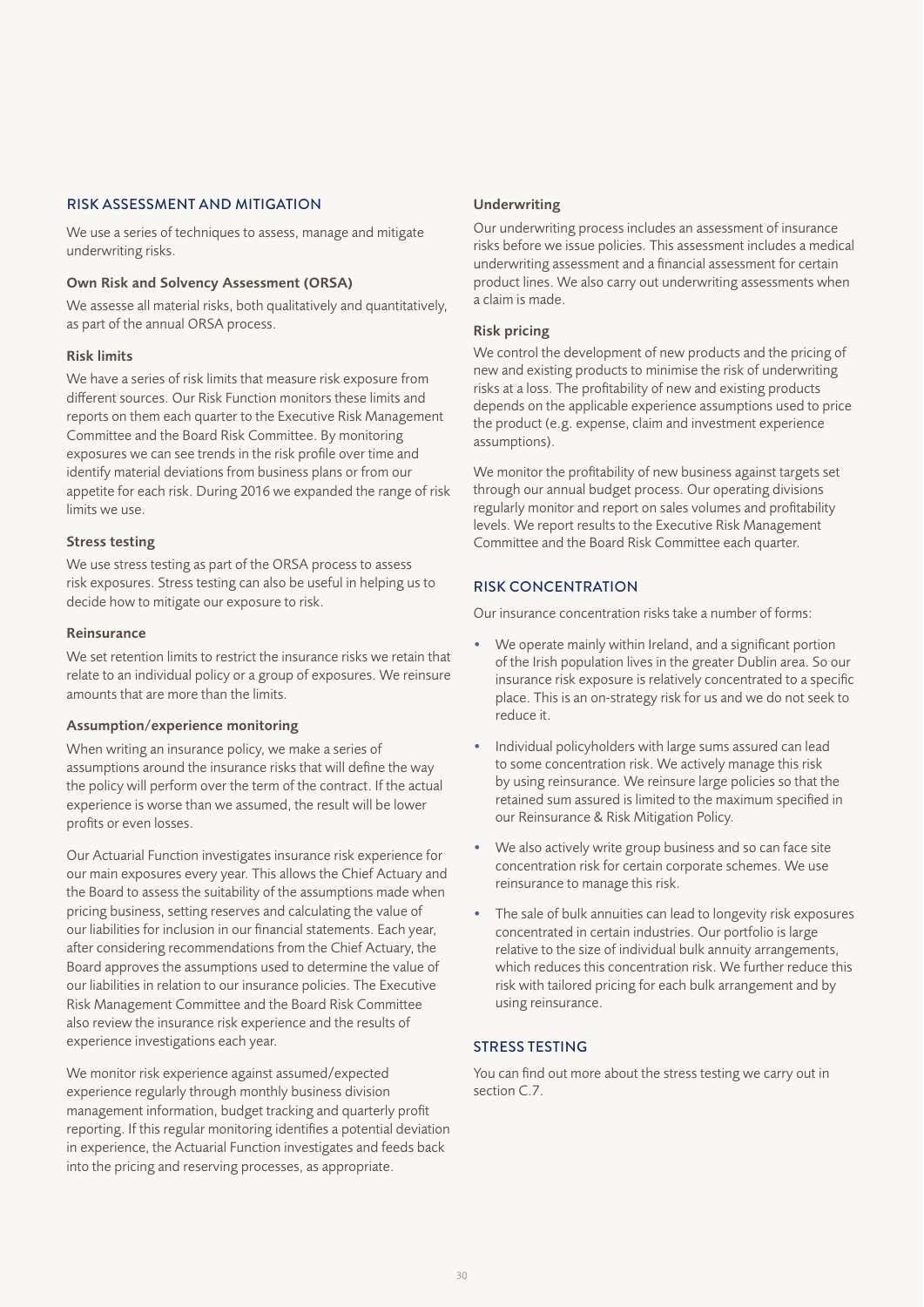# C.2 MARKET RISK

## RISK DESCRIPTION

Market risks comprise equity/property risk, interest rate risk, inflation risk, liquidity risk (see section C.4) and currency risk. We are willing to accept market risk in certain circumstances as a consequence of our business model and seek to mitigate the risk wherever practical by matching our assets and liabilities.

## Equity risk

This relates to losses due to falls in equity prices. We have no significant direct investments in equity markets. We do give policyholders access to equity markets via unit-linked products. Any gains or losses from those investments are incurred by policyholders. However, we are indirectly exposed to market levels as our charges depend on the value of the unit-linked funds. So if fund values fall due to falls in equity markets, our charges will fall as well.

## Property risk

This relates to losses due to falls in property prices. It is similar to equity risk in that we also have indirect exposure to property market levels through charges collected from unit-linked funds. In addition, we have some direct property holdings, mainly owneroccupied premises.

## Currency risk

This relates to losses due to changes in currency exchange rates. We have no significant direct exposure to currency market levels, as we hedge exposures that arise. It is similar to our equity risk exposure, in that we have indirect exposure to currency markets: if a change in currency exchange rates affects the value of unitlinked funds, it will also affect the value of the charges we collect.

## Interest rate risk

This relates to losses due to changes in interest rates. The values of our liabilities linked to insurance policies are sensitive to prevailing long-term interest rates. However, we largely mitigate this exposure by holding assets whose values also move when interest rates change, so offsetting the change in the values of our liabilities.

## Inflation risk

This relates to losses due to changes in inflation rates. Some of our policies pay benefits to policyholders that increase in line with prevailing inflation rates, so higher than expected inflation rates may lead to losses. We partly mitigate this risk by holding assets that have a higher return when inflation rates are higher.

## Defined benefit pension schemes

An indirect source of our market risks relates to the risk of economic loss caused by uncertainty around required contributions to our defined benefit pension schemes.

We consider this risk to be a part of expense risk. This is because a deterioration in the pension scheme position could lead to the need for greater contributions from the employer, which would increase expenses. Deterioration in the pension scheme position

would stem from adverse market movements affecting the value of the pension scheme's assets or liabilities.

## RISK ASSESSMENT AND MITIGATION

We use a series of techniques to assess, manage and mitigate market risks.

## ORSA

We assess all material risks, both qualitatively and quantitatively. as part of our annual ORSA process.

## Risk limits

We have a series of risk limits that measure risk exposure from different sources. Our Risk Function monitors these limits and reports on them each quarter to the Executive Risk Management Committee and the Board Risk Committee. By monitoring exposures we can see trends in the risk profile over time and identify material deviations from business plans or from our appetite for each risk. During 2016 we expanded the range of risk limits we use.

## Stress testing

We use stress testing as part of the ORSA process to assess risk exposures. Stress testing can also be useful in helping us to decide how to mitigate our exposure to risk.

## Asset Liability Matching (ALM)

We invest assets to mitigate the market risks linked to policy liabilities.

- We invest unit-linked assets to match the surrender value of unit-linked policies.
- We mitigate the interest rate and inflation rate exposure of non-linked products by matching liabilities with appropriate assets. That means the value of the liabilities and assets move by similar levels when interest rates change. The residual exposure of the insurance business to interest rate movements is low.
- We mitigate currency risk by holding assets of the same currency as liabilities or by hedging currency risks that arise.

## Equity hedge

We operate an equity hedge to partially mitigate residual exposure to equity risk.

## Reinsurance

We reinsure some market risks linked to certain legacy unit-linked products that gave investment guarantees to policyholders.

## Prudent investment strategy

We invest our assets prudently, including assets that back policy liabilities and other shareholder assets. This is in line with the Prudent Person Principle, as required by Solvency II regulations (you can find out more about how we apply the Prudent Person Principle in section B.3.6). Our investment principles include: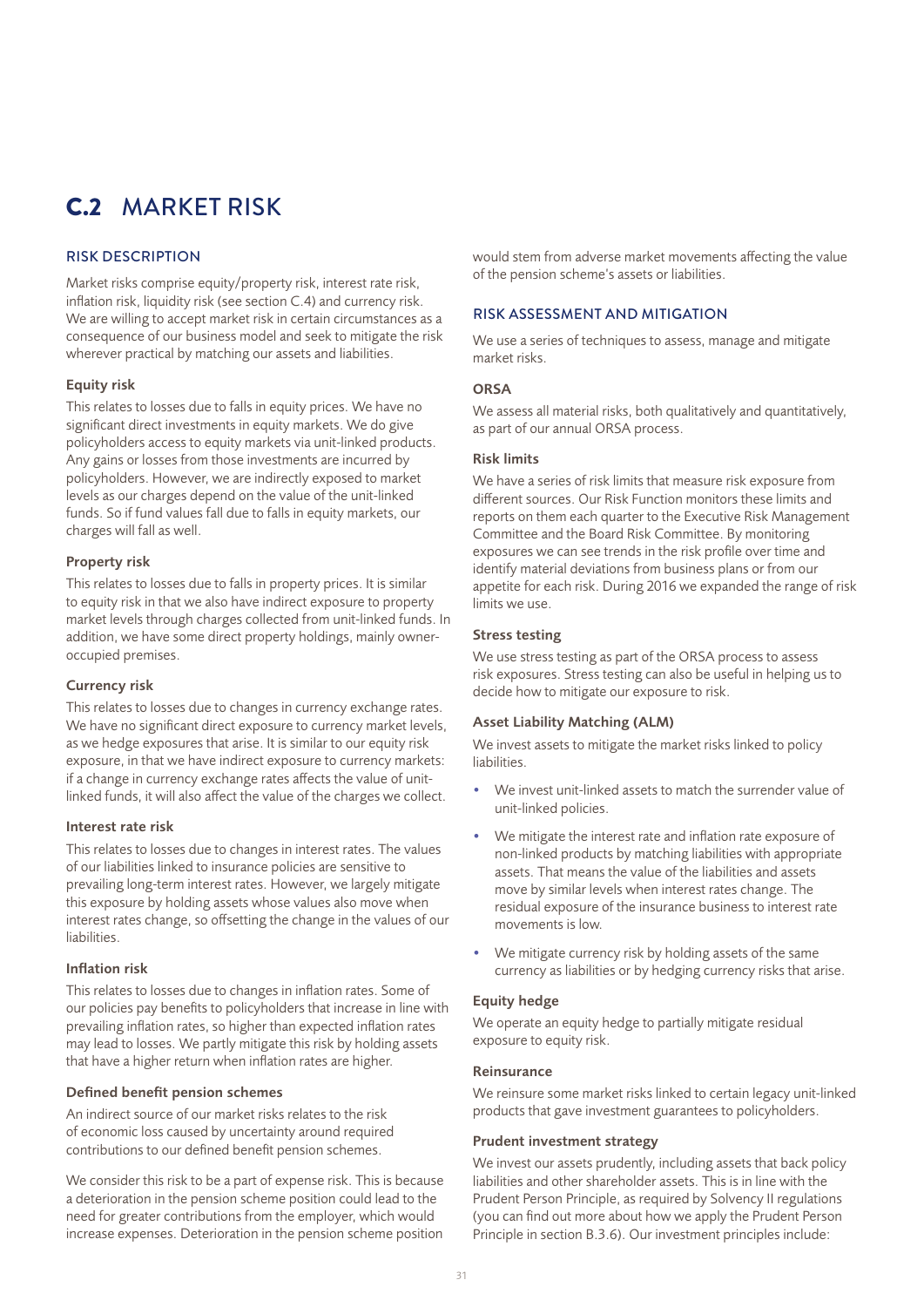- establishing strategic asset limits to make sure our investments are appropriately diversified
- maintaining a high level of liquidity, above the level we foresee we will need
- restricting the use of derivatives to make sure we hold these instruments only to manage investment efficiently or reduce investment risk
- keeping shareholder investments in equity/property assets low.

#### RISK CONCENTRATION

Our shareholder assets include owner-occupied properties in a single campus in central Dublin. Other than these assets, we do not have any significant concentrated holdings of individual equity or property assets.

You can find out more about concentration risks linked to our fixed interest assets holdings in section C.3.

## STRESS TESTING

You can find out more about the stress testing we carry out in section C.7.

# C.3 CREDIT RISK

## RISK DESCRIPTION

Credit risk relates to risks from a counterparty's potential inability or unwillingness to meet its obligations. Our counterparties include sovereign governments and corporate entities who issue fixed interest assets, reinsurers, insurance intermediaries, policyholders and derivative counterparties.

Our main source of credit risk is investments in fixed interest assets issued by borrowers, including sovereign governments and corporate entities. These assets are highly liquid and traded on various market exchanges. Credit risk also stems from deposits and other assets we place with banks.

We cede insurance risk to mitigate insurance risk, and are therefore willing to accept reinsurance counterparty risk. Similarly, we are willing to accept derivative counterparty risk because we use derivatives to mitigate other risks.

We are also willing to accept credit risk that results from our business model, e.g. through our dealings with group clients, brokers, intermediaries, policyholders, suppliers, service providers etc.

## RISK ASSESSMENT AND MITIGATION

We use a series of techniques to assess, manage and mitigate market risks.

## ORSA

We assess all material risks, both qualitatively and quantitatively, as part of the annual ORSA process.

#### Risk limits

We have a series of risk limits that measure credit risk exposure from different sources. Our Risk Function monitors these limits and reports on them each quarter to the Executive Risk Management Committee and the Board Risk Committee. By monitoring exposures we can see trends in the risk profile over time and identify material deviations from business plans or from our appetite for each risk. During 2016 we expanded the range of risk limits we use.

### Stress testing

We use stress testing as part of the ORSA process to assess risk exposures. Stress testing can also be useful in helping us to decide how to mitigate our exposure to risk.

#### Prudent investment strategy

Our overarching investment strategy involves targeting a diversified portfolio of assets from counterparties that are in the upper tier for credit quality. We establish limits in the ILA Investment Policy by referring to aggregate portfolio and individual counterparty limits, as applicable. We then link these to credit ratings that assess the financial strength/creditworthiness of counterparties.

#### Reinsurance

In relation to our reinsurers, we deal only with counterparties that meet the specific creditworthiness requirements outlined in our Reinsurance & Risk Mitigation Policy. We actively monitor the financial strength of our reinsurers.

## RISK CONCENTRATION

We have set fixed interest and cash counterparty credit risk limits within our Investment Policy to manage credit concentration risk. Our largest counterparties are the German sovereign and French sovereign.

Our operations also lead to some concentration risk exposure linked to reinsurance counterparties. We diversify across reinsurers to reduce this risk, although only a few reinsurers are active in Ireland. We also look for collateral, where appropriate, to reduce the risk.

## STRESS TESTING

You can find out more about the stress testing we carry out in section C.7.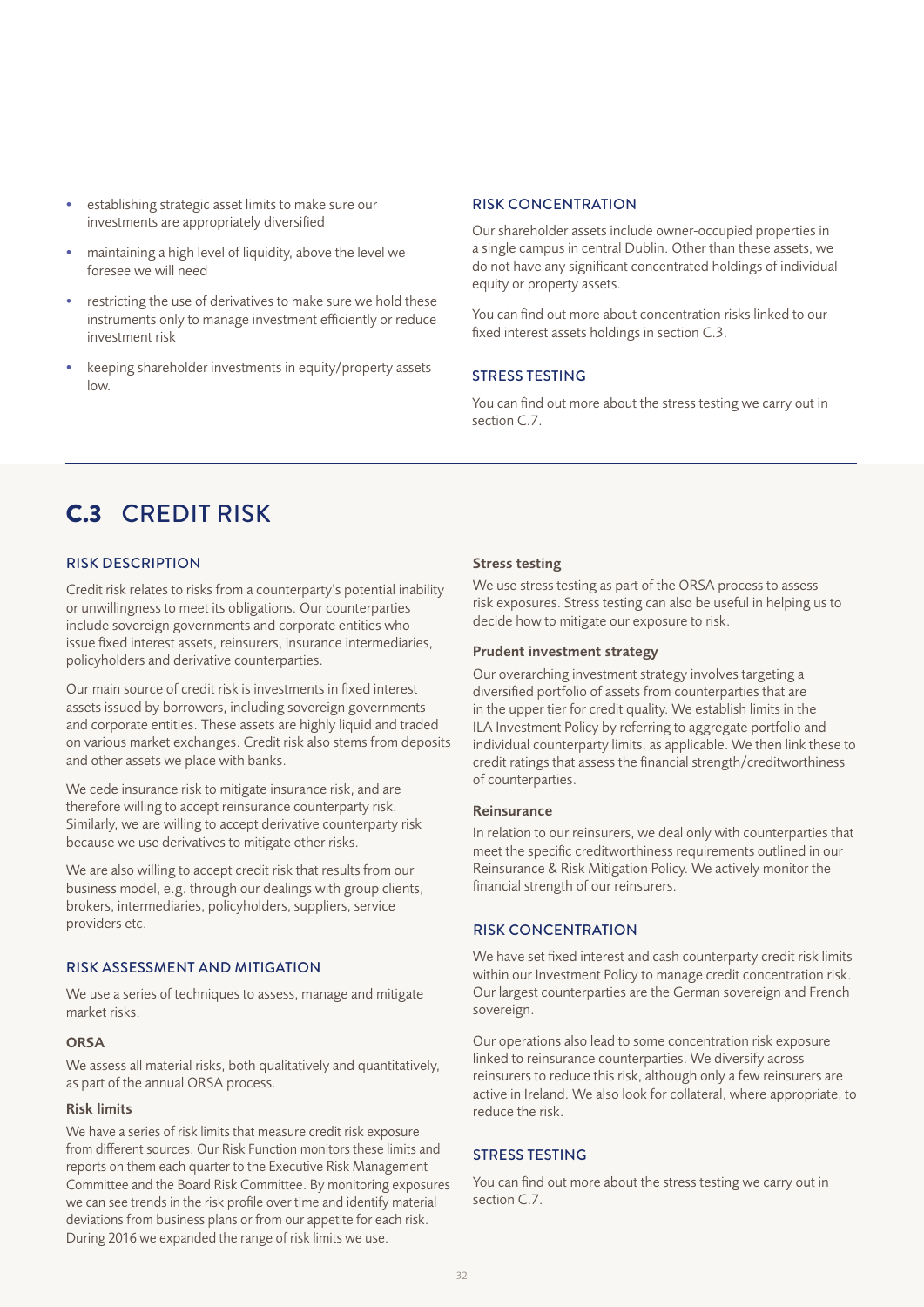# C.4 LIQUIDITY RISK

## RISK DESCRIPTION

Liquidity risk stems from a company's inability to generate the necessary funds to meet its obligations as they fall due.

Our business model does not lead to significant liquidity risk as we hold assets that are greater than the value of our liabilities. Our business model is also cash-generating.

### RISK ASSESSMENT AND MITIGATION

We monitor and assess potential liquidity risk regularly.

## Day-to-day/expected liquidity strains

For day-to-day liquidity needs, we maintain adequate funds in instant-access bank accounts. Our Finance Function monitors and maintains balances daily.

The need to pay policyholders is the main generator of ongoing liquidity needs. For unit-linked policies, we fund claims by selling the unit-linked assets. For non-linked policies, we make sure liquid resources are available when we need them by investing in assets that generate cash when we need it to pay benefits to our policyholders.

## Unexpected liquidity strains

Unexpected liquidity strains can stem from a number of sources. These include higher-than-expected insurance claims or policyholder encashment requests, as well as collateral calls linked to derivatives or reinsurance arrangements.

We invest our assets to make sure we have ample liquidity to meet unexpected liquidity needs. Our Investment Policy establishes minimum and maximum strategic investment limits for different liquid and illiquid asset categories.

We hold significant assets to provide solvency capital cover for the company. These act as a buffer for unexpected liquidity strains.

## STRESS TESTING

The Risk Function carries out regular stress testing to make sure we have sufficient liquidity to meet conceivable need, even during times of severe strain. We report the results of the stress testing each quarter to the Executive Risk Management Committee and the Board Risk Committee.

The stress testing considers the potential liquidity strains we face. We compare these liquidity strains to the available liquid assets to make sure the available assets exceed our requirements.

## RISK CONCENTRATION

As noted earlier, most of our insurance risks are located in Ireland. The associated concentration risk could lead to material liquidity strains from higher-than-expected insurance claims, as described above. Our stress testing of liquidity risk captures this.

## C.4.1

## Expected profit included in future premiums

The regulations require us to state in this report the amount of expected profit included in future premiums.

This is relevant for contracts where we allow for expected future premiums when we calculate the value of our liabilities, in line with the regulations. For ILA, this includes non-linked protection contracts, unit-linked protection contracts and group risk contracts. For these contracts, the expected profit in future premiums is the amount by which allowing for the receipt of future premiums reduces the values of our liabilities, net of reinsurance .

At year-end 2016, expected profit included in future premiums was €207m gross of tax. As this figure contributes to the Own Funds of ILA, it increases the assets we have available to cover our required capital. The amount of capital we have to hold also increases as a result of recognising these future premiums, and so this amount is not available as free capital to ILA.

When we assess whether our liquid resources are adequate, as described above, we do not count the expected profit included in future premiums as it is not a liquid asset.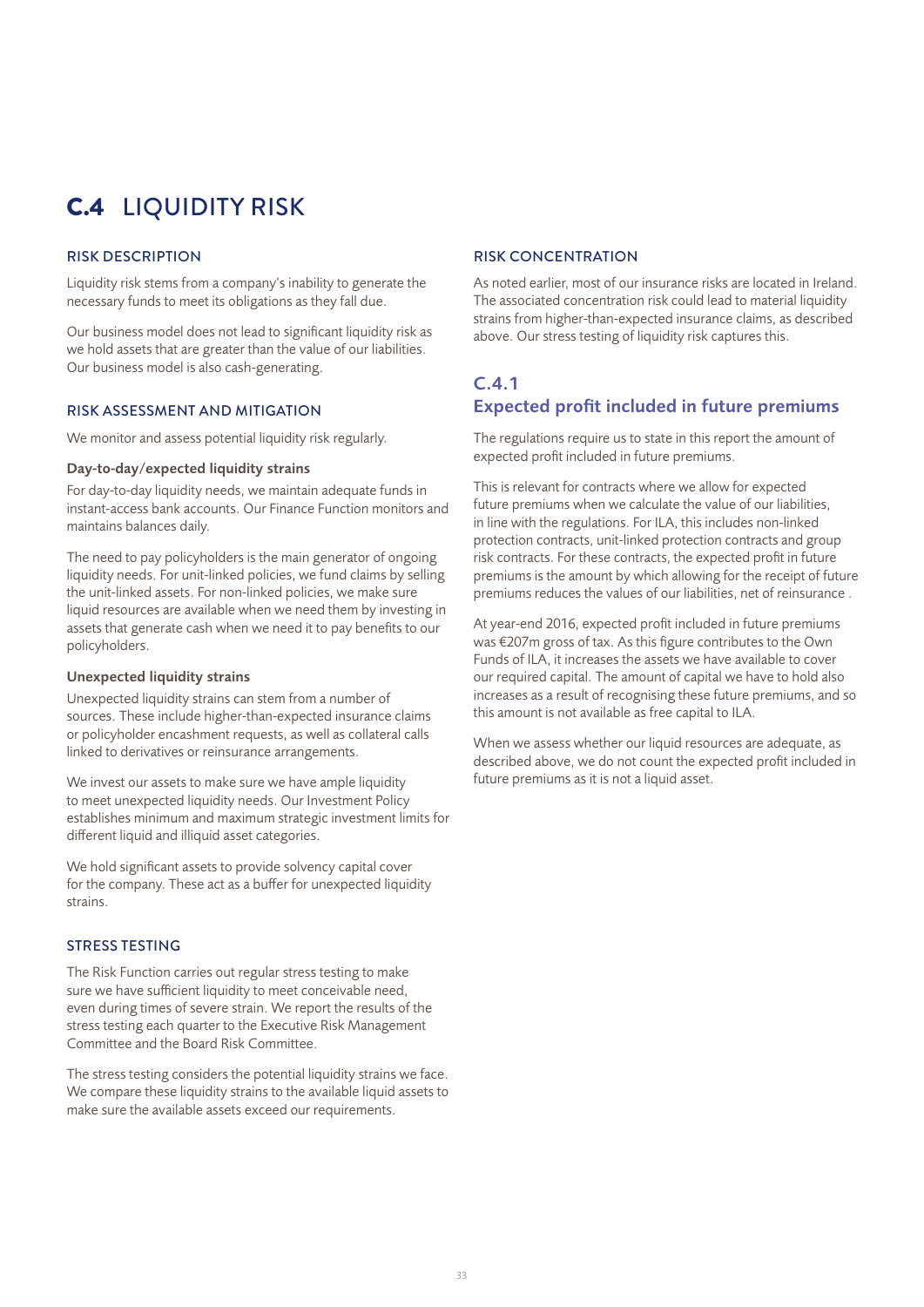# C.5 OPERATIONAL RISK

## RISK DESCRIPTION

Operational risk is the risk linked to inadequate or failed internal processes, people and systems or from external events. Operational risks relate to all business processes.

We accept limited operational and other risks as part of our business model. However, we have controls in place to mitigate them through integrated and complementary policies, procedures, processes and practices, keeping in mind the cost/ benefit trade-off.

We advise customers, and this brings its own operational risks. We use best management practices to mitigate and manage this risk.

Operational risks also include the risk of failing to identify and comply with new or emerging legal and regulatory requirements. To mitigate such risks and factor them in to new business decisions, we monitor regulatory developments closely, keep in regular contact with relevant regulators and capitalise on our internal communication processes.

Strategic risk stems from the potential inability to implement appropriate business plans and strategies, make decisions, allocate resources or anticipate business change. We instigate strategic risk management at the individual business division level and consolidate it upwards. Our senior leadership team makes decisions at the ILA level for subsequent review and approval by the Board.

## RISK ASSESSMENT AND MITIGATION

The Group Operational Risk Team, which sits within the Risk Function, co-ordinates operational risk management activities. In addition, the Internal Audit Function is key to auditing the processes and associated controls that manage operational risks.

We record operational risks, their associated controls and associated loss events for each of our business divisions. We identify our top operational risks and assess them for specific monitoring. We maintain Key Risk Indicators (KRIs) for each top operational risk, and report on these each quarter as part of a risk dashboard to the Group Operational Risk Committee (GORC). This committee escalates operational risk issues as appropriate to the Board Risk Committee. The GORC also receives quarterly reports on actual loss events and additional reporting on

significant losses. We also monitor a series of risk limits and report on them each quarter to the GORC. In addition, the Risk Function reports risk limits and operational KRIs each quarter, with additional commentary, to the Board Risk Committee.

As part of the annual ORSA process, we assess our operational risks both qualitatively and quantitatively.

Business Continuity Planning (BCP) is key to mitigating operational risks. It helps ensure continuity of business in a crisis situation. The BCP framework requirements that apply across our business are set out in a Board-level policy for Business Continuity Management.

Stress testing is a key tool in assessing operational risks. We carry out a range of operational risk stress tests each year. These help us develop our approaches to mitigation and management.

We will not take on opportunities if we think they pose a risk to our reputation. When we design products and advice processes for customers, we consider any potential impact on our reputation.

As part of a large insurance group, we have a number of relationships with other group companies and rely on them for certain services.

We have formal outsourcing agreements in place to manage external and inter-group outsourcing arrangements. These agreements set out the responsibilities of both parties and we monitor and review them regularly. This level of formality ensures we manage the associated risks with appropriate rigour.

## RISK CONCENTRATION

Our business operations and policy administration are based mainly in a single campus in Dublin, so we have centred most of the servicing of policies here too. We have partially mitigated the associated concentration risks through business continuity planning. In case of an incident at the Dublin campus, we use offsite centres for data backup and restoration.

We have noted other concentration risks, such as providing insurance products within Ireland, in sections C.1 to C.4 above.

# C.6 OTHER MATERIAL RISKS

No other items to note.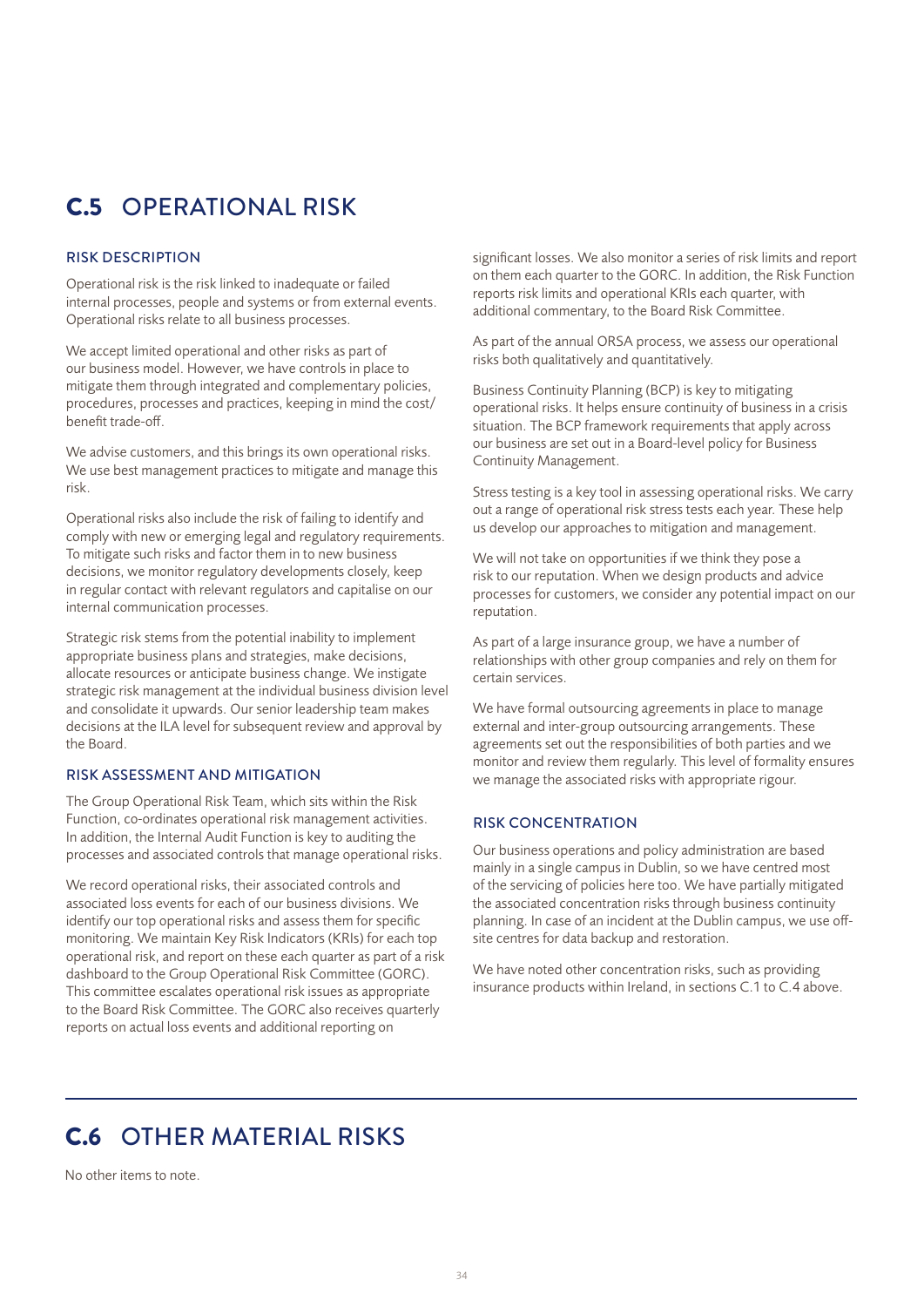# C.7 ANY OTHER INFORMATION

### C.7.1 Risk sensitivities

We use a number of sensitivity tests to understand the volatility of our capital position. We regularly produce sensitivity tests on our key risk exposures to help inform our decision-making and planning processes, and as part of the framework we use to identify and quantify our risks.

Like every long-term business, we make a number of assumptions when we compile our financial results. These assumptions relate to future expense, mortality and other insurance experience rates, and lapse rates. Our assumptions are informed by an analysis of historic and expected experience.

We have set out the results of key risk sensitivity tests below. We produce these results from our financial reporting models. For each sensitivity test, we have shown the impact of a change in a single factor, and left other assumptions unchanged. You can see the change in our Solvency Capital Requirements (SCR) coverage ratio at 31 December 2016 that would result from the sensitivities shown.

#### INTEREST RATES

The impact of a 0.5% increase or decrease in market interest rates. The test considers the impact on the value of our liabilities, net of reinsurance, offset by changes to the value of the assets we hold.

#### CREDIT SPREADS

The impact of a 0.5% increase in credit spreads on corporate bonds and our other non-sovereign assets. The test considers the impact on the value of our liabilities, net of reinsurance, offset by changes to the value of the assets we hold.

#### EQUITY/PROPERTY MARKET VALUES

The impact of a 10% fall in the market value of our equity and property assets.

#### EXPENSES

The impact of a permanent 10% increase in maintenance expenses.

#### LAPSES

The impact of a permanent 10% increase or decrease in policyholder lapse rates.

#### **MORTALITY**

The impact of a permanent 5% increase in mortality rates, excluding the mortality rate of the people we pay annuities to.

#### **MORBIDITY**

The impact of a permanent 5% deterioration in morbidity. We assume a 5% increase in incidence rates and a 5% reduction in recovery rates for those products where these assumptions are relevant.

#### ANNUITANT MORTALITY

The impact of a permanent 5% decrease in the mortality rate of the people we pay annuities to.

### TABLE: SENSITIVITY TEST RESULTS – SCR COVERAGE **RATIO**

| <b>Sensitivity Test</b>                        | Impact<br>on SCR<br>Coverage<br>Ratio |
|------------------------------------------------|---------------------------------------|
| 0.5% increase in interest rates                | $+10%$                                |
| 0.5% fall in interest rates                    | -8%                                   |
| 0.5% increase in credit spreads                | $+20%$                                |
| 10% fall in equity and property values         | $-4%$                                 |
| 10% increase in maintenance expenses           | $-4%$                                 |
| 10% increase in policy lapse rates             | $+3%$                                 |
| 10% reduction in policy lapse rates            | $-3%$                                 |
| 5% increase in mortality rates (assured lives) | $-1%$                                 |
| 5% deterioration in morbidity rates            | $-3%$                                 |
| 5% decrease in annuity mortality rates         | $-2%$                                 |

### C.7.2 Use of Special Purpose Vehicles

The regulations require us to include in this report details of any Special Purpose Vehicles (SPVs) we use to transfer risks off our balance sheet.

We do not use SPVs in this way. We do hold some SPVs as part of our investment activity, but we recognise the associated risks appropriately on our balance sheet.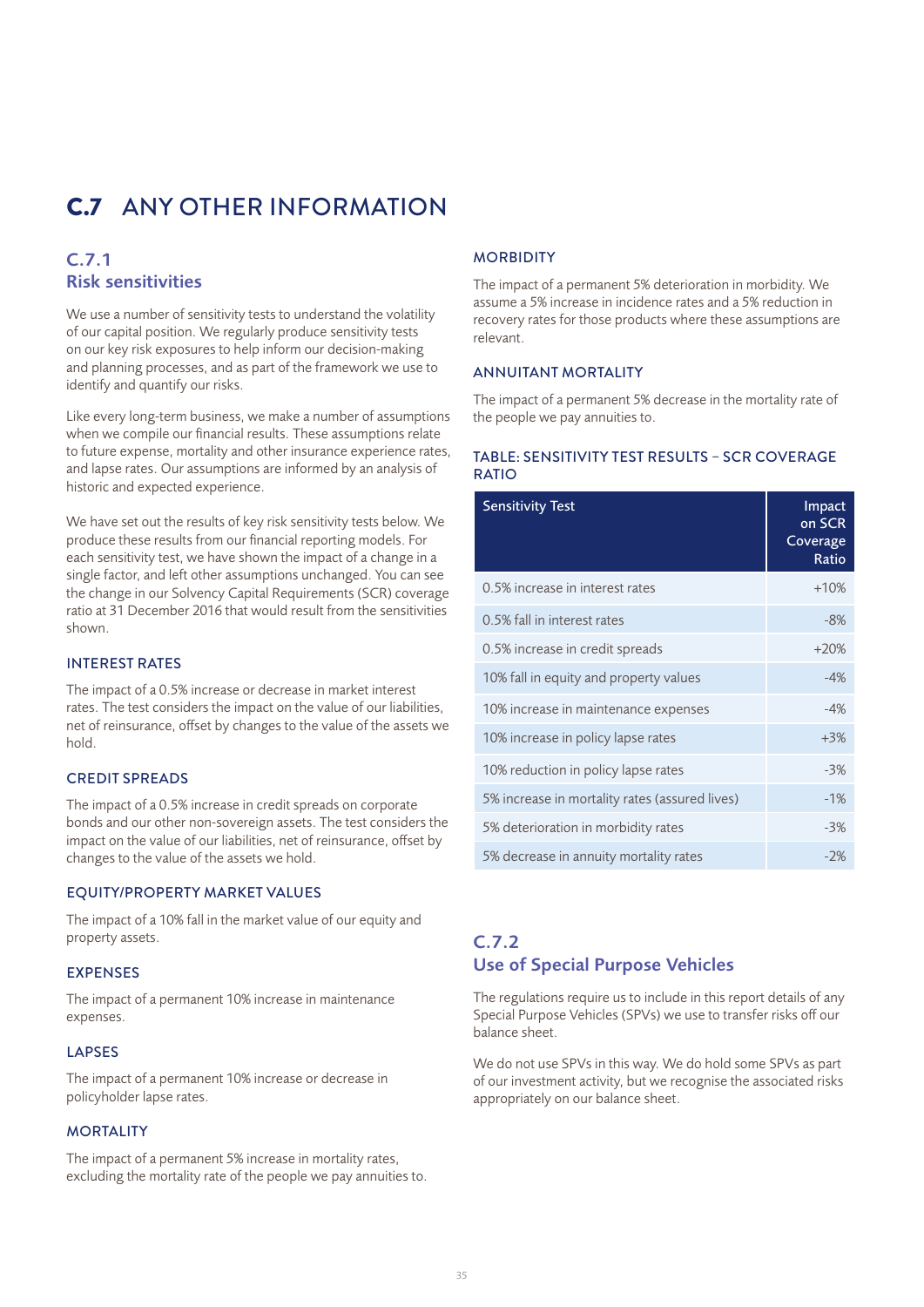# **D. VALUATION FOR SOLVENCY PURPOSES**

# D.1 ASSETS

**Irish Life** 

This section is about our valuation of each kind of asset for Solvency II purposes. This includes explanations of:

- 1. how the value of each asset for Solvency II is different from valuing it for statutory financial reporting that meets the EU's International Financial Reporting Standards (IFRS).
- 2. the valuation bases, methods and main assumptions used for Solvency II and those used for statutory IFRS financial statements for the financial year ended 31 December 2016.

The Solvency II Balance Sheet is in Appendix 1.

### 1. VALUATION DIFFERENCES – SOLVENCY II V IFRS

#### Balance Sheet Extract – Assets

Note: The IFRS values in the following table are as recorded in our annual report and financial statements. The Asset Type categorisation here is per the Solvency II balance sheet and not directly comparable to categorisation applied in the IFRS statement of financial position.

| <b>Asset Type</b>                            | <b>Note</b>    | <b>IFRS</b><br>$(\epsilon m)$ | Reclassification<br><b>Adjustments</b><br>$(\epsilon m)$ | Valuation<br>Adjustments<br>$(\epsilon m)$ | Solvency II<br>$(\epsilon m)$ |
|----------------------------------------------|----------------|-------------------------------|----------------------------------------------------------|--------------------------------------------|-------------------------------|
| Deferred Acquisition costs                   | 1              | 233                           | $\Omega$                                                 | (233)                                      | $\Omega$                      |
| Intangible assets                            | $\overline{2}$ | 13                            | $\overline{0}$                                           | (13)                                       | $\Omega$                      |
| Property, plant & equipment held for own use | 3              | 79                            | $\Omega$                                                 | $\Omega$                                   | 79                            |
| Property (other than for own use)            | $\overline{4}$ | 22                            | $\overline{0}$                                           | $\Omega$                                   | 22                            |
| Equities                                     | 5              | 74                            | (13)                                                     | $\overline{0}$                             | 61                            |
| <b>Government Bonds</b>                      | 6              | 2,828                         | (1)                                                      | $\overline{0}$                             | 2,827                         |
| Corporate Bonds                              | 6              | 1,872                         | $\Omega$                                                 | $\Omega$                                   | 1,872                         |
| Collateralised securities                    | 6              | 65                            | $\Omega$                                                 | $\Omega$                                   | 65                            |
| Investment funds                             | 7              | 172                           | $\Omega$                                                 | $\Omega$                                   | 172                           |
| <b>Derivatives</b>                           | 8              | 14                            | $\overline{0}$                                           | $\Omega$                                   | 14                            |
| Deposits other than cash equivalents         | 9              | 89                            | $\Omega$                                                 | $\Omega$                                   | 89                            |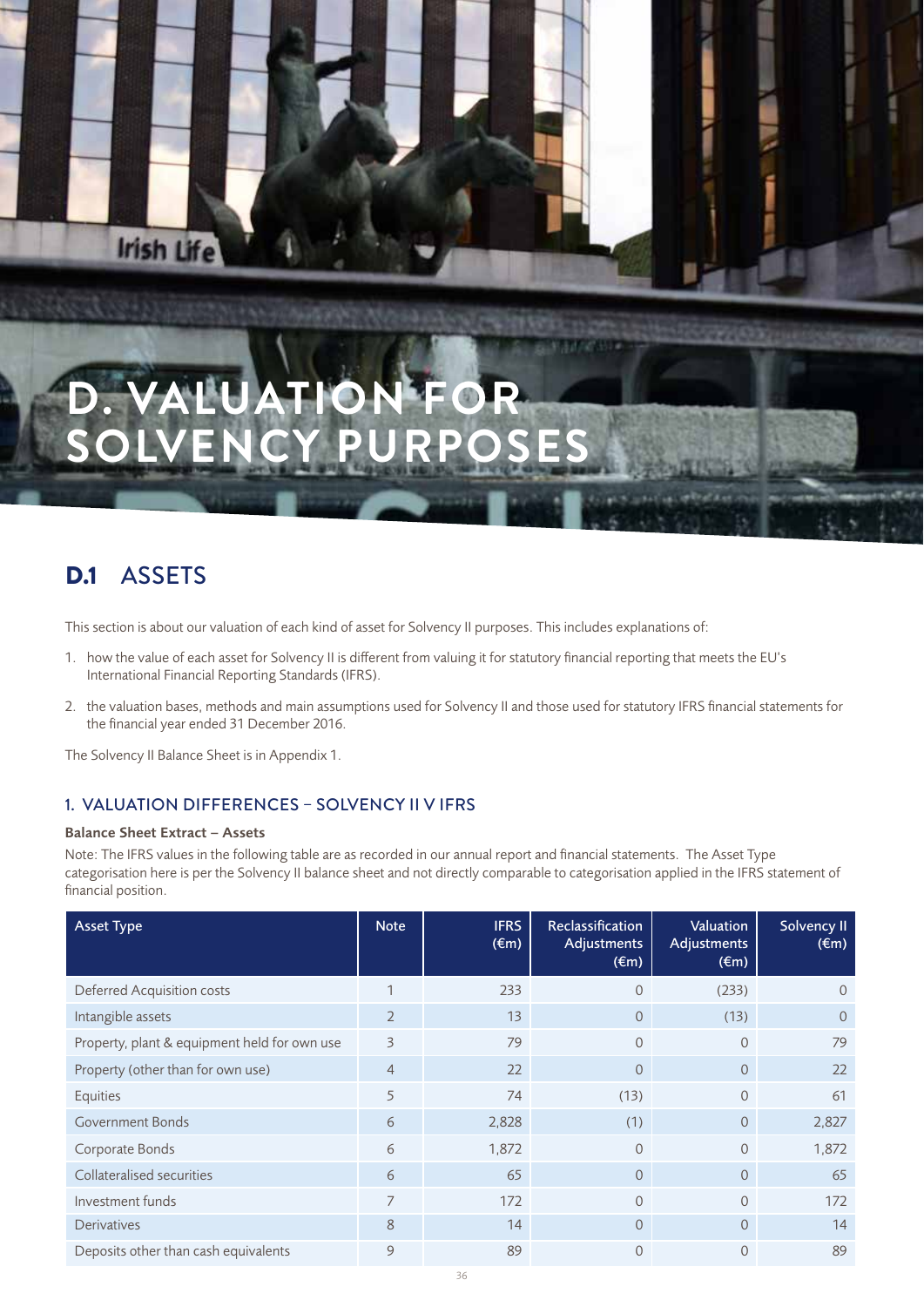| <b>Asset Type</b>                      | <b>Note</b>    | <b>IFRS</b><br>$(\epsilon m)$ | <b>Reclassification</b><br>Adjustments<br>$(\epsilon m)$ | <b>Valuation</b><br>Adjustments<br>$(\epsilon m)$ | Solvency II<br>$(\epsilon m)$ |
|----------------------------------------|----------------|-------------------------------|----------------------------------------------------------|---------------------------------------------------|-------------------------------|
| Unit linked assets                     | 10             | 36,838                        | 13                                                       | $\mathbf{0}$                                      | 36,851                        |
| Loans and Mortgages                    | 11             | 20                            | $\Omega$                                                 | $\overline{0}$                                    | 20                            |
| Reinsurance recoverables               | Section<br>D.2 | 2,376                         | $\Omega$                                                 | (419)                                             | 1,957                         |
| Insurance & intermediaries receivables | 12             | 46                            | $\Omega$                                                 | $\Omega$                                          | 46                            |
| Reinsurance receivables                | 13             | 102                           | $\Omega$                                                 | $\Omega$                                          | 102                           |
| Cash and cash equivalents              | 9              | 50                            | $\Omega$                                                 | $\Omega$                                          | 50                            |
| Any other assets, not elsewhere shown  | 14             | 128                           |                                                          | $\Omega$                                          | 129                           |

### 2. VALUATION BASES, METHODS AND MAIN ASSUMPTIONS – SOLVENCY II V IFRS

Solvency II sometimes uses a different set of valuation bases, methods and main assumptions than companies use for IFRS statutory financial statements. So in this section we show where there are differences and what those differences are, across the various kinds of asset. These apply for the financial year ended 31 December 2016.

### Note 1: Deferred Acquisition Costs

| Solvency II purposes:                                                                                             | <b>IFRS</b> reporting purposes:                                                                                                                                                                                                                                                                 |
|-------------------------------------------------------------------------------------------------------------------|-------------------------------------------------------------------------------------------------------------------------------------------------------------------------------------------------------------------------------------------------------------------------------------------------|
| As per Article 12 of the Delegated Act, deferred<br>acquisition costs are valued at nil for Solvency II purposes. | Acquisition costs for investment contracts represent those costs<br>directly associated with acquiring new investment management<br>service contracts. The company defers these costs to the extent that<br>they are expected to be recoverable out of future revenues to which<br>they relate. |

### Note 2: Intangible Assets

| <b>Solvency II purposes:</b>                                                                             | IFRS reporting purposes:                                                                                                                                                                                                                                                                                                                                                                                                                                                                                                                                                                                                                                                                                                                                      |
|----------------------------------------------------------------------------------------------------------|---------------------------------------------------------------------------------------------------------------------------------------------------------------------------------------------------------------------------------------------------------------------------------------------------------------------------------------------------------------------------------------------------------------------------------------------------------------------------------------------------------------------------------------------------------------------------------------------------------------------------------------------------------------------------------------------------------------------------------------------------------------|
| As per Article 12 of the Delegated Act, intangible assets<br>are valued at nil for Solvency II purposes. | <b>Computer Software</b><br>Computer software is carried at cost, less amortisation (over a<br>period of three to fifteen years) and provision for impairment, if any.<br>The external costs and identifiable internal costs of acquiring and<br>developing software are capitalised where it is probable that future<br>economic benefits that exceed its cost will flow from its use over more<br>than one year.                                                                                                                                                                                                                                                                                                                                            |
|                                                                                                          | Purchased shareholders' value of in force (VIF) business<br>We have two business portfolios of long-term insurance and<br>investment contracts that we acquired from other companies. The<br>fair value of the portfolios is based on the net present value of the<br>shareholders' interest in the expected cash flows of the in-force<br>business. On acquisition of these contracts the fair value was<br>capitalised in the statement of financial position as an intangible asset.<br>That part of the shareholders' interest which will be recognised as<br>profit over the lifetime of the in-force policies is amortised and the<br>discount is unwound on a systematic basis over the anticipated life of<br>the related contracts (up to 20 years). |
|                                                                                                          | All intangible assets are subject to an impairment review at least once a<br>year. Events or changes in circumstances might mean that the carrying<br>amount is not recoverable. If that's the case, it is written down through<br>the income statement by the amount of any impairment loss identified<br>in the year.                                                                                                                                                                                                                                                                                                                                                                                                                                       |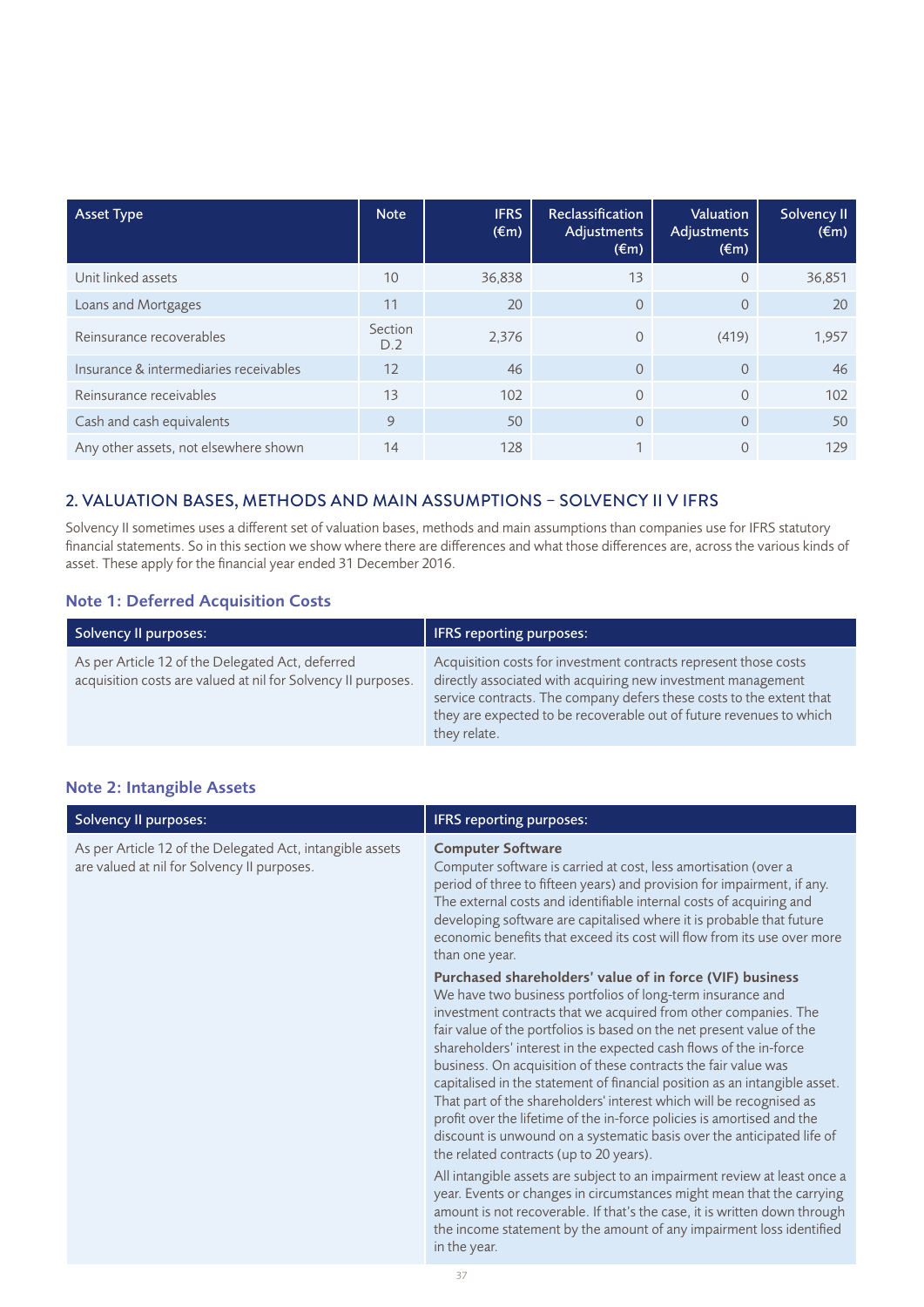### Note 3: Property, plant & equipment held for own use

| <b>Solvency II purposes:</b>                                                                                                                                                                                                                                                                        | IFRS reporting purposes:                                                                                                                                                                                                                                                                                 |
|-----------------------------------------------------------------------------------------------------------------------------------------------------------------------------------------------------------------------------------------------------------------------------------------------------|----------------------------------------------------------------------------------------------------------------------------------------------------------------------------------------------------------------------------------------------------------------------------------------------------------|
| Property<br>Owner occupied properties (OOP) are carried at fair value with<br>changes in fair value included in the income statement within<br>investment return.<br>External chartered surveyors value OOP at least once a year<br>at open market value. This is in accordance with the Appraisal  | <b>Property</b><br>External chartered surveyors value owner occupied properties<br>(OOP) at least once a year at open market value. This is in<br>line with IAS 40 Investment Property and IFRS 13 Fair Value<br>Measurement and with guidance set down by their relevant<br>professional bodies (RICS). |
| and Valuation Standards published by the Royal Institution of<br>Chartered Surveyors (RICS) in UK and Ireland and follows the<br>guidelines on the most appropriate way to value OOP.                                                                                                               | Changes in the fair value are included with the statements<br>of other comprehensive income, as opposed to the income<br>statement under Solvency II.                                                                                                                                                    |
| The company revalues OOP at least once a quarter, using a<br>commercial property price index as a guide. The revalued<br>premises, excluding the land element, are depreciated to their<br>residual values over their estimated useful lives (50 years),<br>which the directors assess once a year. |                                                                                                                                                                                                                                                                                                          |
| <b>Plant &amp; Equipment</b><br>Plant and equipment are stated at cost, less accumulated<br>depreciation and impairment losses. This valuation is assumed<br>to materially approximate the fair value of these assets.                                                                              | <b>Plant &amp; Equipment</b><br>There is no valuation difference between Solvency II and IFRS<br>basis.                                                                                                                                                                                                  |
| The company calculates depreciation to write off the costs of<br>such assets to their residual value over their estimated useful<br>lives, which the directors assess once a year. The estimated<br>useful lives are as follows:                                                                    |                                                                                                                                                                                                                                                                                                          |
| Office equipment<br>5 - 15 years<br><b>Fixtures and fittings</b><br>5 - 15 years                                                                                                                                                                                                                    |                                                                                                                                                                                                                                                                                                          |

| <b>OTTICL CURRISTICITE</b> |          |
|----------------------------|----------|
| Fixtures and fittings      | $5 - 1$  |
| Computer hardware          | $3 - 10$ |
| Motor vehicles             |          |

 $0$  years 5 years

### Note 4: Property (other than for own use)

'Property (other than for own use)' means property we are holding for long-term rental yields and capital growth. It can be land or buildings.

| Solvency II purposes:                                                                                                                                                                                                                                                                                                                                                                                                                                                                                                                                                                                                                                                                                                                                         | <b>IFRS</b> reporting purposes:                                                                                                                                                                                                                                                                                                        |
|---------------------------------------------------------------------------------------------------------------------------------------------------------------------------------------------------------------------------------------------------------------------------------------------------------------------------------------------------------------------------------------------------------------------------------------------------------------------------------------------------------------------------------------------------------------------------------------------------------------------------------------------------------------------------------------------------------------------------------------------------------------|----------------------------------------------------------------------------------------------------------------------------------------------------------------------------------------------------------------------------------------------------------------------------------------------------------------------------------------|
| Investment properties are carried at fair value with changes in<br>fair value included in the income statement within investment<br>return.<br>External chartered surveyors value property at least once a<br>year at open market value. This is in line with the Appraisal<br>and Valuation Standards published by the Royal Institution<br>of Chartered Surveyors (RICS) in UK and Ireland and follows<br>the guidelines on the most appropriate way to value property.<br>Fair values take into account the highest and best use of the<br>property and are based on yields which are applied to arrive at<br>the property valuation.<br>Investment properties are revalued at least once a quarter using<br>a commercial property price index as a guide. | External chartered surveyors value property at least once a year<br>at open market value. This is in line with IAS 40 Investment<br>Property and IFRS 13 Fair Value Measurement and with<br>guidance set down by their relevant professional bodies (RICS).<br>There is no valuation difference between Solvency II and IFRS<br>basis. |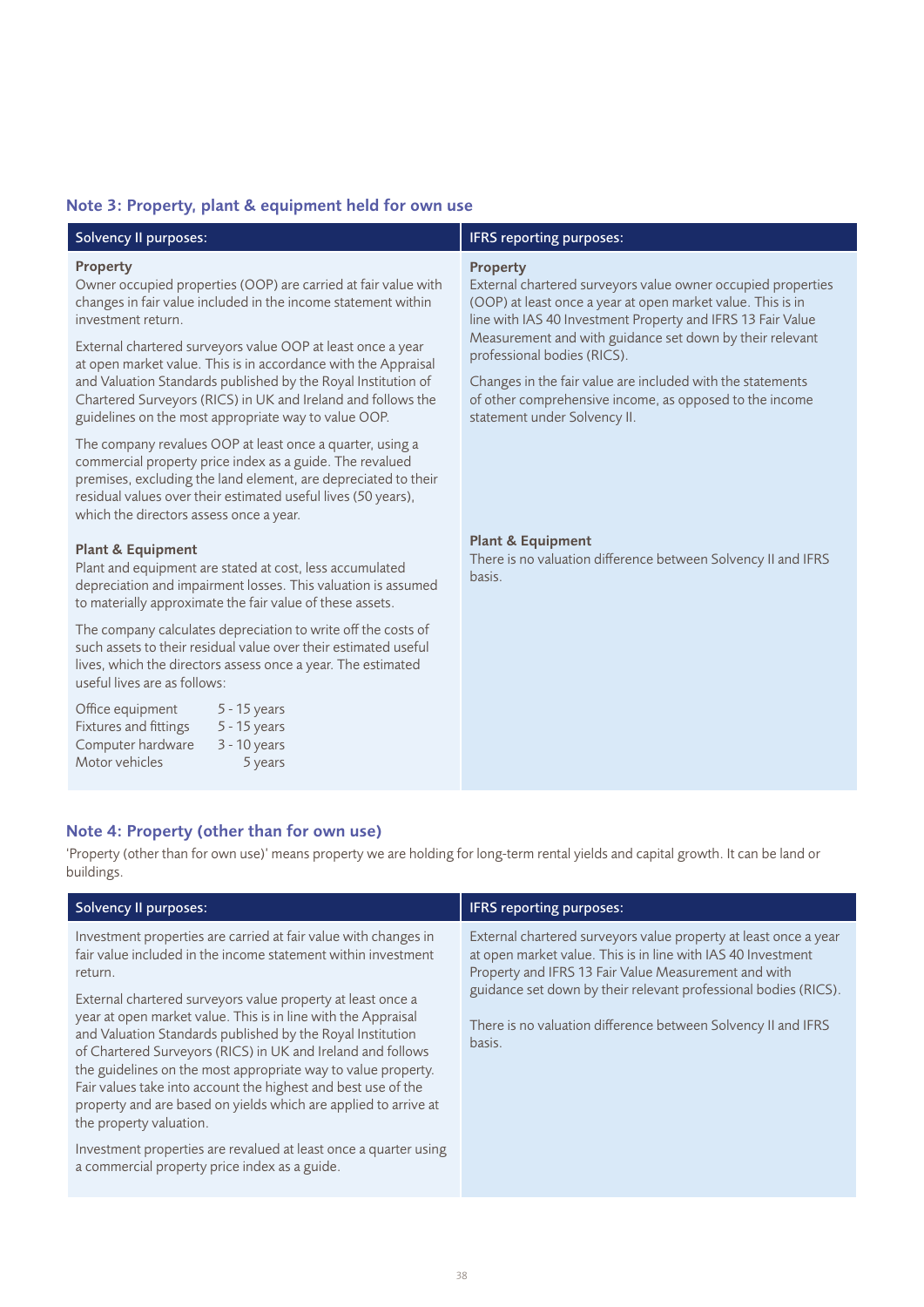### Note 5: Equities

Equities include common shares, preferred shares and exchange traded funds.

| <b>Solvency II purposes:</b>                                                                                                                                                                                         | <b>IFRS</b> reporting purposes:                                         |
|----------------------------------------------------------------------------------------------------------------------------------------------------------------------------------------------------------------------|-------------------------------------------------------------------------|
| The company values quoted equities based on the fair value<br>determined by the closing bid price from the exchange where<br>they are principally traded.                                                            | There is no valuation difference between Solvency II and IFRS<br>basis. |
| Management value unquoted equities in line with principles<br>set down by the European Venture Capital Association. They<br>present an unquoted report to the board at least once a year for<br>review and approval. |                                                                         |

### Note 6: Government Bonds, Corporate Bonds and Collateralised Securities

| <b>Solvency II purposes:</b>                                                                                                                                                                                                                                                                                                                                                                                                                                                                                                                                                                                        | <b>IFRS reporting purposes:</b>                                         |
|---------------------------------------------------------------------------------------------------------------------------------------------------------------------------------------------------------------------------------------------------------------------------------------------------------------------------------------------------------------------------------------------------------------------------------------------------------------------------------------------------------------------------------------------------------------------------------------------------------------------|-------------------------------------------------------------------------|
| The company values bonds based on the fair value determined<br>by referring to quoted market bid prices. These are primarily<br>from third-party independent pricing sources. If there are price<br>movements above specified tolerances, the company makes<br>sure those movements are correct by checking a second pricing<br>source.                                                                                                                                                                                                                                                                             | There is no valuation difference between Solvency II and IFRS<br>basis. |
| Where prices are not quoted in an active market, the company<br>determines fair values by valuation models. The company<br>maximises the use of observable inputs and minimizes the use<br>of unobservable inputs when measuring the fair value. The<br>company uses a 'mark to model' valuation basis to determine<br>a value appropriate to the industry sector. The model uses<br>public bond spread data as a proxy for current spreads on<br>fixed-interest assets. The company then uses this to develop<br>a yield curve to discount the cash flows underlying the private<br>placement to obtain its value. |                                                                         |
| For a limited number of small exposures or short duration<br>bonds, the company uses amortised cost as a proxy for the mark<br>to model valuation basis.                                                                                                                                                                                                                                                                                                                                                                                                                                                            |                                                                         |

### Note 7: Investment Funds

Investment funds principally include money market funds (MMFs).

| Solvency II purposes:                                   | IFRS reporting purposes:                                      |
|---------------------------------------------------------|---------------------------------------------------------------|
| The company values MMFs at fair value based on a quoted | There is no valuation difference between Solvency II and IFRS |
| market price where the asset is traded.                 | basis.                                                        |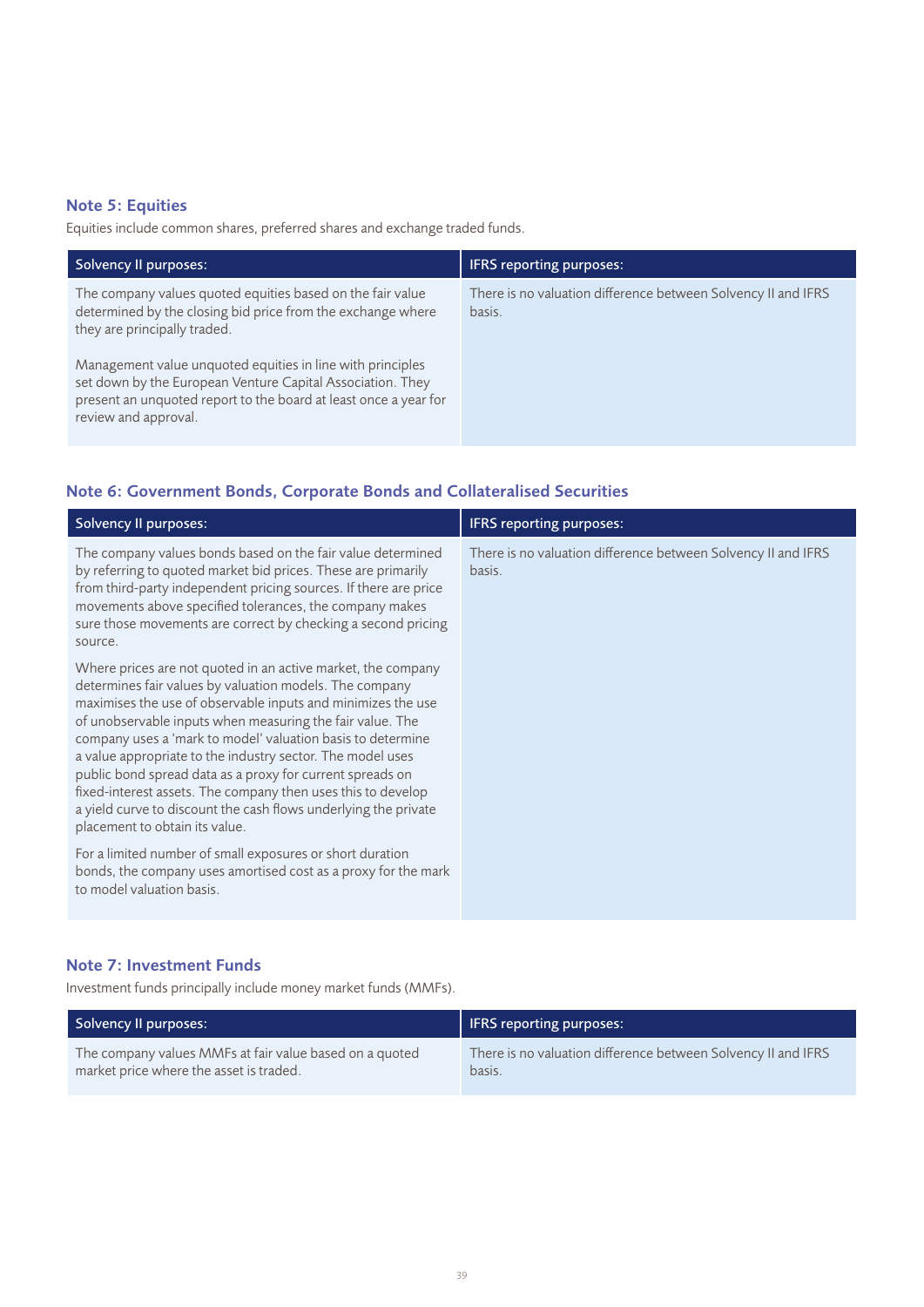#### Note 8: Derivatives

Derivatives include:

- currency forward rate contracts
- currency and interest rate swaps
- futures contracts
- forward rate agreements and options.

| Solvency II purposes:                                                                                                                                                                                                                                                                                                                                                                            | <b>IFRS</b> reporting purposes:                                         |
|--------------------------------------------------------------------------------------------------------------------------------------------------------------------------------------------------------------------------------------------------------------------------------------------------------------------------------------------------------------------------------------------------|-------------------------------------------------------------------------|
| The company values derivatives based on a counterparty valuation<br>which is verified by an independent third-party valuation service.<br>The company obtains fair values from quoted prices prevailing in<br>active markets, where available. Otherwise, the company values<br>the instruments using valuation techniques including discounted<br>cash-flow analysis and option pricing models. | There is no valuation difference between Solvency II and IFRS<br>basis. |

### Note 9: Deposits other than cash equivalents, cash and cash equivalents

'Deposits other than cash equivalents' means deposits we hold for investment purposes. 'Cash and cash equivalents' means cash we have in a bank or deposit account we hold ready to use for business operations.

| Solvency II purposes:                                     | <b>IFRS reporting purposes:</b>                                         |
|-----------------------------------------------------------|-------------------------------------------------------------------------|
| The company values cash and deposits at their face value. | There is no valuation difference between Solvency II and IFRS<br>basis. |

### Note 10: Unit-Linked Assets

We hold unit-linked assets for the benefit of policyholders. They are made up of several kinds of investment assets, primarily

- 1. property
- 2. equities
- 3. bonds
- 4. derivatives
- 5. deposits.

Both the Solvency II balance sheet and the IFRS statutory balance sheet present unit-linked assets as one line.

### Note 10.1: Property (other than for own use)

This means property we are holding for long-term rental yields and capital growth. It can be land or buildings.

| <b>Solvency II purposes:</b>                                                                                                                                                                                                                                                                                                                                                                                                                                                                                                                                                                                                                         | <b>IFRS</b> reporting purposes:                                                                                                                                                                                                                                                                                                                    |
|------------------------------------------------------------------------------------------------------------------------------------------------------------------------------------------------------------------------------------------------------------------------------------------------------------------------------------------------------------------------------------------------------------------------------------------------------------------------------------------------------------------------------------------------------------------------------------------------------------------------------------------------------|----------------------------------------------------------------------------------------------------------------------------------------------------------------------------------------------------------------------------------------------------------------------------------------------------------------------------------------------------|
| The company carries investment properties at fair value, with<br>changes in fair value included in the income statement within<br>investment return.<br>External chartered surveyors value property at least once a year at<br>open-market value. This is in accordance with the Appraisal and<br>Valuation Standards published by the Royal Institution of Chartered<br>Surveyors (RICS) in UK and Ireland and follows the guidelines on<br>the most appropriate way to value property. Fair values take into<br>account the highest and best use of the property and are based on<br>yields which are applied to arrive at the property valuation. | External chartered surveyors value property at least once<br>a year at open-market value. This is in line with IAS 40<br>Investment Property and IFRS 13 Fair Value Measurement and<br>with guidance set down by their relevant professional bodies.<br>This does not give rise to any valuation difference between<br>Solvency II and IFRS basis. |
| The company revalues investment properties at least once a<br>quarter, using a commercial property price index as a guide.                                                                                                                                                                                                                                                                                                                                                                                                                                                                                                                           |                                                                                                                                                                                                                                                                                                                                                    |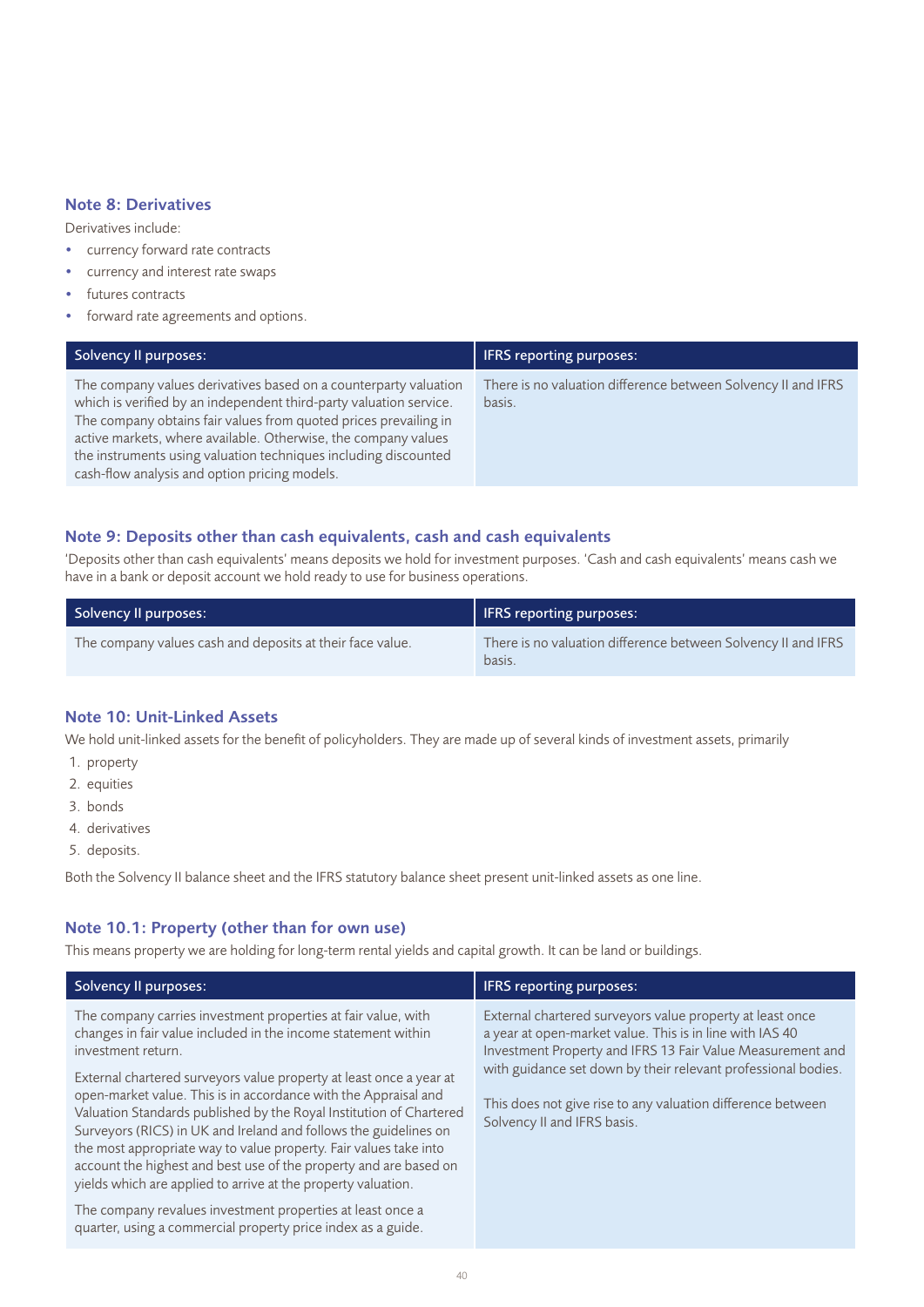### Note 10.2: Equities

Equities include common shares, preferred shares and exchange traded funds.

| Solvency II purposes:                                                                                                                                                                                                                                                                                                | <b>IFRS</b> reporting purposes:                                         |
|----------------------------------------------------------------------------------------------------------------------------------------------------------------------------------------------------------------------------------------------------------------------------------------------------------------------|-------------------------------------------------------------------------|
| The company values quoted equities based on the fair value<br>determined by the closing bid price from the exchange where they<br>are principally traded.                                                                                                                                                            | There is no valuation difference between Solvency II and IFRS<br>basis. |
| Management value unquoted equities in accordance with<br>principles set down by the European Venture Capital Association.<br>An unquoted valuation report is presented to the board at least<br>once a year for review and approval.                                                                                 |                                                                         |
| The external manager values unlisted unit trusts using the latest<br>published Net Asset Value (NAV). For funds providing daily<br>liquidity, the most recent NAV for underlying listed unit trusts<br>is rolled forward using the latest performance statistics that the<br>relevant external manager has provided. |                                                                         |

### Note 10.3: Bonds

Bonds include government bonds, corporate bonds and collateralised securities

| <b>Solvency II purposes:</b>                                                                                                                                                                                                                                                                                                                                                                                                                                                                                                                                                                                     | <b>IFRS</b> reporting purposes:                                         |
|------------------------------------------------------------------------------------------------------------------------------------------------------------------------------------------------------------------------------------------------------------------------------------------------------------------------------------------------------------------------------------------------------------------------------------------------------------------------------------------------------------------------------------------------------------------------------------------------------------------|-------------------------------------------------------------------------|
| The company values bonds based on the fair value determined<br>by referring to quoted market bid prices. These are primarily<br>from third-party independent pricing sources. If there are price<br>movements above specified tolerances, the company makes sure<br>those movements are correct by checking a second pricing source.                                                                                                                                                                                                                                                                             | There is no valuation difference between Solvency II and IFRS<br>basis. |
| Where prices are not quoted in an active market, the company<br>determines fair values by valuation models. The company<br>maximises the use of observable inputs and minimises the use of<br>unobservable inputs when measuring the fair value. The company<br>uses a 'mark to model' valuation basis to determine a value<br>appropriate to the industry sector. The model uses public bond<br>spread data as a proxy for current spreads on fixed-interest assets.<br>The company then uses this to develop a yield curve to discount<br>the cash flows underlying the private placement to obtain its value. |                                                                         |

#### Note 10.4: Derivatives

Derivatives include over the counter derivatives (OTC), exchange traded derivatives, foreign exchange traded derivatives, currency forward rate contracts, futures contracts, forward rate agreements and options.

| Solvency II purposes:                                                                                                                                                                                                                | <b>IFRS</b> reporting purposes:                                         |
|--------------------------------------------------------------------------------------------------------------------------------------------------------------------------------------------------------------------------------------|-------------------------------------------------------------------------|
| The company uses the bid value supplied by the counterparty to<br>value Over-the-counter (OTC) Derivatives. Where possible, the<br>company uses independent third-party software to confirm the<br>counterparty value is reasonable. | There is no valuation difference between Solvency II and IFRS<br>basis. |
| The company values Exchange Traded Derivatives by using the<br>closing price from the exchange in which they are traded.                                                                                                             |                                                                         |
| The company values Foreign Exchange Traded Derivatives using a<br>market feed of forward points and corresponding interest rate.                                                                                                     |                                                                         |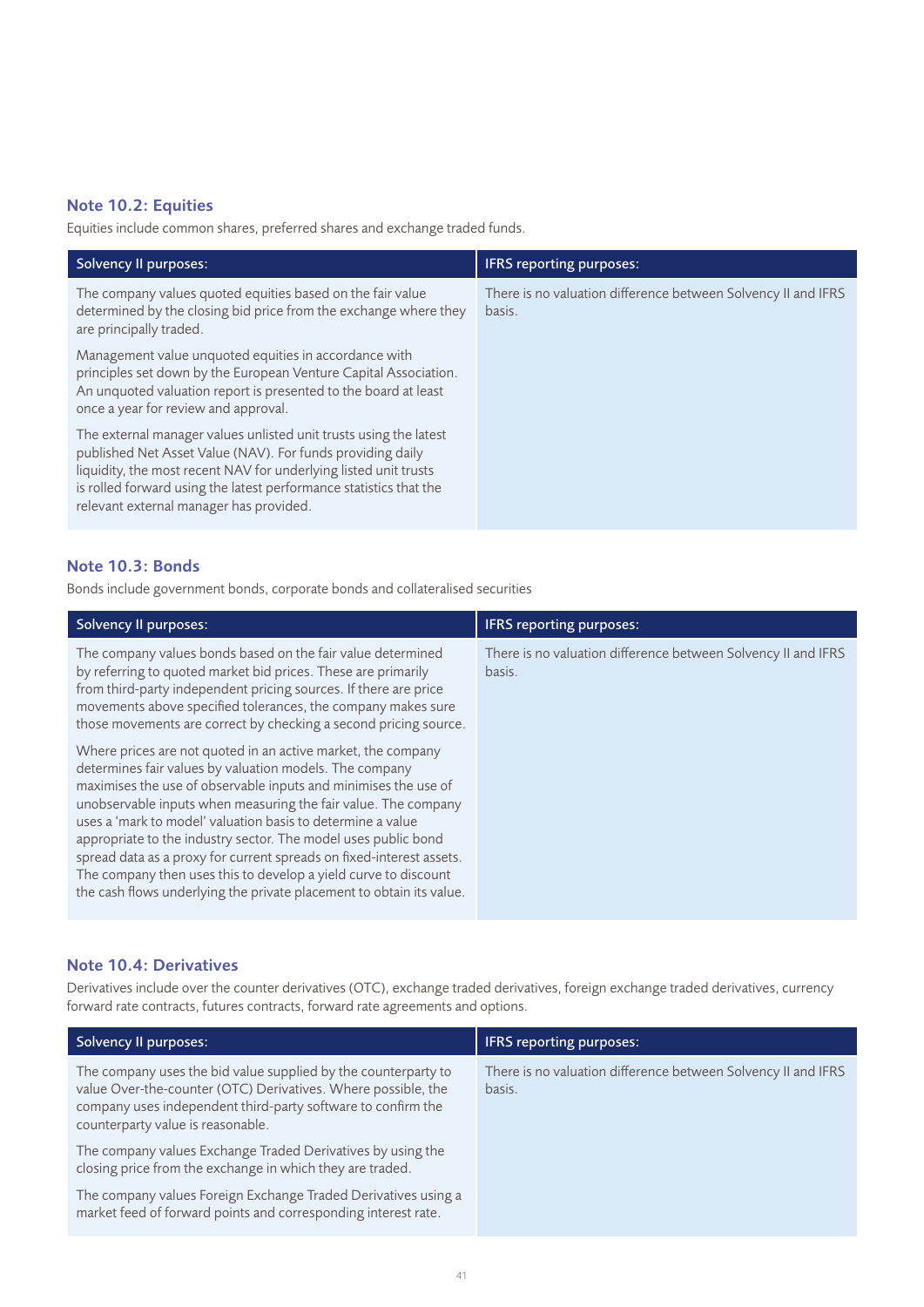### Note 10.5: Deposits

| Solvency II purposes:                            | <b>IFRS</b> reporting purposes:                                         |
|--------------------------------------------------|-------------------------------------------------------------------------|
| The company values deposits at their face value. | There is no valuation difference between Solvency II and IFRS<br>basis. |

### Note 11: Loans and Mortgages

| Solvency Il purposes:                                                                                                                                                                                                                                                                        | <b>IFRS</b> reporting purposes:                                         |
|----------------------------------------------------------------------------------------------------------------------------------------------------------------------------------------------------------------------------------------------------------------------------------------------|-------------------------------------------------------------------------|
| The company records loans and mortgages at fair value,<br>determined by discounting expected future cash-flows using<br>current market rates. Valuation inputs typically include benchmark<br>yields and risk-adjusted spreads based on current lending activities<br>and market activities. | There is no valuation difference between Solvency II and IFRS<br>basis. |

#### Note 12: Insurance & intermediaries receivables

'Insurance & intermediaries receivables' includes outstanding premiums that policyholders are due to pay us.

| Solvency II purposes:                                           | <b>IFRS</b> reporting purposes:                               |  |  |
|-----------------------------------------------------------------|---------------------------------------------------------------|--|--|
| The company records receivables at their fair value, net of any | There is no valuation difference between Solvency II and IFRS |  |  |
| amounts deemed as doubtful debts.                               | basis.                                                        |  |  |

### Note 13: Reinsurance receivables

Reinsurance receivables include:

- the money that reinsurers are still due to pay us
- the money we're due to receive from multinational pooling (MNP) arrangements.

| <b>Solvency II purposes:</b>                                                                                                                          | <b>IFRS</b> reporting purposes:                                         |
|-------------------------------------------------------------------------------------------------------------------------------------------------------|-------------------------------------------------------------------------|
| The company estimates amounts receivable from reinsurers in<br>a manner consistent with the claim liability associated with the<br>reinsured policy.  | There is no valuation difference between Solvency II and IFRS<br>basis. |
| The company records MNP receivables on an accruals basis to<br>account for premiums and claims activity that has not yet been<br>agreed with the MNP. |                                                                         |

### Note 14: Any other assets, not elsewhere shown

'Any other assets, not elsewhere shown' includes other unit-linked assets not shown anywhere else on the balance sheet, for example, broker outstanding balances. This section also includes other non-linked assets not shown anywhere else on the balance sheet, for example, intercompany debtors, accrued external fees and management charges due.

| Solvency II purposes:                                           | <b>IFRS reporting purposes:</b>                               |
|-----------------------------------------------------------------|---------------------------------------------------------------|
| The company records receivables at their fair value, net of any | There is no valuation difference between Solvency II and IFRS |
| amounts deemed as doubtful debts.                               | basis.                                                        |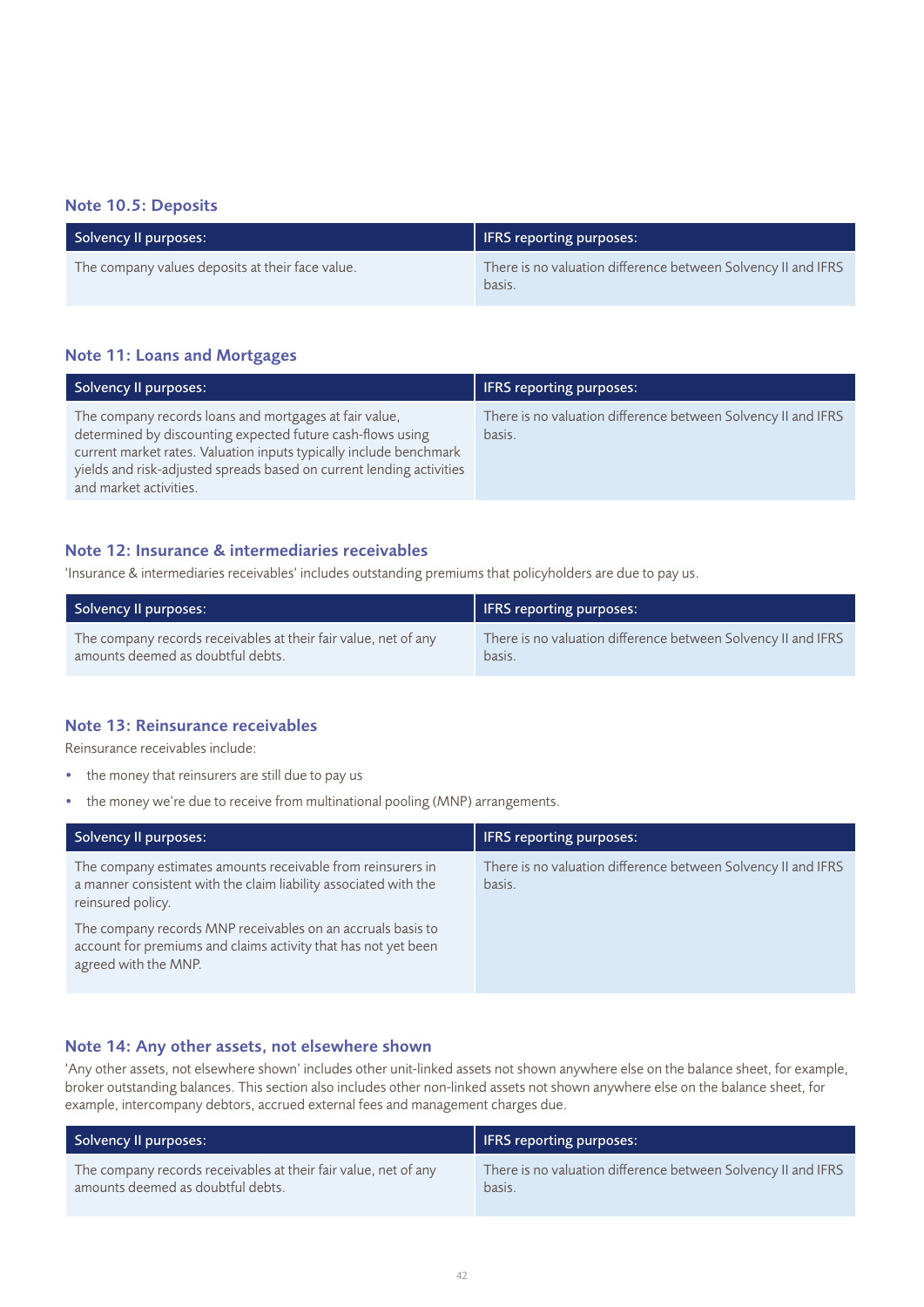#### *Note 14 Continued*

There have been no changes to the recognition and valuation basis during the year for the assets noted above. During 2016, there was a change to the financial statement accounting policy for insurance contracts – as noted in the summary section above.

There are no classes of assets subject to operating or lease finance arrangements.

For estimation uncertainty, please refer to section D.4.

# D.2 TECHNICAL PROVISIONS

Technical provisions represent the value of our liabilities under policies we have written.

Solvency II technical provisions include:

- account values (unit liabilities)
- best estimate technical provisions (BETPs)
- risk margin.

### D.2.1 Solvency II Technical Provisions and Reinsurance Recoverables: Overview

This table shows the value of technical provisions and reinsurance recoverables split by line of business:

| $\epsilon$ m                        | <b>Technical Provisions</b> |                                                 |             | Reinsurance Recoverables |          |  |
|-------------------------------------|-----------------------------|-------------------------------------------------|-------------|--------------------------|----------|--|
| Line of business                    | Calculated<br>as a whole    | <b>Best estimate</b><br>technical<br>provisions | Risk Margin | Calculated as<br>a whole | Other    |  |
| Contracts with profit participation | $\Omega$                    | 150                                             | $\Omega$    |                          | $\Omega$ |  |
| Other Life Insurance                | $\Omega$                    | 4,252                                           | 138         | $\Omega$                 | 1,857    |  |
| Health                              | $\Omega$                    | 529                                             | 79          | $\Omega$                 | 58       |  |
| Unit-linked                         | 36,704                      | $-430$                                          | 140         | 30                       | 12       |  |
| Total                               | 36,704                      | 4,501                                           | 358         | 30                       | 1,928    |  |

### D.2.1.1 Technical provisions calculated as a whole

Under Solvency II rules, certain technical provisions can be calculated "as a whole" which means that separate calculation of the best estimate and risk margin is not required. For ILA, unit liabilities representing the current account value of unit-linked contracts are classified as technical provisions as a whole. The value is based on the value of the underlying assets to which the contracts are linked. Other technical provisions are calculated as a best estimate plus a risk margin, as discussed in the sections below.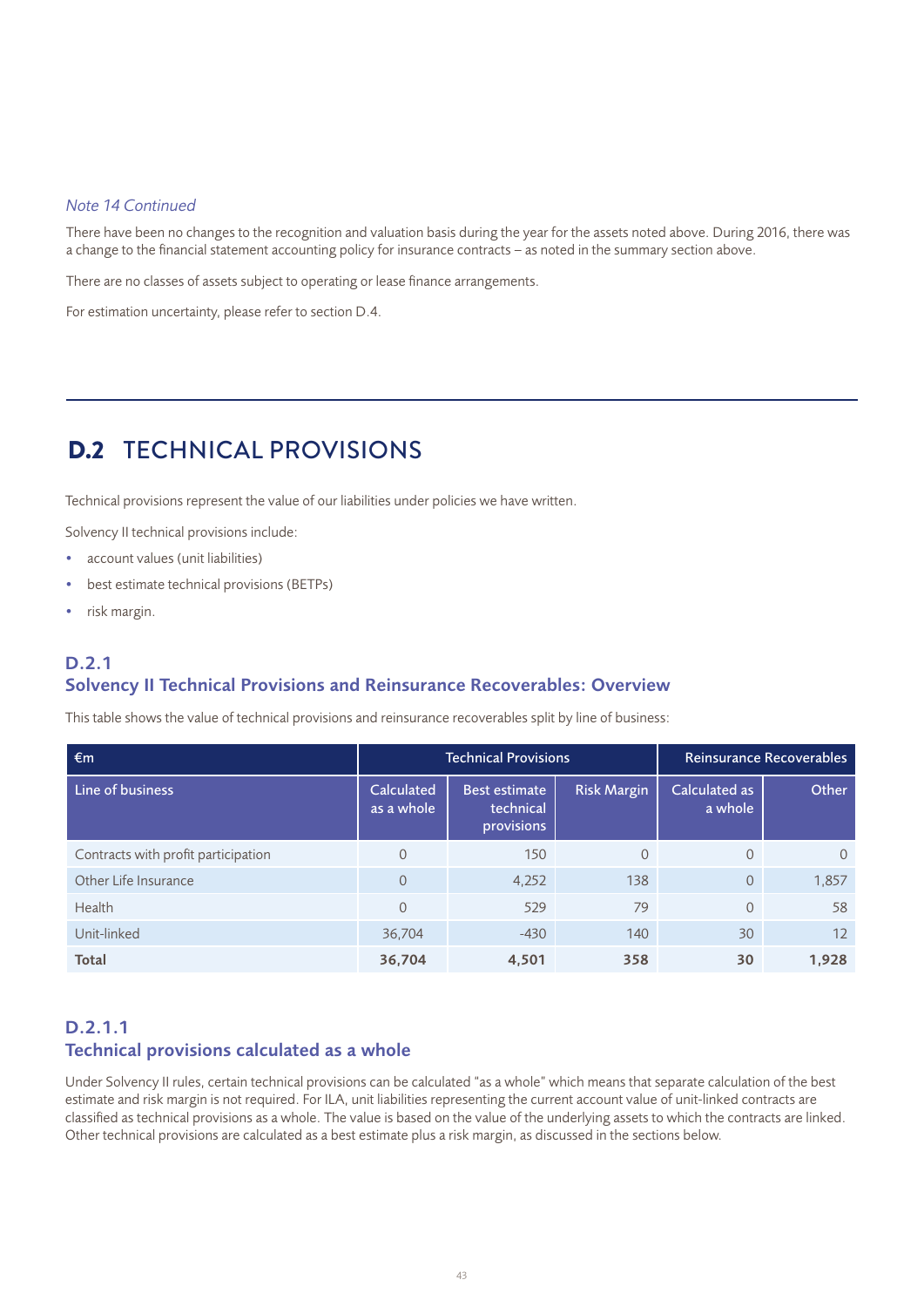### D.2.1.2 Best estimate technical provisions

Best estimate technical provisions (BETPs) represent the best estimate of the value of our obligations under the policies we have written.

The BETPs represent the probability-weighted average of future cash-flows, taking into account the time value of money. To allow for the time value of money we use the relevant risk-free interest rate term structure.

### D.2.1.3 Reinsurance recoverables

We have a number of reinsurance arrangements in place which reduce our exposure to risks such as mortality risk, morbidity risk and longevity risk.

We work out the value of reinsurance recoverables like this:

The present value of the payments we expect to receive from reinsurers (under existing reinsurance arrangements) minus

The present value of the payments we expect to make to reinsurers (under existing reinsurance arrangements).

In general, the way we work out the value of reinsurance recoverables is the same as the way we work out the BETPs. And, in general, we use the same assumptions.

We do not have any reinsurance arrangements with special purpose vehicles.

### D.2.1.4 Risk margin

The risk margin is meant to represent the extra premium that another insurer would require for taking on our insurance portfolio. It reflects the cost of holding the policy-related capital – the Solvency Capital Requirement (SCR) – for all our policies.

We work out the risk margin like this:

| The present value of the projected capital on our existing<br>business |  |
|------------------------------------------------------------------------|--|
| multiplied by a cost-of-capital rate,                                  |  |

where the future capital in any given year is equal to the projected SCR arising on our existing business in that year.

EIOPA has prescribed a cost-of-capital rate of 6%.

We work out our aggregate risk margin and then split it between the lines of business, as in the table above.

### D.2.2 Solvency II Technical Provisions and Reinsurance Recoverables: bases, methodology and assumptions

We work out the value of our BETPs and our reinsurance recoverables in line with Solvency II regulations. For most of our business, we use a projection of future cash-flows based on central assumptions. We make an adjustment to reflect a best estimate of catastrophe costs. In some cases we use different methods, which we discuss in the sections below covering the individual lines of business.

These are the three main categories of assumptions we use to work out the BETPs and reinsurance recoverables:

- demographic assumptions
- expense assumptions
- economic assumptions

Demographic assumptions include assumptions about how long policyholders will live, the rate at which they will die or get ill, and how many of them will let their policies lapse. We discuss these assumptions in the sections below that cover the demographic assumptions on each of the individual lines of business.

Expense assumptions include assumptions about maintenance and investment expenses. We have set the expense assumptions based on the most recent expense investigation. We have taken into account the level of expenses we expect from different types of products and the amount of business in force.

#### The main **economic assumptions** are:

- the discount rate
- the rate of investment return on unit-linked funds
- the rate of increase of future benefits which are linked to inflation
- expense inflation

We project future investment returns on unit-linked funds using the risk free yield curve specified by the EIOPA. We use the same risk free yields to discount the value of future cash-flows. We use the yield curve with the volatility adjustment for calculating BETPs. (We discuss the volatility adjustment further in section D.2.5). In line with the Solvency II requirements, we do not use the volatility adjustment when we work out the risk margin.

Our assumption about the inflation of future benefits is set considering the results of stochastic modelling. This considers a large number of possible future inflation scenarios. Our assumption about the inflation of expenses is based on long term assumptions about how we expect prices to go up, plus how we expect salaries to go up in excess of prices.

Our approach for working out expense and economic assumptions is similar across all lines of business.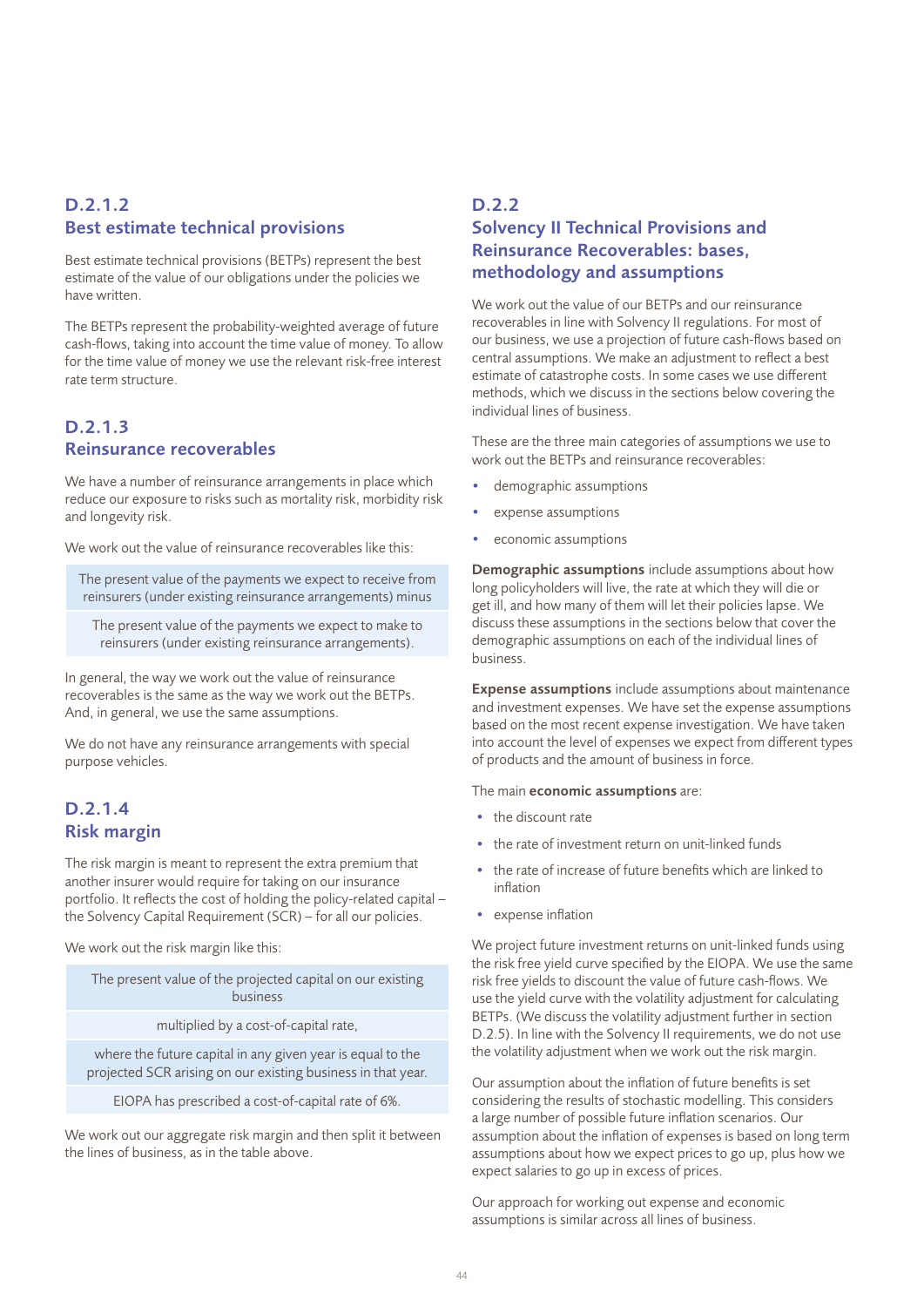Other than the difference in the yield curve noted above, the projected capital requirements we use to calculate the risk margin are based on the same assumptions we use to calculate the BETPs.

### D.2.2.1 *Demographic assumptions:* Contracts with profit participation

This line of business includes participating endowment and whole life policies, as well as a small number of participating deferred annuity contracts.

The main demographic assumptions for this line of business are assumptions about the rate at which policyholders die or let their policies lapse. We generally make these assumptions based on our experience investigations. We apply expert judgment to make sure there is enough allowance for relevant trends or factors we expect to change.

### D.2.2.2 *Demographic assumptions:* Other Life Insurance

This line of business includes annuity business, individual and group non-linked protection business.

The main demographic assumptions for this line of business are assumptions about the rate at which policyholders will die or get ill, and how many of them will let their policies lapse. We generally make these assumptions based on our experience investigations. We apply expert judgment to make sure there is enough allowance for relevant trends or factors we expect to change.

### D.2.2.3 *Demographic assumptions:* Health

This line of business includes group and individual income protection business, and group serious illness business.

The main demographic assumptions for this line of business are assumptions about when policyholders will get ill, and when policyholders who are receiving income protection benefits will recover or die. We generally make these assumptions based on our experience investigations. We apply expert judgment to make sure there is enough allowance for relevant trends or factors we expect to change.

### D.2.2.4 *Demographic assumptions:* Unit-Linked

This line of business includes unit-linked investment policies.

For most unit-linked business we use a projection of future cash-flows based on central assumptions to work out the BETPs and reinsurance recoverables. This is based on our best estimate assumptions. For material investment guarantees, we work out the BETPs using stochastic models. This means we use a large number of possible economic scenarios to work out the cost of the guarantees. The BETP is the average cost under all those scenarios.

The main demographic assumptions for this line of business are assumptions about the rate at which policyholders will die or get ill, and how many of them will surrender their policies early or let them lapse. We generally make these assumptions based on our experience investigations. We apply expert judgment to make sure there is enough allowance for relevant trends or factors we expect to change.

### D.2.2.5 Significant simplifications used in the calculation of technical provisions

We use some simplifications when we work out the risk margin.

The actuarial valuation system produces an accurate projection of most of the SCR components used to work out the risk margin. Where this is not possible due to system constraints, we use a simplified method, which Solvency II regulations allow. Where we have adopted a simplified approach for projecting a component of the SCR, we use the risks that drive that component to project that component.

We do not use any other significant simplifications in the way we work out our technical provisions.

### D.2.3

### Level of uncertainty associated with the value of technical provisions

The value of the BETPs is based on expected future cash-flows. We work these out based on a number of assumptions. We explain the main assumptions in Section D.2.1, above.

There is inherent uncertainty. Actual experience may differ from our assumptions over time, and this may result in us changing our assumptions in the future.

Some of the key sources of uncertainty within the BETPs are the rate at which policyholders will die or get ill, how long they live, how many of them will let their policies lapse, and expenses.

- If the rate at which life insurance policyholders die the mortality rate – or the rate at which they get ill – the morbidity rate – goes up, so will our BETPs. We partly mitigate against this uncertainty with our reinsurance arrangements.
- If people with annuities from us live longer, our BETPs go up. Again we partly mitigate against this uncertainty with reinsurance arrangements on some annuity blocks.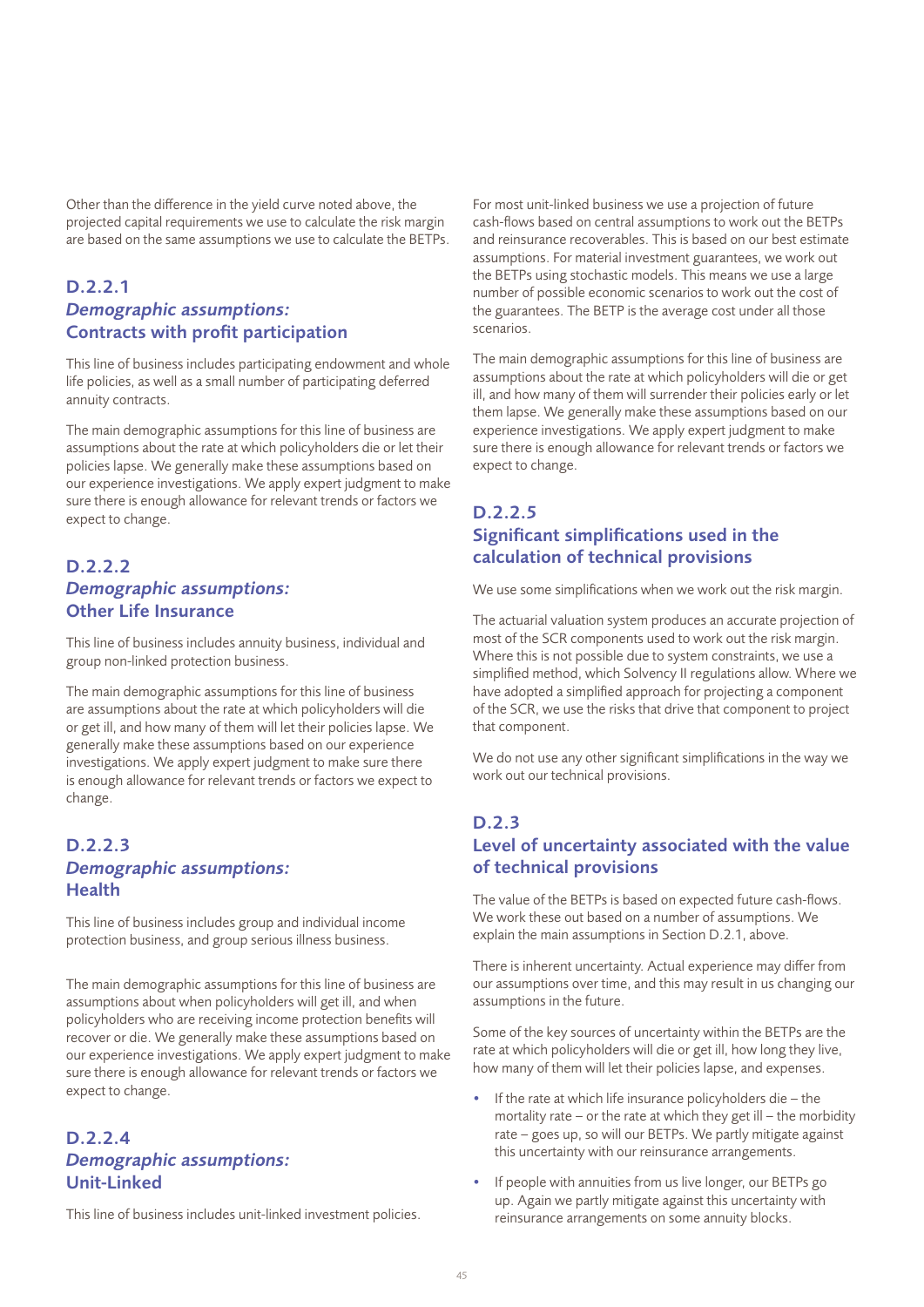- Generally, if more policyholders let their policies lapse a higher lapse rate – our BETPs go up. This is because the BETPs allow for the expected value of future profits, which will go down if more policyholders let their policies lapse.
- If expenses go up, so will our BETPs.

Our BETPs also vary depending on market movements, in particular movements in interest rates and the equity and property markets.

When interest rates change, the impact on our BETPs is usually offset, to a broad extent, by changes in the value of the assets backing our BETPs.

Equity and property values have an impact on future profits on unit-linked business. So they have an impact on our BETPs. If equity or property values fall, this will reduce our future profits on unit-linked business and increase our BETPs.

This table shows how our main assumptions affect our BETPs, net of reinsurance (excluding participating business):

| <b>Sensitivity Test</b>                                                          | Impact on<br>BETPs (€m) |
|----------------------------------------------------------------------------------|-------------------------|
| 10% fall in equity and property values                                           | +65                     |
| 10% increase in maintenance expenses                                             | +69                     |
| 10% increase in policy lapse rates                                               | $+22$                   |
| 10% reduction in policy lapse rates                                              | $-23$                   |
| 5% increase in mortality rates (life<br>insurance business, excluding annuities) | $+22$                   |
| 5% deterioration in morbidity experience                                         | $+34$                   |
| 5% decrease in annuity mortality rates                                           | $+19$                   |

The impact on movements in bonds, equity and property values on technical provisions calculated as a whole is offset by a movement in the value of the assets matching the technical provisions.

### D.2.4

### Differences between Solvency II technical provisions and insurance contract liabilities and investment contract liabilities included in the financial statements

We prepare financial statements under International Financial Reporting Standards (IFRS). The basis of how we value our liabilities for IFRS is different from the basis Solvency II requires. The main differences are:

#### INVESTMENT CONTRACTS

IFRS allow for some recognition of future profits, through the recognition of Deferred Acquisition Costs (DAC) asset, net of the Deferred Front End Fees (DFEF). Solvency II gives a greater allowance for the present value of future profits on investment contracts within the BETPs, subject to some restrictions.

#### INSURANCE CONTRACTS

There are three main differences in the approach to valuing insurance contracts:

1. Under IFRS, we value insurance contracts using best estimate assumptions, but we allow for margins for adverse deviation. These margins allow for the possibility of mis-estimation and for our best estimate assumptions deteriorating in the future. The margins also provide reasonable assurance that insurance contract liabilities cover a range of possible outcomes.

Under Solvency II, we value all contracts (both investment and insurance contracts) using best estimate assumptions and a prescribed yield curve. We also allow for the risk associated with the business (quantified as the cost of capital) through the risk margin.

2. Under IFRS, the liability on any policy which is allowed to surrender is subject to a floor of zero.

Under Solvency II, there is no similar restriction on liability valuations.

3. Under IFRS, for participating business, the value of liabilities in the financial statements does not allow for future terminal dividends. The excess of assets over liabilities is reflected in the non-controlling interest line of the financial statements.

Under Solvency II, the technical provisions reflect the best estimate of future terminal dividends.

For each line of business, this table shows the differences between the Solvency II technical provisions and the technical provisions included in the financial statements (including insurance contract liabilities, investment contract liabilities and unit-linked liabilities) as at year-end 2016: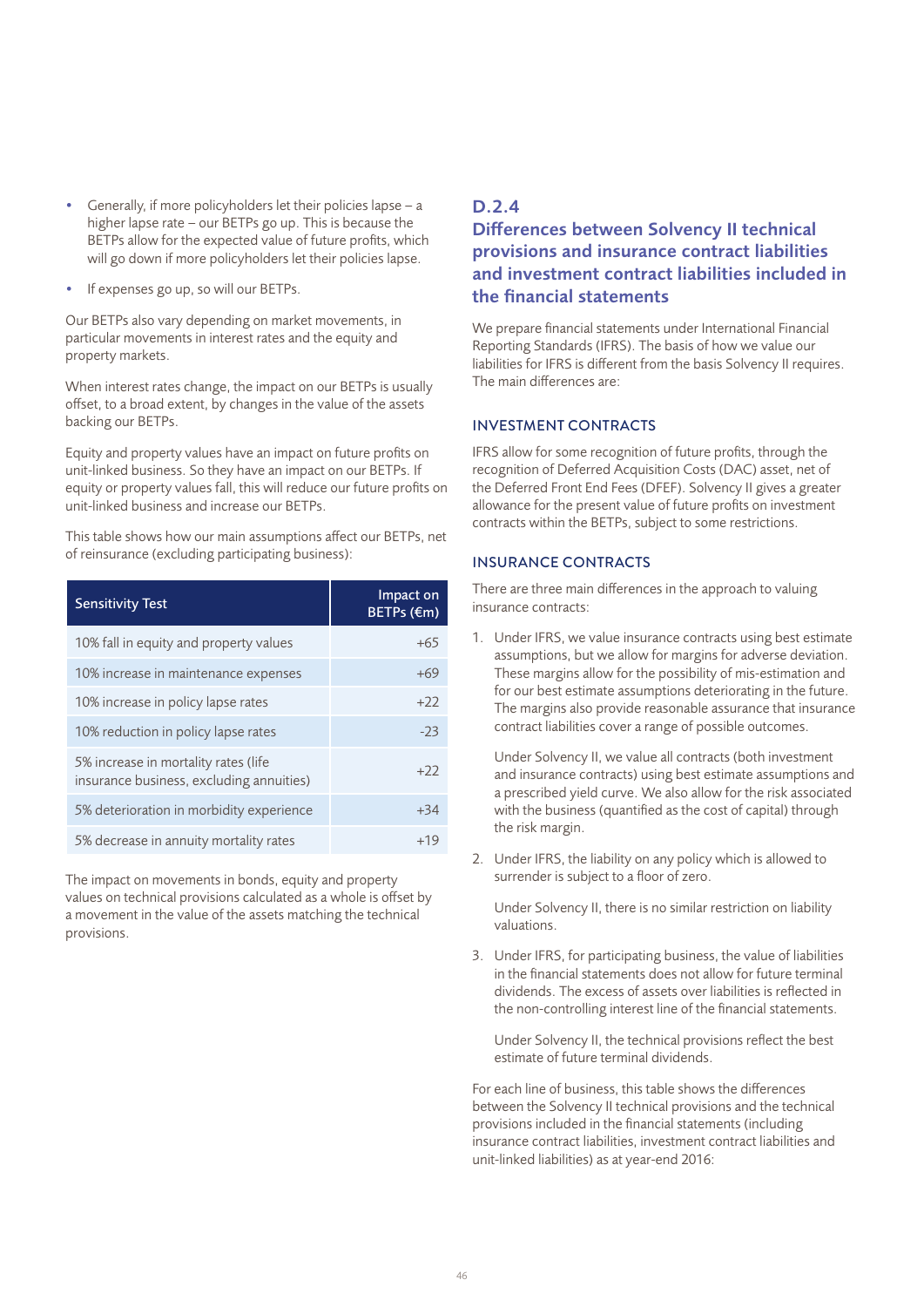| $\epsilon$ m                                                                                                                                                                                                | Participating<br>contracts | <b>Other Life</b> | <b>Health</b> | Unit-Linked | Total  |
|-------------------------------------------------------------------------------------------------------------------------------------------------------------------------------------------------------------|----------------------------|-------------------|---------------|-------------|--------|
| Solvency II technical provisions (net of<br>reinsurance recoverables)                                                                                                                                       | 150                        | 2.533             | 549           | 36,372      | 39,604 |
| Valuation methodology differences for<br>investment contracts                                                                                                                                               | $\Omega$                   | $\Omega$          | $\Omega$      | $+667$      | $+667$ |
| Valuation methodology differences for insurance<br>contracts (margins for adverse deviation, and<br>zeroisation of negative liabilities) and allowance<br>for terminal dividends for participating business | $-80$                      | $+712$            | $+48$         | $+73$       | $+753$ |
| Risk margin not held under IFRS                                                                                                                                                                             | $-0$                       | $-138$            | $-79$         | $-140$      | $-358$ |
| Value of insurance contract liabilities,<br>investment contract liabilities and<br>unit-linked liabilities per IFRS financial<br>statements (net of reinsurance asset)                                      | 70                         | 3,106             | 518           | 36,972      | 40,667 |

In summary, our liabilities under Solvency II are €1,062m lower than under our local financial statements.

However, under Solvency II, future profits recognised within the calculation of liabilities must be stressed within the calculation of the Solvency Capital Requirement (SCR). This is to allow for market shocks and severe adverse changes in rates of mortality, morbidity, longevity, and lapses.

So, the SCR allows for the impact of severe adverse stresses on the future profits. The SCR was €1,152m at 31 December 2016. In Section E.2 we outline the calculation of the SCR in more detail.

### D.2.5 Long Term Guarantee Measures

Long Term Guarantee measures are optional measures available to companies under the Solvency II regime. Long Term Guarantee measures can help to reduce the impact of credit spread changes on a company's solvency position.

The Long Term Guarantee measures available to us include the matching adjustment and the volatility adjustment:

- The matching adjustment allows a company to adjust the Solvency II yield curve when they value policy liabilities. The company can adjust it by an amount that is linked to the yield on the backing assets it holds.
- The volatility adjustment allows a company to adjust the Solvency II yield curve by an amount which varies based on credit spreads on a specified asset portfolio.

We do not apply the matching adjustment.

We use the volatility adjustment for calculating technical provisions. At the end of 2016, the volatility adjustment represented an increase in the Solvency II forward rate yield curve of 13 basis points for the first 20 years.

This table shows the impact of reducing the volatility adjustment to zero on technical provisions (net of reinsurance recoverables), the SCR, the MCR and eligible Own Funds:

| €m                                                                     | <b>With</b><br>volatility<br>adjustment | Without<br>volatility<br>adjustment | Impact of<br>volatility<br>adjustment<br>reducing to<br>zero |
|------------------------------------------------------------------------|-----------------------------------------|-------------------------------------|--------------------------------------------------------------|
| <b>Technical</b><br>Provisions (net<br>of reinsurance<br>recoverables) | 39,604                                  | 39,649                              | $+44^{1}$                                                    |
| <b>Basic Own Funds</b>                                                 | 1,772                                   | 1,733                               | $-39$                                                        |
| Eligible Own Funds                                                     | 1,772                                   | 1,733                               | $-39$                                                        |
|                                                                        |                                         |                                     |                                                              |
| Solvency Capital<br>Requirement                                        | 1,152                                   | 1,158                               | 7                                                            |
| Minimum Capital<br>Requirement                                         | 460                                     | 461                                 | 1                                                            |
|                                                                        |                                         |                                     |                                                              |
| <b>Solvency Margin</b><br><b>Ratio</b>                                 | 154%                                    | 150%                                | -4%                                                          |

 $1$  The impact on technical provisions net of reinsurance recoverables is comprised of an increase in gross of reinsurance technical provisions of €73m and an increase in reinsurance recoverables of €29m.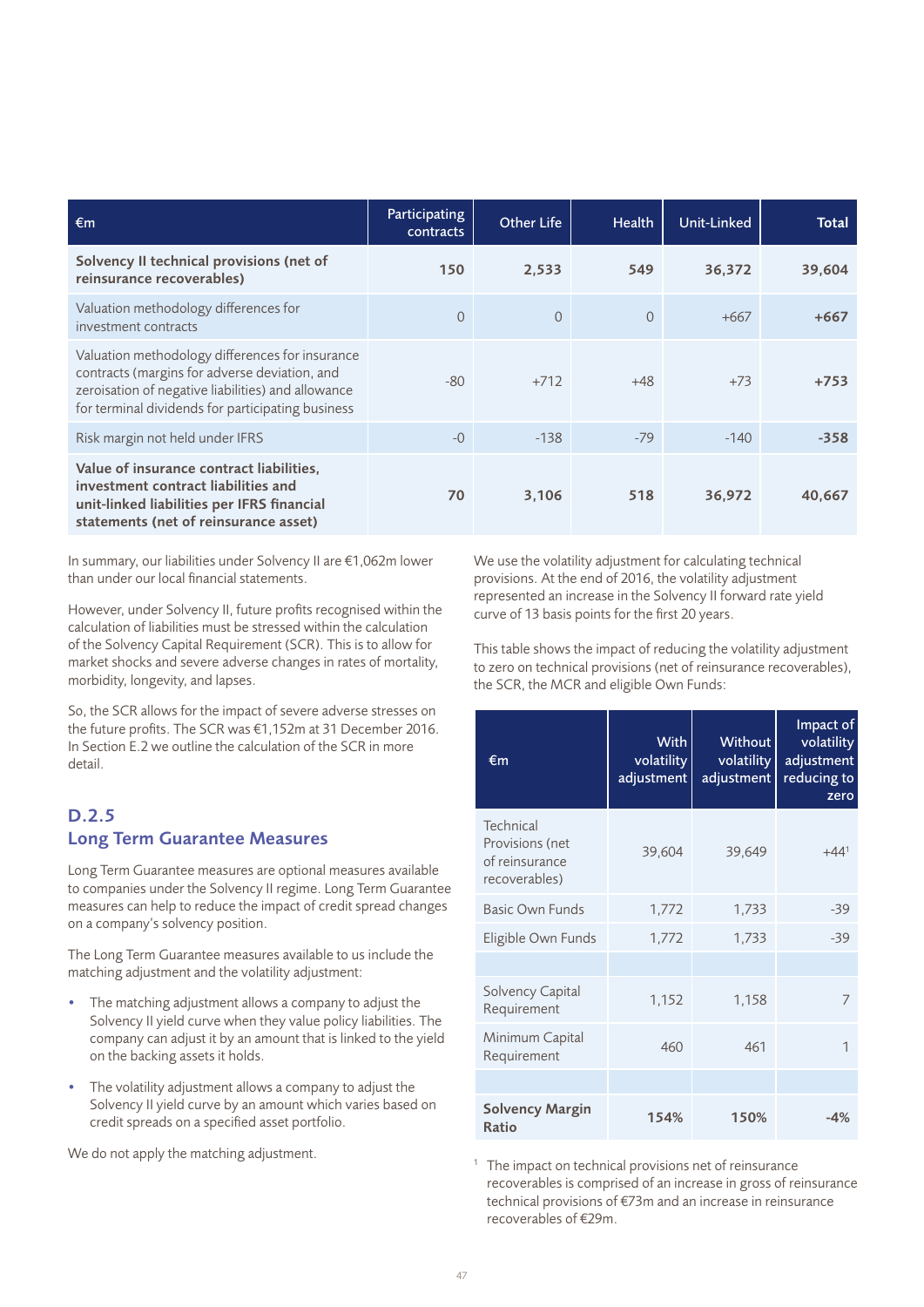### D.2.6 Transitional Measures

We do not apply the transitional risk-free interest rate-term structure. Nor do we apply the transitional deduction to technical provisions.

### D.2.7 Changes to assumptions compared to previous reporting period

The main changes to our assumptions since the Day 1 Solvency II calculations are:

- we updated our assumptions about mortality, morbidity and lapse rates, based on the results of our most recent experience investigations
- we updated assumptions about expenses, based on the results of our most recent expense investigations
- we updated the discount rate and the assumed rate of future investment returns on unit-linked funds based on changes in the risk free yield curve specified by EIOPA
- we refined some of our methods and updated the stochastic model we use to value investment guarantees

# D.3 OTHER LIABILITIES

This section is about our valuation of each kind of 'other liability' for Solvency II purposes. This includes explanations of:

- 1. how the value of each other liability for Solvency II is different from valuing it for statutory financial reporting that meets the EU's International Financial Reporting Standards (IFRS)
- 2. the valuation bases, methods and main assumptions used for Solvency II and those used for statutory IFRS financial statements for the financial year ended 31 December 2016.

The Solvency II Balance Sheet is in Appendix 1.

### 1. VALUATION DIFFERENCES – SOLVENCY II V IFRS

#### Balance Sheet Extract – Other Liabilities

Note: The IFRS values in the following table are as recorded in the company's annual report and financial statements. The Liability Type categorisation here is per the Solvency II balance sheet and not directly comparable to categorisation applied in the IFRS statement of financial position.

| <b>Liability Type</b>               | <b>Note</b>          | IFRS $(\epsilon m)$ | Reclassification<br>Adjustments<br>$(\epsilon m)$ | Valuation<br>Adjustments<br>$(\epsilon m)$ | Solvency II<br>$(\epsilon m)$ |
|-------------------------------------|----------------------|---------------------|---------------------------------------------------|--------------------------------------------|-------------------------------|
| <b>Other Provisions</b>             |                      | (19)                | 0                                                 | 8                                          | (11)                          |
| Pension benefit obligations         | $\overline{2}$       | (3)                 | $\Omega$                                          | $\Omega$                                   | (3)                           |
| Deposits from reinsurers            | 3                    | (41)                | $\Omega$                                          | $\Omega$                                   | (41)                          |
| Deferred tax liabilities            | $\overline{4}$       | (56)                | $\overline{0}$                                    | (114)                                      | (170)                         |
| Derivative Liabilities              | See Section<br>D.1.2 | (3)                 | $\overline{0}$                                    | $\Omega$                                   | (3)                           |
| Insurance & intermediaries payables | 5                    | (314)               | $\Omega$                                          | $\Omega$                                   | (314)                         |
| Reinsurance payables                | 6                    | (39)                | $\Omega$                                          | $\Omega$                                   | (39)                          |
| Payables (trade, not insurance)     | 7                    | (6)                 | $\Omega$                                          | $\Omega$                                   | (6)                           |
| Subordinated Liabilities            | 8                    | (210)               | $\Omega$                                          | $\overline{0}$                             | (210)                         |
| <b>Other Liabilities</b>            | 9                    | (163)               | 0                                                 | $\Omega$                                   | (163)                         |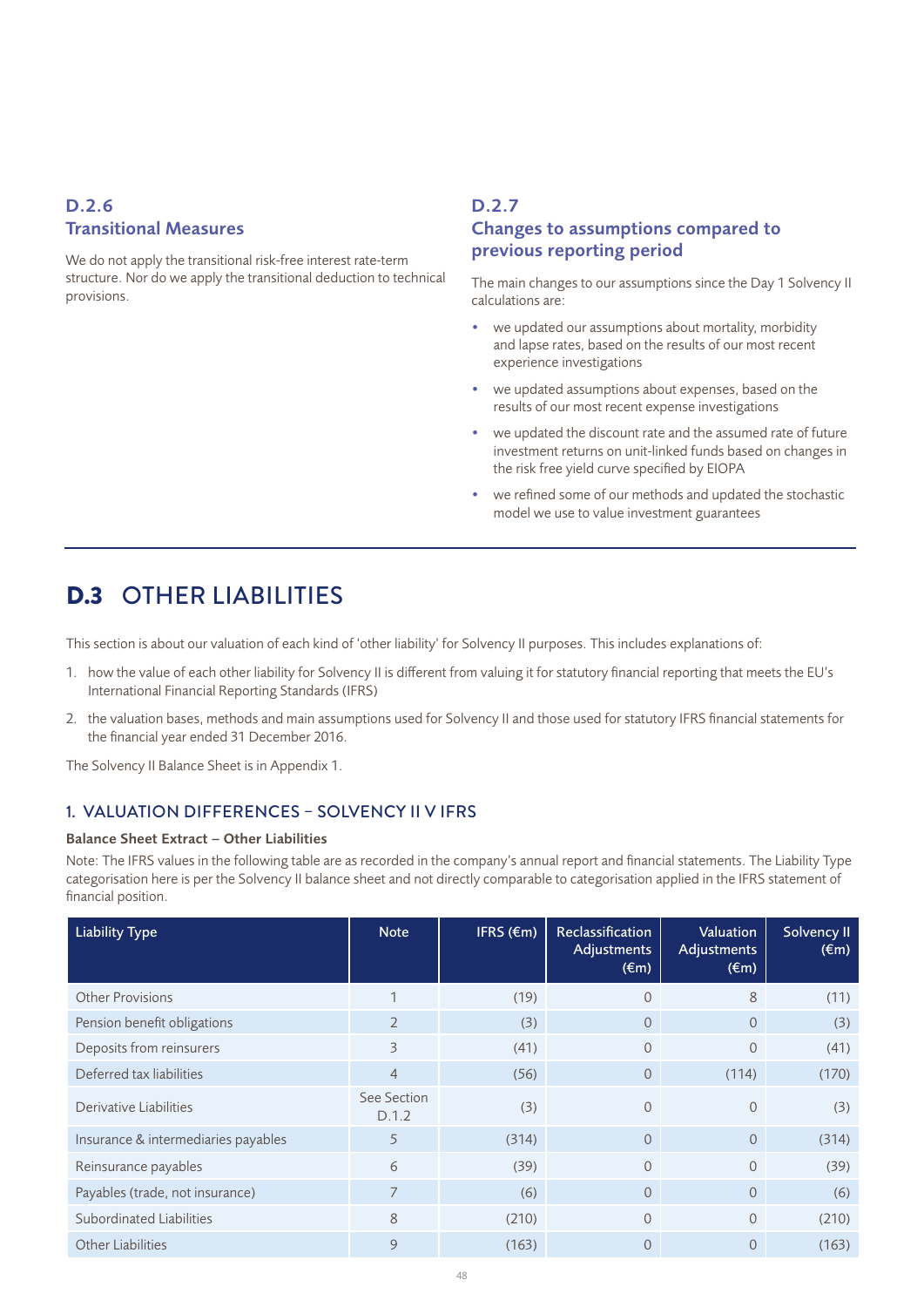### 2. VALUATION BASES, METHODS AND MAIN ASSUMPTIONS – SOLVENCY II V IFRS

In this section you'll find the valuation basis for Solvency II purposes for each class of liability in the table above. We also explain the differences between Solvency II and the IFRS statutory financial statements when it comes to valuation bases, methods and main assumptions used for the financial year ended 31 December 2016.

### Note 1: Other provisions

'Other provisions' include onerous contract provisions, severance provisions, customer complaints provisions and legal provisions.

We expect to settle onerous contract provisions by 2021. We expect to settle severance provisions in the next financial year. Customer complaints and legal provisions are ongoing.

The valuation adjustment to other provisions is in relation to Deferred Front End Fees (DFEF).

| Solvency II purposes:                                                                                                                                                                                                                                                                                                                                                                                                           | <b>IFRS</b> reporting purposes:                                                                                                                                                                                                                                                                                                                                                                                     |
|---------------------------------------------------------------------------------------------------------------------------------------------------------------------------------------------------------------------------------------------------------------------------------------------------------------------------------------------------------------------------------------------------------------------------------|---------------------------------------------------------------------------------------------------------------------------------------------------------------------------------------------------------------------------------------------------------------------------------------------------------------------------------------------------------------------------------------------------------------------|
| The company derives the value of each provision by management<br>reviewing and evaluating the expected outflow required to<br>settle the liability to which the provision applies. These reviews<br>are presented to the Board Audit Committee for approval and<br>inclusion in the Annual Financial Statements.<br>Similar to DAC, as per Article 12 of the Delegated Act, DFEF are<br>valued at nil for Solvency II purposes. | Initial fees earned and incremental costs (mainly commission)<br>paid on sale of an investment contract are deferred and<br>recognised over the expected life of the contract. The<br>company estimates the expected life of the contracts based<br>on current experience and the term of the contracts. The<br>company reviews this at least once a year. The maximum<br>amortisation period for DFEF is 20 years. |
|                                                                                                                                                                                                                                                                                                                                                                                                                                 | There is no valuation difference between Solvency II and IFRS<br>basis for the other provisions listed above                                                                                                                                                                                                                                                                                                        |

### Note 2: Pension benefit obligations

We operate a defined benefit pension scheme which is now closed to new members and a hybrid scheme with a defined benefit element. Some staff participate in a defined benefit pension scheme – an Irish scheme sponsored by Canada Life Irish Holding Company Limited (CLIH), a member of the Canada Life Group. That scheme is also closed to new members.

These schemes are funded by contributions into separately administered trust funds. The benefits paid from the defined benefit schemes are based on percentages of the employees' final pensionable pay for each year of credited service. Under the rules of each of the Irish Life schemes, pension increases are wholly at the discretion of the schemes' principal employer.

| Solvency II purposes:                                                                                                                                                                                                                             | IFRS reporting purposes:                                                |
|---------------------------------------------------------------------------------------------------------------------------------------------------------------------------------------------------------------------------------------------------|-------------------------------------------------------------------------|
| The net obligation of the company's defined benefit schemes<br>represent the present value of the obligation to employees in<br>respect of past service, less the fair value of the plan assets. It is<br>based on the IAS19 accounting standard. | There is no valuation difference between Solvency II and IFRS<br>basis. |
| The external scheme actuary calculates the present value of the<br>obligation once a year. The present value of the obligation is<br>determined by discounting the estimated future cash flows.                                                   |                                                                         |
| The discount rate is based on the market yield of high quality<br>corporate bonds that have maturity dates approximating to the<br>terms of the pension liability.                                                                                |                                                                         |
| The estimated future cash-flows are based on the accrued<br>past service benefits and future salary inflation, inflation and<br>assumptions about mortality.                                                                                      |                                                                         |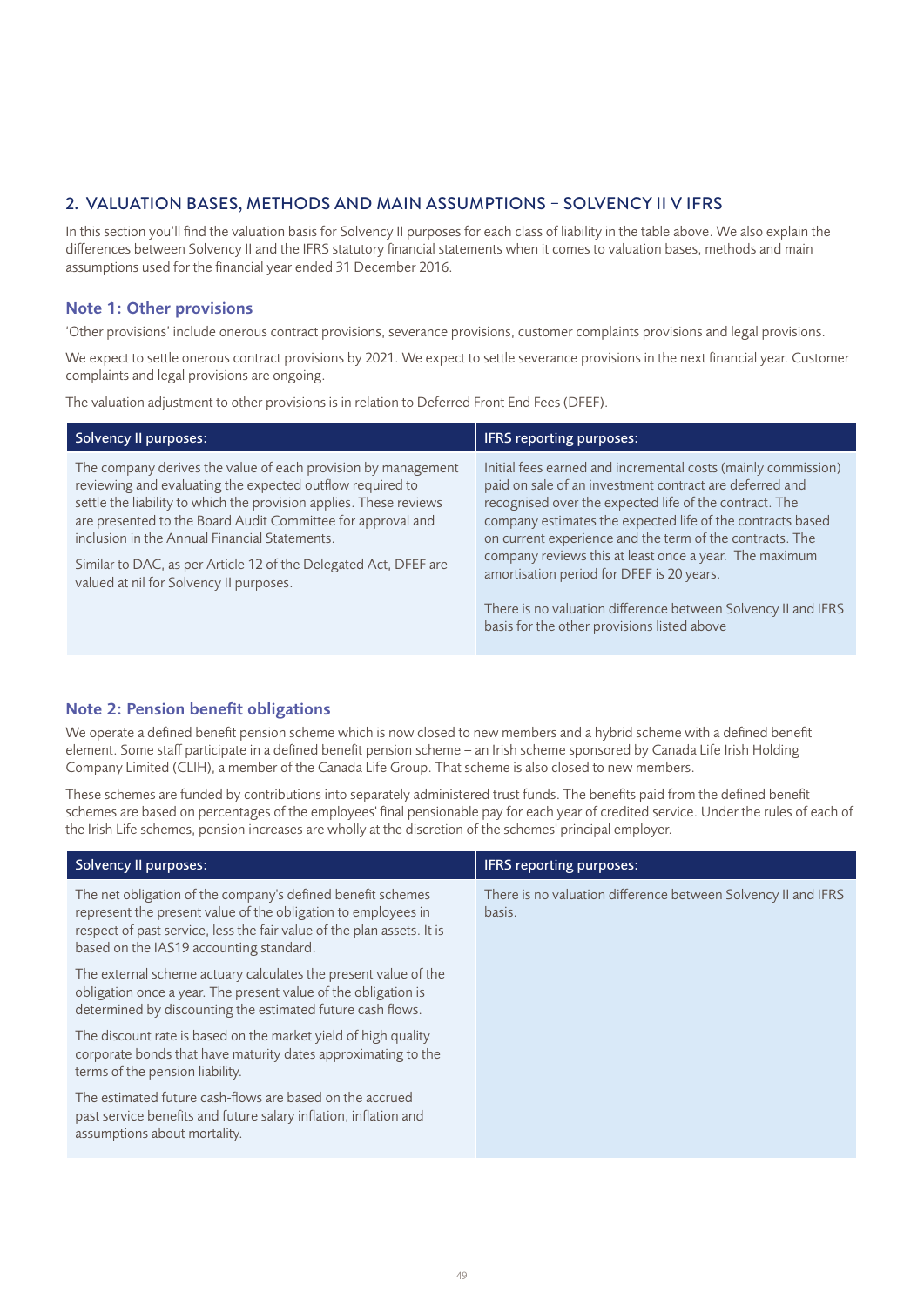This table shows the nature and composition of our liabilities:

| <b>Benefit obligation</b>                                                        | €m      |
|----------------------------------------------------------------------------------|---------|
| Benefit obligation as at 1 January                                               | (1,085) |
| Current service cost                                                             | (26)    |
| Past service cost                                                                |         |
| Net interest cost                                                                | (30)    |
| Actuarial gain/(loss) (experience adjustments &<br>financial assumption changes) | (78)    |
| Contributions by plan participants                                               | (4)     |
| Curtailment gain                                                                 | 1       |
| Benefits paid                                                                    | 20      |
| Benefit obligation as at 31 December                                             | (1,202) |

This table shows the nature and composition of our plan assets:

| <b>Asset Type</b>                                | <b>Fair Value</b><br>$(\epsilon m)$ | Plan assets<br>(%) |
|--------------------------------------------------|-------------------------------------|--------------------|
| Equities                                         | 636                                 | 53                 |
| <b>Bonds</b>                                     | 449                                 | 38                 |
| Property                                         | 109                                 | $\mathsf{Q}$       |
| Cash and cash equivalents                        | 5                                   |                    |
| Fair value of plan assets at 31<br>December 2016 | 1,199                               | 100                |

#### Note 3: Deposits from reinsurers

Deposits from reinsurers are funds held by the company under reinsurance contracts. Premiums and claims due in the period are paid to or withdrawn from the funds withheld account.

| Solvency II purposes:                                                     | IFRS reporting purposes:                                   |
|---------------------------------------------------------------------------|------------------------------------------------------------|
| The company estimates amounts payable to reinsurers in a manner           | There are no valuation differences between Solvency II and |
| consistent with the claim liability associated with the reinsured policy. | <b>IFRS</b> basis.                                         |

### Note 4: Deferred tax liabilities

Deferred tax is recognised in respect of all timing differences that have originated, but not yet reversed, at the balance sheet date. This means where transactions or events have occurred at that date that will result in an obligation to pay more tax or a right to pay less tax.

When calculating a net deferred tax liability, deferred tax assets are offset only to the extent that it is more likely than not that there will be suitable taxable profits from which the future reversal of the underlying timing differences can be deducted. The tax rate used to calculate the deferred tax balance is the rate that's expected to be in-force at the time the tax becomes payable. There is no expiry date of taxable temporary differences.

| <b>Solvency II purposes:</b>                                                                                                                                                                                                                                                                                                                                                                                                                        | IFRS reporting purposes:                                                                                                                    |
|-----------------------------------------------------------------------------------------------------------------------------------------------------------------------------------------------------------------------------------------------------------------------------------------------------------------------------------------------------------------------------------------------------------------------------------------------------|---------------------------------------------------------------------------------------------------------------------------------------------|
| Article 15 of the Delegated Act dictates how the company accounts for<br>deferred tax. It says that the company should:                                                                                                                                                                                                                                                                                                                             | There are no valuation differences between Solvency II<br>and IFRS basis. However there is a deferred tax effect,                           |
| Recognise and value deferred taxes in relation to all assets and<br>liabilities, including technical provisions.                                                                                                                                                                                                                                                                                                                                    | resulting from the various accounting differences<br>between Solvency II and Financial Statements as<br>discussed throughout this document. |
| Value deferred taxes on the basis of the difference between the<br>$\bullet$<br>values ascribed to assets and liabilities recognised and valued<br>in accordance with Article 82 of SI 485 of the European Union<br>(Insurance and Reinsurance) Regulations 2015 and in the case of<br>technical provisions in accordance with Articles 83 to 98 and the<br>values ascribed to assets and liabilities as recognised and valued for<br>tax purposes. |                                                                                                                                             |
| Only ascribe a positive value to deferred tax assets where it is<br>$\bullet$<br>probable that future taxable profit will be available against which<br>the deferred tax asset can be used, taking into account any legal<br>or regulatory requirements on the time limits relating to the carry<br>forward of unused tax losses or the carry forward of unused tax<br>credits.                                                                     |                                                                                                                                             |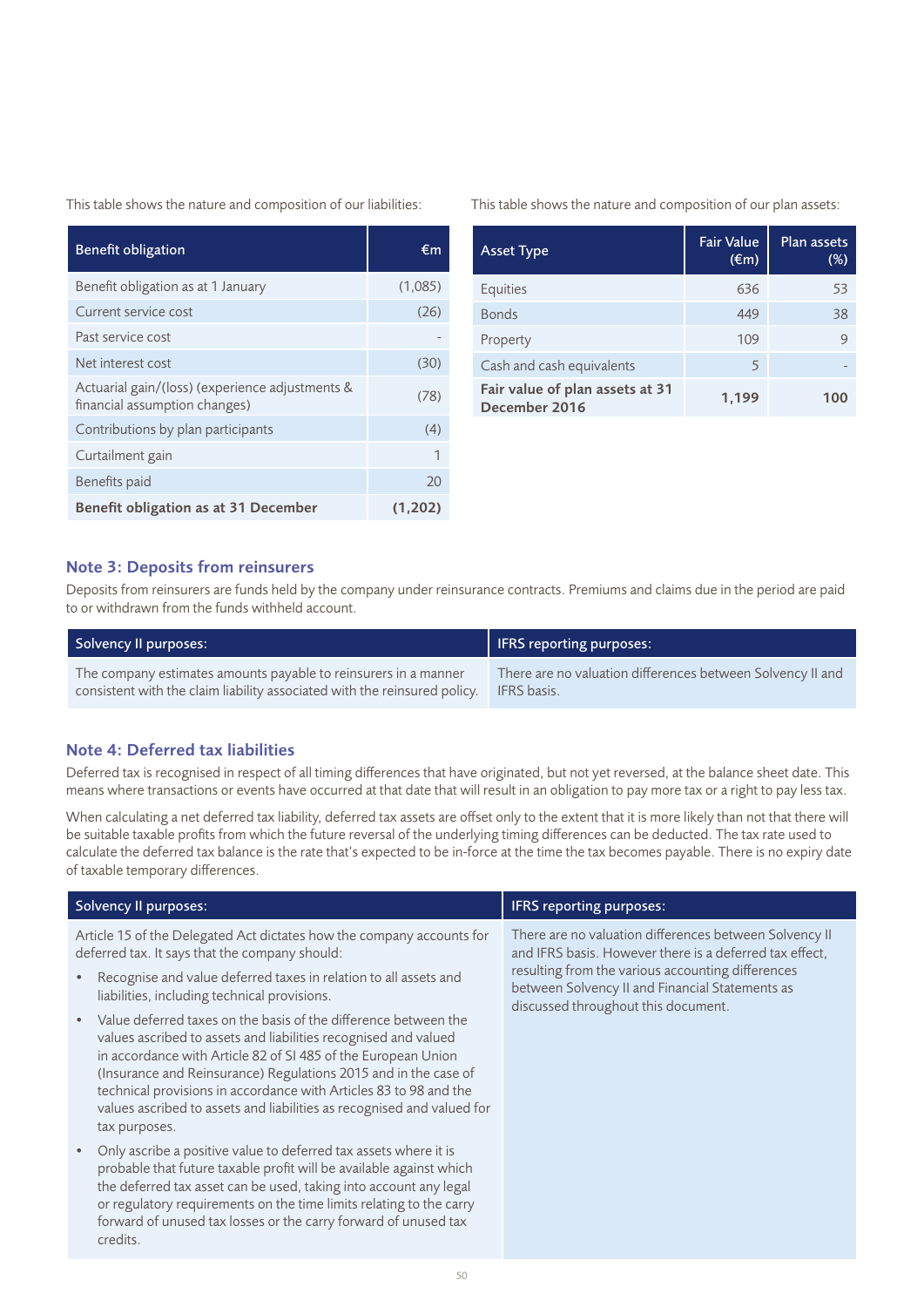#### Note 5: Insurance and intermediaries payables

'Insurance and intermediaries payables' refers to the balance of outstanding claims payable to policyholders, commissions payable and premiums on deposit.

| Solvency II purposes:                              | <b>IFRS</b> reporting purposes:                                                  |
|----------------------------------------------------|----------------------------------------------------------------------------------|
| The company records payables on an accruals basis. | There are no valuation differences between Solvency II and<br><b>IFRS</b> basis. |

### Note 6: Reinsurance payables

Reinsurance payables represent the balance due to reinsurers for outstanding reinsurance premiums and experience rating refunds for monies due to multinational pooling (MNP) arrangements.

| Solvency II purposes:                                                                                                                                                                                    | <b>IFRS</b> reporting purposes:                                                  |
|----------------------------------------------------------------------------------------------------------------------------------------------------------------------------------------------------------|----------------------------------------------------------------------------------|
| The company records payables on an accruals basis.<br>The company records MNP payables on an accruals basis to account<br>for premiums and claims activity that has not yet been agreed with<br>the MNP. | There are no valuation differences between Solvency II and<br><b>IFRS</b> basis. |

### Note 7: Payables (trade, not reinsurance)

Payables (trade, not reinsurance) represent the current tax liability of the company.

| Solvency II purposes:                                              | <b>IFRS</b> reporting purposes:                            |
|--------------------------------------------------------------------|------------------------------------------------------------|
| The company provides corporation tax payable on taxable profits at | There are no valuation differences between Solvency II and |
| current tax rates.                                                 | <b>IFRS</b> basis.                                         |

### Note 8: Subordinated liabilities

Subordinated liabilities represent our €200m step-up perpetual capital notes. The interest rate is fixed at 5.25% for 10 years until February 8th 2017 ('the first reset date'). We have an interest rate swap in place to hedge our exposure to fluctuations in the interest rate. The note is callable in whole but not in part, at par, on the first reset date and each subsequent coupon payment date after that. On February 8th we repaid the debt.

| Solvency II purposes:                                                                                                                                                                                                                                                                                                                                                                                                                                                                                                                                                                                                                          | <b>IFRS</b> reporting purposes:                                                  |
|------------------------------------------------------------------------------------------------------------------------------------------------------------------------------------------------------------------------------------------------------------------------------------------------------------------------------------------------------------------------------------------------------------------------------------------------------------------------------------------------------------------------------------------------------------------------------------------------------------------------------------------------|----------------------------------------------------------------------------------|
| The company initially recognised the subordinated debt at fair value<br>plus directly attributable transaction costs. This liability, which is part<br>of a hedging relationship, is carried at amortised cost, calculated<br>on an effective interest basis, adjusted for changes in the fair value<br>of the hedged risk. The change in the fair value of the hedged risk<br>is recognised together with the movement in the fair value of the<br>derivative positions hedging the liability in the income statement.<br>The company records interest expense on an effective interest basis<br>in the income statement as interest payable. | There are no valuation differences between Solvency II and<br><b>IFRS</b> basis. |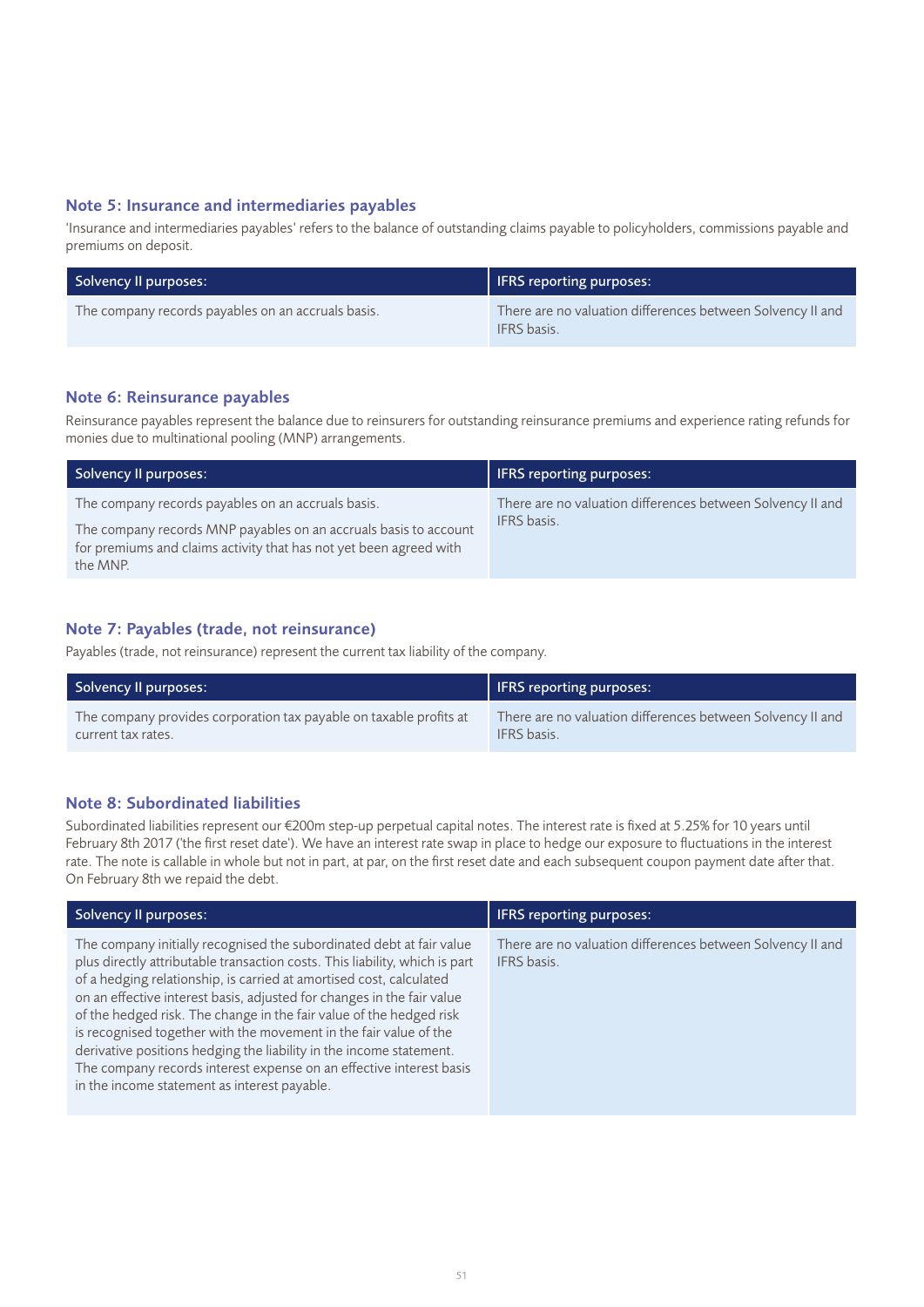### Note 9: Other liabilities

'Other liabilities' includes other unit-linked liabilities not shown anywhere else on the balance sheet, for example outstanding balances with brokers. This section also includes other non-linked liabilities not shown anywhere else on the balance sheet, for example intercompany liabilities, other taxation balances (PAYE, Exit Tax) and accruals.

| Solvency Il purposes:                              | IFRS reporting purposes:                                                         |
|----------------------------------------------------|----------------------------------------------------------------------------------|
| The company records payables on an accruals basis. | There are no valuation differences between Solvency II and<br><b>IFRS</b> basis. |

During the year there have been no changes to the recognition and valuation basis of the liabilities noted above.

We lease various offices under non-cancellable operating leases. These leases typically run for 25 years, with an option to renew the lease after that date.

For estimation uncertainty, please refer to section D.4.

# D.4 ALTERNATIVE METHODS FOR VALUATION

### OVERVIEW OF METHODOLOGY FOR VALUING INVESTED ASSETS

The Technical Specification (EIOPA 14/209) outlines the Solvency II rules on how to value assets and liabilities, other than technical provisions. It says that, unless otherwise stated, the default reference framework should be the international accounting standards, as adopted by the European Commission in line with Regulation (EC) No 1606/2002.

In most cases those international accounting standards (IFRS) and Solvency II give consistent valuations.

For our annual statutory financial statements we recognise assets and liabilities in line with IFRS. For our regulatory reporting we follow Central Bank guidelines.

As required under IFRS 13 (Fair Value Measurement), our annual audited statutory financial statements disclose how we value assets and liabilities across level 1, 2 and 3. This is the fair value hierarchy.

- Level 1: fair value measurements based on quoted market prices (unadjusted) in active markets for identical assets or liabilities that the entity can access at the measurement date.
- Level 2: fair value measurements based on inputs other than quoted prices included within level 1 that are observable for the asset or liability either directly (i.e. as prices) or indirectly (i.e. derived from prices).
- Level 3: fair value measurements based on valuation techniques that include inputs for the asset and liability that are based on unobservable market data.

Level 1 and 2 show what's known as a 'mark to market' approach. This means values are based on readily available prices in orderly transactions that are sourced externally.

Level 3 shows a 'marked to model' approach. This means values are based on assumptions or financial models.

Where assets are 'marked to model' the relevant primary investment manager must maintain supporting documentation addressing:

- a description of the process followed (model design) and the data/assumptions used by the approach (including assessment of data quality)
- the reason why a 'mark to market' approach is not possible
- the sign-off process applied in reviewing the valuation and other applicable controls (such as any applicable benchmarking of valuation output to other comparable methods)
- the level of uncertainty inherent in the valuation approach and an assessment of the model's performance in this case. This should include any particular circumstances where the approach would be expected to be ineffective
- the results of any independent check performed in relation to model outputs
- possible alternative valuation models where primary models are complex.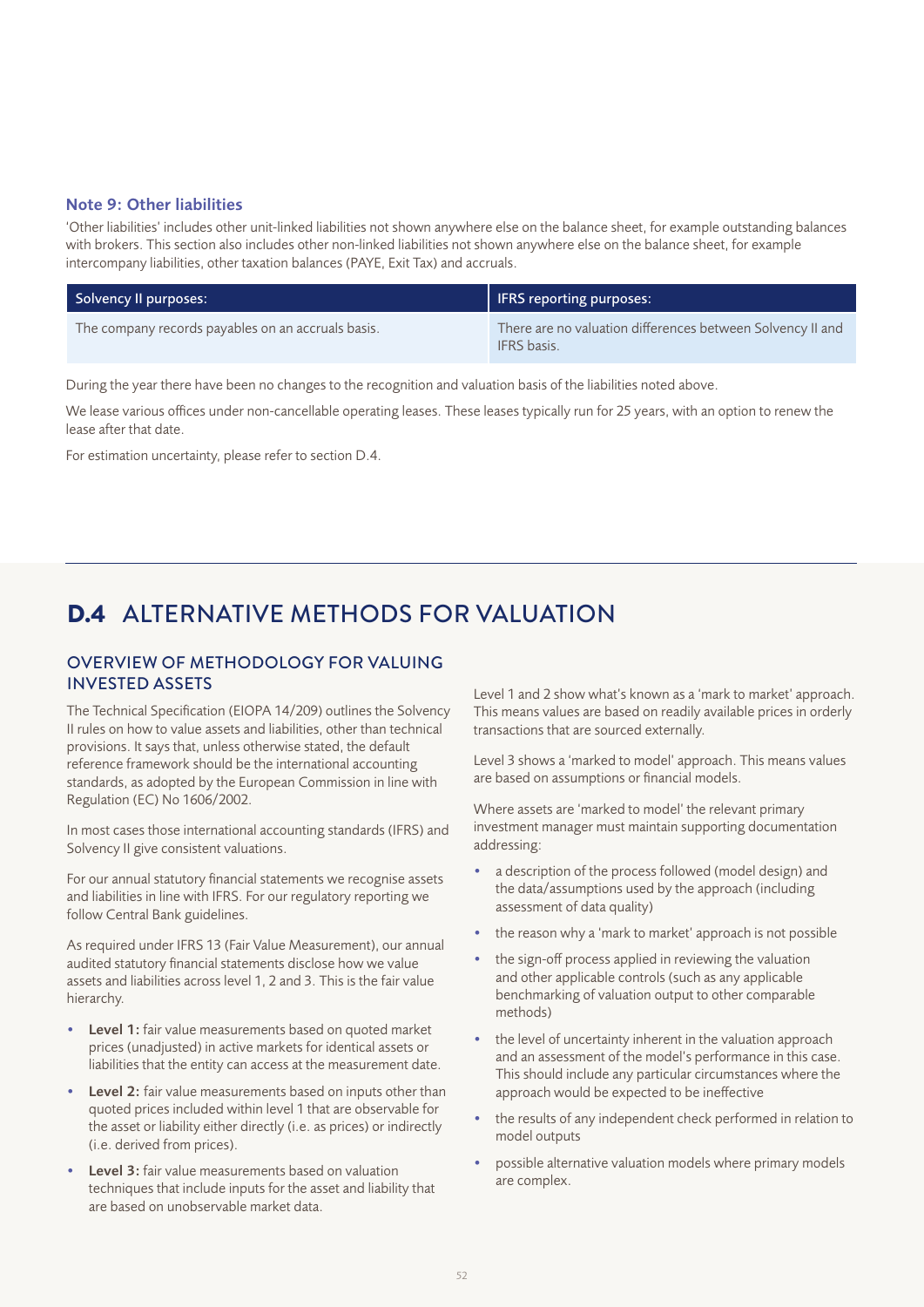At least once a year, the relevant primary investment manager presents a report to our Board Audit Committee for review and approval. The report outlines how the manager priced the asset, what management considered appropriate and the resulting valuation of unquoted securities we hold. These unquoted securities primarily consist of bonds, venture capital and unit trusts.

The Financial Reporting Committee (FRC) is made up of the Chief Financial Officer (Chairman), Chief Actuary, Head of Group Valuation and Reporting and Head of Group Finance. The FRC is responsible for monitoring and reviewing the Financial Reporting Policy, including making recommendations to the Board Audit Committee and assessing the application of the policy.

Among other responsibilities, the FRC is required to assess the relevance and adequacy of the policies associated with the valuation of assets and liabilities at least once a year. This has to include taking into consideration changes in accounting rules and policies as governed by the international accounting standards. The FRC then presents these policies to the Board Audit Committee for verification and to the Board for approval.

For invested assets, we expect that our primary investment managers maintain:

- sufficient independence in valuing assets
- sufficient documentation of applicable standards and guidelines
- sufficient control over valuation models
- sufficient management information
- consistent governance between internally and externally managed funds.

This is set out in our investment management agreements.

Where the unit linked and non-linked investment managers hold units in the same fund, both investment managers will ensure they use the same fund price at the end of each quarter. Where this is not practical, the investment managers will contact the group financial control team to assess options. If the investment managers propose to use different prices for the same assets at the end of the financial year, this will be brought to the attention of the Board Audit Committee and set out the reasoning behind their proposal. The Board Audit Committee will review and, if appropriate, ratify the proposal.

We base estimates and associated assumptions on experience and various other factors that we believe to be reasonable under the circumstances. These factors are reflected in our judgements about the carrying amounts of assets and liabilities that are not objectively verifiable. We review estimates and underlying assumptions on an on-going basis. Where necessary, we revise them to reflect current conditions. This applies to uncertainties that arise on estimations we use when we value assets and liabilities.

ILA-invested assets are managed by three separate entities, all of which are part of the GWL group. ILA's unit-linked invested assets are primarily managed by ILIM. A small percentage of ILA's unit-linked invested assets comprise the third-party Self Directed Funds (SDFs). These are managed by Irish Progressive Services International (IPSI), Irish Life Group's third-party administration company. ILA's non-linked invested assets are managed by Canada Life Asset Management Limited (CLAM).

# D.5 ANY OTHER INFORMATION

There is no other important information to report.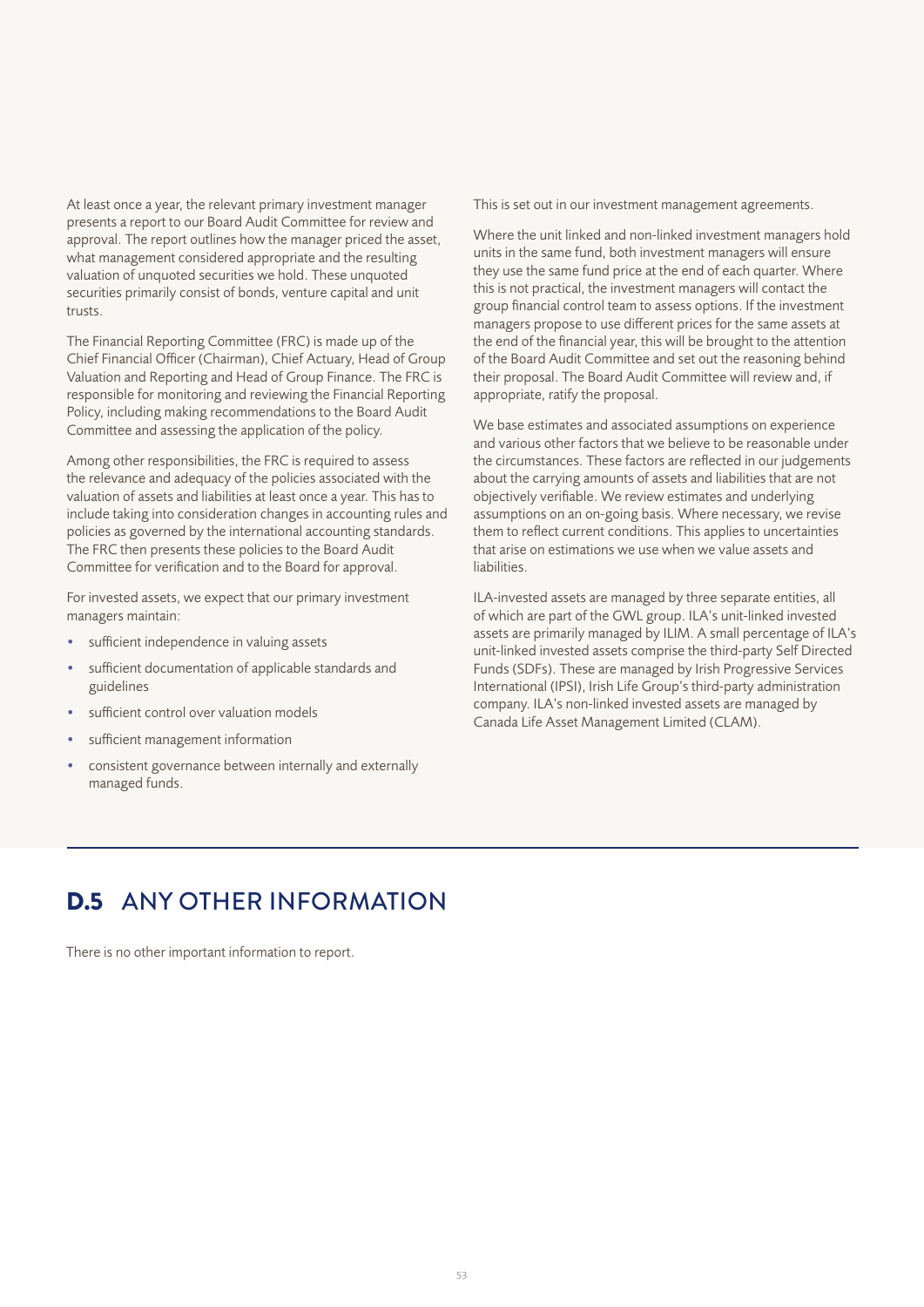# **E. CAPITAL MANAGEMENT**

This section describes the components of our Own Funds as at 31 December 2016, as well as the policies and processes we use to make sure we meet all regulatory capital requirements when we manage Own Funds.

# E.1 OWN FUNDS

'Own Funds' refers to the excess of the value of our assets over the value of our liabilities, where the value of our liabilities includes technical provisions and other liabilities.

Own Funds are divided into three tiers based on their permanence, and how well they can absorb losses. Tier 1 are of the highest quality.

### E.1.1 Management of Own Funds

Our policy is to manage the capital base so that we meet all regulatory requirements. We also aim to maintain investor, creditor and market confidence, and to make sure there is enough capital to support our future growth. Our business planning process, which considers projections over a five year time frame, informs our capital management.

We manage our Own Funds so that we maintain high quality capital, mainly equity. The assets backing our Own Funds are mainly made up of:

- relatively secure assets such as fixed interest assets, as well as some owner occupied property holdings
- the expected value of future profits from our existing business, which we include when we calculate technical provisions (as discussed in section D.2). A large part of this value is offset by capital requirements in the Solvency Capital Requirement (SCR).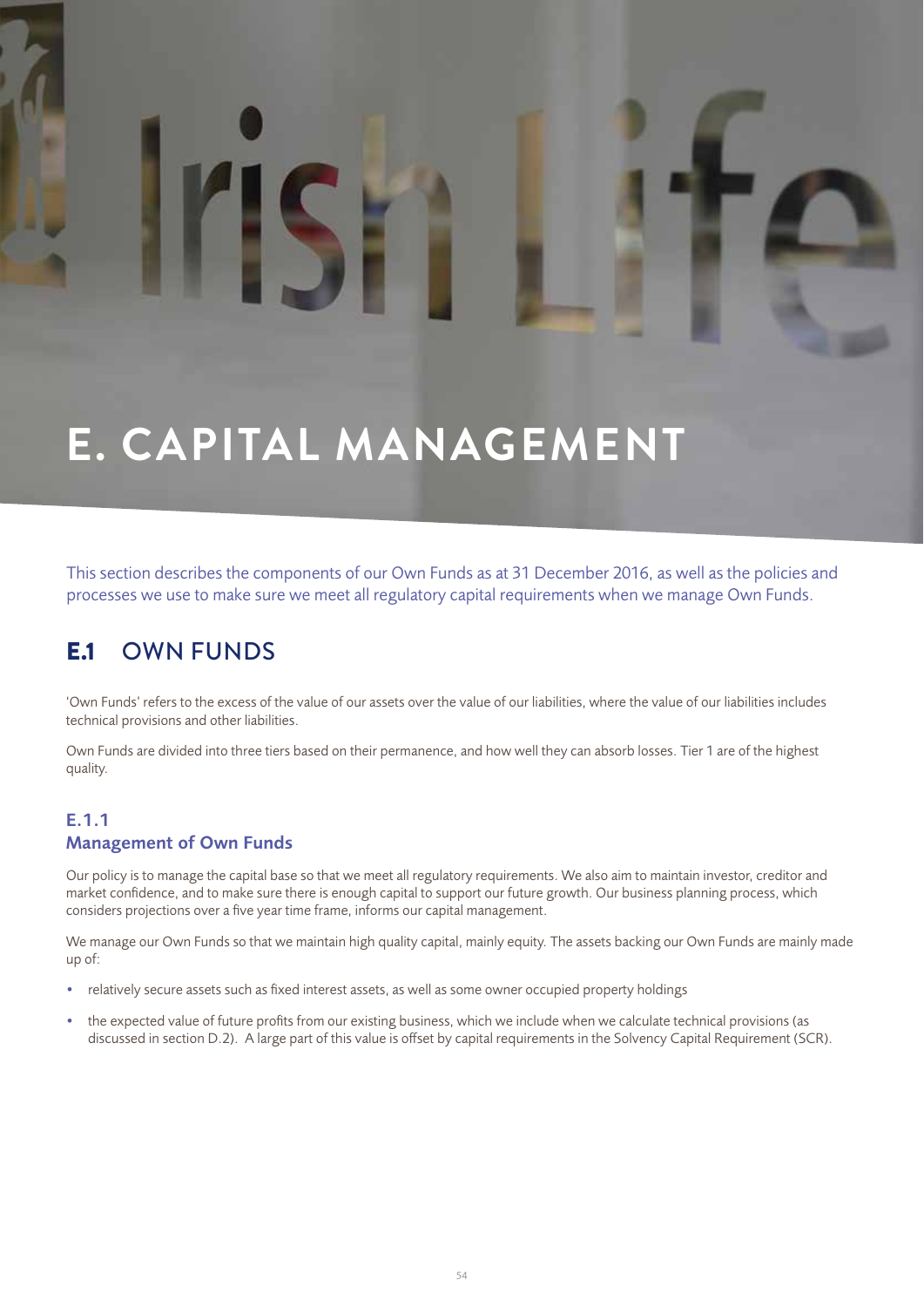### E.1.2 Components of Own Funds

This table sets out and assesses the way we value and calculate our Own Funds:

| Solvency II Own Fund Item                                     | How we value Own Funds<br>(according to SII rules)                                                                                                                                                                                                     | Assessment                                                                                                                                                                                                                                                                                                                                                                                                                                                 |  |
|---------------------------------------------------------------|--------------------------------------------------------------------------------------------------------------------------------------------------------------------------------------------------------------------------------------------------------|------------------------------------------------------------------------------------------------------------------------------------------------------------------------------------------------------------------------------------------------------------------------------------------------------------------------------------------------------------------------------------------------------------------------------------------------------------|--|
| <b>Ordinary share capital</b>                                 |                                                                                                                                                                                                                                                        | This is the share capital and share premium, based on<br>the company's statutory accounts.                                                                                                                                                                                                                                                                                                                                                                 |  |
| Share premium account<br>related to ordinary share<br>capital | Valued in accordance with Article 75<br>of the Delegated Act.                                                                                                                                                                                          | All of the company's share capital and share premium<br>is classed as Tier 1 unrestricted.                                                                                                                                                                                                                                                                                                                                                                 |  |
| <b>Surplus funds</b>                                          | Article 91 of Directive 2009/138<br>(Article 106 of SI 485) defines surplus<br>funds: "1. Surplus funds shall be<br>deemed to be accumulated profits<br>which have not been made available<br>for distribution to policy holders and<br>beneficiaries" | The definition is understood to mean surplus available<br>to With Profit fund holders.                                                                                                                                                                                                                                                                                                                                                                     |  |
|                                                               | Tiering is in line with Article 69 of the<br>Delegated Act.                                                                                                                                                                                            |                                                                                                                                                                                                                                                                                                                                                                                                                                                            |  |
|                                                               |                                                                                                                                                                                                                                                        | The reconciliation reserve equals the excess of assets<br>over liabilities from the company Solvency II balance<br>sheet. It is reduced by the following amounts:                                                                                                                                                                                                                                                                                          |  |
|                                                               |                                                                                                                                                                                                                                                        | Own shares $- n/a$<br>i)                                                                                                                                                                                                                                                                                                                                                                                                                                   |  |
|                                                               | Valued in accordance with Article 70                                                                                                                                                                                                                   | Foreseeable dividends<br>ii)                                                                                                                                                                                                                                                                                                                                                                                                                               |  |
| <b>Reconciliation reserve</b>                                 | of the Delegated Act.                                                                                                                                                                                                                                  | iii) The basic own fund items listed above - ordinary<br>share capital, share premium and surplus fund                                                                                                                                                                                                                                                                                                                                                     |  |
|                                                               |                                                                                                                                                                                                                                                        | iv) Restrictions relating to the company's ring-fenced<br>funds - see below                                                                                                                                                                                                                                                                                                                                                                                |  |
|                                                               |                                                                                                                                                                                                                                                        | In line with Article 69, all reconciliation reserve is<br>classed as Tier 1 unrestricted.                                                                                                                                                                                                                                                                                                                                                                  |  |
| Restrictions in respect of the<br>company's ring-fenced funds | Valued in accordance with Article 81<br>of the Delegated Act.                                                                                                                                                                                          | Restrictions apply in respect of the assets in the<br>company's ring-fenced funds. The amount which<br>must be deducted from Own Funds is calculated<br>separately for each ring-fenced fund as: the value<br>of assets held within the ring-fenced fund minus the<br>value of the liabilities of the ring-fenced fund minus<br>the SCR for the ring-fenced fund. The deduction<br>in respect of each ring-fenced fund is subject to a<br>minimum of zero. |  |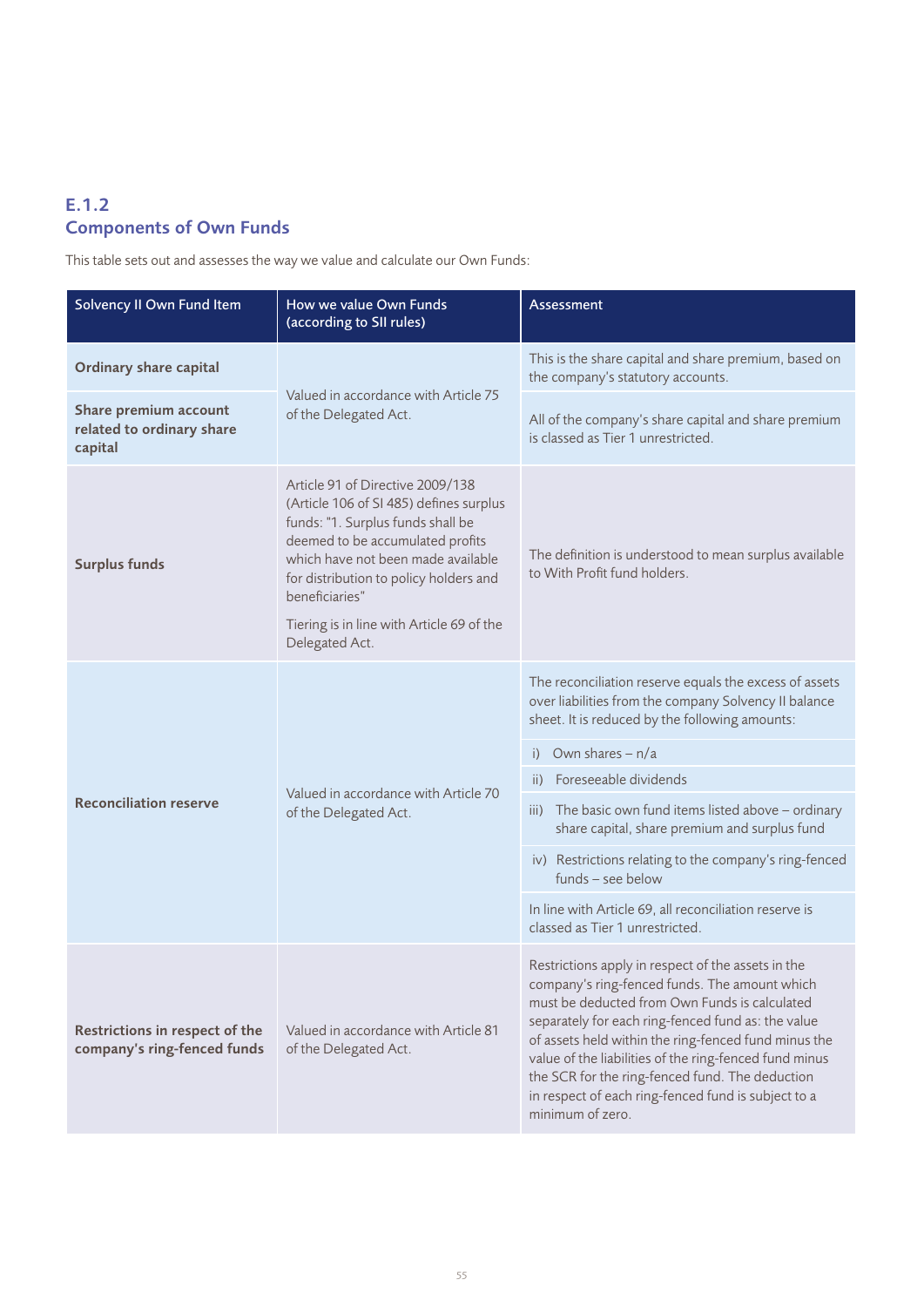| Solvency II Own Fund Item                                  | How we value Own Funds<br>(according to SII rules)                                                         | Assessment                                                                                                                                                                                                                          |  |
|------------------------------------------------------------|------------------------------------------------------------------------------------------------------------|-------------------------------------------------------------------------------------------------------------------------------------------------------------------------------------------------------------------------------------|--|
|                                                            | Valued in accordance with Articles 69, 72.<br>73 and 331 of the Delegated Act                              | The company's subordinated debt was issued on<br>8th February 2007. This debt was eligible under<br>Solvency I. In line with the transitional clauses,<br>this debt is eligible to be counted as Tier 1 capital<br>for Solvency II. |  |
| <b>Subordinated liabilities</b>                            | Classified as Tier 1 in accordance with the<br>transitional clause of Article 308b(9) of the<br>Directive. |                                                                                                                                                                                                                                     |  |
| <b>Expected profits included in</b><br>the future premiums | Valued in accordance with Article 70 of the<br>Delegated Act.                                              | Expected profit in future premiums contributes<br>to the company's Own Funds, as discussed<br>in Section C.4.1. This is classed as Tier 1<br>unrestricted and is already included in the<br>reconciliation reserve amount.          |  |

We do not hold any hybrid instruments.

This table shows the breakdown of our Own Funds as at 31 December 2016 and 1 January 2016:

| €m                                                                 | 1 January 2016 | 31 December 2016 |
|--------------------------------------------------------------------|----------------|------------------|
| Tier 1 - unrestricted                                              |                |                  |
| Issued share capital                                               | 1              |                  |
| Share premium account                                              | 140            | 340              |
| Surplus funds                                                      | $\overline{0}$ | $\Omega$         |
| Reconciliation reserve                                             | 1,458          | 1,485            |
| Tier 1 - restricted                                                |                |                  |
| Subordinated liabilities                                           | 210            | 201              |
| Available Own Funds (before foreseeable dividends and adjustments) | 1,809          | 2,027            |
| Foreseeable dividends, distributions and charges                   | $-138$         | $-55$            |
| Adjustments for matching portfolios/ring fenced funds              |                |                  |
| Ring-fenced funds adjustment (Participating Funds)                 | $-0.3$         | $-0.2$           |
| Total available Own Funds to meet the SCR                          | 1,671          | 1,972            |
| Less subordinated liabilities repaid February 2017                 | N/A            | $-200$           |
| Total after allowing for February 2017 subordinated debt repayment | 1,671          | 1,772            |

#### SUBORDINATED LIABILITIES

The Tier 1 restricted Own Funds reflects €200m of step-up perpetual capital notes. The interest rate is fixed at 5.25% until 8 February 2017 (the 'first reset date').

The note can be called in whole (not in part) on the first reset date, and each coupon payment date after that.

As discussed in Section A.5.3, on 9 January 2017, we served notice to the noteholders of the €200m 5.25% step-up perpetual capital notes that we elected to redeem all of the notes at their principal amount (€200m) on 8 February 2017 (the first reset date). The table above shows our Own Funds at the end of 2016, after allowing for this repayment.

On 31 December 2016, we held €200m of additional Tier 1 regulatory capital. As explained in A.5.2, we received €200m of cash from our parent, ILGL, on 8 December 2016. We used these funds to redeem the debt on 8 February 2017.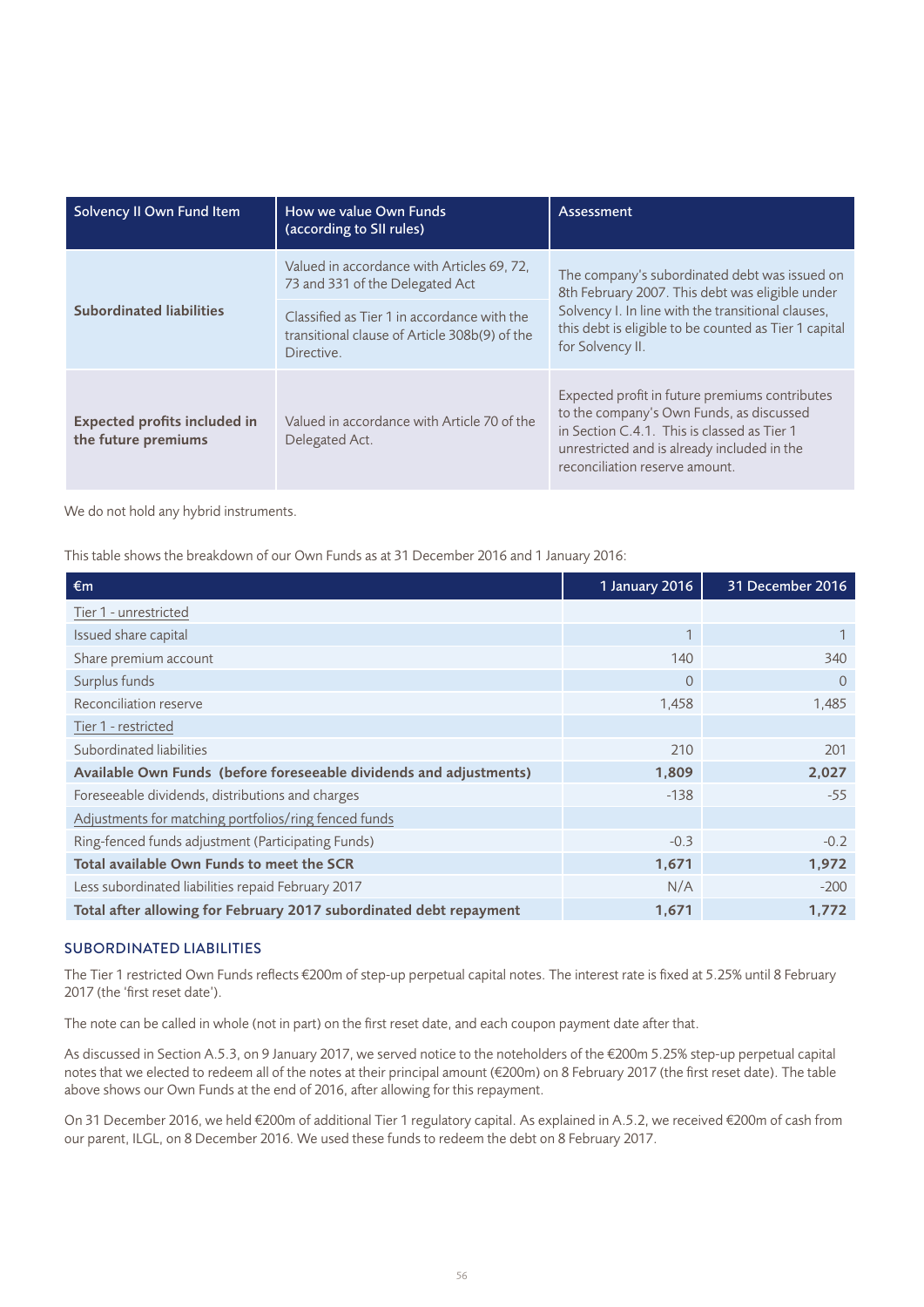#### CHANGES IN OWN FUNDS IN 2016

Overall, Own Funds have increased by €101m in 2016. This takes into account the planned dividend payment. It also takes into account the impact of the equity we raised and the repayment of the subordinated debt, discussed above.

The €101m increase is mostly due to:

- profits which emerged from our existing business
- changes in our experience and assumptions

It was partly offset by the planned dividend payment.

#### RING-FENCED FUNDS

We have three ring-fenced funds relating to our pension schemes, and two ring-fenced funds relating to our Participating Business.

In the table above, there is a  $€0.2m$  deduction for ring-fenced funds on 31 December 2016. This relates to the excess of the surplus over the SCR in our ring-fenced Participating Funds.

For one of our pension schemes, the excess of liabilities over assets is close to zero. For the other two schemes, it is €4m. We show the €4m net deficit on the balance sheet as a liability, and so it does not result in any additional available assets. As a result, we do not need to make any deductions to Own Funds relating to these pension schemes.

#### DEDUCTIONS TO OWN FUNDS AND RESTRICTIONS ON TRANSFERABILITY

There are no other deductions to Own Funds. There are also no significant restrictions on how we can transfer our Own Funds.

#### LIMITS ON ELIGIBILITY OF CAPITAL

The limits on eligible Tier 2 capital, Tier 3 capital and restricted Tier 1 capital have no impact on our eligible Own Funds to cover the SCR.

ILA's restricted Tier 1 capital is fully eligible to cover the SCR and MCR. ILA has no Tier 2 or Tier 3 capital.

#### E.1.3

### Eligible Own Funds to cover Solvency Capital Requirement (SCR) and Minimum Capital Requirement (MCR)

This table sets out our eligible Own Funds to cover the SCR and MCR, as at 31 December 2016:

|                                                                                                     | €m                   |
|-----------------------------------------------------------------------------------------------------|----------------------|
| Tier 1 - unrestricted                                                                               | 1,771                |
| Tier 1 - restricted                                                                                 | 201                  |
| Tier 1 – restricted (impact of subordinated debt<br>repaid February 2017)                           | $-200$               |
| Eligible Own Funds to meet SCR (after<br>allowing for February 2017 subordinated<br>debt repayment) | 1,772                |
| Solvency Capital Requirement                                                                        | 1,152                |
| Solvency ratio                                                                                      | $154\%$ <sup>1</sup> |
|                                                                                                     |                      |
| Minimum Capital Requirement                                                                         | 460                  |
| Eligible Own Funds as a percentage of MCR                                                           | 385%                 |

<sup>1</sup> *The reported solvency ratio in the Quantitative Reporting Templates (QRTs) is based on our actual position on 31 December 2016, so it does not take into account our repayment of the subordinated debt (discussed above). As a result, the Own Funds reported in the QRT (of €1,972m) are €200m higher than shown in the table above, the solvency ratio (of 171%) is 17% higher than shown in the table above, and the ratio of eligible Own Funds to the MCR (of 429%) is 44% higher than shown in the table above.* 

### E.1.4

### Equity in financial statements compared to Solvency II Own Funds

We prepare our financial statements under International Financial Reporting Standards (IFRS) rules.

There are some differences between the equity in our financial statements and the Solvency II Own Funds:

- The way we value insurance contract liabilities (including reinsurance assets) and investment contract liabilities in the financial statements differs from how technical provisions are valued under Solvency II (as discussed in Section D.2 above).
- The financial statements allow us to defer incremental acquisition costs and upfront fees through a Deferred Acquisition Costs (DAC) asset and Deferred Front End Fees (DFEF) liability. These are not allowed under Solvency II valuation rules (as discussed in Section D.1 and D.3 above).
- Our intangible assets are valued as nil under Solvency II (as discussed in Section D.1 above).
- We adjust deferred tax liabilities to reflect the impact on tax when assets and liabilities are valued differently (as discussed above).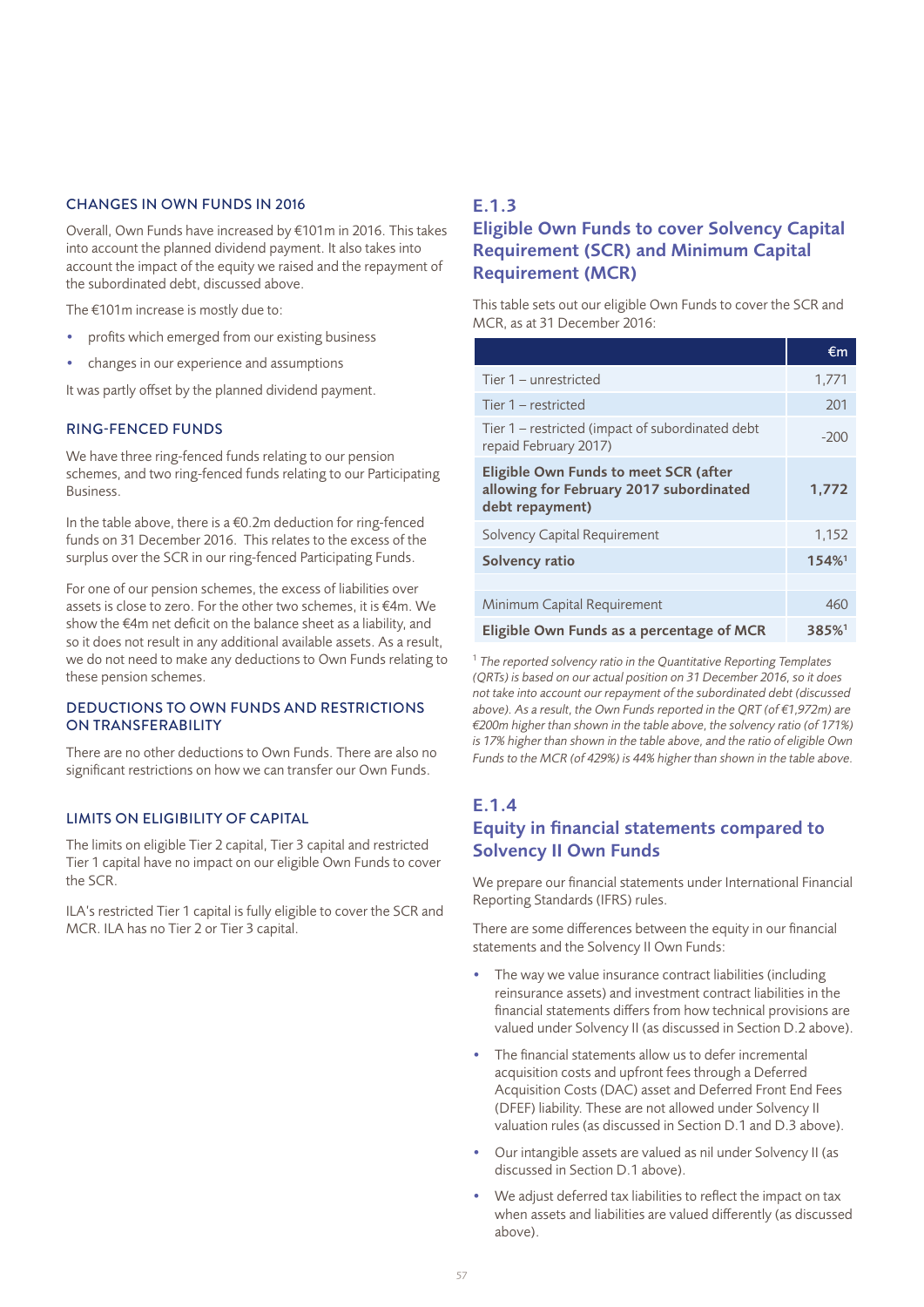This table shows the difference between the equity in the financial statements and the Solvency II Own Funds as at 31 December 2016:

|                                                                           | €m       |
|---------------------------------------------------------------------------|----------|
| <b>Solvency II Own Funds</b>                                              | 1,772    |
|                                                                           |          |
| Differences in technical provisions                                       | $-1,062$ |
| Investment contracts DAC and DFEF                                         | $+225$   |
| Differences in valuation of intangible assets                             | $+13$    |
| Deferred tax                                                              | $+114$   |
| <b>Proposed Dividends</b>                                                 | $+55$    |
| Other                                                                     | $-1$     |
|                                                                           |          |
| Financial statements: shareholder equity plus<br>non-controlling interest | 1.116    |

### E.1.5 Transitional arrangements

We do not use any Solvency II transitional arrangements.

### E.1.6 Ancillary Own Funds

We do not have any ancillary own fund items.

# E.2 SOLVENCY CAPITAL REQUIREMENT SPLIT BY RISK MODULE

We calculate the SCR using the standard formula. The SCR includes:

- the Basic Solvency Capital Requirement ("BSCR")
- the SCR for operational risk
- any adjustments for the loss-absorbing capacity of deferred taxes and technical provisions.

We calculate the BSCR using these six risk modules:

- market
- counterparty (default)
- life underwriting
- non-life underwriting
- health underwriting
- intangible assets.

We combine the results from each of these risk modules using correlation factors.

The table below shows the split of the SCR on 31 December 2016. The non-life underwriting and intangible assets risk modules do not apply to us, so are not included in the table.

| €m                                         | 1<br>January<br>2016 | 31<br>December<br>2016 |
|--------------------------------------------|----------------------|------------------------|
| Market risk                                | 653                  | 733                    |
| Counterparty risk                          | 58                   | 40                     |
| Life underwriting risk                     | 644                  | 665                    |
| Health underwriting risk                   | 227                  | 207                    |
| Operational risk                           | 59                   | 57                     |
| Diversification impacts                    | $-407$               | -385                   |
| Loss absorbing capacity of deferred<br>tax | $-154$               | $-164$                 |
| <b>SCR</b>                                 | 1,081                | 1,152                  |

*Note: In the table above, we have shown the SCR for each risk category after allowing for the impact of the loss absorbing capacity of technical provisions. This mainly impacts the market risk category. In Appendix 6, the SCR for each risk category is shown before allowing for the loss absorbing capacity of technical provisions, and the loss absorbing capacity of technical provisions is shown separately.*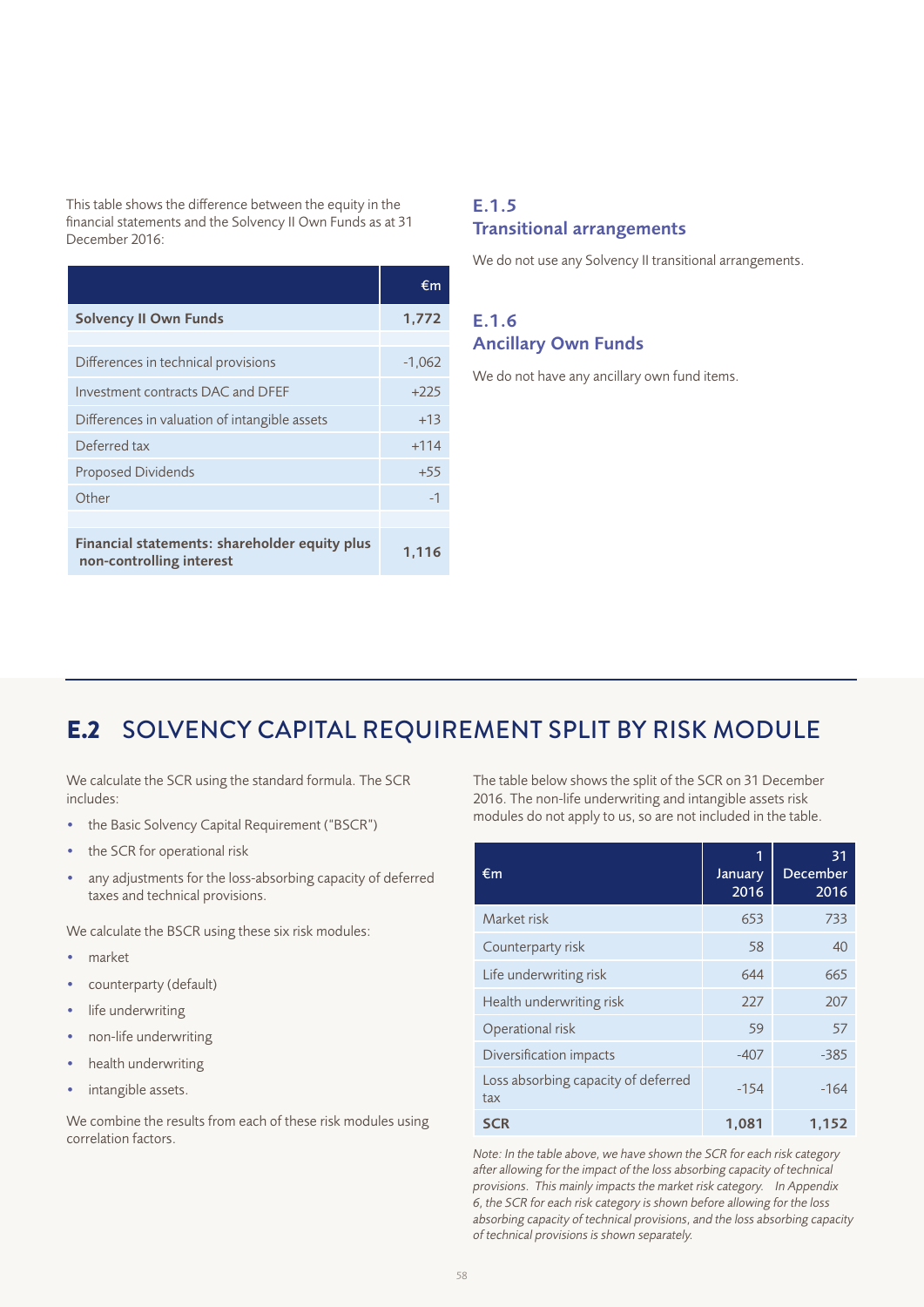### E.2.1 Use of simplified methods

Every stress or shock impact we used to calculate our overall SCR was produced separately on a full calculation basis. This means that we do not use any of the simplifications allowed in the Delegated Acts when we calculate the SCR except for the ones mentioned below.

We did use some simplifications when we worked out the counterparty SCR:

- We used a simple 85% factor to reduce the value of the collateral assets for reinsurance, which allowed for market risk.
- For Retail Life, we split the overall risk mitigating effect from reinsurance by counterparty. We assumed that the risk mitigating effect was split between counterparties in the same proportion as the best estimate reinsurance asset is split between counterparties.

### E.2.2 Undertaking specific parameters and capital add-ons

We do not use undertaking specific parameters. No capital addons apply to us.

### E.2.3 Calculation of the Minimum Capital Requirement

The table below shows the inputs to the MCR on 31 December 2016:

| €m                                                                         | Amount  | Factor  | Contribution<br>to MCR |
|----------------------------------------------------------------------------|---------|---------|------------------------|
| Obligations with<br>profit participation:<br>guaranteed benefits           | 91      | 3.7%    | Β                      |
| Obligations with profit<br>participation: future<br>discretionary benefits | 59      | $-5.2%$ | -3                     |
| Unit-linked insurance<br>obligations                                       | 36,232  | 0.7%    | 254                    |
| Other life and health<br>obligations                                       | 2,865   | 2.1%    | 60                     |
| Capital at risk                                                            | 208,597 | 0.07%   | 146                    |
| <b>Total MCR</b>                                                           |         |         | 460                    |

The MCR was €424m on 1 January 2016.

### E.2.4 Changes since the previous reporting period

The SCR increased by €71m over 2016. This is mostly due to changes in interest rates and equity markets.

The MCR increased by €36m over 2016. This is mostly due to changes in interest rates and equity markets which increased technical provisions, as well as increases in the capital at risk.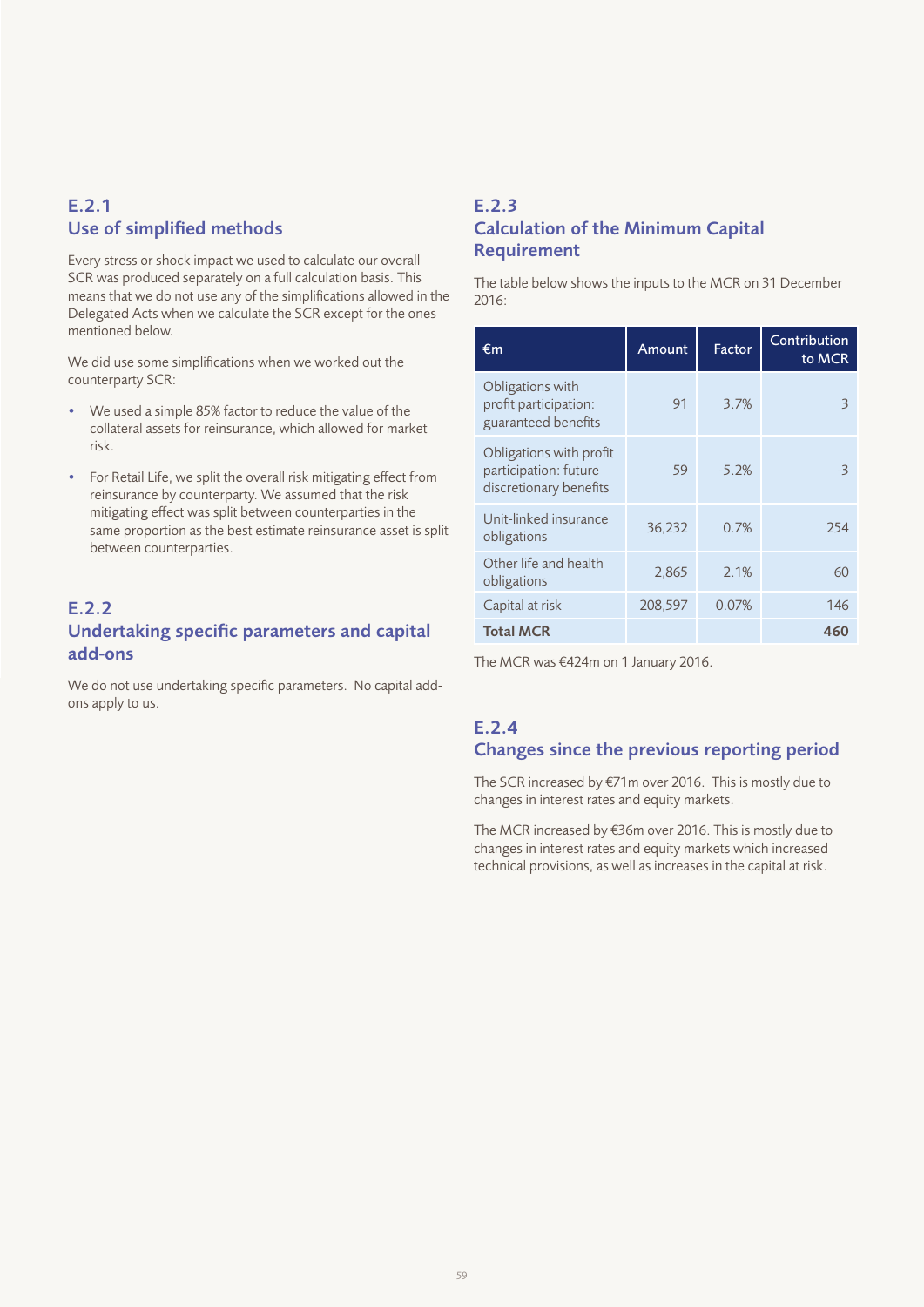# E.3 USE OF DURATION BASED SUB-MODULE IN THE CALCULATION OF THE SOLVENCY CAPITAL REQUIREMENT

We do not use the duration based equity risk sub-module.

# E.4 DIFFERENCES BETWEEN STANDARD FORMULA AND ANY INTERNAL MODEL USED

We use the standard formula to calculate the SCR, so there are no differences between the standard formula and our internal model.

# E.5 NON-COMPLIANCE WITH THE MINIMUM CAPITAL REQUIREMENT AND NON-COMPLIANCE WITH THE SOLVENCY CAPITAL REQUIREMENT

During 2016, we were in compliance with the SCR and MCR requirements.

# E.6 ANY OTHER INFORMATION

Not applicable.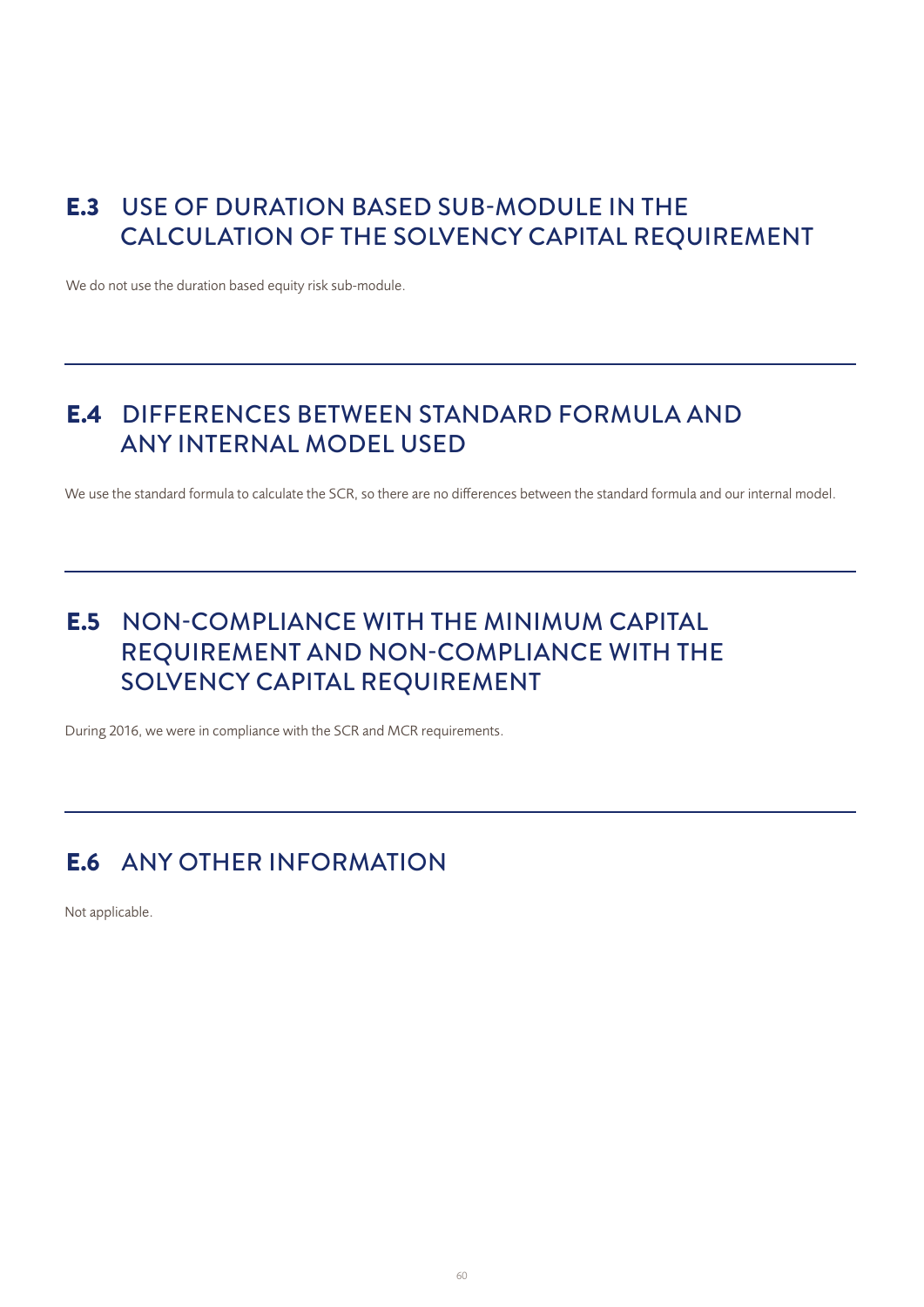

### Ancillary own funds

Investment or capital that's been promised to a company but not paid. For Solvency II, this counts as capital towards an insurer's Solvency Capital Requirement. However, it only counts as Ancillary Own Funds – and therefore towards Solvency II requirements – if:

- the insurer could call in the capital at any point
- there are no conditions attached to transferring the capital
- the regulator has approved the commitment to transfer the capital.

#### Assets under administration

Assets managed by a financial institution on behalf of a client.

#### **Bancassurance**

Partnership between a bank and an insurance company to allow a bank to sell insurance products.

#### Bulk annuity

A group of policies written by an insurer that pays retirement income to policyholders. We typically sell bulk annuities when a defined-benefit pension scheme wants to insure its liabilities. This usually happens when a pension scheme is being wound up.

### Capital add-on

An additional amount of capital which the supervisory authority may, in exceptional circumstances, require a company to hold over and above the Solvency Capital Requirement.

#### Capital at risk

The loss that an insurance company would make if someone with a policy dies. The capital at risk for any policy cannot be less than zero.

It is calculated like this:

- the amount that the company would pay if the person died, minus
- the amount that the company would receive from reinsurers if the person died, under its reinsurance arrangements, minus
- the technical provisions minus reinsurance recoverables that the company holds for that policy.

The total capital at risk is the sum of the capital at risk for all the policies the company has written.

#### Correlation factors

Factors which reflect the relationships between the risks included in the calculation of the Solvency Capital Requirement.

#### Delegated act

One of the tools the EU uses to put a law in place. Generally, they use an 'implementing act' for ruling on procedure and on how to follow legislation that already exists in other acts. They use a 'delegated act' for ruling on the content of legislation. A delegated act might, for example, add or change elements of a piece of legislation that are not fundamental to that legislation's essence.

The Solvency II regime involves both implementing acts and delegated acts.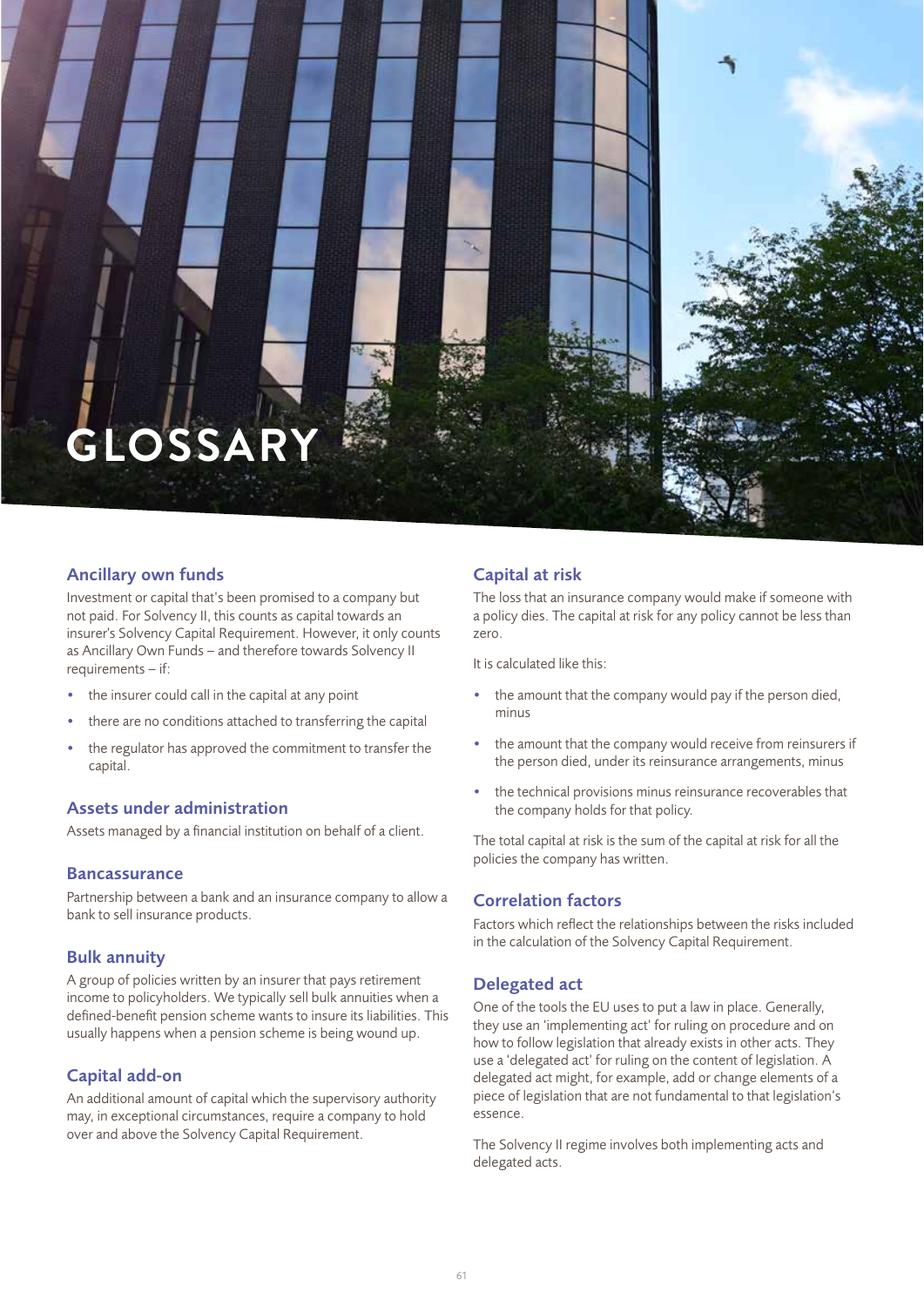#### **Derivatives**

Financial products made up of assets packaged together. The value of the product depends on – or 'derives' from – the value of the underlying assets. The asset could be, for example, a currency or a commodity. Futures and options are examples of derivatives.

#### Duration based equity risk sub-module

This allows a company to hold a lower SCR in respect of some equity holdings, as long as it meets certain conditions and gets approval from the supervisory authority.

#### Forward rate agreements

An agreement to buy a particular amount of currency at a fixed price on a fixed date in the future.

### Future discretionary benefits

Benefits which ILA may pay in addition to the minimum benefits payable under a policyholders' contract.

For example, for participating business (see definition), bonuses may be paid to policyholders based on the profits of the participating fund.

#### Hybrid instruments

An investment product that combines two or more different financial instruments, usually an equity and a debt security.

#### Lapse rate

A measure of how often customers cancel their policies early or stop paying premiums. It is usually calculated as the number of policies which lapsed in a given year out of the total number of policies that were in place in that year.

### Loss absorbing capacity of technical provisions

The reduction in the SCR which arises due to reductions in future discretionary benefits (see definition) expected in adverse scenarios.

### Netted off

When income and expenditure, or assets and liabilities, are related to each other, they can cancel each other out – in part or in full. Companies are allowed to offset these related items against each other if the legal right exists. This is called 'netting off'.

### Off balance sheet

Not on a company's balance sheet. Items that are considered off balance sheet are generally ones the company does not have legal claim to or responsibility for.

#### Onerous contract provisions

A contract where the unavoidable costs of meeting the obligations under the contract exceed its expected economic benefits.

#### Own Risk and Solvency Assessment (ORSA)

A set of processes which assess a company's risk profile and the capital it needs to hold in light of these risks. It assesses both the current risk profile, and what it is likely to be in the future. It helps us make decisions, and analyse strategy and risk. In line with standard insurance regulations, we carry out an ORSA each year.

### Participating business

Policies where the benefits paid to policyholders include bonuses which vary depending on the profits earned by a fund (the 'participating fund') which the company maintains.

### Ring-fenced fund

A fund where a company cannot use the assets within the fund to meet liabilities outside the fund.

#### **Securitisation**

Different types of contractual debt being pooled, and then sold to various investors.

#### Special purpose vehicle

An entity formed by a company for a particular project or task, usually to hold assets.

#### Step-up perpetual capital notes

A bond with a coupon – or interest rate – that increases – 'steps up' – at regular intervals, and has no maturity date.

### Subordinated liabilities/debt

A loan that ranks below other loans in terms of claims on a company's assets or earnings. If borrowers do not meet the conditions of a loan, then creditors who own subordinated liabilities/debt will not be paid until higher ranking debtholders and policyholder are paid in full.

#### Transitional arrangements

Arrangements which allow companies to gradually switch from the Solvency I to Solvency II capital calculation basis.

### With profit fund holders

Policyholders whose benefits include bonuses which vary depending on the profits earned by a 'participating fund' (see 'participating business').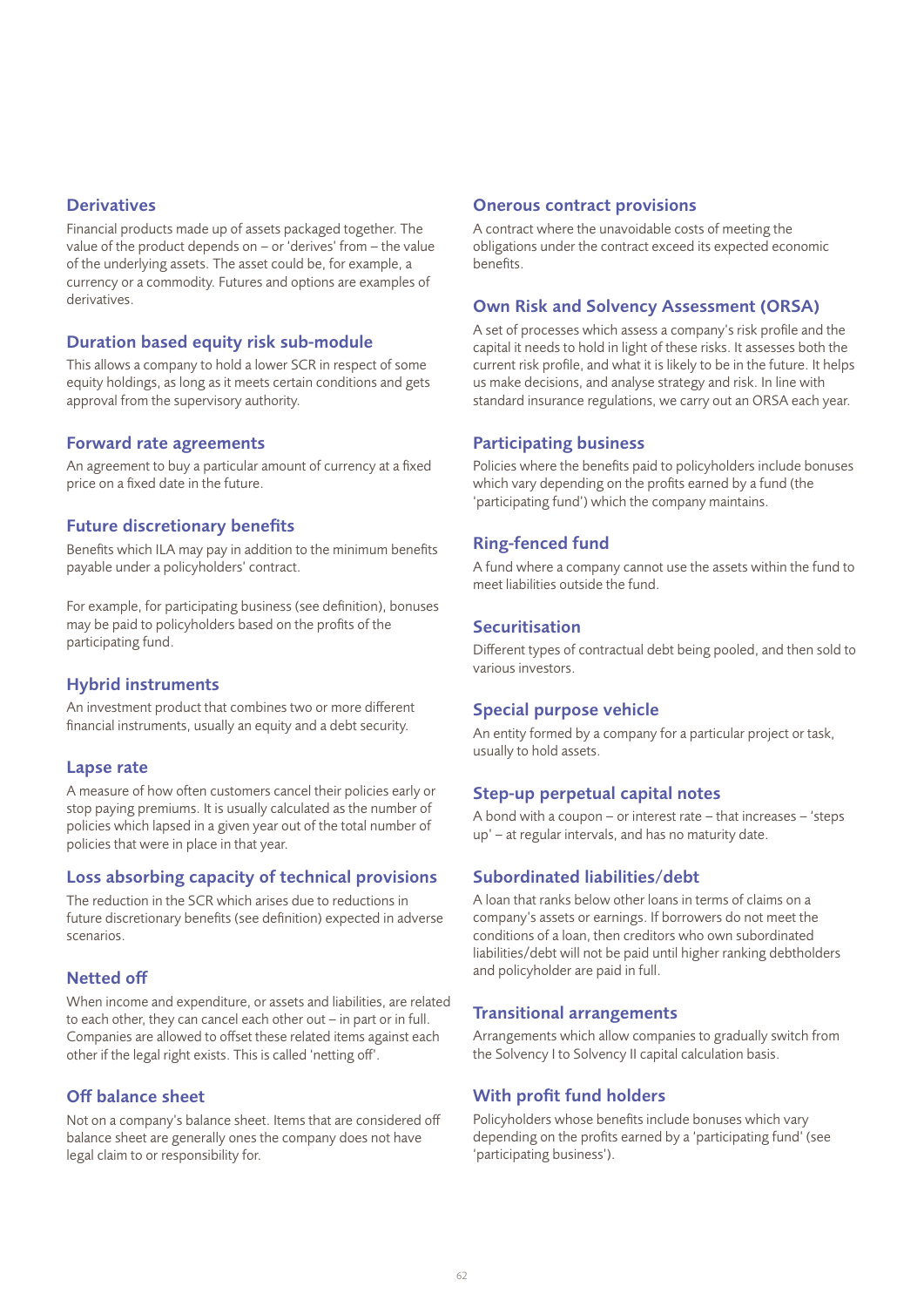

Amounts in the tables that follow are in €'000s.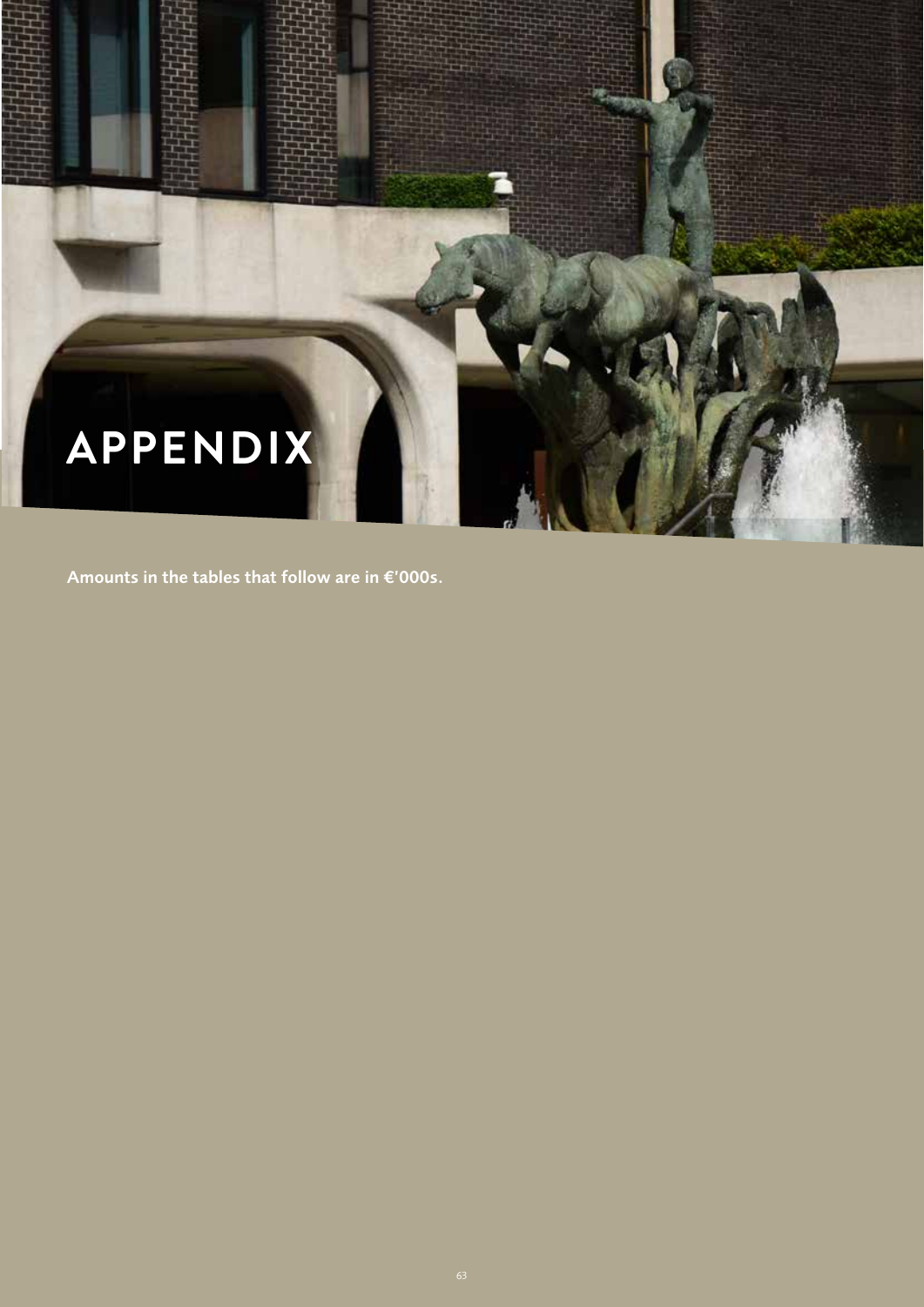# **S.02.01.02** S.02.01.02 **Balance sheet** BALANCE SHEETAPPENDIX 1

|              | <b>Assets</b>                                                                          | C0010        |
|--------------|----------------------------------------------------------------------------------------|--------------|
| R0030        | Intangible assets                                                                      | С            |
| R0040        | Deferred tax assets                                                                    | C            |
| R0050        | Pension benefit surplus                                                                | C            |
| R0060        | Property, plant & equipment held for own use                                           | 78,640       |
| R0070        | Investments (other than assets held for index-linked and unit-linked contracts)        | 5,121,671    |
| <b>R0080</b> | Property (other than for own use)                                                      | 21,553       |
| R0090        | Holdings in related undertakings, including participations                             | 63           |
| R0100        | Equities                                                                               | 60,532       |
| R0110        | Equities - listed                                                                      | 60,532       |
| R0120        | Equities - unlisted                                                                    | C            |
| R0130        | Bonds                                                                                  | 4,764,027    |
| R0140        | Government Bonds                                                                       | 2,827,314    |
| R0150        | Corporate Bonds                                                                        | 1,871,523    |
| R0160        | Structured notes                                                                       | C            |
| R0170        | Collateralised securities                                                              | 65,189       |
| R0180        | Collective Investments Undertakings                                                    | 172,319      |
| R0190        | <b>Derivatives</b>                                                                     | 14,526       |
| R0200        | Deposits other than cash equivalents                                                   | 88,651       |
| R0210        | Other investments                                                                      | C            |
| R0220        | Assets held for index-linked and unit-linked contracts                                 | 36,851,797   |
| R0230        | Loans and mortgages                                                                    | 20,496       |
| R0240        | Loans on policies                                                                      | 2,070        |
| R0250        | Loans and mortgages to individuals                                                     | 109          |
| R0260        | Other loans and mortgages                                                              | 18,317       |
| R0270        | Reinsurance recoverables from:                                                         | 1,957,490    |
| R0280        | Non-life and health similar to non-life                                                | С            |
| R0290        | Non-life excluding health                                                              | C            |
| <b>R0300</b> | Health similar to non-life                                                             | C            |
| R0310        | Life and health similar to life, excluding index-linked and unit-linked                | 1,915,905    |
| R0320        | Health similar to life                                                                 | 58,488       |
| R0330        | Life excluding health and index-linked and unit-linked                                 | 1,857,417    |
| R0340        | Life index-linked and unit-linked                                                      | 41,585       |
| R0350        | Deposits to cedants                                                                    | C            |
| R0360        | Insurance and intermediaries receivables                                               | 46,575       |
| R0370        | Reinsurance receivables                                                                | 102,324      |
| R0380        | Receivables (trade, not insurance)                                                     | C            |
| R0390        | Own shares (held directly)                                                             | C            |
| R0400        | Amounts due in respect of own fund items or initial fund called up but not yet paid in | C            |
| R0410        | Cash and cash equivalents                                                              | 49,869       |
| R0420        | Any other assets, not elsewhere shown                                                  | 129,411      |
| R0500        | <b>Total assets</b>                                                                    | 44, 358, 273 |

**Solvency II value**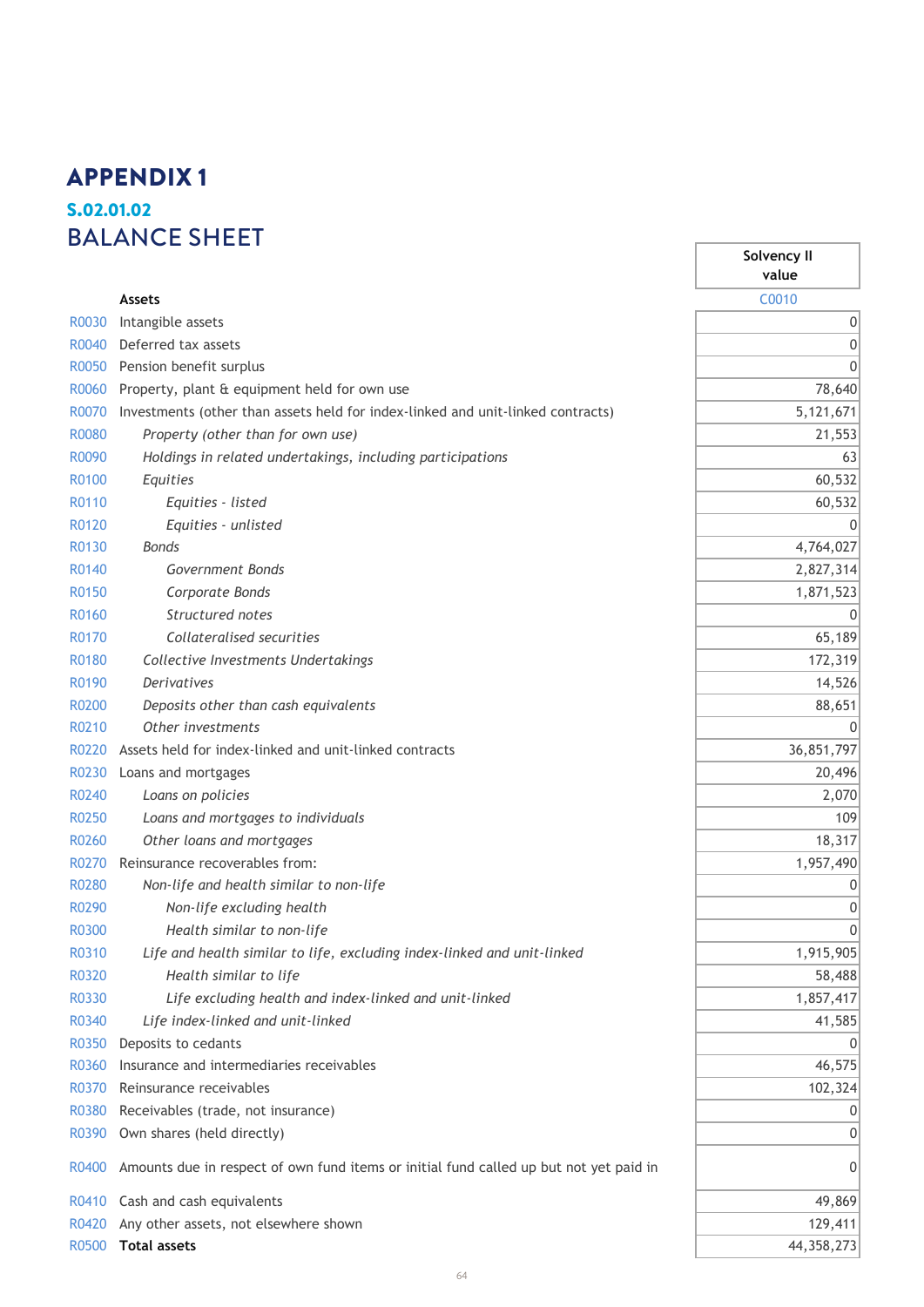### S.02.01.02

APPENDIX 1 BALANCE SHEET continued **Balance sheet**

|              |                                                                                 | Solvency II<br>value |
|--------------|---------------------------------------------------------------------------------|----------------------|
|              | <b>Liabilities</b>                                                              | C0010                |
| R0510        | Technical provisions - non-life                                                 | $\boldsymbol{0}$     |
| R0520        | Technical provisions - non-life (excluding health)                              | $\mathbf{0}$         |
| R0530        | TP calculated as a whole                                                        |                      |
| R0540        | <b>Best Estimate</b>                                                            |                      |
| R0550        | Risk margin                                                                     |                      |
| R0560        | Technical provisions - health (similar to non-life)                             | $\mathbf 0$          |
| R0570        | TP calculated as a whole                                                        |                      |
| R0580        | <b>Best Estimate</b>                                                            |                      |
| R0590        | Risk margin                                                                     |                      |
| R0600        | Technical provisions - life (excluding index-linked and unit-linked)            | 5,148,235            |
| R0610        | Technical provisions - health (similar to life)                                 | 607,741              |
| R0620        | TP calculated as a whole                                                        | $\Omega$             |
| R0630        | <b>Best Estimate</b>                                                            | 528,700              |
| R0640        | Risk margin                                                                     | 79,041               |
| R0650        | Technical provisions - life (excluding health and index-linked and unit-linked) | 4,540,494            |
| R0660        | TP calculated as a whole                                                        |                      |
| R0670        | <b>Best Estimate</b>                                                            | 4,401,769            |
| R0680        | Risk margin                                                                     | 138,725              |
| R0690        | Technical provisions - index-linked and unit-linked                             | 36,413,507           |
| R0700        | TP calculated as a whole                                                        | 36,703,638           |
| R0710        | <b>Best Estimate</b>                                                            | $-429,945$           |
| R0720        | Risk margin                                                                     | 139,814              |
| R0740        | Contingent liabilities                                                          | 0                    |
| R0750        | Provisions other than technical provisions                                      | 10,697               |
| R0760        | Pension benefit obligations                                                     | 3,238                |
| R0770        | Deposits from reinsurers                                                        | 40,847               |
| R0780        | Deferred tax liabilities                                                        | 170,387              |
| R0790        | Derivatives                                                                     | 3,317                |
| R0800        | Debts owed to credit institutions                                               | 8,705                |
| R0810        | Financial liabilities other than debts owed to credit institutions              | 0                    |
| R0820        | Insurance & intermediaries payables                                             | 313,948              |
| R0830        | Reinsurance payables                                                            | 39,002               |
| R0840        | Payables (trade, not insurance)                                                 | 6,427                |
| <b>R0850</b> | Subordinated liabilities                                                        | 210,338              |
| <b>R0860</b> | Subordinated liabilities not in BOF                                             | 9,381                |
| R0870        | Subordinated liabilities in BOF                                                 | 200,957              |
| R0880        | Any other liabilities, not elsewhere shown                                      | 163,289              |
| R0900        | <b>Total liabilities</b>                                                        | 42,531,938           |
|              |                                                                                 |                      |

R1000 **Excess of assets over liabilities** 1,826,335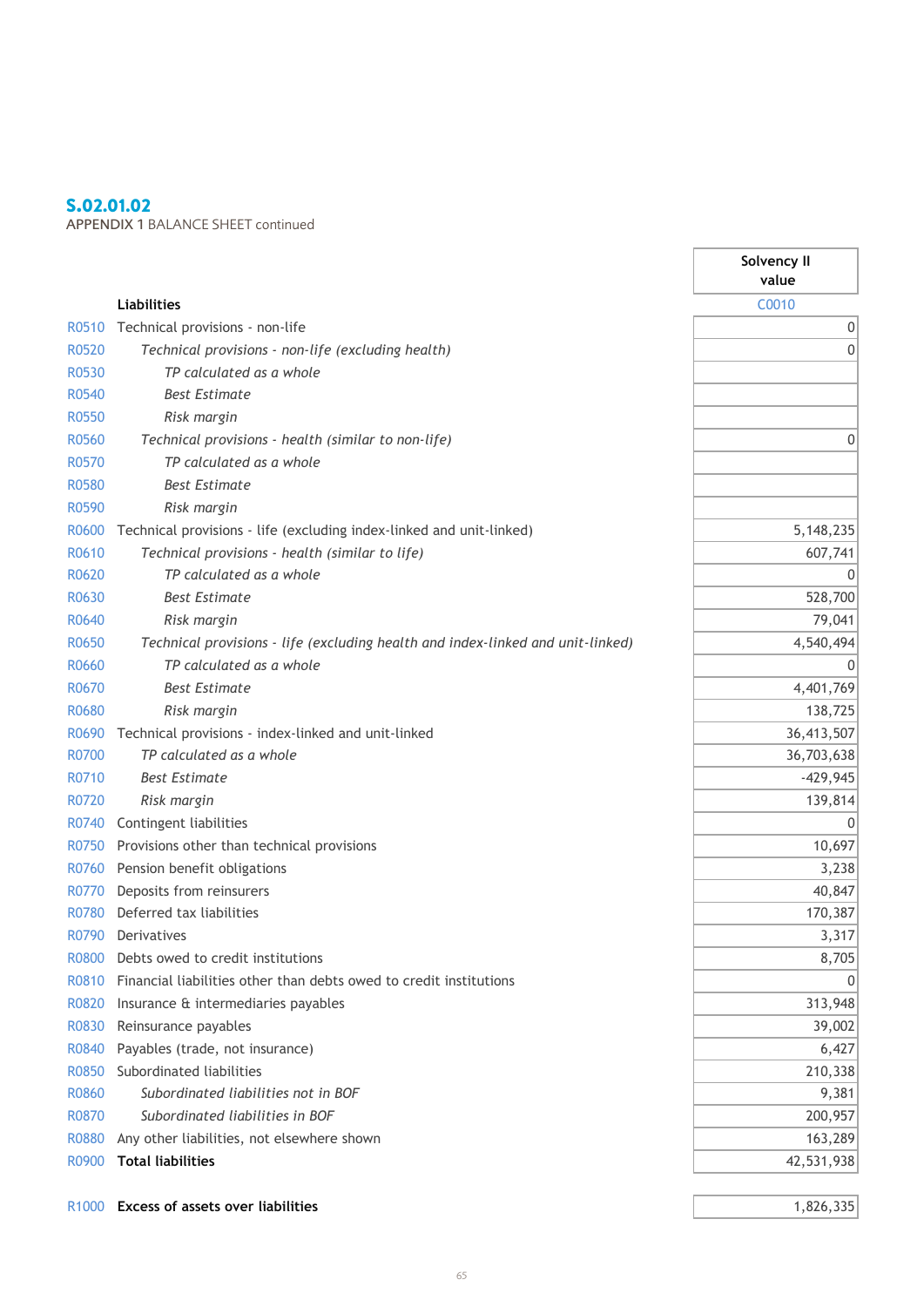# S.05.01.02 PREMIUMS, CLAIMS AND EXPENSES BY LINE OF BUSINESS (LIFE) **S.05.01.02 Premiums, claims and expenses by line of business**

|                   |                                       | Line of Business for: life insurance obligations |                                           |                                              |                         | Life reinsurance obligations                                                                                        |                                                                                                                                                               |                       |                     |              |
|-------------------|---------------------------------------|--------------------------------------------------|-------------------------------------------|----------------------------------------------|-------------------------|---------------------------------------------------------------------------------------------------------------------|---------------------------------------------------------------------------------------------------------------------------------------------------------------|-----------------------|---------------------|--------------|
|                   |                                       | Health<br>insurance                              | Insurance with<br>profit<br>participation | Index-linked<br>and unit-linked<br>insurance | Other life<br>insurance | Annuities<br>stemming from<br>non-life insurance<br>contracts and<br>relating to health<br>insurance<br>obligations | Annuities<br>stemming from<br>non-life insurance<br>contracts and<br>relating to<br>insurance<br>obligations other<br>than health<br>insurance<br>obligations | Health<br>reinsurance | Life<br>reinsurance | <b>Total</b> |
|                   |                                       | C0210                                            | C0220                                     | C0230                                        | C0240                   | C0250                                                                                                               | C0260                                                                                                                                                         | C0270                 | C0280               | C0300        |
|                   | <b>Premiums written</b>               |                                                  |                                           |                                              |                         |                                                                                                                     |                                                                                                                                                               |                       |                     |              |
| R1410 Gross       |                                       | 97,892                                           | 2,718                                     | 4,541,722                                    | 556,557                 |                                                                                                                     |                                                                                                                                                               |                       |                     | 5,198,889    |
|                   | R1420 Reinsurers' share               | 12,486                                           | 0                                         | 17,611                                       | 230,106                 |                                                                                                                     |                                                                                                                                                               |                       |                     | 260,203      |
| R1500 Net         |                                       | 85,407                                           | 2,718                                     | 4,524,111                                    | 326,451                 |                                                                                                                     |                                                                                                                                                               |                       |                     | 4,938,687    |
|                   | <b>Premiums earned</b>                |                                                  |                                           |                                              |                         |                                                                                                                     |                                                                                                                                                               |                       |                     |              |
| R1510 Gross       |                                       | 99,338                                           | 2,718                                     | 4,541,722                                    | 557,215                 |                                                                                                                     |                                                                                                                                                               |                       |                     | 5,200,993    |
| R <sub>1520</sub> | Reinsurers' share                     | 12,486                                           | 0                                         | 17,611                                       | 230,106                 |                                                                                                                     |                                                                                                                                                               |                       |                     | 260,203      |
| R1600 Net         |                                       | 86,852                                           | 2,718                                     | 4,524,111                                    | 327,109                 |                                                                                                                     |                                                                                                                                                               |                       |                     | 4,940,791    |
|                   | <b>Claims incurred</b>                |                                                  |                                           |                                              |                         |                                                                                                                     |                                                                                                                                                               |                       |                     |              |
| R1610 Gross       |                                       | 64,121                                           | 20,863                                    | 3,955,447                                    | 405,486                 |                                                                                                                     |                                                                                                                                                               |                       |                     | 4,445,916    |
|                   | R1620 Reinsurers' share               | 16,732                                           | 0                                         | 17,961                                       | 274,235                 |                                                                                                                     |                                                                                                                                                               |                       |                     | 308,929      |
| R1700 Net         |                                       | 47,388                                           | 20,863                                    | 3,937,485                                    | 131,251                 |                                                                                                                     |                                                                                                                                                               |                       |                     | 4,136,987    |
|                   | Changes in other technical provisions |                                                  |                                           |                                              |                         |                                                                                                                     |                                                                                                                                                               |                       |                     |              |
| R1710 Gross       |                                       | 46,861                                           | $-7,693$                                  | 2,899,394                                    | 358,666                 |                                                                                                                     |                                                                                                                                                               |                       |                     | 3,297,228    |
| R <sub>1720</sub> | Reinsurers' share                     | 26,888                                           | 0                                         | 50,229                                       | 191,240                 |                                                                                                                     |                                                                                                                                                               |                       |                     | 268,357      |
| R1800             | Net                                   | 19,973                                           | $-7,693$                                  | 2,849,166                                    | 167,426                 |                                                                                                                     |                                                                                                                                                               |                       |                     | 3,028,872    |
| R1900             | <b>Expenses incurred</b>              | 25,998                                           | 531                                       | 269,294                                      | 163,841                 |                                                                                                                     |                                                                                                                                                               |                       |                     | 459,664      |
| R2500             | Other expenses                        |                                                  |                                           |                                              |                         |                                                                                                                     |                                                                                                                                                               |                       |                     |              |
| R2600             | <b>Total expenses</b>                 |                                                  |                                           |                                              |                         |                                                                                                                     |                                                                                                                                                               |                       |                     | 459,664      |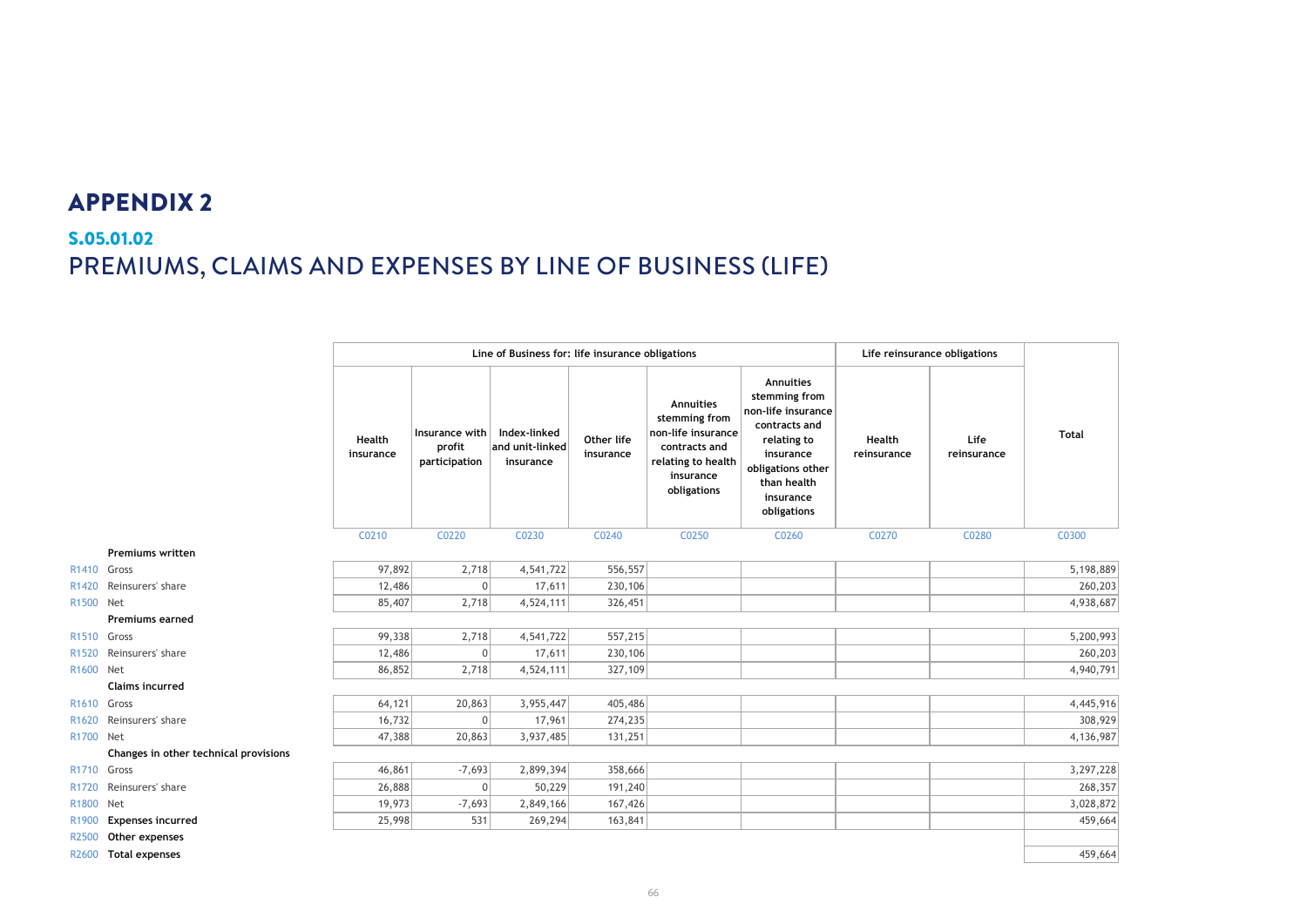# S.12.01.02 **S.12.01.02** LIFE AND HEALTH SLT TECHNICAL PROVISIONS **Life and Health SLT Technical Provisions**

|       |                                                                                                                               |                                           |            | Index-linked and unit-linked insurance            |                                            |           | Other life insurance                              |                                                   | Annuities<br>stemming from                                                                                                        |                         |                                                                                |         | Health insurance (direct business)  |                                                          | Annuities                                                                                                    |                                                    |                                                       |
|-------|-------------------------------------------------------------------------------------------------------------------------------|-------------------------------------------|------------|---------------------------------------------------|--------------------------------------------|-----------|---------------------------------------------------|---------------------------------------------------|-----------------------------------------------------------------------------------------------------------------------------------|-------------------------|--------------------------------------------------------------------------------|---------|-------------------------------------|----------------------------------------------------------|--------------------------------------------------------------------------------------------------------------|----------------------------------------------------|-------------------------------------------------------|
|       |                                                                                                                               | Insurance<br>with profit<br>participation |            | Contracts<br>without<br>options and<br>guarantees | Contracts with<br>options or<br>guarantees |           | Contracts<br>without<br>options and<br>guarantees | <b>Contracts with</b><br>options or<br>guarantees | non-life<br>insurance<br>contracts and<br>relating to<br>insurance<br>obligation other<br>than health<br>insurance<br>obligations | Accepted<br>reinsurance | Total<br>(Life other<br>than health<br>insurance,<br>including<br>Unit-Linked) |         | Contracts<br>without<br>options and | Contracts<br>with options<br>or<br>guarantees guarantees | stemming from<br>non-life<br>insurance<br>contracts and<br>relating to<br>health<br>insurance<br>obligations | Health<br>reinsurance<br>(reinsurance<br>accepted) | <b>Total (Health</b><br>similar to life<br>insurance) |
|       |                                                                                                                               | C0020                                     | C0030      | C0040                                             | C0050                                      | C0060     | C0070                                             | C0080                                             | C0090                                                                                                                             | C0100                   | C0150                                                                          | C0160   | C0170                               | C0180                                                    | C0190                                                                                                        | C0200                                              | C0210                                                 |
|       | R0010 Technical provisions calculated as a whole<br>Total Recoverables from reinsurance/SPV and Finite Re after               | $\Omega$                                  | 36,703,638 |                                                   |                                            |           |                                                   |                                                   |                                                                                                                                   |                         | 36,703,638                                                                     |         |                                     |                                                          |                                                                                                              |                                                    | $\mathbf{0}$                                          |
| R0020 | the adjustment for expected losses due to counterparty default<br>associated to TP calculated as a whole                      |                                           | 29,574     |                                                   |                                            |           |                                                   |                                                   |                                                                                                                                   |                         | 29,574                                                                         |         |                                     |                                                          |                                                                                                              |                                                    |                                                       |
|       | Technical provisions calculated as a sum of BE and RM<br><b>Best estimate</b>                                                 |                                           |            |                                                   |                                            |           |                                                   |                                                   |                                                                                                                                   |                         |                                                                                |         |                                     |                                                          |                                                                                                              |                                                    |                                                       |
|       | R0030 Gross Best Estimate                                                                                                     | 149,771                                   |            | $-482,306$                                        | 52,361                                     |           | 3,994,634                                         | 257,364                                           |                                                                                                                                   |                         | 3,971,823                                                                      |         | 528,909                             | $-210$                                                   |                                                                                                              |                                                    | 528,700                                               |
|       |                                                                                                                               |                                           |            |                                                   |                                            |           |                                                   |                                                   |                                                                                                                                   |                         |                                                                                |         |                                     |                                                          |                                                                                                              |                                                    |                                                       |
| R0080 | Total Recoverables from reinsurance/SPV and Finite Re after<br>the adjustment for expected losses due to counterparty default |                                           |            | $-1,091$                                          | 13,102                                     |           | 1,662,117                                         | 195,299                                           |                                                                                                                                   |                         | 1,869,427                                                                      |         | 58,488                              |                                                          |                                                                                                              |                                                    | 58,488                                                |
| R0090 | Best estimate minus recoverables from reinsurance/SPV<br>and Finite Re                                                        | 149,771                                   |            | $-481,215$                                        | 39,259                                     |           | 2,332,516                                         | 62,065                                            |                                                                                                                                   |                         | 2,102,396                                                                      |         | 470,422                             | $-210$                                                   |                                                                                                              |                                                    | 470,212                                               |
|       | R0100 Risk margin                                                                                                             | 433                                       | 139,814    |                                                   |                                            | 138,292   |                                                   |                                                   |                                                                                                                                   |                         | 278,539                                                                        | 79,041  |                                     |                                                          |                                                                                                              |                                                    | 79,041                                                |
|       | Amount of the transitional on Technical Provisions                                                                            |                                           |            |                                                   |                                            |           |                                                   |                                                   |                                                                                                                                   |                         |                                                                                |         |                                     |                                                          |                                                                                                              |                                                    |                                                       |
|       | R0110 Technical Provisions calculated as a whole                                                                              |                                           |            |                                                   |                                            |           |                                                   |                                                   |                                                                                                                                   |                         |                                                                                |         |                                     |                                                          |                                                                                                              |                                                    | $\sqrt{ }$                                            |
|       | R0120 Best estimate                                                                                                           | $\Omega$                                  |            | 0                                                 | $\Omega$                                   |           | 0                                                 | $\Omega$                                          |                                                                                                                                   |                         | $\Omega$                                                                       |         | $\Omega$                            | $\Omega$                                                 |                                                                                                              |                                                    | $\mathbf 0$                                           |
|       | R0130 Risk margin                                                                                                             |                                           |            |                                                   |                                            |           |                                                   |                                                   |                                                                                                                                   |                         |                                                                                |         |                                     |                                                          |                                                                                                              |                                                    | $\sqrt{2}$                                            |
|       | R0200 Technical provisions - total                                                                                            | 150,204                                   | 36,413,507 |                                                   |                                            | 4,390,290 |                                                   |                                                   |                                                                                                                                   |                         | 40,954,001                                                                     | 607,741 |                                     |                                                          |                                                                                                              |                                                    | 607,741                                               |
|       |                                                                                                                               |                                           |            |                                                   |                                            |           |                                                   |                                                   |                                                                                                                                   |                         |                                                                                |         |                                     |                                                          |                                                                                                              |                                                    |                                                       |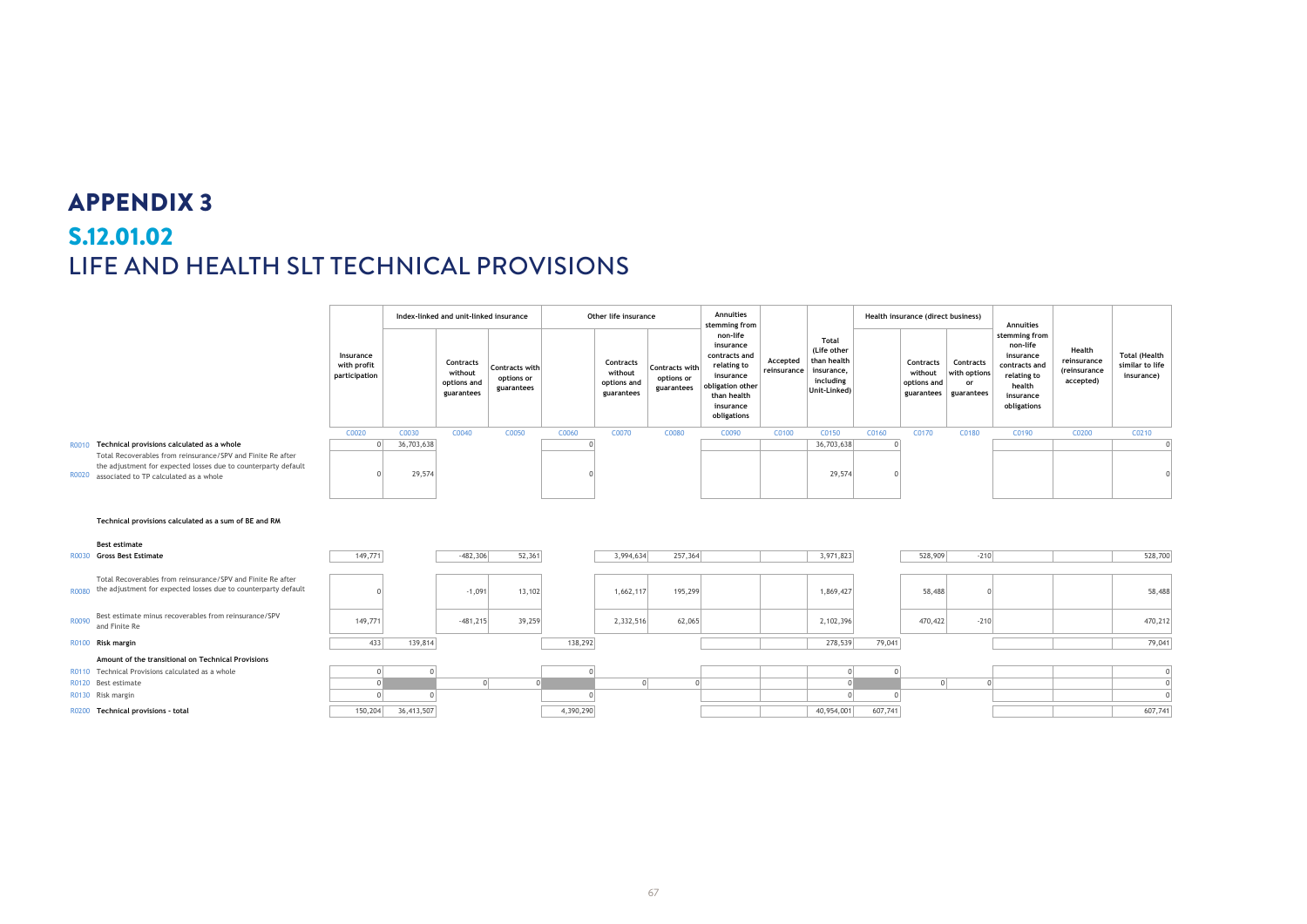# S.22.01.21 **S.22.01.21 IMPACT OF LONG TERM GUARANTEES MEASURES AND** TRANSITIONALS

|                     | Amount with<br>Long Term<br>Guarantee<br>measures and<br>transitionals | Impact of<br>transitional on<br>technical<br>provisions | Impact of<br>transitional on<br>interest rate | Impact of<br>volatility<br>adjustment<br>set to zero | Impact of<br>matching<br>adjustment<br>set to zero |
|---------------------|------------------------------------------------------------------------|---------------------------------------------------------|-----------------------------------------------|------------------------------------------------------|----------------------------------------------------|
|                     | C0010                                                                  | C <sub>0030</sub>                                       | C <sub>0050</sub>                             | C <sub>0070</sub>                                    | C0090                                              |
|                     | 41,561,742                                                             |                                                         | 0                                             | 73,271                                               | 0                                                  |
|                     | 1,972,071                                                              |                                                         | 0                                             | $-38,899$                                            | 0                                                  |
| Capital Requirement | 1,972,071                                                              |                                                         | 0                                             | $-38,899$                                            | 0                                                  |
|                     | 1,151,606                                                              | 0                                                       | 0                                             | 6,567                                                | 0                                                  |
| Capital Requirement | 1,972,071                                                              | 0                                                       | $\Omega$                                      | $-38,899$                                            | 0                                                  |
|                     | 460,119                                                                |                                                         | 0                                             | 911                                                  | 0                                                  |

- **R0010 Technical provisions**
- R0020 **Basic own funds**
- R0050 **Eligible own funds to meet Solvency C**
- R0090 Solvency Capital Requirement
- **R0100 Eligible own funds to meet Minimum 0**
- R0110 Minimum Capital Requirement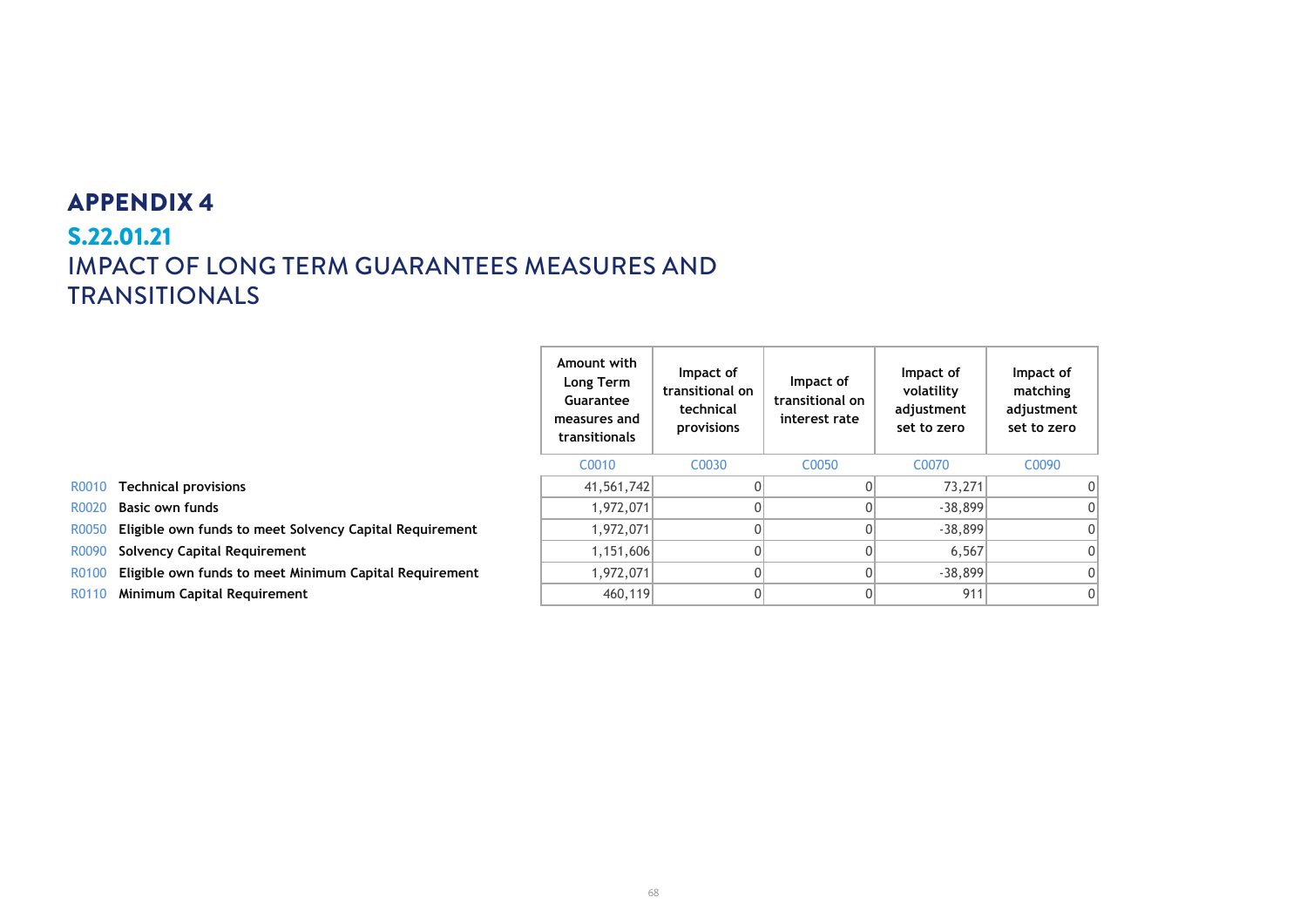### **S.23.01.01** OWN FUNDS S.23.01.01

**Own Funds** Basic own funds before deduction for participations in other financial sector as foreseen in article 68 of Delegated

Regulation 2015/35

- R0010 Ordinary share capital (gross of own shares)
- R0030 Share premium account related to ordinary share capital
- R0040 Initial funds, members' contributions or the equivalent basic own-fund item for mutual and mutual-type undertakings
- R0050 Subordinated mutual member accounts
- 
- 
- 
- R0130 Reconciliation reserve
- 
- 
- R0180 Other own fund items approved by the supervisory authority as basic own funds not specified above

#### **Ancillary own funds**

- R0300 Unpaid and uncalled ordinary share capital callable on demand
- R0310 Unpaid and uncalled initial funds, members' contributions or the equivalent basic own fund item for mutual and mutual type undertakings, callable on demand
- R0320 Unpaid and uncalled preference shares callable on demand
- R0330 A legally binding commitment to subscribe and pay for subordinated liabilities on demand
- R0340 Letters of credit and guarantees under Article 96(2) of the Directive 2009/138/EC
- R0350 Letters of credit and guarantees other than under Article 96(2) of the Directive 2009/138/EC
- R0360 Supplementary members calls under first subparagraph of Article 96(3) of the Directive 2009/138/EC 0
- R0370 Supplementary members calls other than under first subparagraph of Article 96(3) of the Directive 2009/138/EC 0
- R0390 Other ancillary own funds<br>R0400 **Total ancillary own funds**
- 

#### **Available and eligible own funds**

- 
- R0510 Total available own funds to meet the MCR
- 
- $R0550$  Total eligible own funds to meet the MCR

| R0580 | <b>SCR</b> |
|-------|------------|
|       |            |

- 
- **R0620 Ratio of Eligible own funds to SCR**
- **R0640 Ratio of Eligible own funds to MCR**

#### **Reconcilliation reserve** C0060

- R0700 Excess of assets over liabilities
- R0710 Own shares (held directly and indirectly)
- R0720 Foreseeable dividends, distributions and charges
- R0730 Other basic own fund items
- R0740 Adjustment for restricted own fund items in respect of matching adjustment portfolios and ring fenced funds 221 R0760 **Reconciliation reserve** 1,429,957

#### **Expected profits**

R0770 Expected profits included in future premiums (EPIFP) - Life business

R0780 Expected profits included in future premiums (EPIFP) - Non- life business

**R0790 Total Expected profits included in future premiums (EPIFP)** 

| $\sim$                                                                                                                                                                            | Total           | Tier 1<br>unrestricted | Tier 1<br>restricted | Tier 2 | Tier 3 |  |
|-----------------------------------------------------------------------------------------------------------------------------------------------------------------------------------|-----------------|------------------------|----------------------|--------|--------|--|
|                                                                                                                                                                                   | C0010           | C0020                  | C0030                | C0040  | C0050  |  |
| R0010 Ordinary share capital (gross of own shares)                                                                                                                                | 1,127           | 1,127                  |                      |        |        |  |
| R0030 Share premium account related to ordinary share capital                                                                                                                     | 339,873         | 339,873                |                      |        |        |  |
| R0040 Initial funds, members' contributions or the equivalent basic own-fund item for mutual and mutual-type undertakings                                                         |                 |                        |                      |        |        |  |
| R0050 Subordinated mutual member accounts                                                                                                                                         |                 |                        |                      |        |        |  |
| R0070 Surplus funds                                                                                                                                                               | 15 <sup>2</sup> | 157                    |                      |        |        |  |
| R0090 Preference shares                                                                                                                                                           |                 |                        |                      |        |        |  |
| R0110 Share premium account related to preference shares                                                                                                                          |                 |                        |                      |        |        |  |
| R0130 Reconciliation reserve                                                                                                                                                      | 1,429,957       | 1,429,957              |                      |        |        |  |
| R0140 Subordinated liabilities                                                                                                                                                    | 200,957         |                        | 200,957              |        |        |  |
| R0160 An amount equal to the value of net deferred tax assets                                                                                                                     |                 |                        |                      |        |        |  |
| R0180 Other own fund items approved by the supervisory authority as basic own funds not specified above                                                                           |                 |                        |                      |        |        |  |
| R0220 Own funds from the financial statements that should not be represented by the reconciliation reserve and do not meet the criteria to be classified as Solvency II own funds |                 |                        |                      |        |        |  |
| R0230 Deductions for participations in financial and credit institutions                                                                                                          |                 |                        |                      |        |        |  |
| R0290 Total basic own funds after deductions                                                                                                                                      | 1,972,071       | 1,771,114              | 200,957              |        |        |  |

| R0300 Unpaid and uncalled ordinary share capital callable on demand                                                                                                 |  |  |
|---------------------------------------------------------------------------------------------------------------------------------------------------------------------|--|--|
| R0310 Unpaid and uncalled initial funds, members' contributions or the equivalent basic own fund item for mutual and mutual - type undertakings, callable on demand |  |  |
| R0320 Unpaid and uncalled preference shares callable on demand                                                                                                      |  |  |
| R0330 A legally binding commitment to subscribe and pay for subordinated liabilities on demand                                                                      |  |  |
| R0340 Letters of credit and guarantees under Article 96(2) of the Directive 2009/138/EC                                                                             |  |  |
| R0350 Letters of credit and guarantees other than under Article 96(2) of the Directive 2009/138/EC                                                                  |  |  |
| R0360 Supplementary members calls under first subparagraph of Article 96(3) of the Directive 2009/138/EC                                                            |  |  |
| R0370 Supplementary members calls - other than under first subparagraph of Article 96(3) of the Directive 2009/138/EC                                               |  |  |
| R0390 Other ancillary own funds                                                                                                                                     |  |  |
| R0400 Total ancillary own funds                                                                                                                                     |  |  |
|                                                                                                                                                                     |  |  |

| R0500 Total available own funds to meet the SCR | 1.972.071 | 1.771.114 | 200,957 |  |
|-------------------------------------------------|-----------|-----------|---------|--|
| R0510 Total available own funds to meet the MCR | 1.972.071 | .771.114  | 200,957 |  |
| R0540 Total eligible own funds to meet the SCR  | 1.972.071 | 1.771.114 | 200,957 |  |
| R0550 Total eligible own funds to meet the MCR  | 1,972,071 | 1.771.114 | 200,957 |  |
|                                                 |           |           |         |  |

| R0580 SCR |                                          | .151.606 |
|-----------|------------------------------------------|----------|
| R0600 MCR |                                          | 460,119  |
|           | R0620 Ratio of Eligible own funds to SCR | 171.25%  |
|           | R0640 Ratio of Eligible own funds to MCR | 428.60%  |

| C <sub>0060</sub> |
|-------------------|
| 1.826.335         |
|                   |
| 55,000            |
| 341,157           |

| 207.24 |  |
|--------|--|
|        |  |
| ד הכ   |  |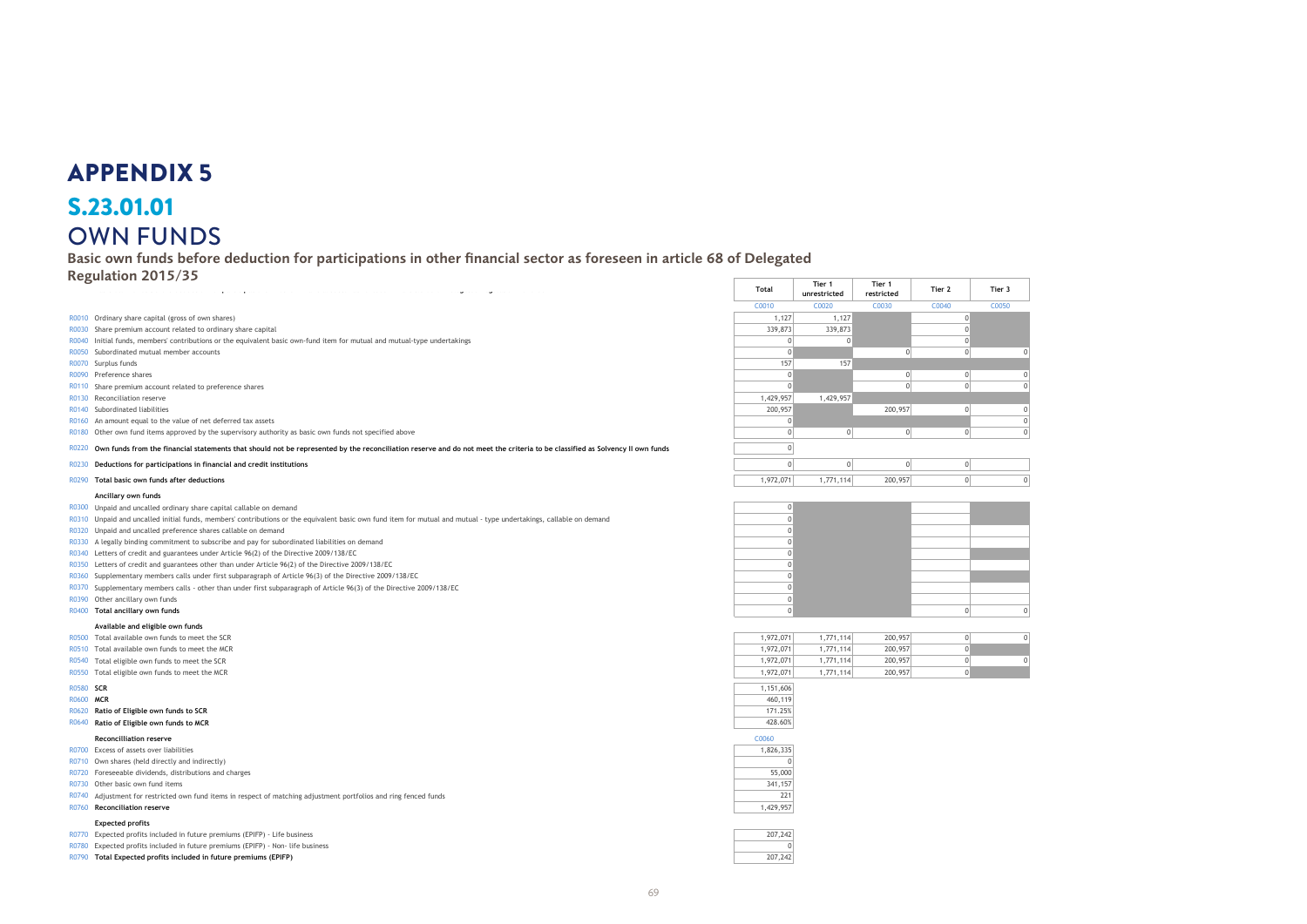### APPENDIX 6 **S.25.01.21** S.25.01.21 SOLVENCY CAPITAL REQUIREMENT - FOR UNDERTAKINGS ON STANDARD FORMULA **Solvency Capital Requirement - for undertakings on Standard Formula**

|                |                                                                                             | Gross solvency capital<br>requirement | <b>USP</b> | Simplifications |
|----------------|---------------------------------------------------------------------------------------------|---------------------------------------|------------|-----------------|
|                |                                                                                             | C0110                                 | C0080      | C0090           |
|                | R0010 Market risk                                                                           | 758,218                               |            |                 |
| R0020          | Counterparty default risk                                                                   | 39,816                                |            |                 |
| R0030          | Life underwriting risk                                                                      | 665,694                               |            |                 |
| R0040          | Health underwriting risk                                                                    | 207,246                               |            |                 |
| R0050          | Non-life underwriting risk                                                                  | $\Omega$                              |            |                 |
| R0060          | Diversification                                                                             | $-386, 144$                           |            |                 |
| R0070<br>R0100 | Intangible asset risk<br><b>Basic Solvency Capital Requirement</b>                          | $\Omega$<br>1,284,830                 |            |                 |
|                | <b>Calculation of Solvency Capital Requirement</b>                                          | C0100                                 |            |                 |
| R0130          | Operational risk                                                                            | 56,598                                |            |                 |
| R0140          | Loss-absorbing capacity of technical provisions                                             | $-25,788$                             |            |                 |
| R0150          | Loss-absorbing capacity of deferred taxes                                                   | $-164,035$                            |            |                 |
| R0160          | Capital requirement for business operated in accordance with Art. 4 of Directive 2003/41/EC |                                       |            |                 |
| R0200          | Solvency Capital Requirement excluding capital add-on                                       | 1,151,605                             |            |                 |
| R0210          | Capital add-ons already set                                                                 |                                       |            |                 |
| R0220          | Solvency capital requirement                                                                | 1,151,605                             |            |                 |
|                |                                                                                             |                                       |            |                 |

### R0400 Capital requirement for duration-based equity risk sub-module 0 R0410 Total amount of Notional Solvency Capital Requirements for remaining part 942,315 R0420 Total amount of Notional Solvency Capital Requirements for ring fenced funds 209,290 R0430 Total amount of Notional Solvency Capital Requirements for matching adjustment portfolios  $\vert$  0 R0440 Diversification effects due to RFF nSCR aggregation for article 304  $\boxed{0}$

**Other information on SCR**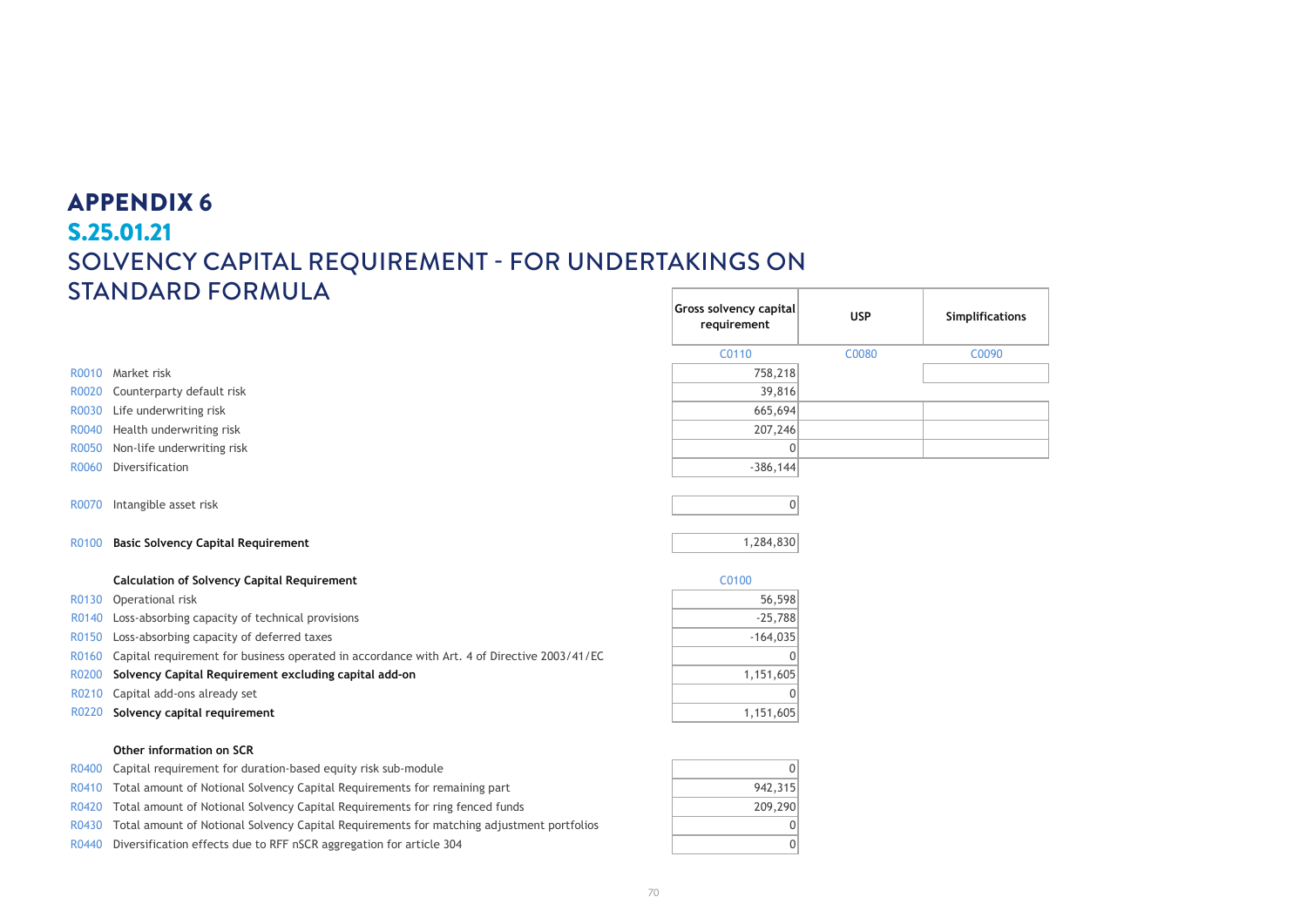## APPENDIX 7 S.28.01.01 MINIMUM CAPITAL REQUIREMENT - ONLY LIFE OR ONLY **S.28.01.01** NON-LIFE INSURANCE OR REINSURANCE ACTIVITY **Minimum Capital Requirement - Only life or only non-life insurance or reinsurance activity**

Linear formula component for non-life insurance and reinsurance obligations

|       | R0010 MCR <sub>NL</sub> Result                                           | $\mathbf{0}$ |                                                                              |                                                                   |
|-------|--------------------------------------------------------------------------|--------------|------------------------------------------------------------------------------|-------------------------------------------------------------------|
|       |                                                                          |              | Net (of<br>reinsurance/SPV) best<br>estimate and TP<br>calculated as a whole | Net (of reinsurance)<br>written premiums in<br>the last 12 months |
|       |                                                                          |              | C0020                                                                        | C0030                                                             |
| R0020 | Medical expense insurance and proportional reinsurance                   |              | $\mathbf 0$                                                                  | $\boldsymbol{0}$                                                  |
| R0030 | Income protection insurance and proportional reinsurance                 |              | $\mathbf{0}$                                                                 | $\mathbf 0$                                                       |
| R0040 | Workers' compensation insurance and proportional reinsurance             |              | $\mathbf{0}$                                                                 | $\boldsymbol{0}$                                                  |
| R0050 | Motor vehicle liability insurance and proportional reinsurance           |              | $\mathbf{0}$                                                                 | $\boldsymbol{0}$                                                  |
| R0060 | Other motor insurance and proportional reinsurance                       |              | $\mathbf{0}$                                                                 | $\mathbf 0$                                                       |
| R0070 | Marine, aviation and transport insurance and proportional reinsurance    |              | $\mathbf 0$                                                                  | $\mathbf{0}$                                                      |
| R0080 | Fire and other damage to property insurance and proportional reinsurance |              | $\mathbf{0}$                                                                 | $\mathbf{0}$                                                      |
| R0090 | General liability insurance and proportional reinsurance                 |              | $\mathbf 0$                                                                  | $\boldsymbol{0}$                                                  |
| R0100 | Credit and suretyship insurance and proportional reinsurance             |              | $\mathbf{0}$                                                                 | $\boldsymbol{0}$                                                  |
| R0110 | Legal expenses insurance and proportional reinsurance                    |              | $\mathbf 0$                                                                  | $\boldsymbol{0}$                                                  |
| R0120 | Assistance and proportional reinsurance                                  |              | $\mathbf 0$                                                                  | $\mathbf{0}$                                                      |
| R0130 | Miscellaneous financial loss insurance and proportional reinsurance      |              | $\mathbf{0}$                                                                 | $\mathbf 0$                                                       |
| R0140 | Non-proportional health reinsurance                                      |              | $\mathbf 0$                                                                  | $\boldsymbol{0}$                                                  |
| R0150 | Non-proportional casualty reinsurance                                    |              | $\mathbf{0}$                                                                 | $\mathbf 0$                                                       |
| R0160 | Non-proportional marine, aviation and transport reinsurance              |              | $\mathbf{0}$                                                                 | $\mathbf{0}$                                                      |
| R0170 | Non-proportional property reinsurance                                    |              | $\mathbf{0}$                                                                 | $\boldsymbol{0}$                                                  |
|       | Linear formula component for life insurance and reinsurance obligations  | C0040        |                                                                              |                                                                   |
|       | R0200 MCRL Result                                                        | 460,119      |                                                                              |                                                                   |
|       |                                                                          |              |                                                                              |                                                                   |
|       |                                                                          |              | Net (of<br>reinsurance/SPV) best<br>estimate and TP<br>calculated as a whole | Net (of<br>reinsurance/SPV) total<br>capital at risk              |
|       |                                                                          |              | C0050                                                                        | C0060                                                             |
| R0210 | Obligations with profit participation - guaranteed benefits              |              | 91,056                                                                       |                                                                   |
| R0220 | Obligations with profit participation - future discretionary benefits    |              | 58,715                                                                       |                                                                   |
| R0230 | Index-linked and unit-linked insurance obligations                       |              | 36,232,108                                                                   |                                                                   |
| R0240 | Other life (re)insurance and health (re)insurance obligations            |              | 2,864,793                                                                    |                                                                   |
| R0250 | Total capital at risk for all life (re)insurance obligations             |              |                                                                              | 208, 597, 145                                                     |
|       | <b>Overall MCR calculation</b>                                           | C0070        |                                                                              |                                                                   |
| R0300 | Linear MCR                                                               | 460,119      |                                                                              |                                                                   |
| R0310 | <b>SCR</b>                                                               | 1,151,606    |                                                                              |                                                                   |
|       | R0320 MCR cap                                                            | 518,223      |                                                                              |                                                                   |
| R0330 | MCR floor                                                                | 287,901      |                                                                              |                                                                   |
| R0340 | Combined MCR                                                             | 460,119      |                                                                              |                                                                   |
| R0350 | Absolute floor of the MCR                                                | 3,700        |                                                                              |                                                                   |
|       |                                                                          |              |                                                                              |                                                                   |
|       | R0400 Minimum Capital Requirement                                        | 460,119      |                                                                              |                                                                   |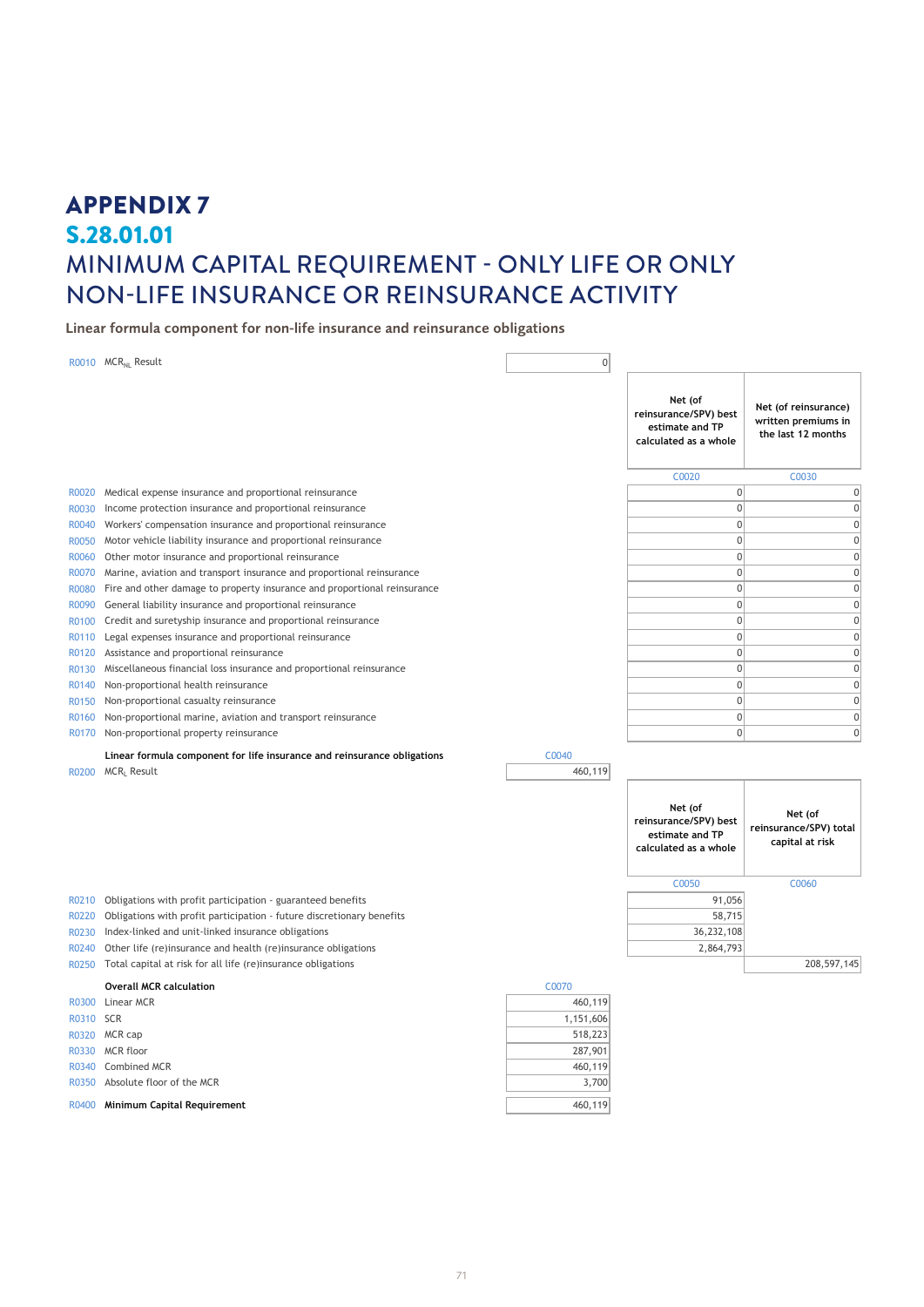Notes: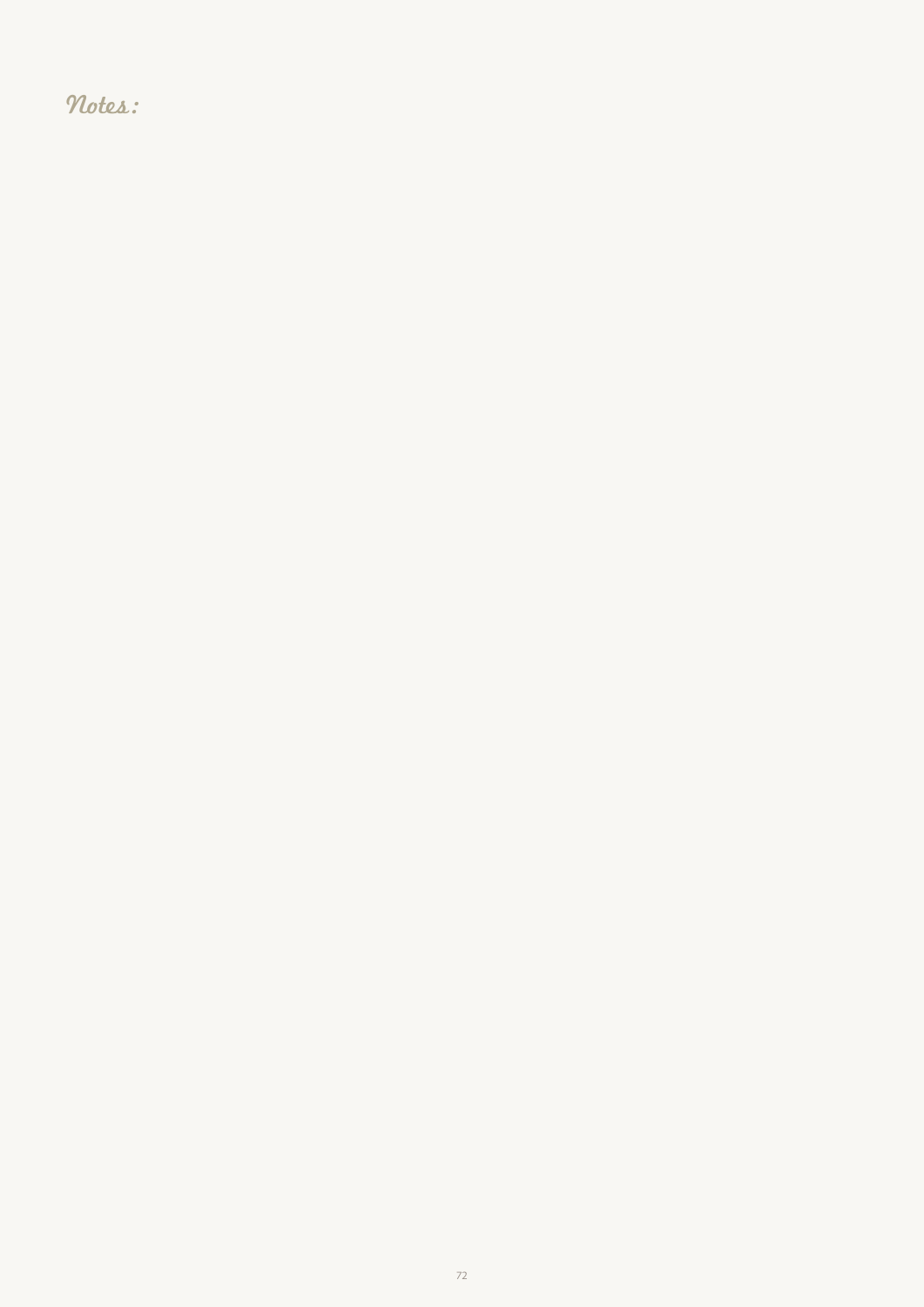Notes: